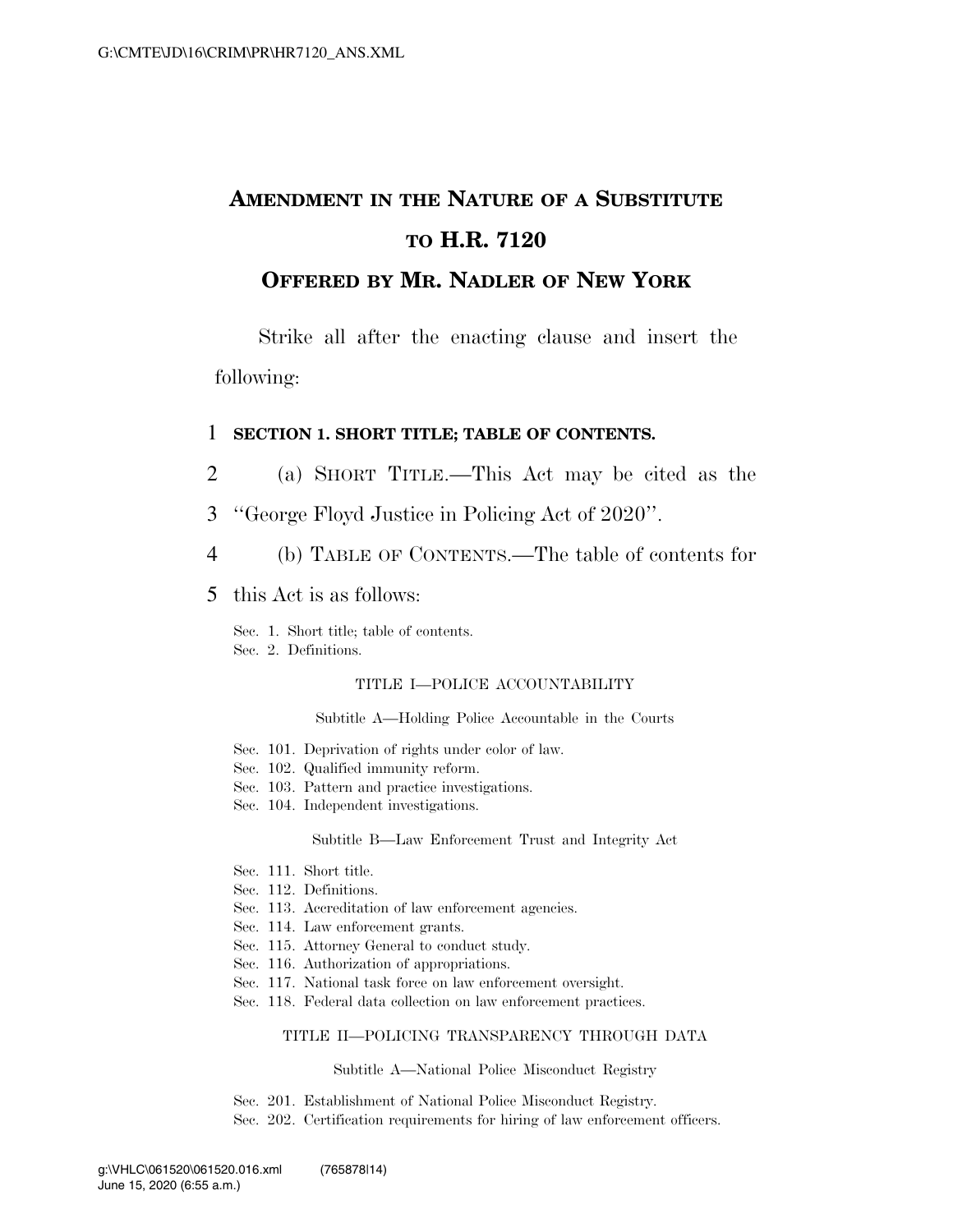#### Subtitle B—PRIDE Act

- Sec. 221. Short title. Sec. 222. Definitions. Sec. 223. Use of force reporting.
- Sec. 224. Use of force data reporting.
- Sec. 225. Compliance with reporting requirements.
- Sec. 226. Federal law enforcement reporting.
- Sec. 227. Authorization of appropriations.

### TITLE III—IMPROVING POLICE TRAINING AND POLICIES

#### Subtitle A—End Racial and Religious Profiling Act

- Sec. 301. Short title.
- Sec. 302. Definitions.

#### PART I—PROHIBITION OF RACIAL PROFILING

- Sec. 311. Prohibition.
- Sec. 312. Enforcement.

## PART II—PROGRAMS TO ELIMINATE RACIAL PROFILING BY FEDERAL LAW ENFORCEMENT AGENCIES

#### Sec. 321. Policies to eliminate racial profiling.

## PART III—PROGRAMS TO ELIMINATE RACIAL PROFILING BY STATE AND LOCAL LAW ENFORCEMENT AGENCIES

- Sec. 331. Policies required for grants.
- Sec. 332. Involvement of Attorney General.
- Sec. 333. Data collection demonstration project.
- Sec. 334. Development of best practices.
- Sec. 335. Authorization of appropriations.

#### PART IV—DATA COLLECTION

- Sec. 341. Attorney General to issue regulations.
- Sec. 342. Publication of data.
- Sec. 343. Limitations on publication of data.

## PART V—DEPARTMENT OF JUSTICE REGULATIONS AND REPORTS ON RACIAL PROFILING IN THE UNITED STATES

Sec. 351. Attorney General to issue regulations and reports.

#### Subtitle B—Additional Reforms

- Sec. 361. Training on racial bias and duty to intervene.
- Sec. 362. Ban on no-knock warrants in drug cases.
- Sec. 363. Incentivizing banning of chokeholds and carotid holds.
- Sec. 364. PEACE Act.
- Sec. 365. Stop Militarizing Law Enforcement Act.
- Sec. 366. Public safety innovation grants.

#### Subtitle C—Law Enforcement Body Cameras

## PART 1—FEDERAL POLICE CAMERA AND ACCOUNTABILITY ACT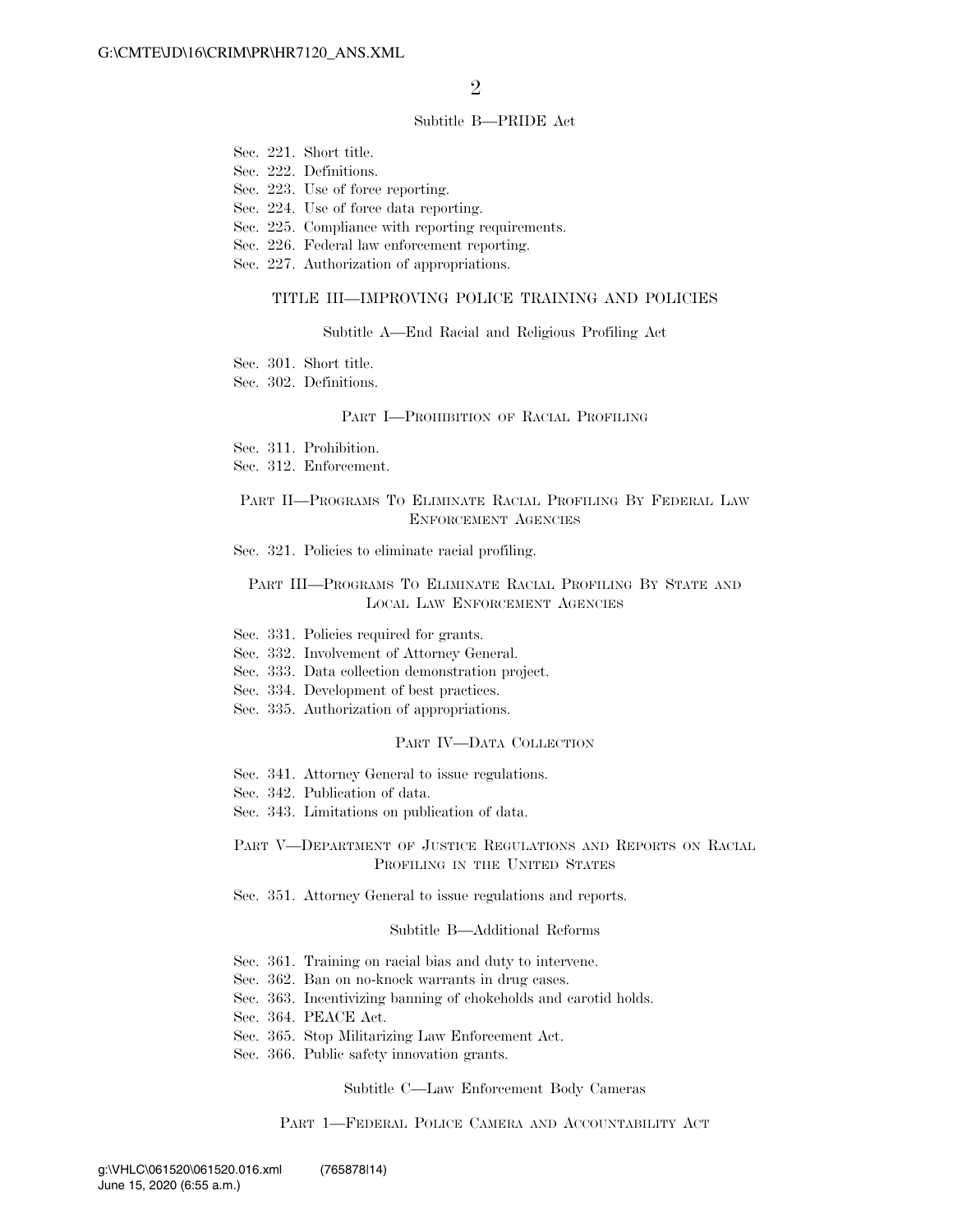- Sec. 372. Requirements for Federal law enforcement officers regarding the use of body cameras.
- Sec. 373. Patrol vehicles with in-car video recording cameras.
- Sec. 374. Facial recognition technology.
- Sec. 375. GAO study.
- Sec. 376. Regulations.
- Sec. 377. Rule of construction.

### PART 2—POLICE CAMERA ACT

Sec. 381. Short title.

Sec. 382. Law enforcement body-worn camera requirements.

## TITLE IV—JUSTICE FOR VICTIMS OF LYNCHING ACT

Sec. 401. Short title.

Sec. 402. Findings.

Sec. 403. Lynching.

#### TITLE V—MISCELLANEOUS PROVISIONS

Sec. 501. Severability. Sec. 502. Savings clause.

## 1 **SEC. 2. DEFINITIONS.**

2 In this Act:

 (1) BYRNE GRANT PROGRAM.—The term ''Byrne grant program'' means any grant program under subpart 1 of part E of title I of the Omnibus Crime Control and Safe Streets Act of 1968 (34 U.S.C. 10151 et seq.), without regard to whether the funds are characterized as being made available under the Edward Byrne Memorial State and Local Law Enforcement Assistance Programs, the Local Government Law Enforcement Block Grants Pro- gram, the Edward Byrne Memorial Justice Assist-ance Grant Program, or otherwise.

14 (2) COPS GRANT PROGRAM.—The term ''COPS 15 grant program'' means the grant program author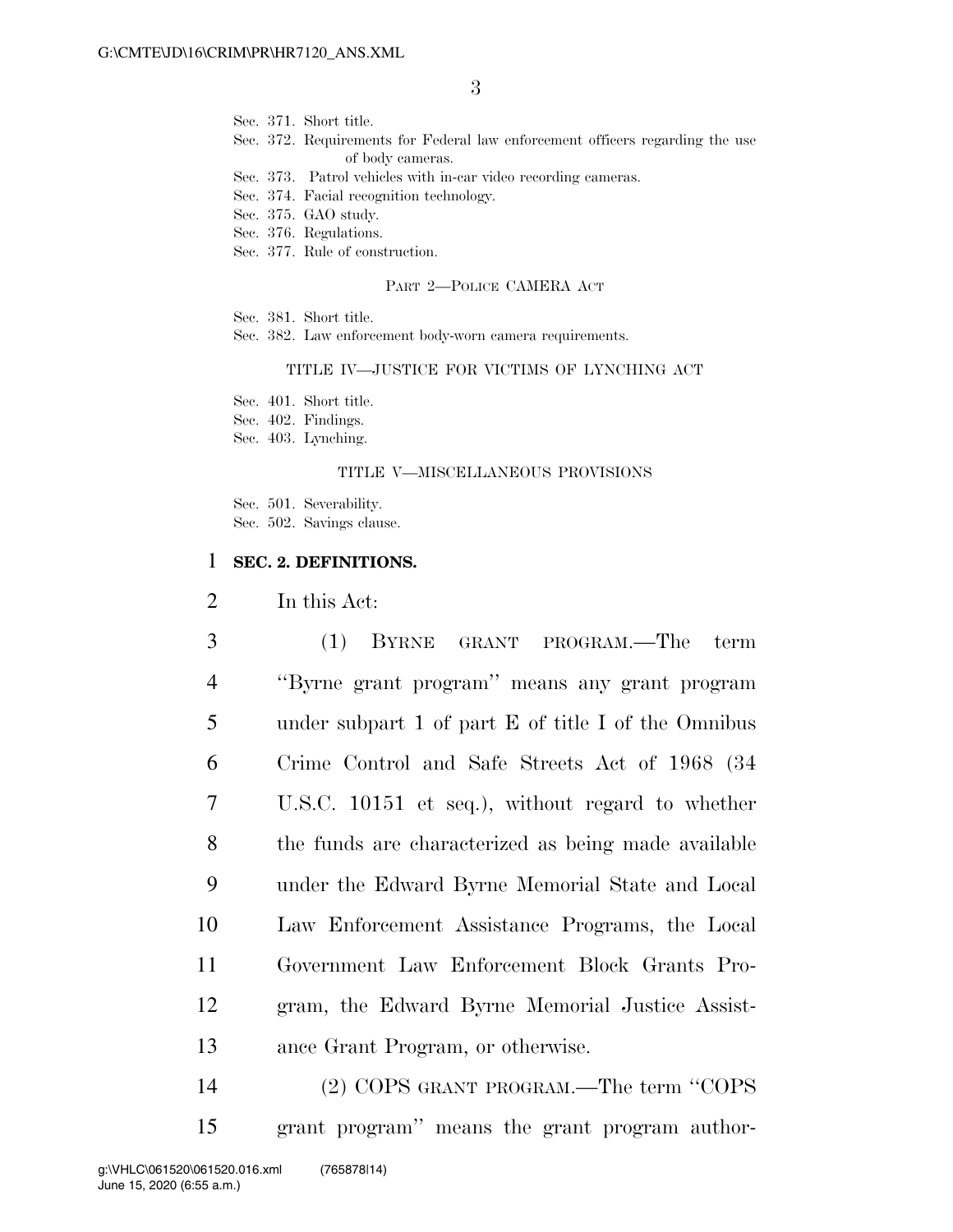ized under section 1701 of title I of the Omnibus Crime Control and Safe Streets Act of 1968 (34 U.S.C. 10381).

 (3) FEDERAL LAW ENFORCEMENT AGENCY.— The term ''Federal law enforcement agency'' means any agency of the United States authorized to en- gage in or supervise the prevention, detection, inves- tigation, or prosecution of any violation of Federal criminal law.

 (4) FEDERAL LAW ENFORCEMENT OFFICER.— The term ''Federal law enforcement officer'' has the meaning given the term in section 115 of title 18, United States Code.

 (5) INDIAN TRIBE.—The term ''Indian Tribe'' has the meaning given the term ''Indian tribe'' in section 901 of title I of the Omnibus Crime Control and Safe Streets Act of 1968 (34 U.S.C. 10251).

 (6) LOCAL LAW ENFORCEMENT OFFICER.—The term ''local law enforcement officer'' means any offi- cer, agent, or employee of a State or unit of local government authorized by law or by a government agency to engage in or supervise the prevention, de- tection, or investigation of any violation of criminal law.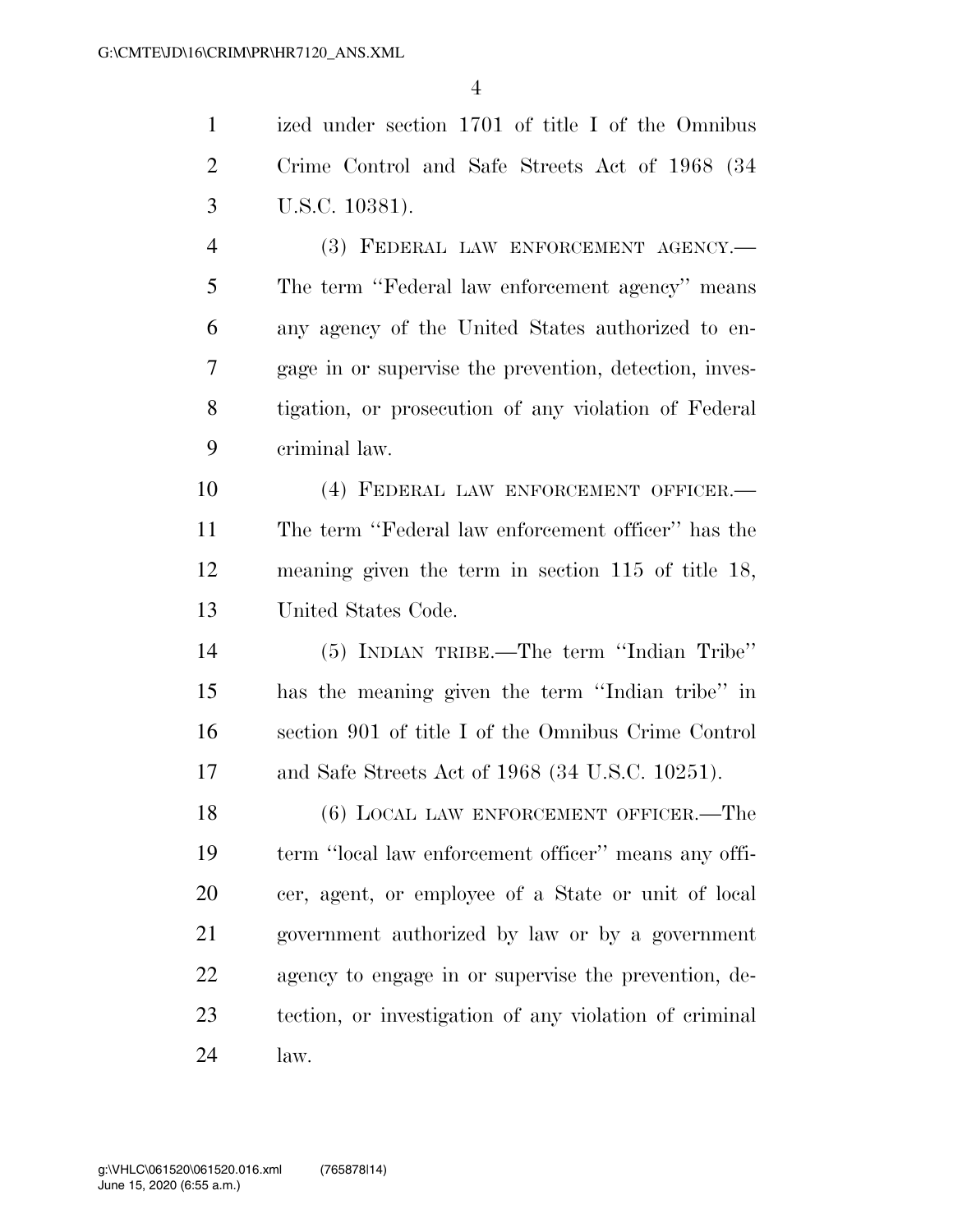(7) STATE.—The term ''State'' has the mean- ing given the term in section 901 of title I of the Omnibus Crime Control and Safe Streets Act of 1968 (34 U.S.C. 10251).

 (8) TRIBAL LAW ENFORCEMENT OFFICER.— The term ''tribal law enforcement officer'' means any officer, agent, or employee of an Indian tribe, or the Bureau of Indian Affairs, authorized by law or by a government agency to engage in or supervise the prevention, detection, or investigation of any vio-lation of criminal law.

 (9) UNIT OF LOCAL GOVERNMENT.—The term ''unit of local government'' has the meaning given the term in section 901 of title I of the Omnibus Crime Control and Safe Streets Act of 1968 (34 U.S.C. 10251).

 (10) DEADLY FORCE.—The term ''deadly force'' means that force which a reasonable person would consider likely to cause death or serious bodily harm, including—

21 (A) the discharge of a firearm;

 (B) a maneuver that restricts blood or oxy- gen flow to the brain, including chokeholds, strangleholds, neck restraints, neckholds, and carotid artery restraints; and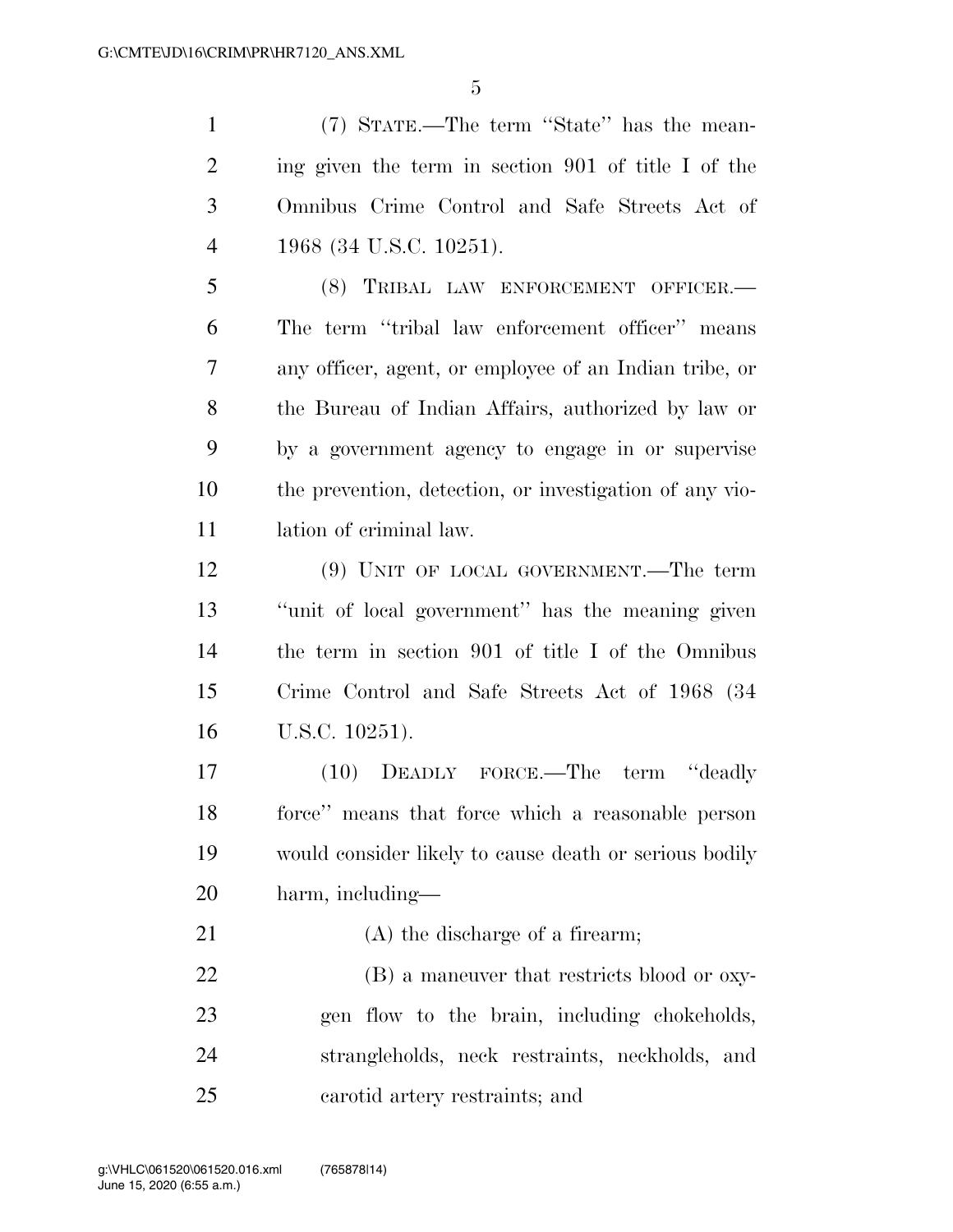| $\mathbf{1}$   | (C) multiple discharges of an electronic                |
|----------------|---------------------------------------------------------|
| $\overline{2}$ | control weapon.                                         |
| 3              | $(11)$ USE OF FORCE.—The term "use of force"            |
| $\overline{4}$ | includes—                                               |
| 5              | $(A)$ the use of a firearm, Taser, explosive            |
| 6              | device, chemical agent (such as pepper spray),          |
| 7              | baton, impact projectile, blunt instrument,             |
| 8              | hand, fist, foot, canine, or vehicle against an in-     |
| 9              | dividual;                                               |
| 10             | (B) the use of a weapon, including a per-               |
| 11             | sonal body weapon, chemical agent, impact               |
| 12             | weapon, extended range impact weapon, sonic             |
| 13             | weapon, sensory weapon, conducted energy de-            |
| 14             | vice, or firearm, against an individual; or             |
| 15             | (C) any intentional pointing of a firearm               |
| 16             | at an individual.                                       |
| 17             | (12) LESS LETHAL FORCE.—The term "less le-              |
| 18             | thal force" means any degree of force that is not       |
| 19             | likely to cause death or serious bodily injury.         |
| 20             | (13) FACIAL RECOGNITION.—The term "facial               |
| 21             | recognition" means an automated or semiautomated        |
| 22             | process that analyzes biometric data of an individual   |
| 23             | from video footage to identify or assist in identifying |
| 24             | an individual.                                          |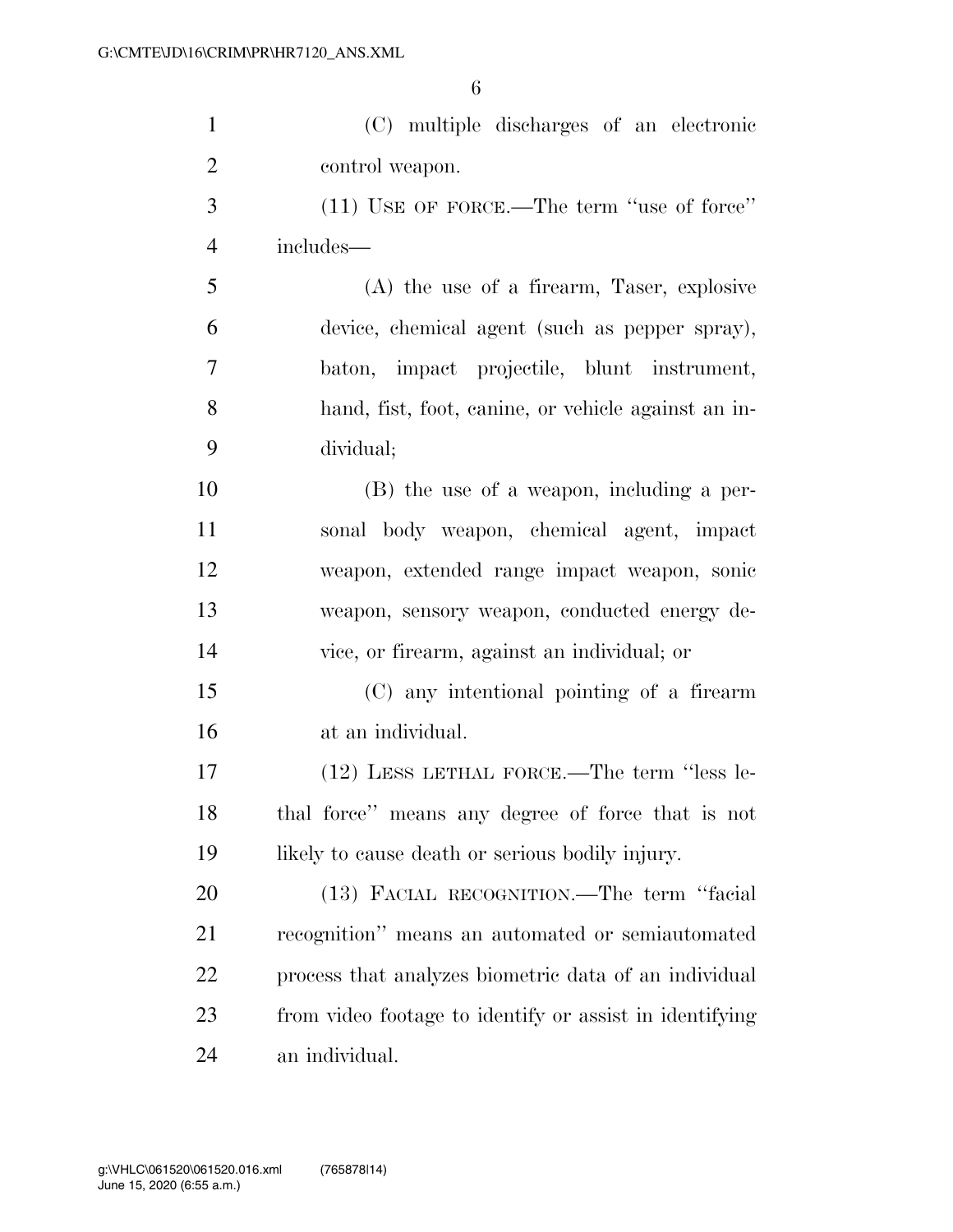**TITLE I—POLICE ACCOUNTABILITY Subtitle A—Holding Police Accountable in the Courts SEC. 101. DEPRIVATION OF RIGHTS UNDER COLOR OF LAW.**  Section 242 of title 18, United States Code, is amended— (1) by striking ''willfully'' and inserting ''know- ingly or recklessly''; (2) by striking '', or may be sentenced to death''; and (3) by adding at the end the following: ''For purposes of this section, an act shall be considered to have resulted in death if the act was a substantial factor contributing to the death of the person.''. **SEC. 102. QUALIFIED IMMUNITY REFORM.**  Section 1979 of the Revised Statutes of the United

 States (42 U.S.C. 1983) is amended by adding at the end the following: ''It shall not be a defense or immunity in any action brought under this section against a local law enforcement officer (as such term is defined in section 2 of the George Floyd Justice in Policing Act of 2020), or in any action under any source of law against a Federal investigative or law enforcement officer (as such term is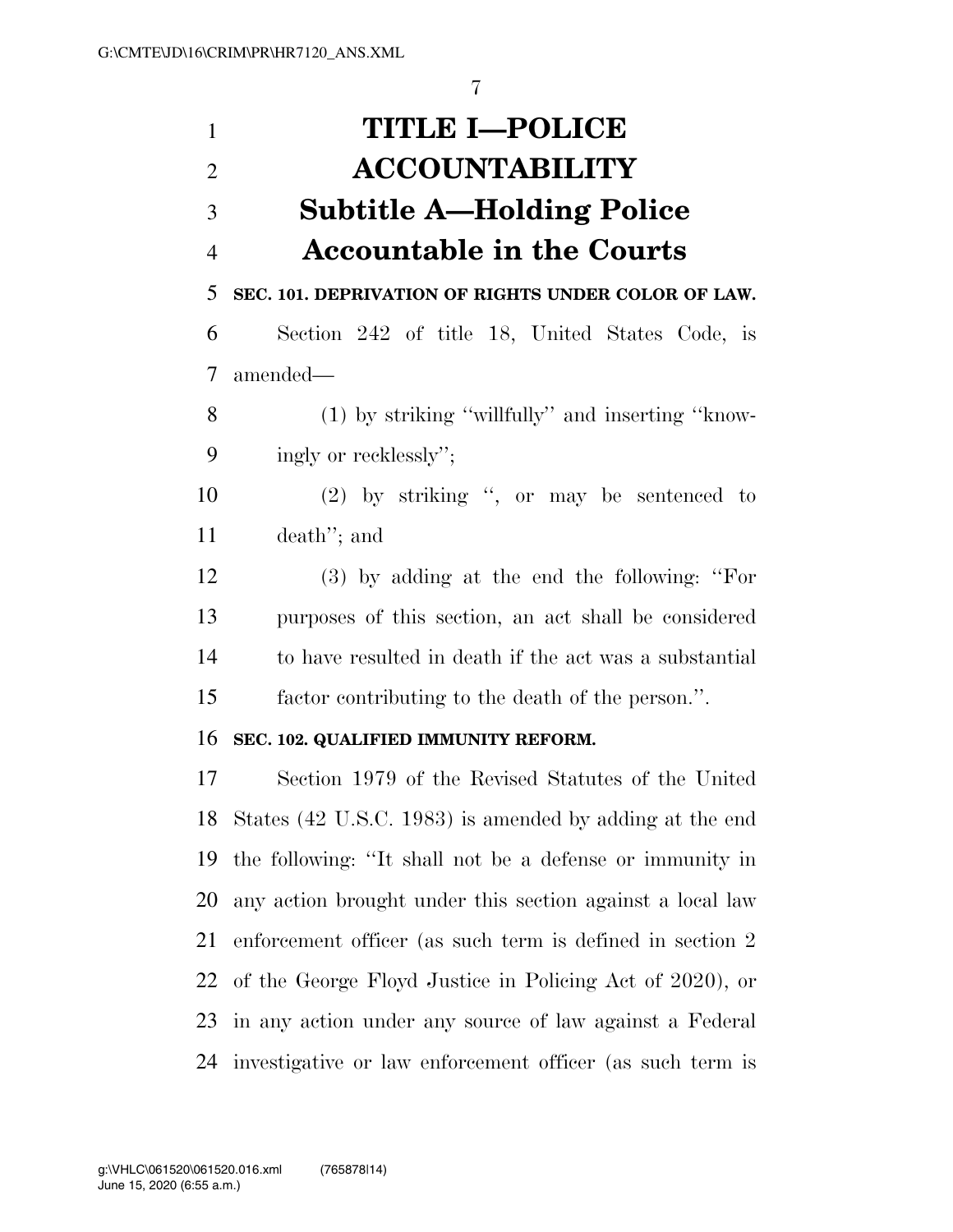defined in section 2680(h) of title 28, United States Code), that—

 ''(1) the defendant was acting in good faith, or that the defendant believed, reasonably or otherwise, that his or her conduct was lawful at the time when the conduct was committed; or

 $7 \t$  ''(2) the rights, privileges, or immunities se- cured by the Constitution and laws were not clearly established at the time of their deprivation by the defendant, or that at such time, the state of the law was otherwise such that the defendant could not rea- sonably have been expected to know whether his or her conduct was lawful.''.

# **SEC. 103. PATTERN AND PRACTICE INVESTIGATIONS.**

 (a) SUBPOENA AUTHORITY.—Section 210401 of the Violent Crime Control and Law Enforcement Act of 1994 (34 U.S.C. 12601) is amended—

18 (1) in subsection (a), by inserting ", by pros- ecutors,'' after ''conduct by law enforcement offi-cers'';

- (2) in subsection (b), by striking ''paragraph 22  $(1)$ " and inserting "subsection  $(a)$ "; and
- (3) by adding at the end the following:

 ''(c) SUBPOENA AUTHORITY.—In carrying out the authority in subsection (b), the Attorney General may re-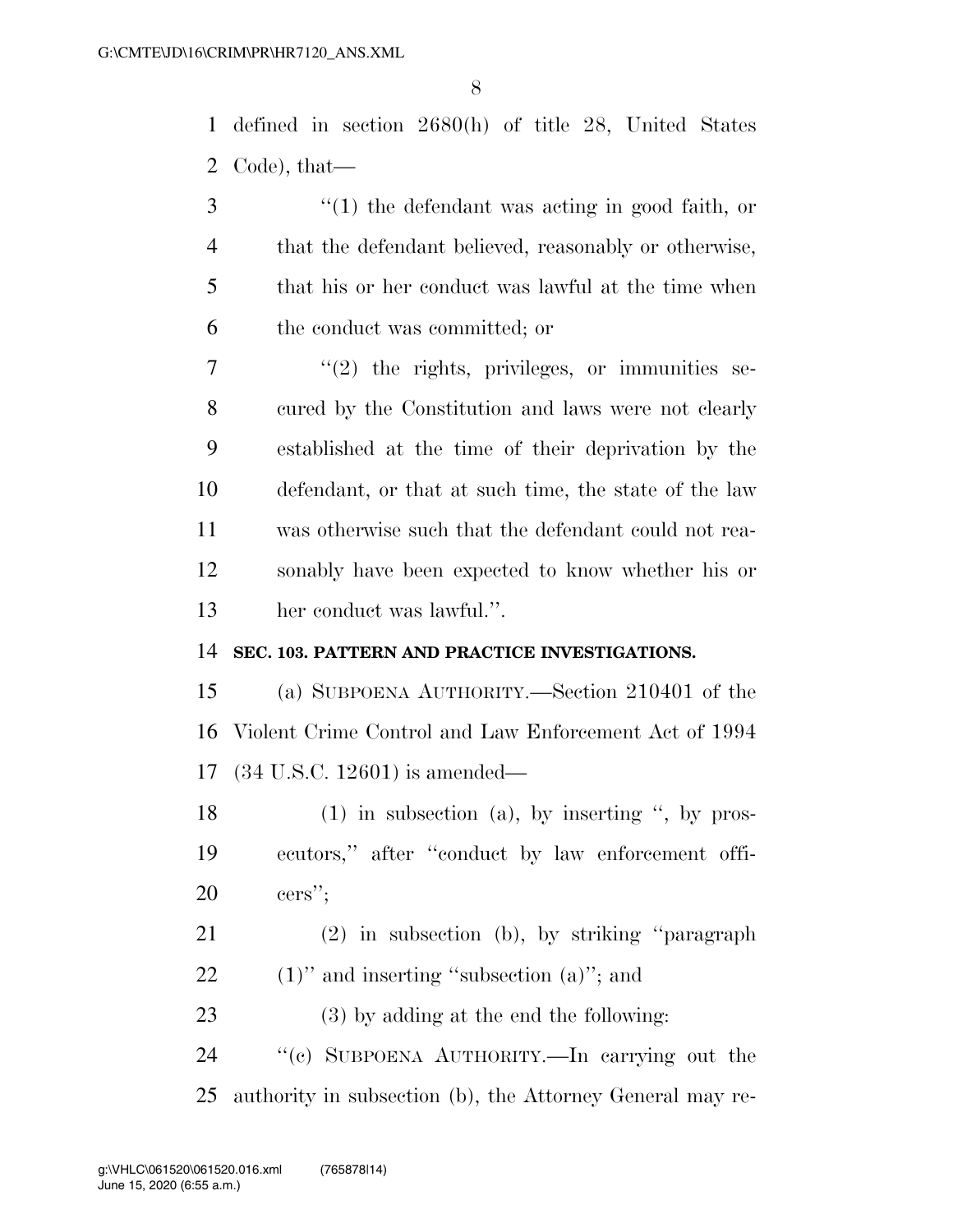quire by subpoena the production of all information, docu- ments, reports, answers, records, accounts, papers, and other data in any medium (including electronically stored information), as well as any tangible thing and documen- tary evidence, and the attendance and testimony of wit- nesses necessary in the performance of the Attorney Gen- eral under subsection (b). Such a subpoena, in the case of contumacy or refusal to obey, shall be enforceable by order of any appropriate district court of the United States.

11 "(d) CIVIL ACTION BY STATE ATTORNEYS GEN- ERAL.—Whenever it shall appear to the attorney general of any State, or such other official as a State may des- ignate, that a violation of subsection (a) has occurred within their State, the State attorney general or official, in the name of the State, may bring a civil action in the appropriate district court of the United States to obtain appropriate equitable and declaratory relief to eliminate the pattern or practice. In carrying out the authority in this subsection, the State attorney general or official shall have the same subpoena authority as is available to the Attorney General under subsection (c).

23 "(e) RULE OF CONSTRUCTION.—Nothing in this sec- tion may be construed to limit the authority of the Attor-ney General under subsection (b) in any case in which a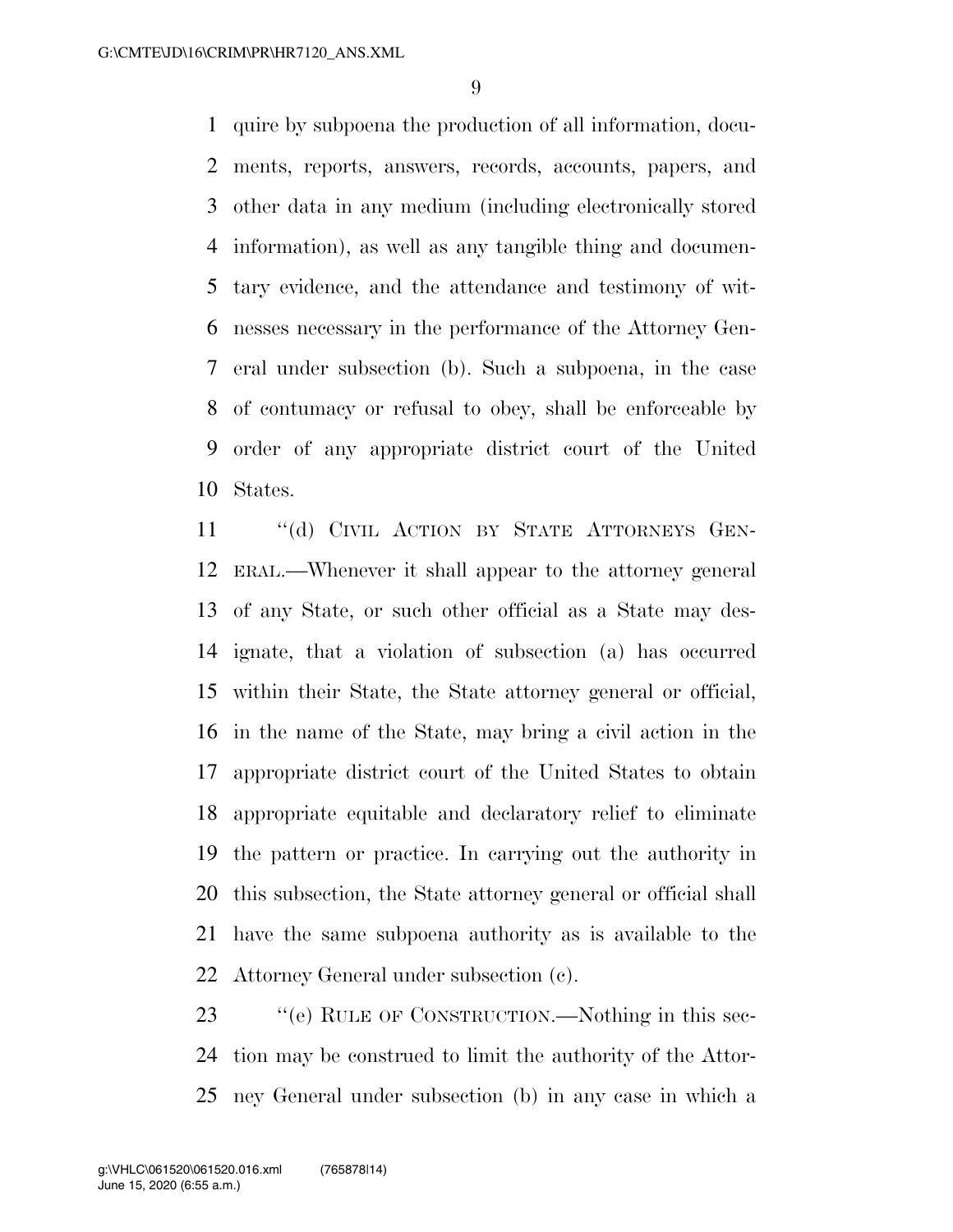State attorney general has brought a civil action under subsection (d).

- ''(f) REPORTING REQUIREMENTS.—On the date that is one year after the enactment of the George Floyd Jus- tice in Policing Act of 2020, and annually thereafter, the Civil Rights Division of the Department of Justice shall make publicly available on an internet website a report on, during the previous year—
- ''(1) the number of preliminary investigations of violations of subsection (a) that were commenced; 11  $\frac{1}{2}$  the number of preliminary investigations of violations of subsection (a) that were resolved; and
- $\frac{14}{2}$  ''(3) the status of any pending investigations of violations of subsection (a).''.
- (b) GRANT PROGRAM.—
- (1) GRANTS AUTHORIZED.—The Attorney Gen- eral may award a grant to a State to assist the State in conducting pattern and practice investiga- tions under section 210401(d) of the Violent Crime Control and Law Enforcement Act of 1994 (34 U.S.C. 12601) .
- (2) APPLICATION.—A State seeking a grant under paragraph (1) shall submit an application in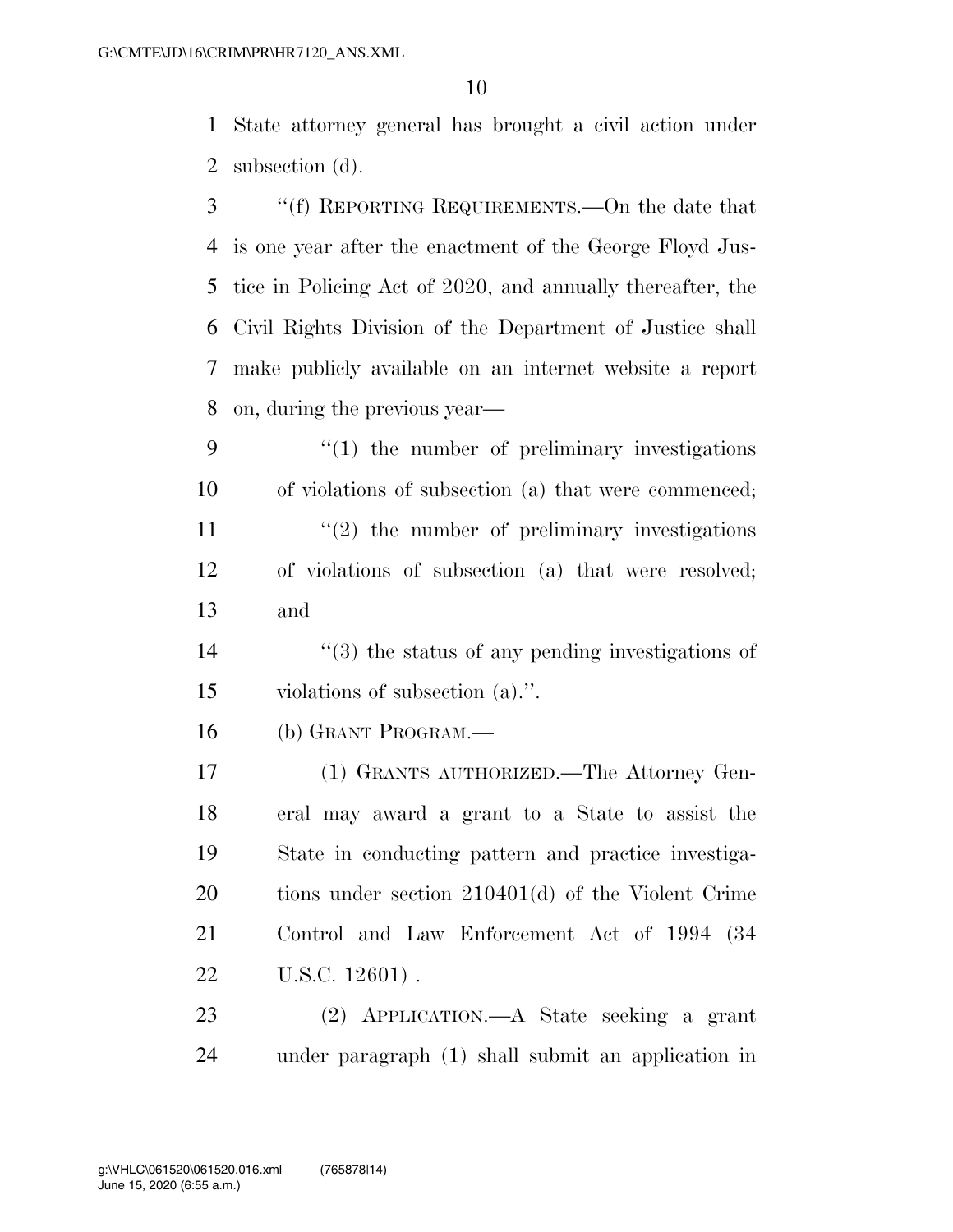| $\mathbf{1}$   | such form, at such time, and containing such infor-   |
|----------------|-------------------------------------------------------|
| $\overline{2}$ | mation as the Attorney General may require.           |
| 3              | (3) FUNDING.—There are authorized to be ap-           |
| $\overline{4}$ | propriated \$100,000,000 to the Attorney General for  |
| 5              | each of fiscal years 2021 through 2023 to carry out   |
| 6              | this subsection.                                      |
| 7              | (c) DATA ON EXCESSIVE USE OF FORCE.—Section           |
| 8              | 210402 of the Violent Crime Control and Law Enforce-  |
| 9              | ment Act of 1994 (34 U.S.C. 12602) is amended—        |
| 10             | $(1)$ in subsection $(a)$ —                           |
| 11             | (A) by striking "The Attorney General"                |
| 12             | and inserting the following: $\lq(1)$ FEDERAL COL-    |
| 13             | LECTION OF DATA.—The Attorney General";               |
| 14             | and                                                   |
| 15             | (B) by adding at the end the following:               |
| 16             | "(2) STATE COLLECTION OF DATA.—The attor-             |
| 17             | ney general of a State may, through appropriate       |
| 18             | means, acquire data about the use of excessive force  |
| 19             | by law enforcement officers and such data may be      |
| <b>20</b>      | used by the attorney general in conducting investiga- |
| 21             | tions under section 210401. This data may not con-    |
| 22             | tain any information that may reveal the identity of  |
| 23             | the victim or any law enforcement officer."; and      |
| 24             | $(2)$ by amending subsection (b) to read as fol-      |
| 25             | lows:                                                 |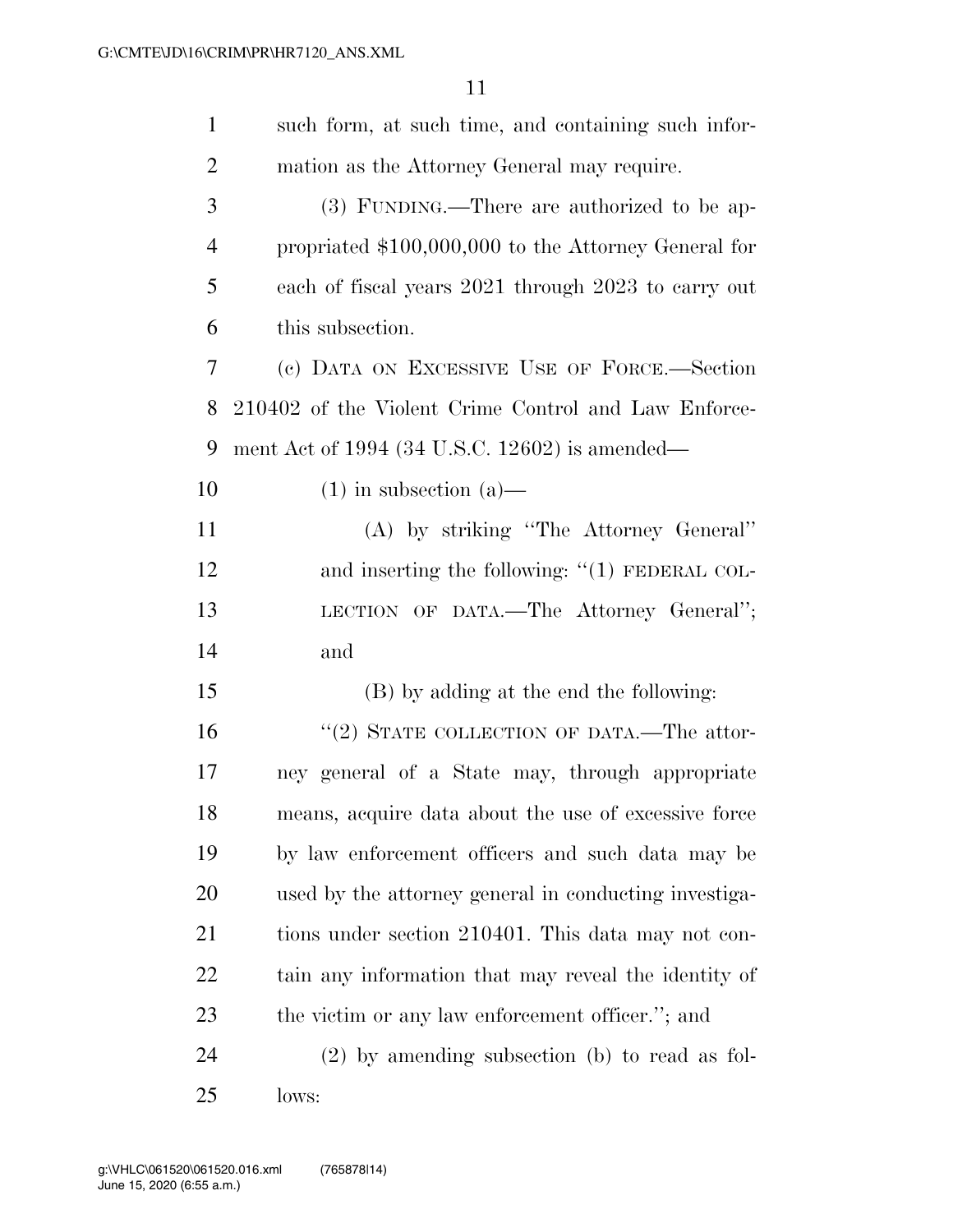''(b) LIMITATION ON USE OF DATA ACQUIRED BY THE ATTORNEY GENERAL.—Data acquired under sub- section (a)(1) shall be used only for research or statistical purposes and may not contain any information that may reveal the identity of the victim or any law enforcement officer.''.

# **SEC. 104. INDEPENDENT INVESTIGATIONS.**

(a) IN GENERAL.—

- (1) DEFINITIONS.—In this subsection: (A) INDEPENDENT INVESTIGATION.—The term ''independent investigation'' means a criminal investigation or prosecution of a law enforcement officer's use of deadly force, in-cluding one or more of the following:
- (i) Using an agency or civilian review board that investigates and independently reviews all allegations of use of deadly force made against law enforcement offi-cers in the jurisdiction.
- (ii) Assigning of the attorney general of the State in which the alleged use of deadly force was committed to conduct the criminal investigation and prosecution.

 (iii) Adopting a procedure under which an independent prosecutor is as-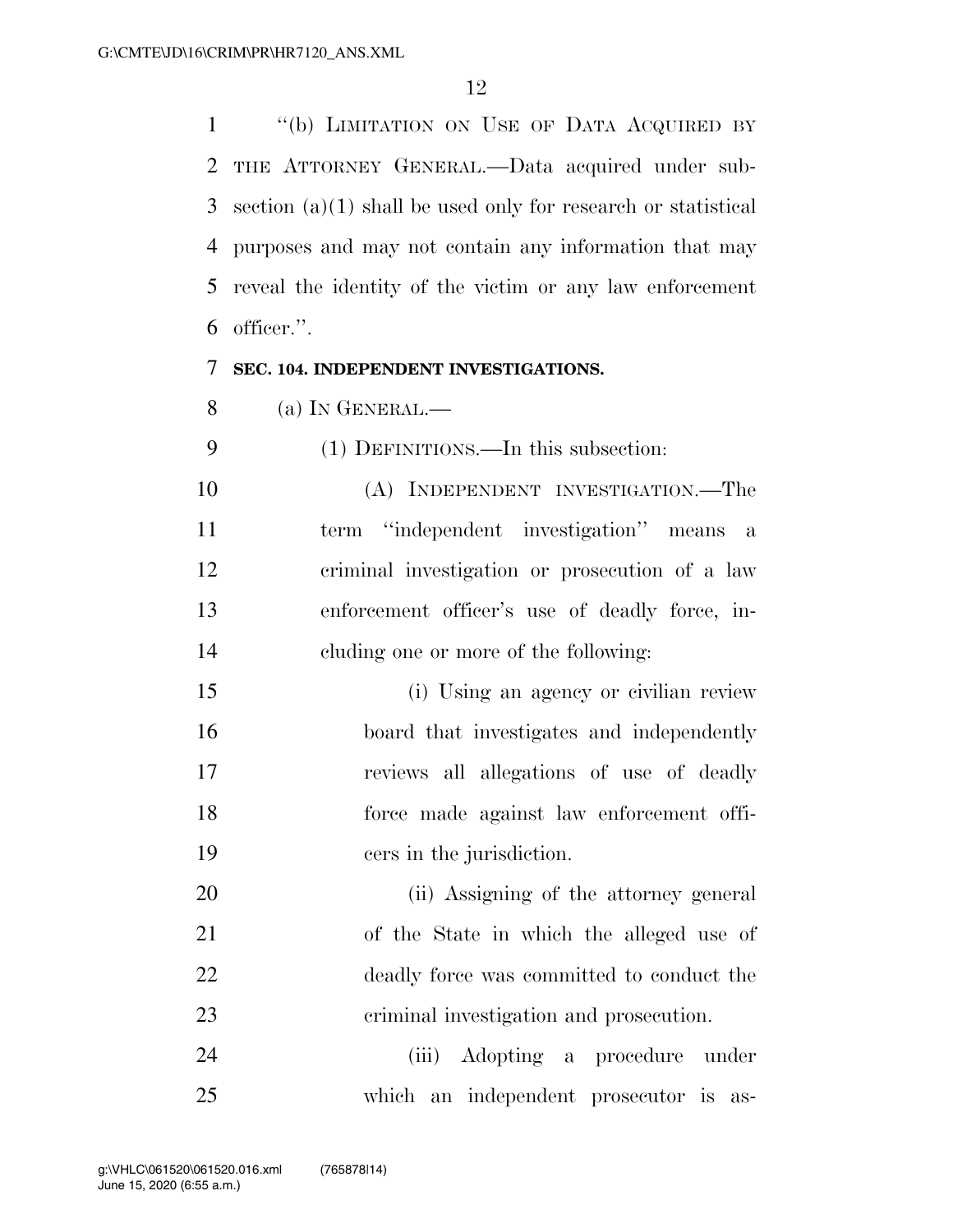| $\mathbf{1}$   | signed to investigate and prosecute the    |
|----------------|--------------------------------------------|
| $\overline{2}$ | case, including a procedure under which an |
| 3              | automatic referral is made to an inde-     |
| $\overline{4}$ | pendent prosecutor appointed and overseen  |
| 5              | by the attorney general of the State in    |
| 6              | which the alleged use of deadly force was  |
| 7              | committed.                                 |
| 8              | (iv) Adopting a procedure under            |
| 9              | which an independent prosecutor is as-     |
| 10             | signed to investigate and prosecute the    |
| 11             | case.                                      |
| 12             | (v) Having law enforcement agencies        |
| 13             | agree to and implement memoranda of un-    |
| 14             | derstanding with other law enforcement     |
| 15             | agencies under which the other law en-     |
| 16             | forcement agencies—                        |
| 17             | (I) shall conduct the criminal in-         |
| 18             | vestigation into the alleged use of        |
| 19             | deadly force; and                          |
| 20             | (II) upon conclusion of the crimi-         |
| 21             | nal investigation, shall file a report     |
| 22             | with the attorney general of the State     |
| 23             | containing a determination regarding       |
| 24             | whether—                                   |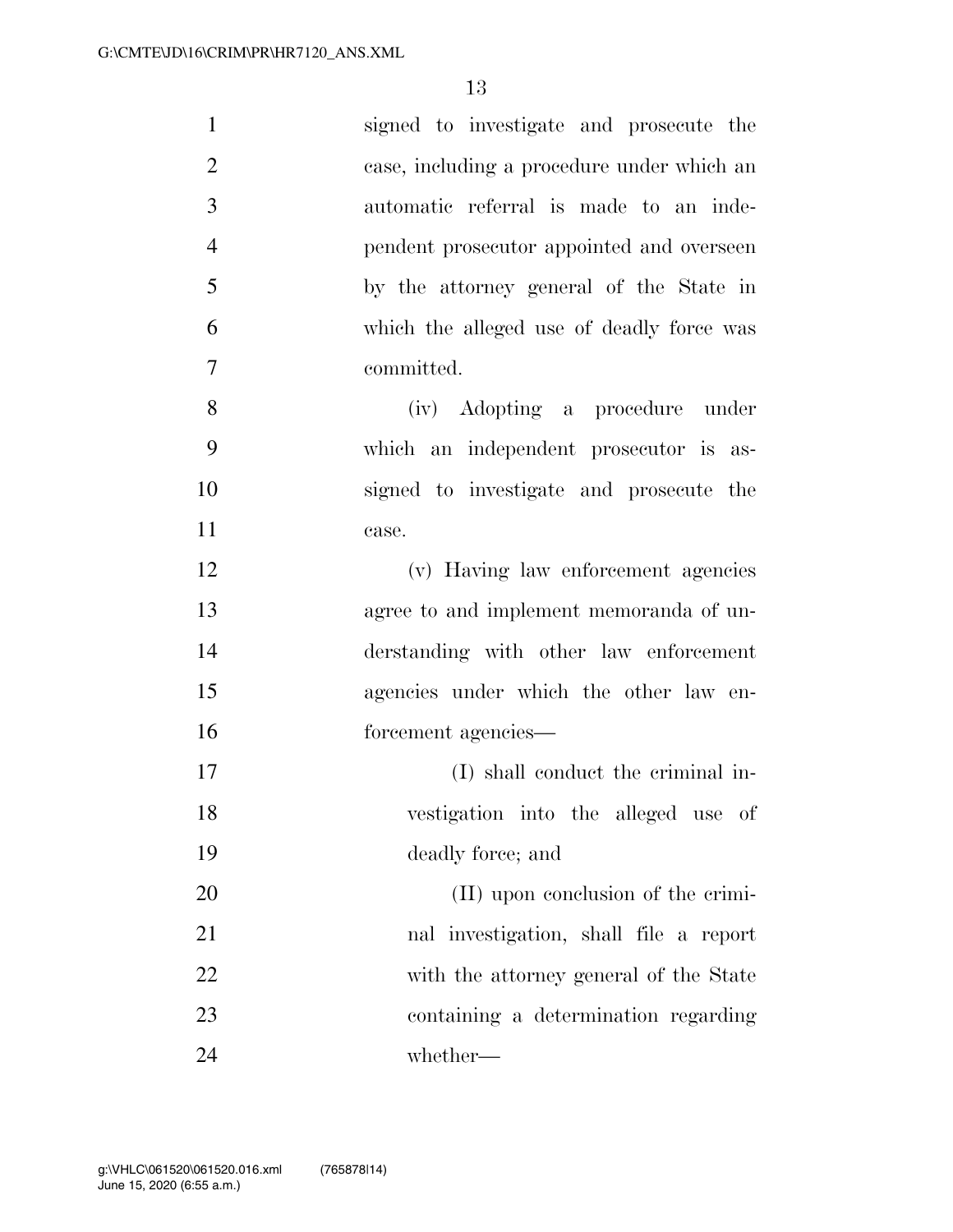| $\mathbf{1}$   | (aa) the use of deadly force                   |
|----------------|------------------------------------------------|
| $\overline{2}$ | was appropriate; and                           |
| 3              | (bb) any action should be                      |
| $\overline{4}$ | taken by the attorney general of               |
| 5              | the State.                                     |
| 6              | (vi) Any substantially similar proce-          |
| $\overline{7}$ | dure to ensure impartiality in the inves-      |
| 8              | tigation or prosecution.                       |
| 9              | INDEPENDENT INVESTIGATION<br>(B)<br>OF         |
| 10             | ENFORCEMENT STATUTE.—The term<br>LAW           |
| 11             | "independent investigation of law enforcement" |
| 12             | statute" means a statute requiring an inde-    |
| 13             | pendent investigation in a criminal matter in  |
| 14             | which-                                         |
| 15             | (i) one or more of the possible defend-        |
| 16             | ants is a law enforcement officer;             |
| 17             | (ii) one or more of the alleged offenses       |
| 18             | involves the law enforcement officer's use     |
| 19             | of deadly force in the course of carrying      |
| 20             | out that officer's duty; and                   |
| 21             | (iii) the non-Federal law enforcement          |
| 22             | officer's use of deadly force resulted in a    |
| 23             | death or injury.                               |
| 24             | INDEPENDENT PROSECUTOR.—The<br>(C)             |
| 25             | term "independent prosecutor" means, with re-  |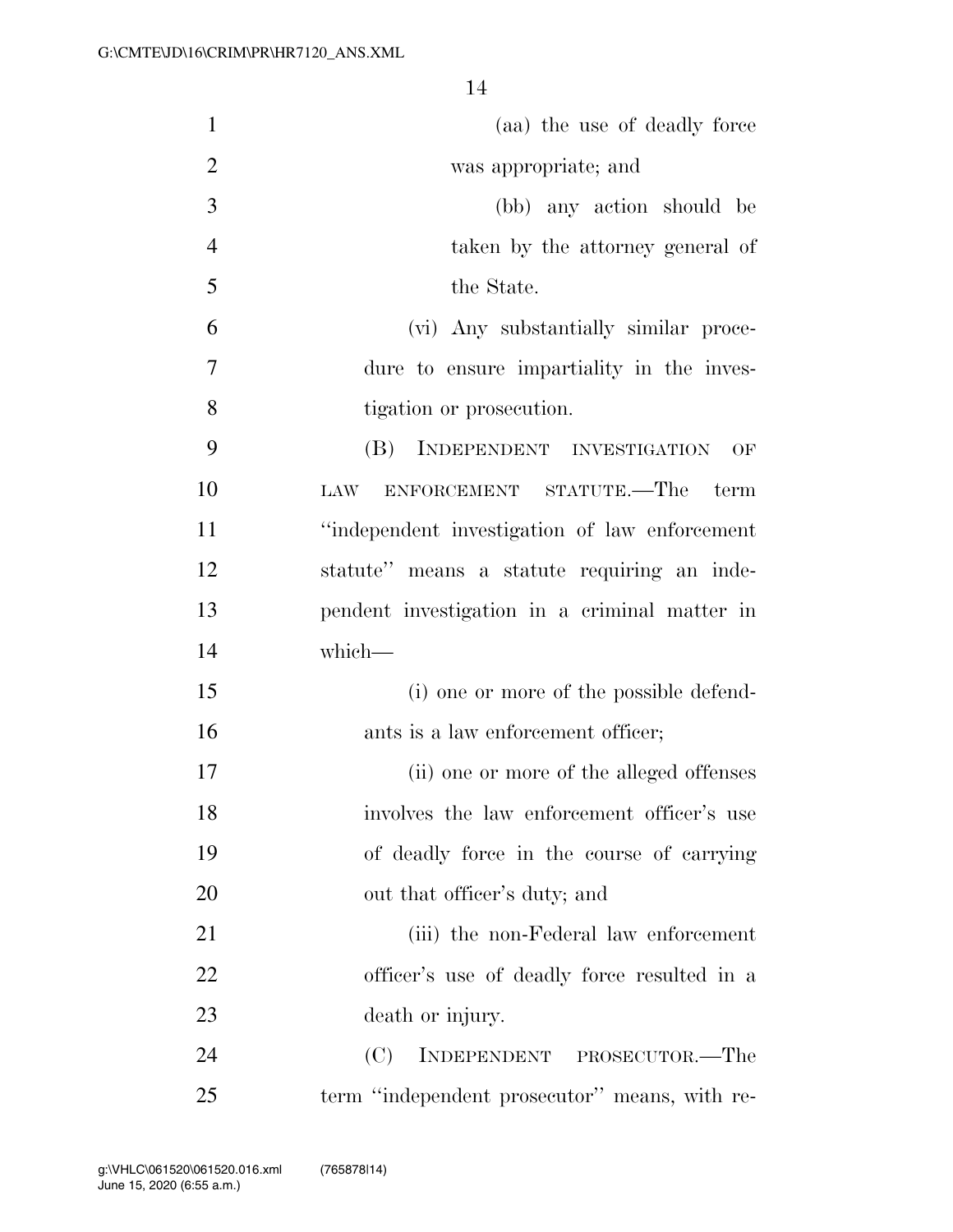| $\mathbf{1}$   | spect to a criminal investigation or prosecution       |
|----------------|--------------------------------------------------------|
| $\overline{2}$ | of a law enforcement officer's use of deadly           |
| 3              |                                                        |
|                | force, a prosecutor who-                               |
| $\overline{4}$ | (i) does not oversee or regularly rely                 |
| 5              | on the law enforcement agency by which                 |
| 6              | the law enforcement officer under inves-               |
| 7              | tigation is employed; and                              |
| 8              | (ii) would not be involved in the pros-                |
| 9              | ecution in the ordinary course of that pros-           |
| 10             | ecutor's duties.                                       |
| 11             | (2) GRANT PROGRAM.—The Attorney General                |
| 12             | may award grants to eligible States and Indian         |
| 13             | Tribes to assist in implementing an independent in-    |
| 14             | vestigation of law enforcement statute.                |
| 15             | (3) ELIGIBILITY.—To be eligible for a grant            |
| 16             | under this subsection, a State or Indian Tribe shall   |
| 17             | have in effect an independent investigation of law     |
| 18             | enforcement statute.                                   |
| 19             | (4) AUTHORIZATION OF APPROPRIATIONS.                   |
| 20             | There are authorized to be appropriated to the At-     |
| 21             | torney General $$750,000,000$ for fiscal years $2021$  |
| <u>22</u>      | through 2023 to carry out this subsection.             |
| 23             | (b) COPS GRANT PROGRAM USED FOR CIVILIAN RE-           |
| 24             | VIEW BOARDS.—Part $Q$ of title I of the of the Omnibus |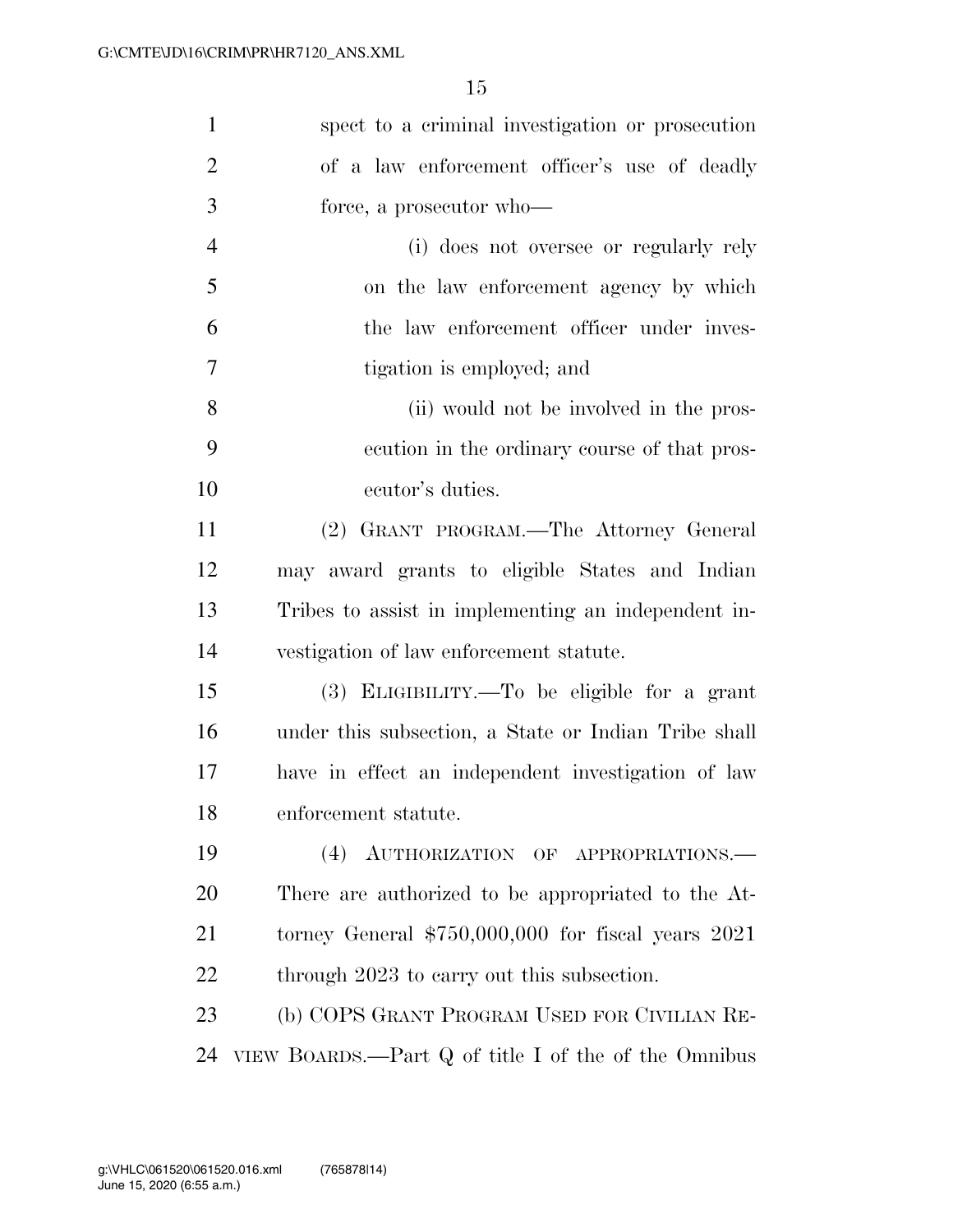| $\mathbf{1}$   | Crime Control and Safe Streets Act of 1968 (34 U.S.C.      |
|----------------|------------------------------------------------------------|
| $\overline{2}$ | $10381$ et seq.) is amended—                               |
| 3              | $(1)$ in section 1701(b) $(34 \text{ U.S.C. } 10381(b))$ — |
| $\overline{4}$ | $(A)$ by redesignating paragraphs $(22)$ and               |
| 5              | $(23)$ as paragraphs $(23)$ and $(24)$ , respectively;     |
| 6              | $(B)$ in paragraph $(23)$ , as so redesignated,            |
| 7              | by striking " $(21)$ " and inserting " $(22)$ "; and       |
| 8              | $(C)$ by inserting after paragraph $(21)$ the              |
| 9              | following:                                                 |
| 10             | $\lq(22)$ to develop best practices for and to create      |
| 11             | civilian review boards;"; and                              |
| 12             | $(2)$ in section 1709 (34 U.S.C. 10389), by add-           |
| 13             | ing at the end the following:                              |
| 14             | "(8) 'civilian review board' means an adminis-             |
| 15             | trative entity that investigates civilian complaints       |
| 16             | against law enforcement officers and—                      |
| 17             | $\lq\lq$ is independent and adequately fund-               |
| 18             | ed;                                                        |
| 19             | "(B) has investigatory authority and sub-                  |
| 20             | poena power;                                               |

21 ''(C) has representative community diver-sity;

23 ''(D) has policy making authority; 24 ''(E) provides advocates for civilian com-plainants;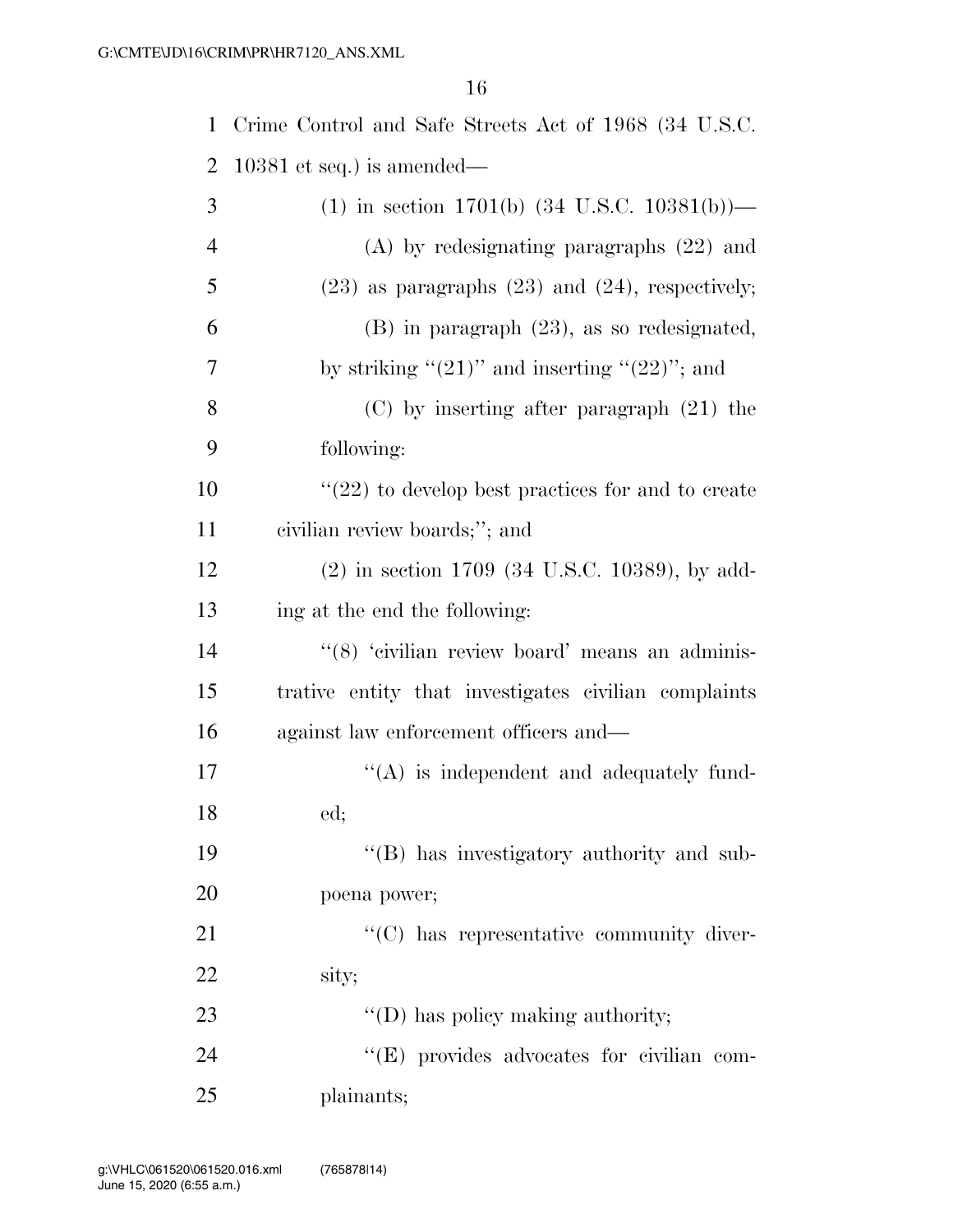| $\lq\lq(F)$ may conduct hearings; and             |
|---------------------------------------------------|
| $\lq\lq (G)$ conducts statistical studies on pre- |
| vailing complaint trends."                        |

# **Subtitle B—Law Enforcement Trust and Integrity Act**

# **SEC. 111. SHORT TITLE.**

 This subtitle may be cited as the ''Law Enforcement Trust and Integrity Act of 2020''.

# **SEC. 112. DEFINITIONS.**

In this subtitle:

 (1) COMMUNITY-BASED ORGANIZATION.—The term ''community-based organization'' means a grassroots organization that monitors the issue of police misconduct and that has a local or national presence and membership, such as the National As- sociation for the Advancement of Colored People (NAACP), the American Civil Liberties Union (ACLU), UnidosUS, the National Urban League, the National Congress of American Indians, or the National Asian Pacific American Legal Consortium (NAPALC).

22 (2) LAW ENFORCEMENT ACCREDITATION ORGA- NIZATION.—The term ''law enforcement accredita- tion organization'' means a professional law enforce-ment organization involved in the development of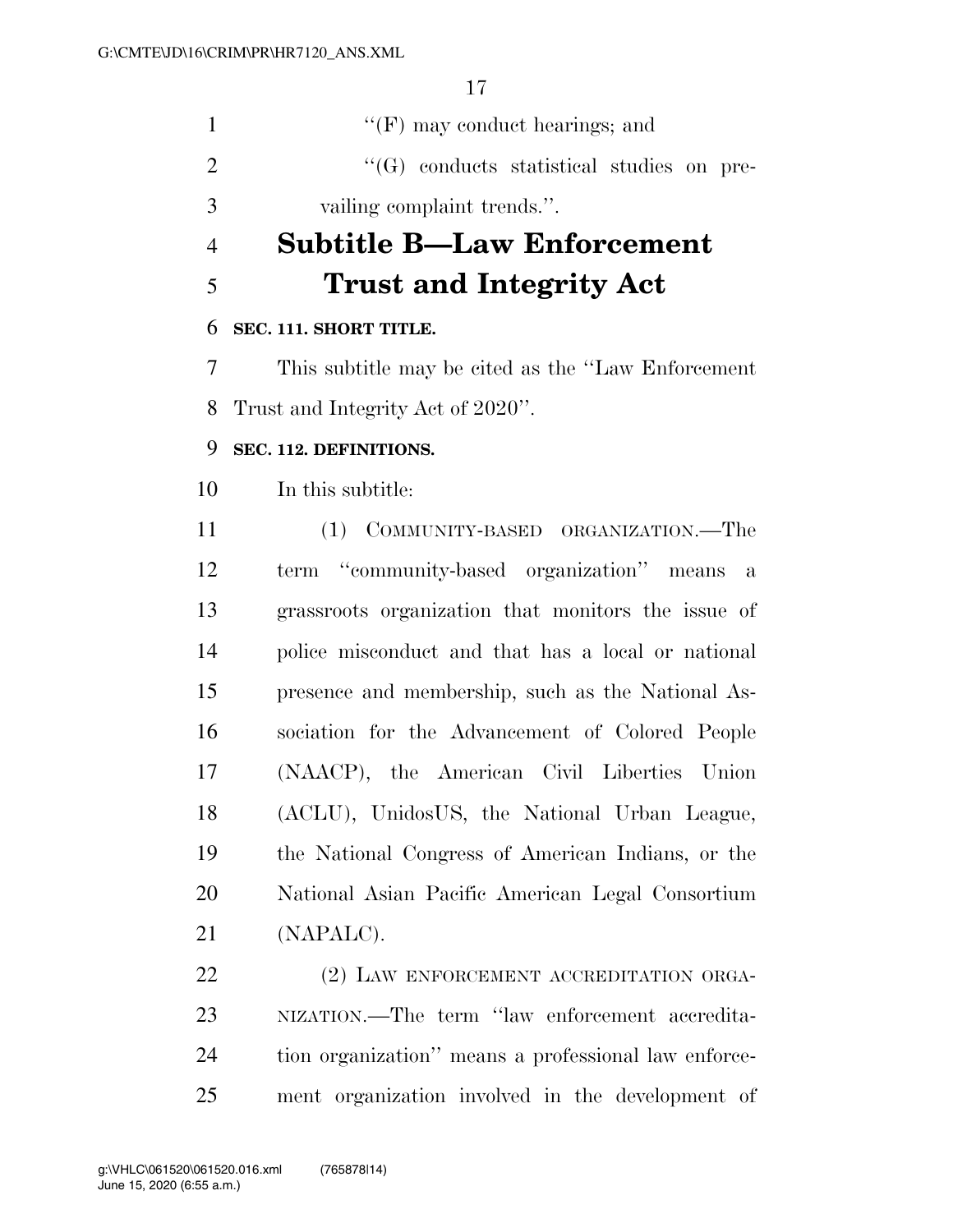standards of accreditation for law enforcement agen- cies at the national, State, regional, or Tribal level, such as the Commission on Accreditation for Law Enforcement Agencies (CALEA).

 (3) LAW ENFORCEMENT AGENCY.—The term ''law enforcement agency'' means a State, local, In- dian tribal, or campus public agency engaged in the prevention, detection, investigation, prosecution, or adjudication of violations of criminal laws.

 (4) PROFESSIONAL LAW ENFORCEMENT ASSO- CIATION.—The term ''professional law enforcement association'' means a law enforcement membership association that works for the needs of Federal, State, local, or Indian tribal law enforcement agen- cies and with the civilian community on matters of common interest, such as the Hispanic American Police Command Officers Association (HAPCOA), the National Asian Pacific Officers Association (NAPOA), the National Black Police Association (NBPA), the National Latino Peace Officers Asso- ciation (NLPOA), the National Organization of Black Law Enforcement Executives (NOBLE), Women in Law Enforcement, the Native American Law Enforcement Association (NALEA), the Inter-national Association of Chiefs of Police (IACP), the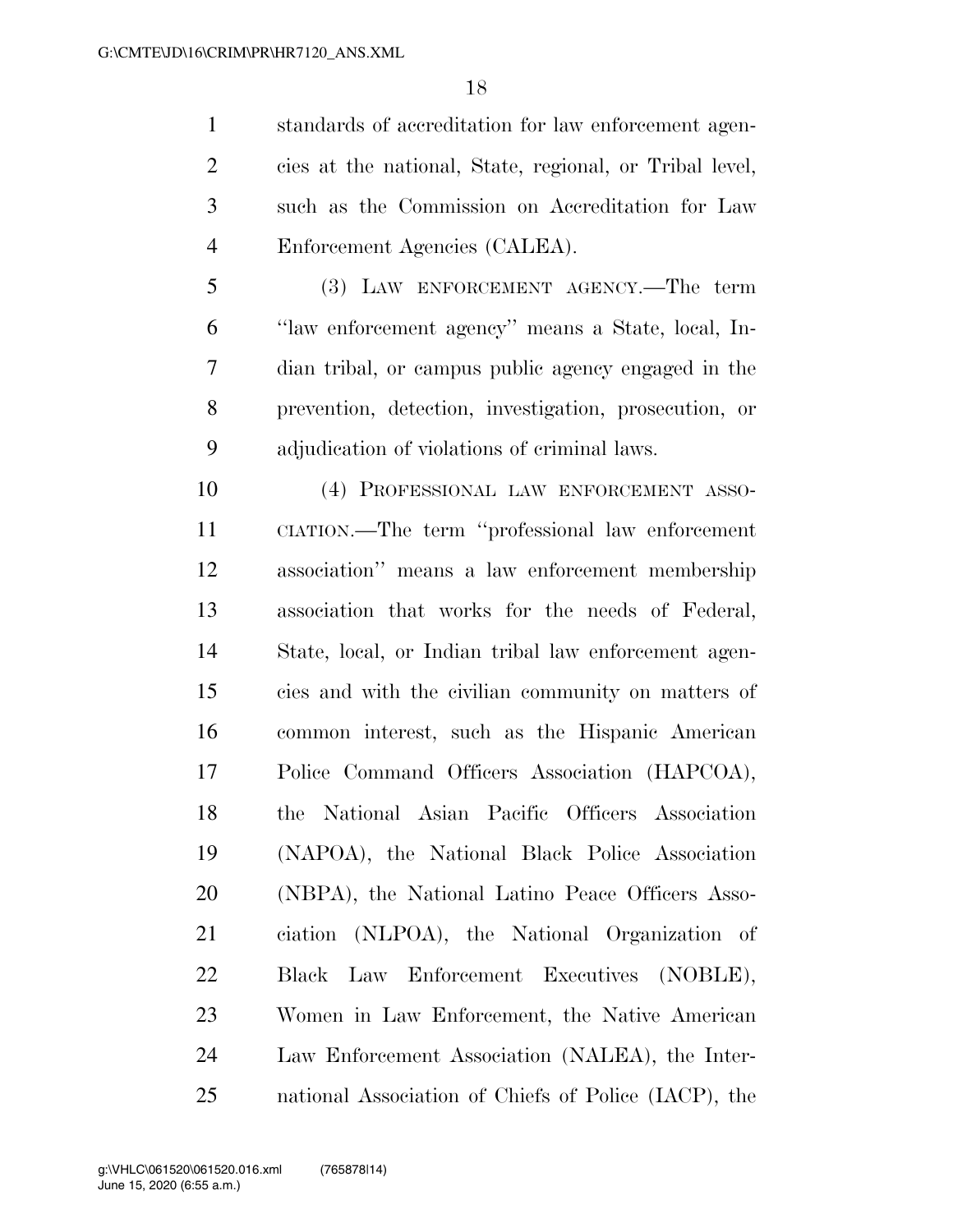National Sheriffs' Association (NSA), the Fraternal Order of Police (FOP), or the National Association of School Resource Officers.

 (5) PROFESSIONAL CIVILIAN OVERSIGHT ORGA- NIZATION.—The term ''professional civilian oversight organization'' means a membership organization formed to address and advance civilian oversight of law enforcement and whose members are from Fed- eral, State, regional, local, or Tribal organizations that review issues or complaints against law enforce- ment agencies or officers, such as the National Asso- ciation for Civilian Oversight of Law Enforcement (NACOLE).

# **SEC. 113. ACCREDITATION OF LAW ENFORCEMENT AGEN-**

# **CIES.**

(a) STANDARDS.—

 (1) INITIAL ANALYSIS.—The Attorney General shall perform an initial analysis of existing accredi- tation standards and methodology developed by law enforcement accreditation organizations nationwide, including national, State, regional, and Tribal ac- creditation organizations. Such an analysis shall in- clude a review of the recommendations of the Final Report of the President's Taskforce on 21st Century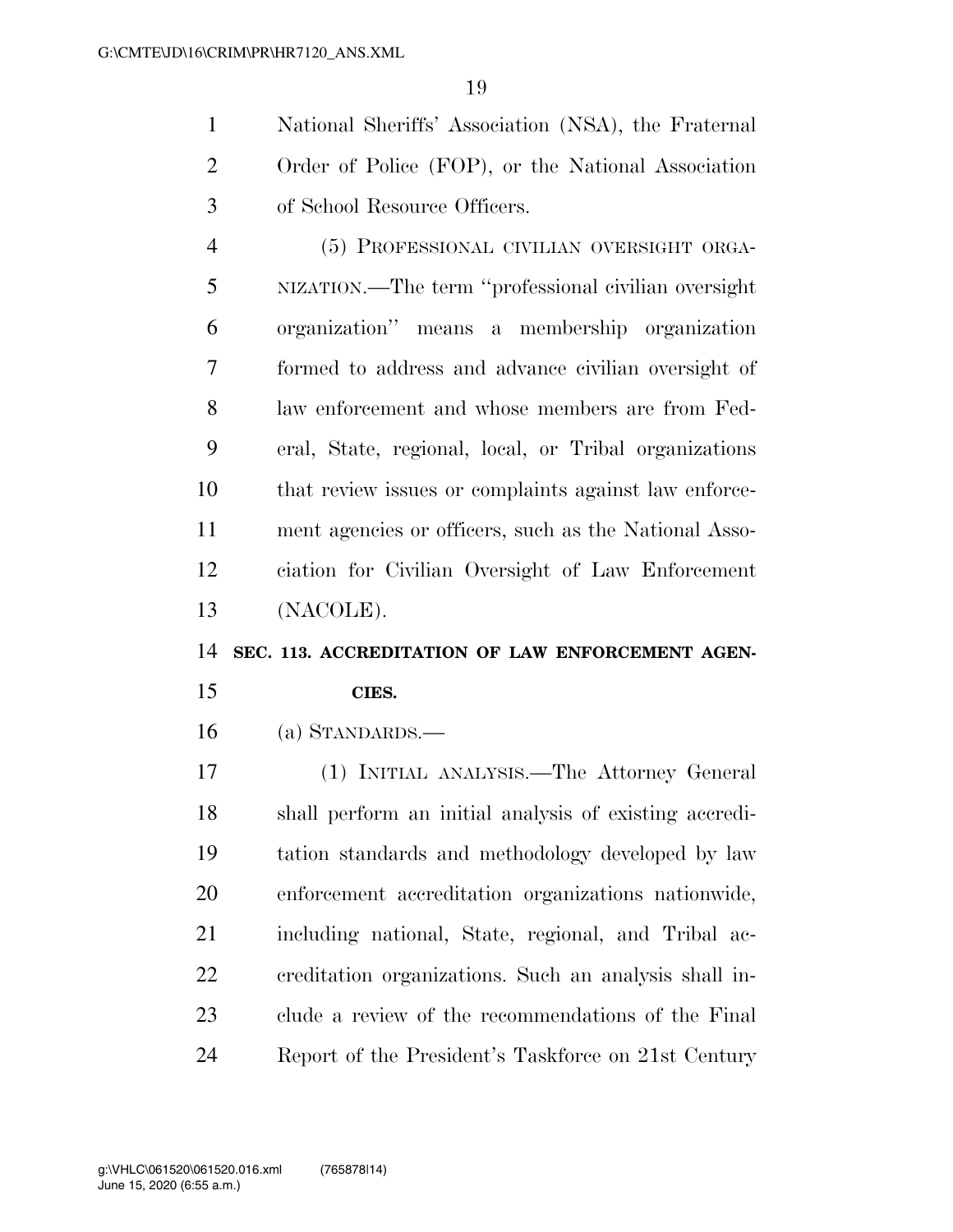Policing, issued by the Department of Justice, in May 2015.

| 3              | (2) DEVELOPMENT OF UNIFORM STANDARDS.—                 |
|----------------|--------------------------------------------------------|
| $\overline{4}$ | After completion of the initial review and analysis    |
| 5              | under paragraph (1), the Attorney General shall—       |
| 6              | (A) recommend, in consultation with law                |
| 7              | enforcement accreditation organizations<br>and         |
| 8              | community-based organizations, the adoption of         |
| 9              | additional standards that will result in greater       |
| 10             | community accountability of law enforcement            |
| 11             | agencies and an increased focus on policing            |
| 12             | with a guardian mentality, including standards         |
| 13             | relating to-                                           |
| 14             | (i) early warning systems and related                  |
| 15             | intervention programs;                                 |
| 16             | (ii) use of force procedures;                          |
| 17             | (iii) civilian review procedures;                      |
| 18             | (iv) traffic and pedestrian stop and                   |
| 19             | search procedures;                                     |
| 20             | (v) data collection and transparency;                  |
| 21             | administrative due process<br>$(\overline{vi})$<br>re- |
| 22             | quirements;                                            |
| 23             | (vii) video monitoring technology;                     |
| 24             | (viii) youth justice and school safety;                |
| 25             | and                                                    |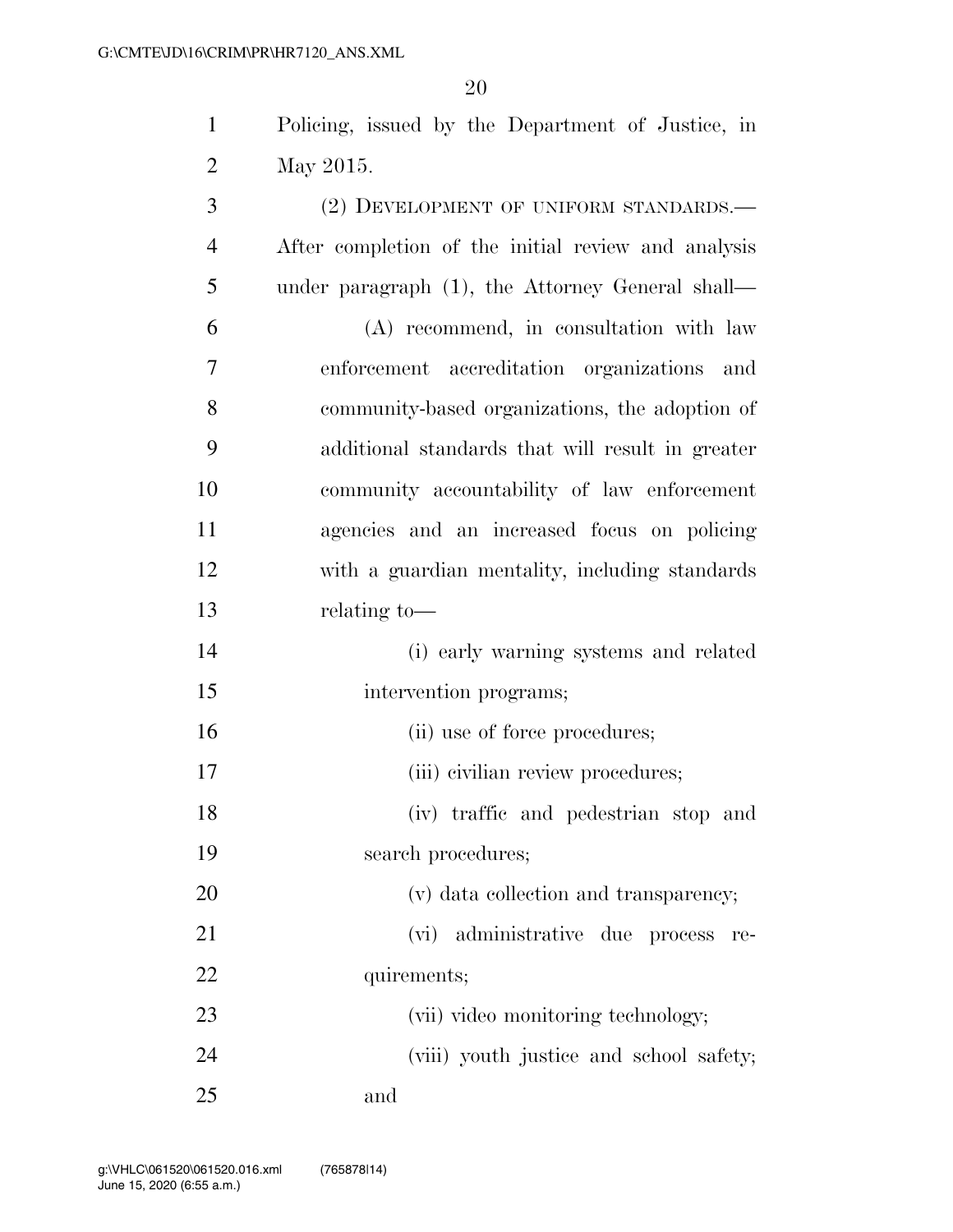(ix) recruitment, hiring, and training; and

 (B) recommend additional areas for the development of national standards for the ac- creditation of law enforcement agencies in con- sultation with existing law enforcement accredi- tation organizations, professional law enforce- ment associations, labor organizations, commu- nity-based organizations, and professional civil-ian oversight organizations.

 (3) CONTINUING ACCREDITATION PROCESS.— The Attorney General shall adopt policies and proce- dures to partner with law enforcement accreditation organizations, professional law enforcement associa- tions, labor organizations, community-based organi- zations, and professional civilian oversight organiza-tions to—

 (A) continue the development of further accreditation standards consistent with para-graph (2);

 (B) encourage the pursuit of accreditation of Federal, State, local, and Tribal law enforce- ment agencies by certified law enforcement ac-creditation organizations; and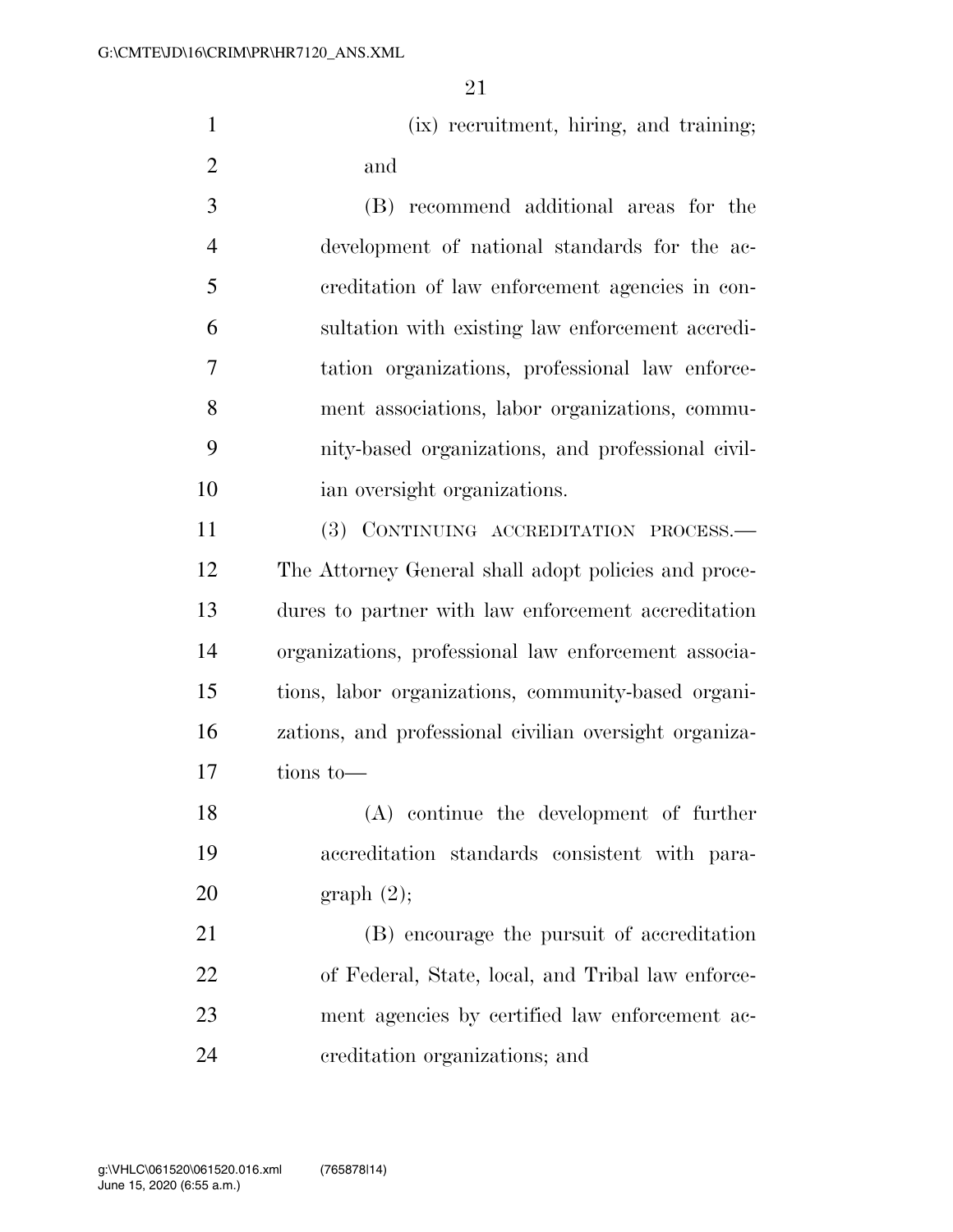(C) develop recommendations for imple- mentation of a national accreditation require-ment tied to Federal grant eligibility.

 (b) USE OF FUNDS REQUIREMENTS.—Section 502(a) of title I of the Omnibus Crime Control and Safe 6 Streets Act of 1968 (34 U.S.C. 10153(a)) is amended by adding at the end the following:

8 ''(7) An assurance that, for each fiscal year covered by an application, the applicant will use not less than 5 percent of the total amount of the grant award for the fiscal year to assist law enforcement agencies of the applicant, including campus public safety departments, gain or maintain accreditation from certified law enforcement accreditation organi- zations in accordance with section 113 of the Law Enforcement Trust and Integrity Act of 2020.''.

# **SEC. 114. LAW ENFORCEMENT GRANTS.**

 (a) USE OF FUNDS REQUIREMENT.—Section 502(a) of title I of the Omnibus Crime Control and Safe Streets Act of 1968 (34 U.S.C. 10153(a)), as amended by section 113, is amended by adding at the end the following:

22 "(8) An assurance that, for each fiscal year covered by an application, the applicant will use not less than 5 percent of the total amount of the grant award for the fiscal year to study and implement ef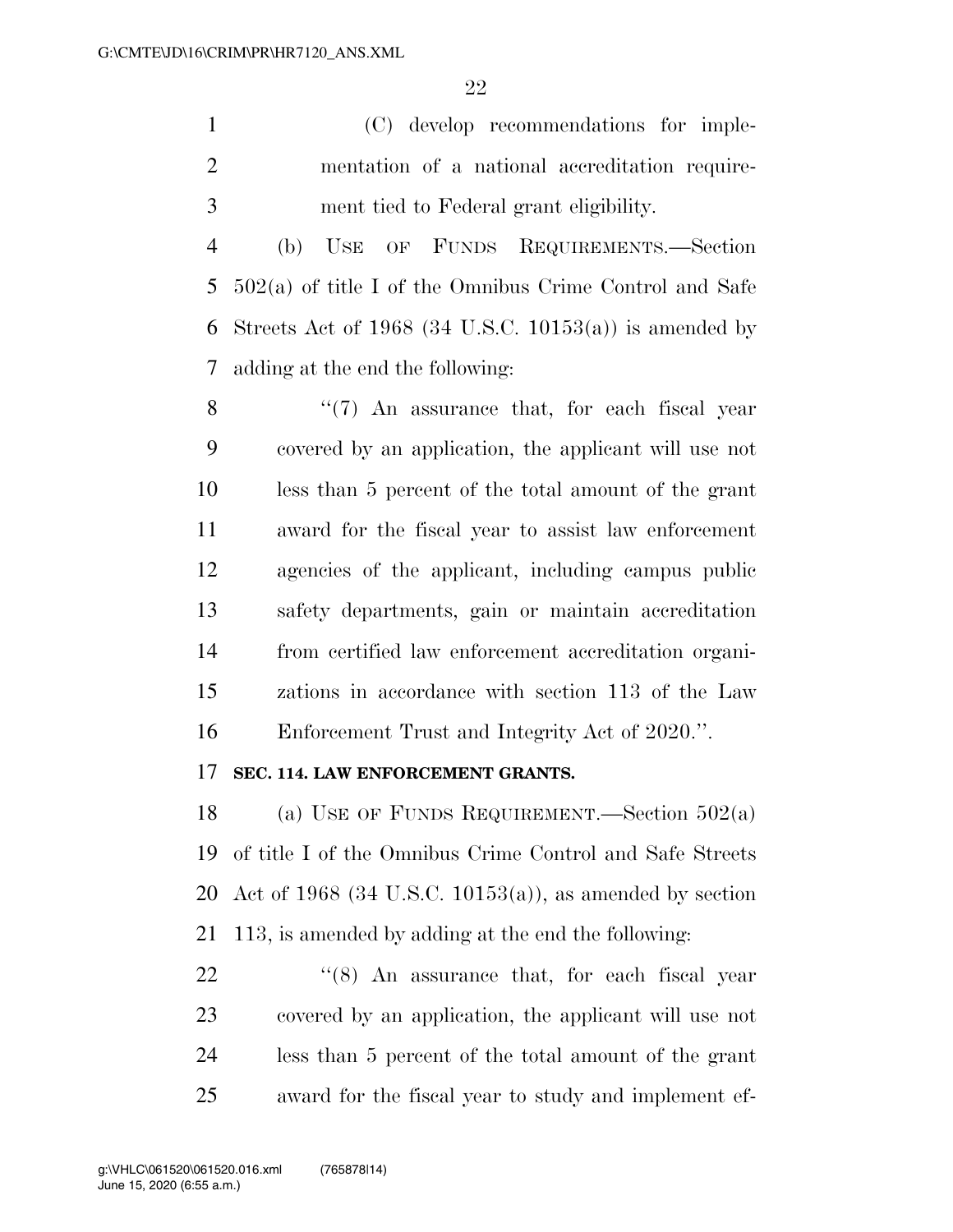fective management, training, recruiting, hiring, and oversight standards and programs to promote effec- tive community and problem solving strategies for law enforcement agencies in accordance with section 114 of the Law Enforcement Trust and Integrity Act of 2020.''.

 (b) GRANT PROGRAM FOR COMMUNITY ORGANIZA- TIONS.—The Attorney General may make grants to com-munity-based organizations to study and implement—

 (1) effective management, training, recruiting, hiring, and oversight standards and programs to promote effective community and problem solving strategies for law enforcement agencies; or

 (2) effective strategies and solutions to public safety, including strategies that do not rely on Fed-eral and local law enforcement agency responses.

 (c) USE OF FUNDS.—Grant amounts described in 18 paragraph (8) of section  $502(a)$  of title I of the Omnibus Crime Control and Safe Streets Act of 1968 (34 U.S.C. 20 10153(a)), as added by subsection (a) of this section, and grant amounts awarded under subsection (b) shall be used to—

 (1) study management and operations stand- ards for law enforcement agencies, including stand-ards relating to administrative due process, resi-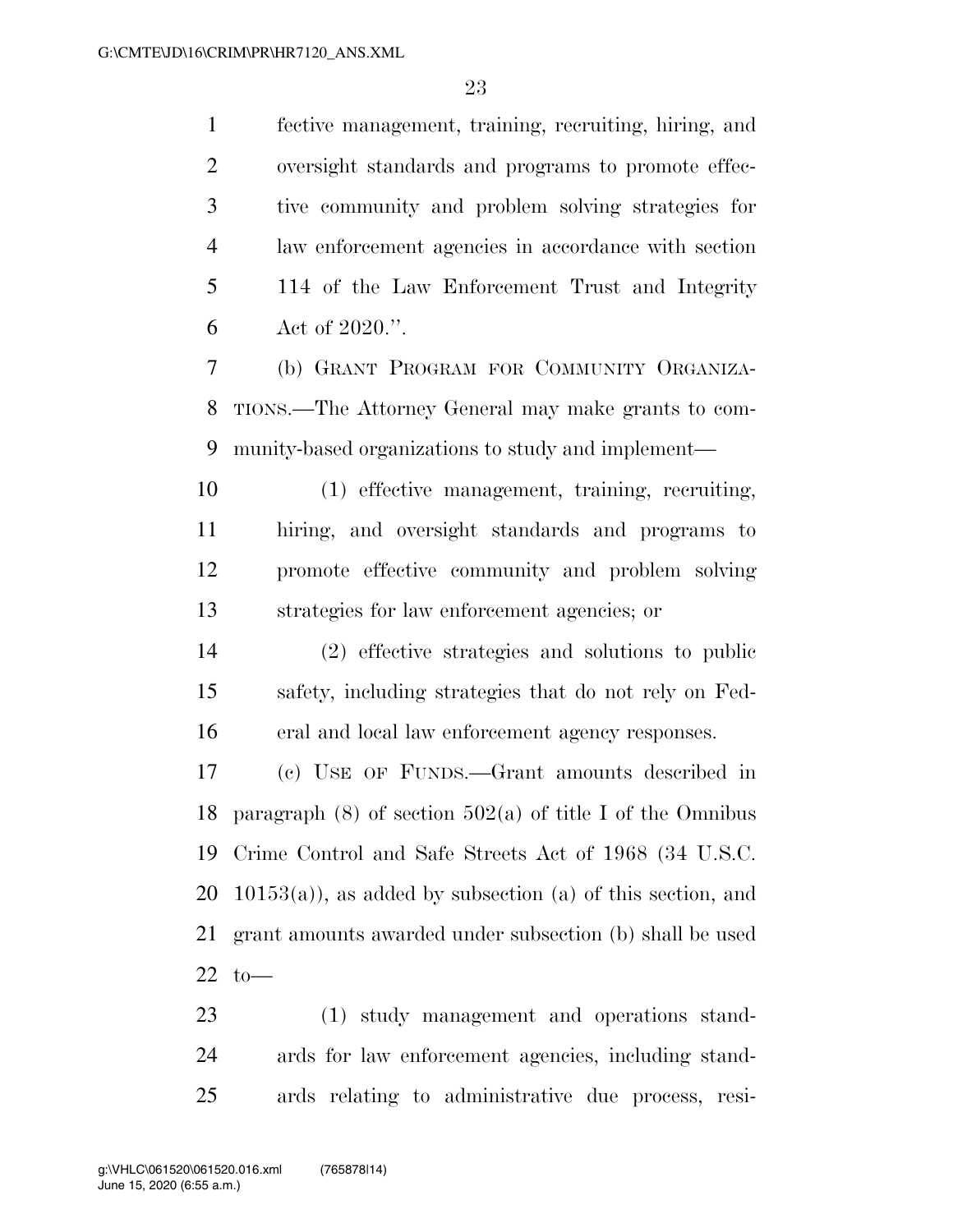dency requirements, compensation and benefits, use of force, racial profiling, early warning and interven- tion systems, youth justice, school safety, civilian re- view boards or analogous procedures, or research into the effectiveness of existing programs, projects, or other activities designed to address misconduct; and (2) develop pilot programs and implement effec- tive standards and programs in the areas of train- ing, hiring and recruitment, and oversight that are designed to improve management and address mis-12 conduct by law enforcement officers. (d) COMPONENTS OF PILOT PROGRAM.—A pilot pro- gram developed under subsection (c)(2) shall include im- plementation of the following: (1) TRAINING.—The implementation of policies, practices, and procedures addressing training and instruction to comply with accreditation standards in the areas of— (A) the use of deadly force, less lethal force, and de-escalation tactics and techniques; (B) investigation of officer misconduct and practices and procedures for referring to pros- ecuting authorities allegations of officer use of excessive force or racial profiling;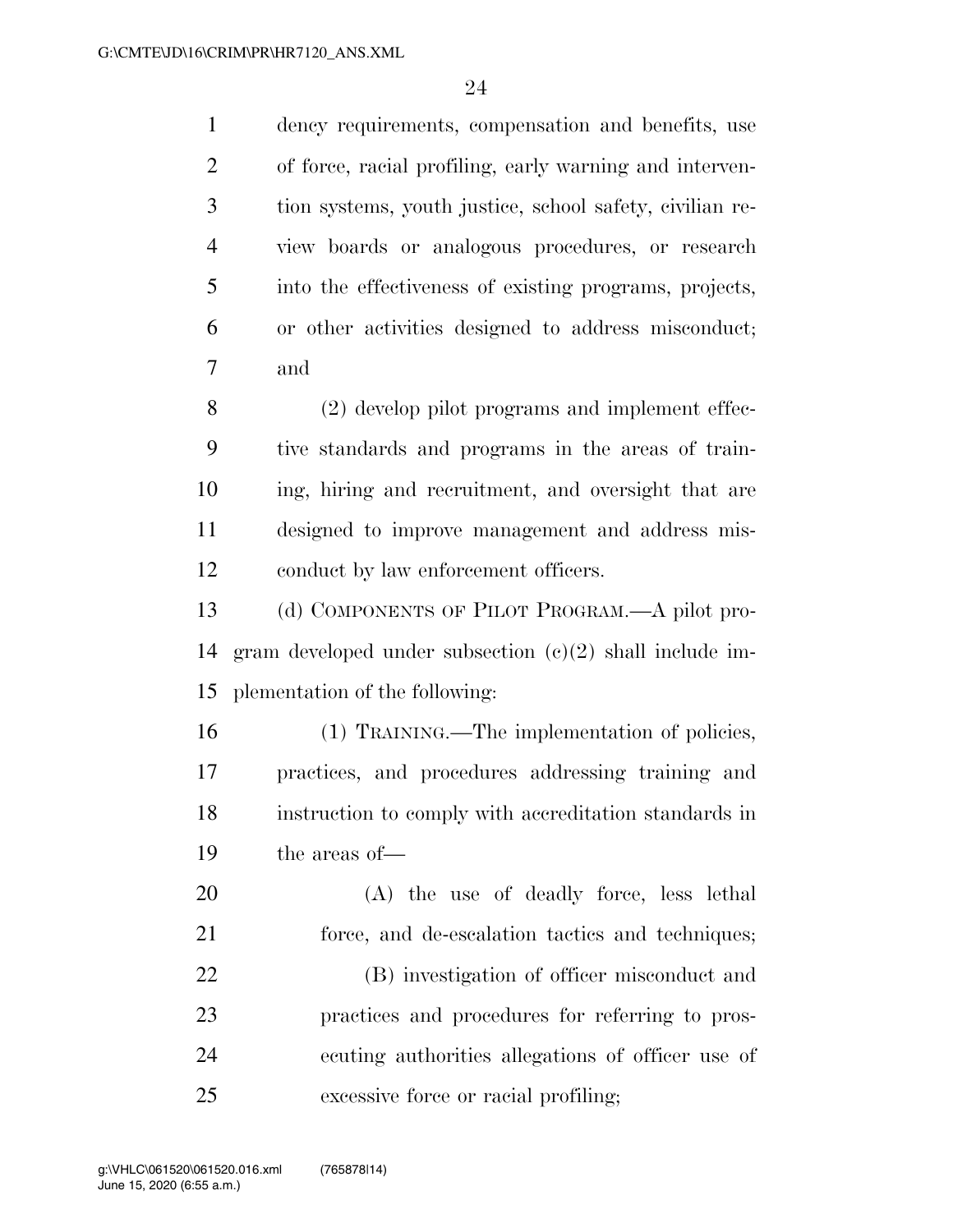| $\mathbf{1}$   | (C) disproportionate contact by law en-          |
|----------------|--------------------------------------------------|
| $\overline{2}$ | forcement with minority communities;             |
| 3              | (D) tactical and defensive strategy;             |
| $\overline{4}$ | (E) arrests, searches, and restraint;            |
| 5              | (F) professional verbal communications           |
| 6              | with civilians;                                  |
| 7              | (G) interactions with—                           |
| 8              | $(i)$ youth;                                     |
| 9              | (ii) individuals with disabilities;              |
| 10             | (iii) individuals with limited English           |
| <sup>11</sup>  | proficiency; and                                 |
| 12             | (iv) multi-cultural communities;                 |
| 13             | (H) proper traffic, pedestrian, and other        |
| 14             | enforcement stops; and                           |
| 15             | (I) community relations and bias aware-          |
| 16             | ness.                                            |
| 17             | (2) RECRUITMENT, HIRING, RETENTION, AND          |
| 18             | PROMOTION OF DIVERSE LAW ENFORCEMENT OFFI-       |
| 19             | CERS.—Policies, procedures, and practices for—   |
| 20             | (A) the hiring and recruitment of diverse        |
| 21             | law enforcement officers who are representative  |
| 22             | of the communities they serve;                   |
| 23             | (B) the development of selection, pro-           |
| 24             | motion, educational, background, and psycho-     |
| 25             | logical standards that comport with title VII of |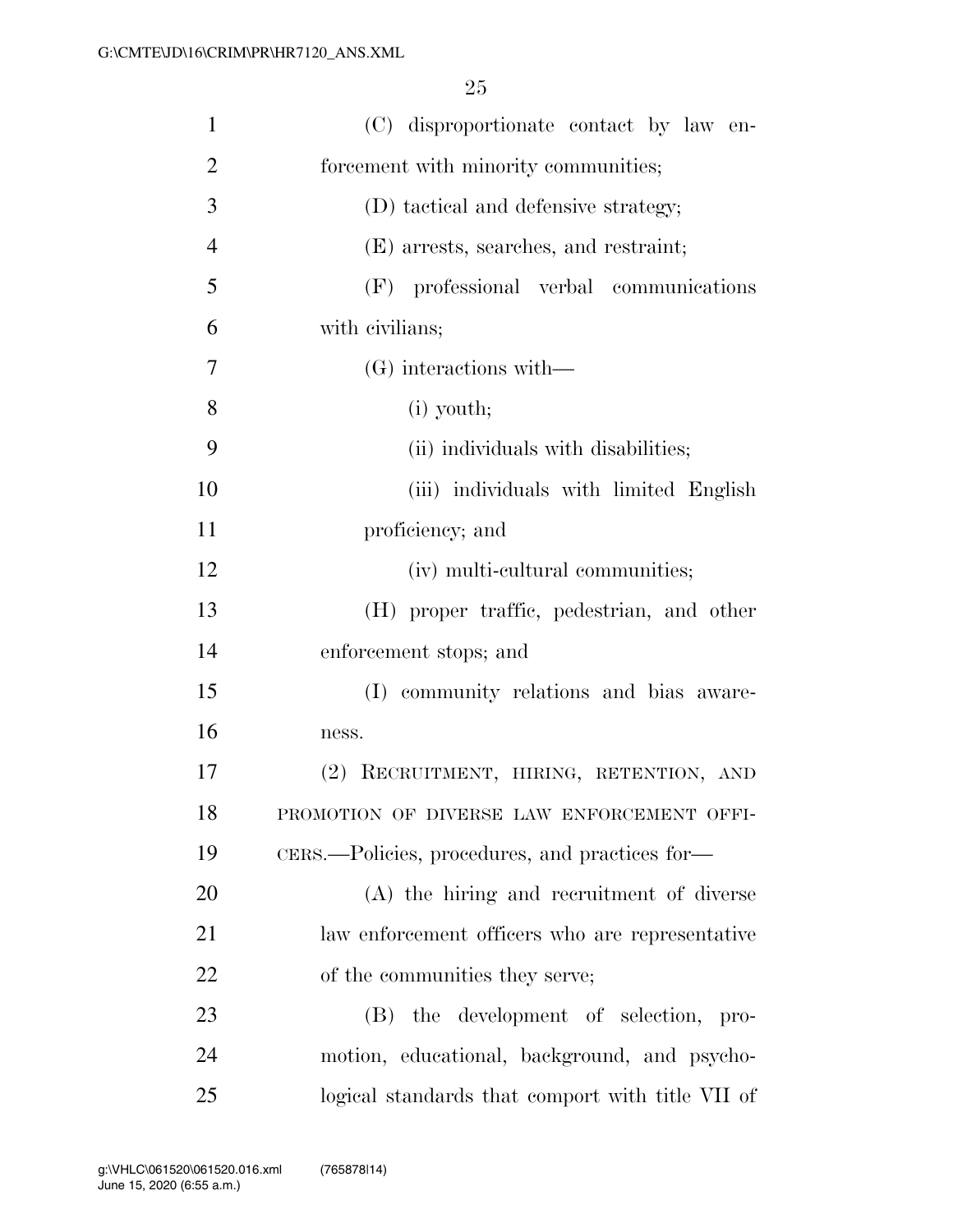the Civil Rights Act of 1964 (42 U.S.C. 2000e et seq.); and

 (C) initiatives to encourage residency in the jurisdiction served by the law enforcement agency and continuing education.

 (3) OVERSIGHT.—Complaint procedures, in- cluding the establishment of civilian review boards or analogous procedures for jurisdictions across a range of sizes and agency configurations, complaint proce- dures by community-based organizations, early warning systems and related intervention programs, video monitoring technology, data collection and transparency, and administrative due process re- quirements inherent to complaint procedures for members of the public and law enforcement.

16 (4) YOUTH JUSTICE AND SCHOOL SAFETY. Uniform standards on youth justice and school safe- ty that include best practices for law enforcement interaction and communication with children and youth, taking into consideration adolescent develop-ment and any disability, including—

 (A) the right to effective and timely notifi- cation of a parent or legal guardian of any law enforcement interaction, regardless of the immi-gration status of the individuals involved; and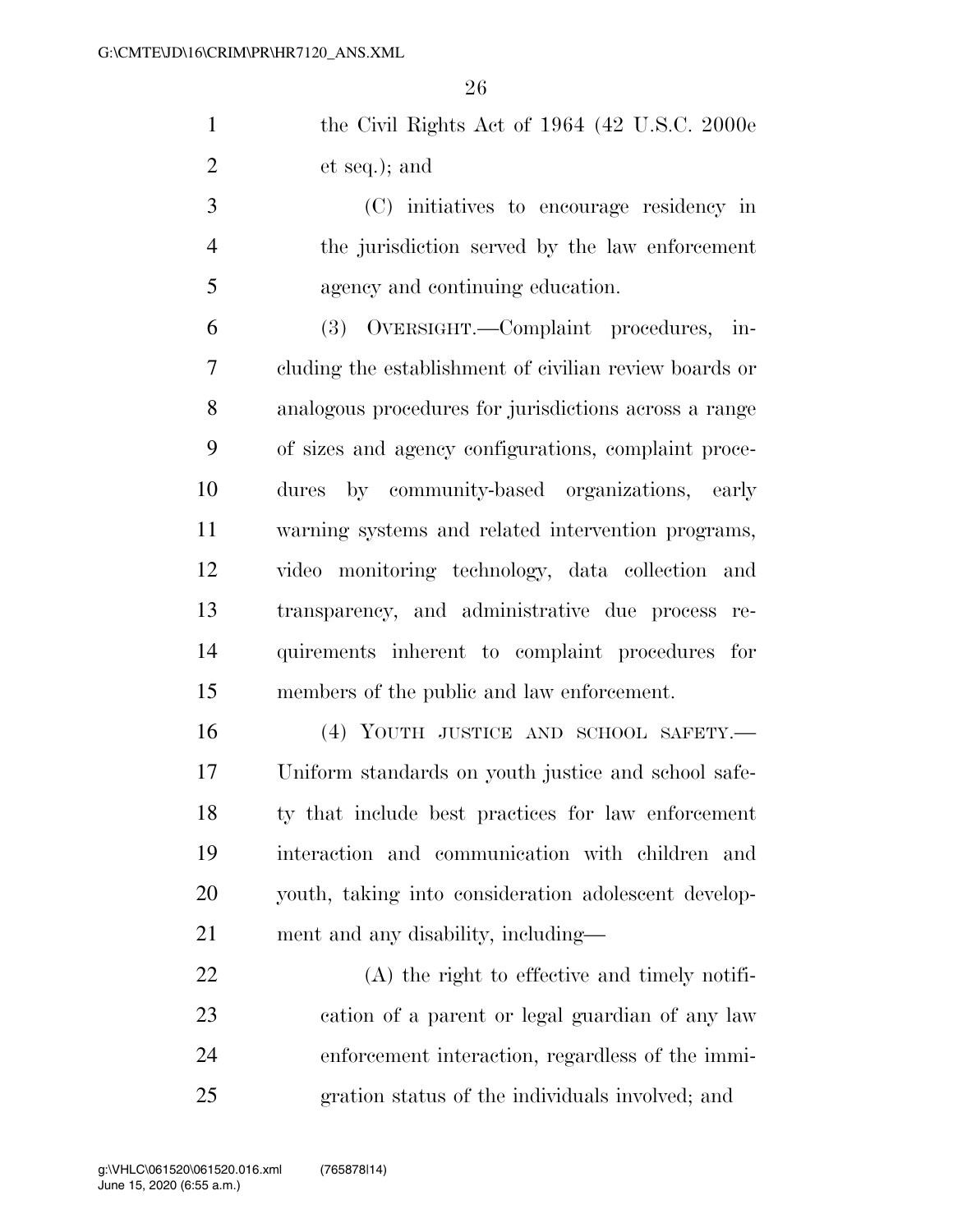(B) the creation of positive school climates

 by improving school conditions for learning by — (i) eliminating school-based arrests 5 and referrals to law enforcement; (ii) using evidence-based preventative measures and alternatives to school-based arrests and referrals to law enforcement, such as restorative justice and healing practices; and 11 (iii) using school-wide positive behav-12 ioral interventions and supports. (5) VICTIM SERVICES.—Counseling services, in- cluding psychological counseling, for individuals and communities impacted by law enforcement mis- conduct. (e) TECHNICAL ASSISTANCE.— (1) IN GENERAL.—The Attorney General may provide technical assistance to States and commu- nity-based organizations in furtherance of the pur- poses of this section. 22 (2) MODELS FOR REDUCTION OF LAW EN- FORCEMENT MISCONDUCT.—The technical assistance provided by the Attorney General may include the development of models for States and community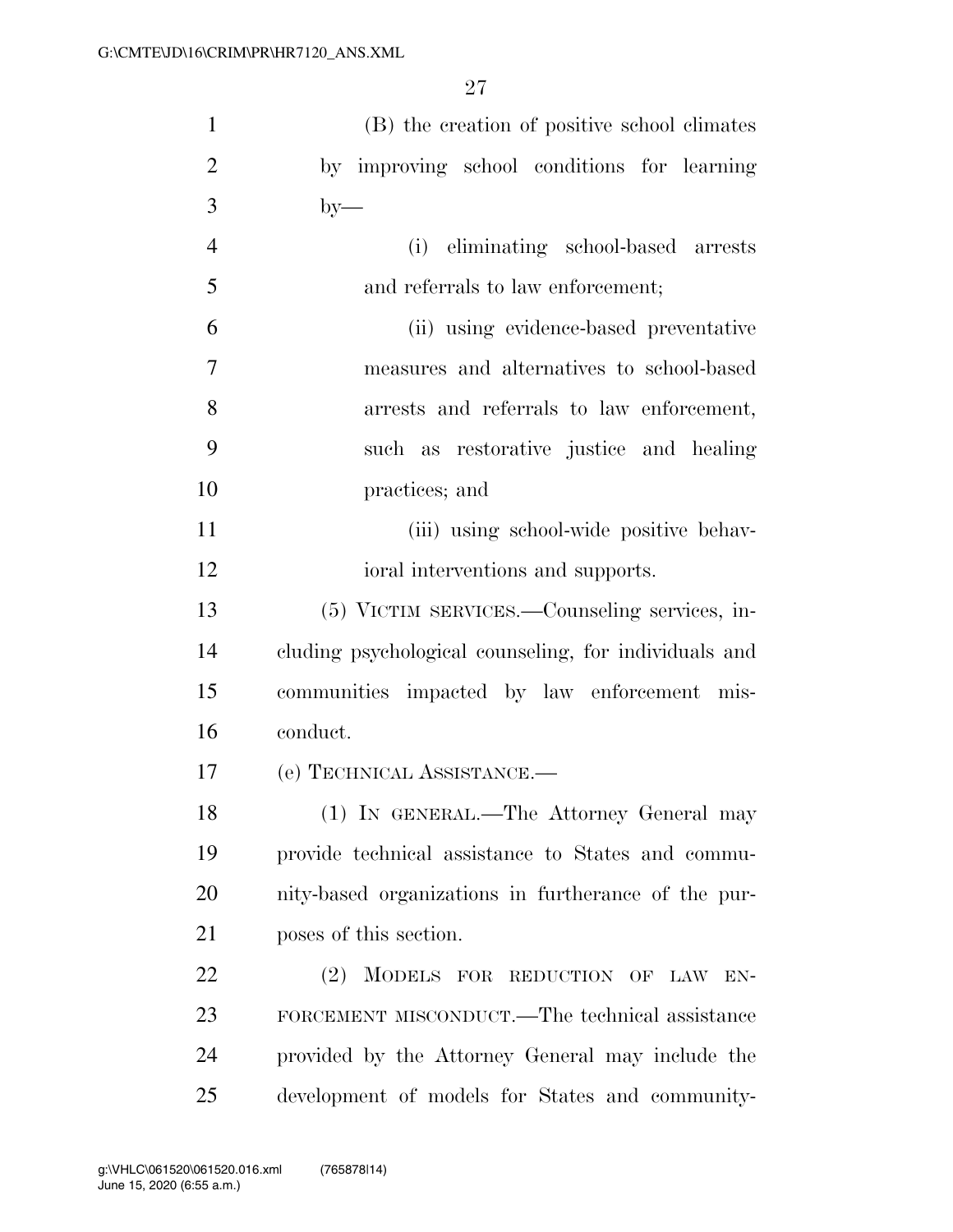based organizations to reduce law enforcement offi- cer misconduct. Any development of such models shall be in consultation with community-based orga-nizations.

 (f) USE OF COMPONENTS.—The Attorney General may use any component or components of the Department of Justice in carrying out this section.

 (g) APPLICATIONS.—An application for a grant under subsection (b) shall be submitted in such form, and contain such information, as the Attorney General may prescribe by rule.

(h) PERFORMANCE EVALUATION.—

13 (1) MONITORING COMPONENTS.—

 (A) IN GENERAL.—Each program, project, or activity funded under this section shall con- tain a monitoring component, which shall be de- veloped pursuant to rules made by the Attorney General.

 (B) REQUIREMENT.—Each monitoring component required under subparagraph (A) shall include systematic identification and col- lection of data about activities, accomplish- ments, and programs throughout the duration of the program, project, or activity and presen-tation of such data in a usable form.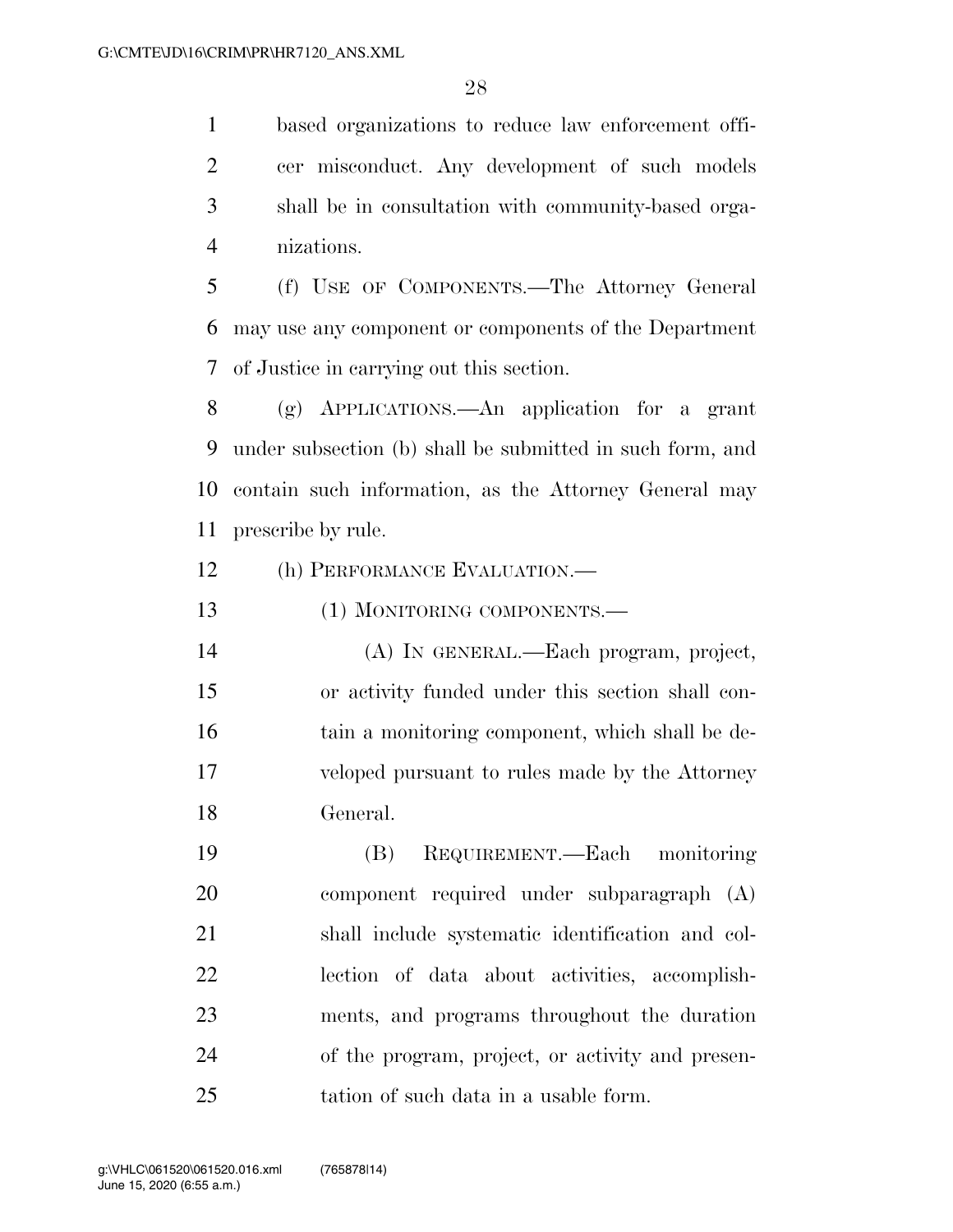# (2) EVALUATION COMPONENTS.—

 (A) IN GENERAL.—Selected grant recipi- ents shall be evaluated on the local level or as part of a national evaluation, pursuant to rules made by the Attorney General.

 (B) REQUIREMENTS.—An evaluation con- ducted under subparagraph (A) may include independent audits of police behavior and other assessments of individual program implementa- tions. For community-based organizations in se- lected jurisdictions that are able to support out- come evaluations, the effectiveness of funded programs, projects, and activities may be re-quired.

 (3) PERIODIC REVIEW AND REPORTS.—The At- torney General may require a grant recipient to sub- mit biannually to the Attorney General the results of the monitoring and evaluations required under para- graphs (1) and (2) and such other data and infor- mation as the Attorney General determines to be necessary.

 (i) REVOCATION OR SUSPENSION OF FUNDING.—If the Attorney General determines, as a result of monitoring under subsection (h) or otherwise, that a grant recipient under the Byrne grant program or under subsection (b)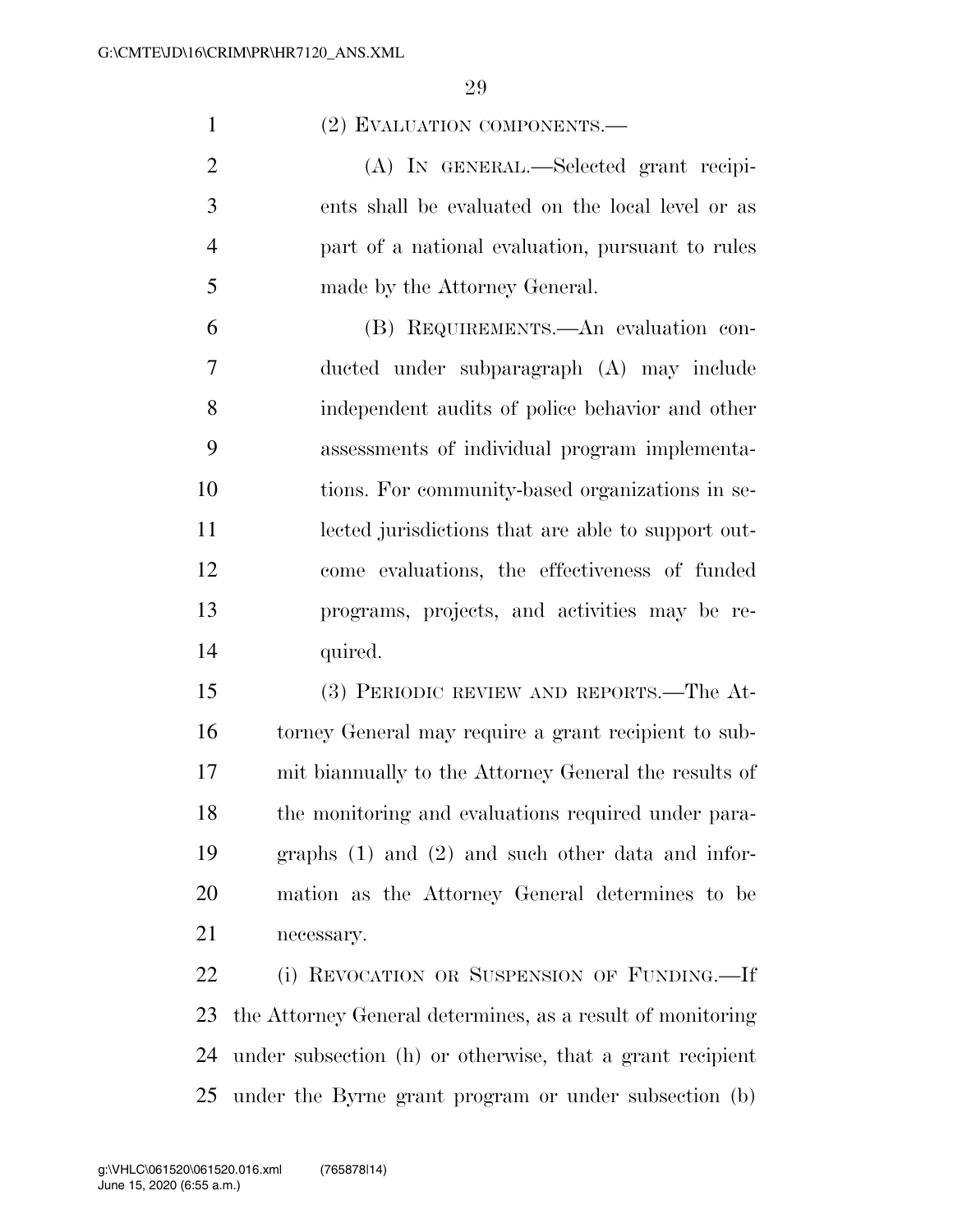| $\mathbf 1$    | is not in substantial compliance with the requirements of    |
|----------------|--------------------------------------------------------------|
| 2              | this section, the Attorney General may revoke or suspend     |
| 3              | funding of that grant, in whole or in part.                  |
| $\overline{4}$ | (j) CIVILIAN REVIEW BOARD DEFINED.—In this sec-              |
| 5              | tion, the term "civilian review board" means an adminis-     |
| 6              | trative entity that investigates civilian complaints against |
| 7              | law enforcement officers and—                                |
| 8              | (1) is independent and adequately funded;                    |
| 9              | (2) has investigatory authority and subpoena                 |
| 10             | power;                                                       |
| 11             | (3) has representative community diversity;                  |
| 12             | (4) has policy making authority;                             |
| 13             | (5) provides advocates for civilian complainants;            |
| 14             | $(6)$ may conduct hearings; and                              |
| 15             | (7) conducts statistical studies on prevailing               |
| 16             | complaint trends.                                            |
| 17             | (k) AUTHORIZATION OF APPROPRIATIONS.—There                   |
| 18             | are authorized to be appropriated to the Attorney General    |
| 19             | $$25,000,000$ for fiscal year 2021 to carry out the grant    |
| 20             | program authorized under subsection (b).                     |
| 21             | SEC. 115. ATTORNEY GENERAL TO CONDUCT STUDY.                 |
| <u>22</u>      | (a) $S_{TUDY}$ .                                             |
| 23             | (1) IN GENERAL.—The Attorney General shall                   |
| 24             | conduct a nationwide study of the prevalence and ef-         |
| 25             | fect of any law, rule, or procedure that allows a law        |
|                |                                                              |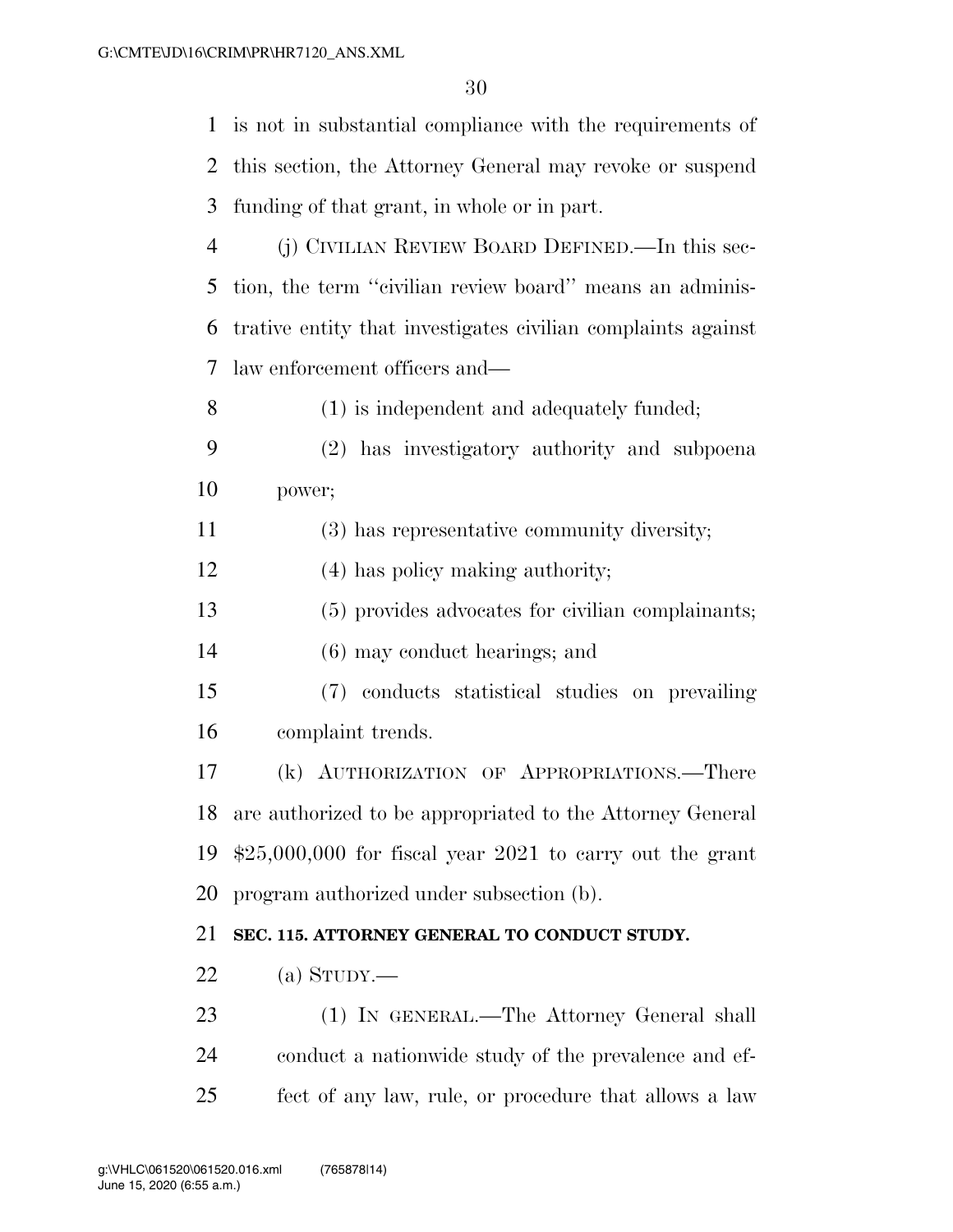enforcement officer to delay the response to ques- tions posed by a local internal affairs officer, or re- view board on the investigative integrity and pros- ecution of law enforcement misconduct, including pre-interview warnings and termination policies.

 (2) INITIAL ANALYSIS.—The Attorney General shall perform an initial analysis of existing State laws, rules, and procedures to determine whether, at a threshold level, the effect of the type of law, rule, or procedure that raises material investigatory issues that could impair or hinder a prompt and thorough investigation of possible misconduct, including crimi-nal conduct.

 (3) DATA COLLECTION.—After completion of the initial analysis under paragraph (2), and consid- ering material investigatory issues, the Attorney General shall gather additional data nationwide on similar laws, rules, and procedures from a represent- ative and statistically significant sample of jurisdic- tions, to determine whether such laws, rules, and procedures raise such material investigatory issues. (b) REPORTING.—

 (1) INITIAL ANALYSIS.—Not later than 120 days after the date of the enactment of this Act, the Attorney General shall—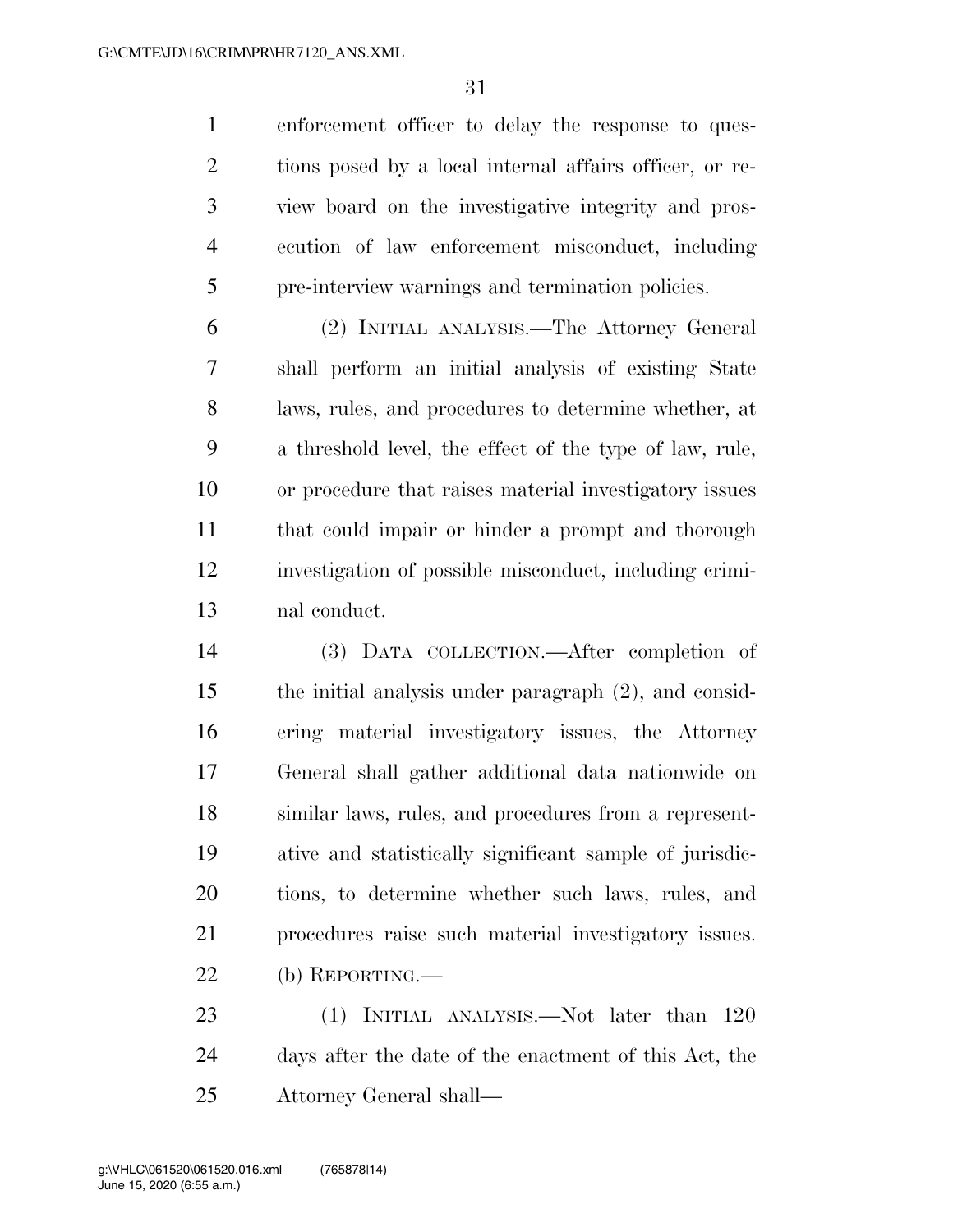| $\mathbf{1}$   | (A) submit to Congress a report containing             |
|----------------|--------------------------------------------------------|
| $\overline{2}$ | the results of the initial analysis conducted          |
| 3              | under subsection $(a)(2)$ ;                            |
| $\overline{4}$ | (B) make the report submitted under sub-               |
| 5              | paragraph $(A)$ available to the public; and           |
| 6              | (C) identify the jurisdictions for which the           |
| 7              | study described in subsection $(a)(3)$ is to be        |
| 8              | conducted.                                             |
| 9              | (2) DATA COLLECTED.—Not later than 2 years             |
| 10             | after the date of the enactment of this Act, the At-   |
| 11             | torney General shall submit to Congress a report       |
| 12             | containing the results of the data collected under     |
|                |                                                        |
| 13             | this section and publish the report in the Federal     |
| 14             | Register.                                              |
| 15             | SEC. 116. AUTHORIZATION OF APPROPRIATIONS.             |
| 16             | There are authorized to be appropriated for fiscal     |
| 17             | year 2021, in addition to any other sums authorized to |
| 18             | be appropriated—                                       |
| 19             | $(1)$ \$25,000,000 for additional expenses relat-      |
| 20             | ing to the enforcement of section 210401 of the Vio-   |
| 21             | lent Crime Control and Law Enforcement Act of          |
| 22             | 1994 (34 U.S.C. 12601), criminal enforcement           |
| 23             | under sections 241 and 242 of title 18, United         |
| 24             | States Code, and administrative enforcement by the     |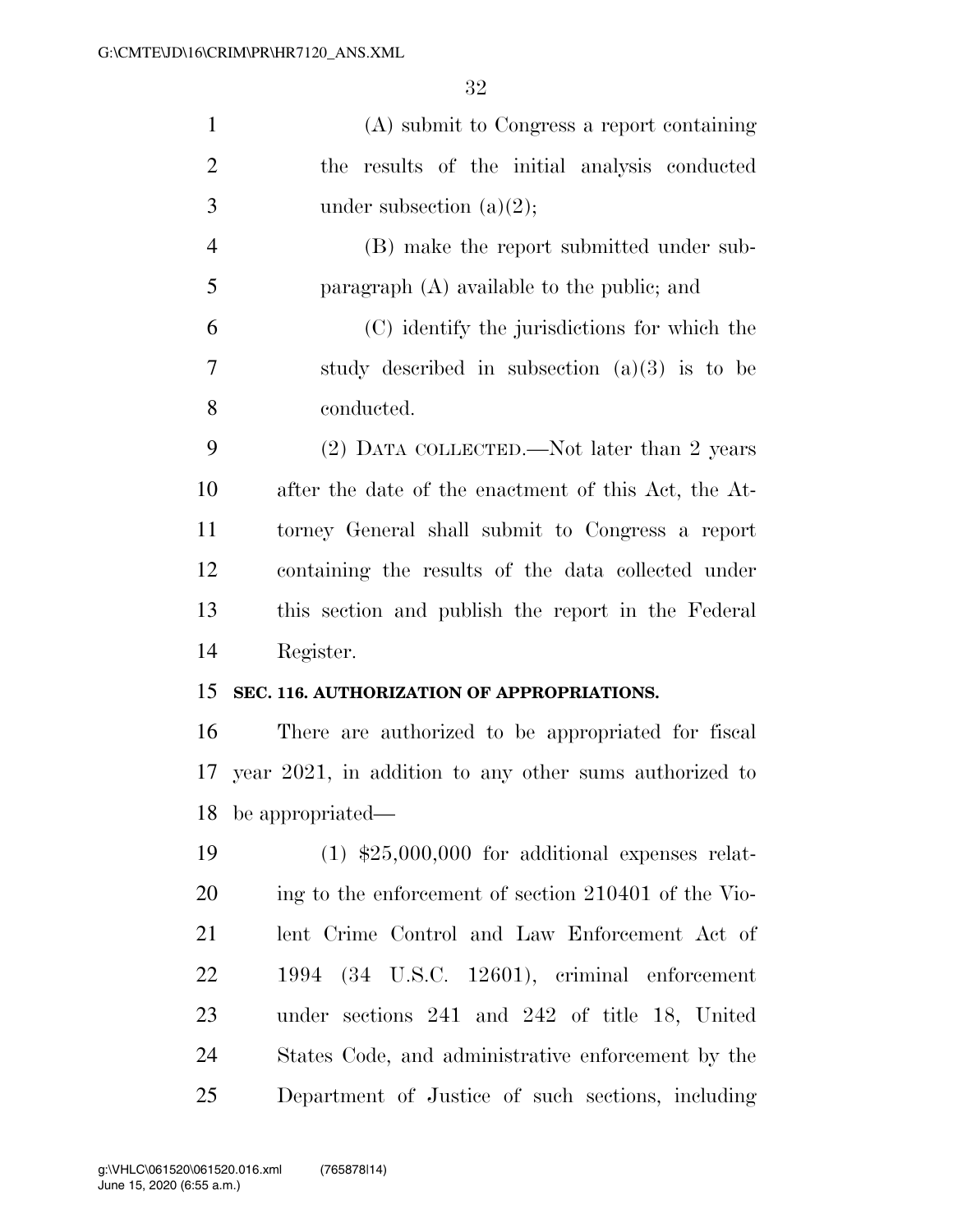| $\mathbf{1}$   | compliance with consent decrees or judgments en-          |
|----------------|-----------------------------------------------------------|
| $\overline{2}$ | tered into under such section 210401; and                 |
| 3              | $(2)$ \$3,300,000 for additional expenses related         |
| $\overline{4}$ | to conflict resolution by the Department of Justice's     |
| 5              | Community Relations Service.                              |
| 6              | SEC. 117. NATIONAL TASK FORCE ON LAW ENFORCEMENT          |
| 7              | <b>OVERSIGHT.</b>                                         |
| 8              | (a) ESTABLISHMENT.—There is established within            |
| 9              | the Department of Justice a task force to be known as     |
| 10             | the Task Force on Law Enforcement Oversight (herein-      |
| 11             | after in this section referred to as the "Task Force".    |
| 12             | (b) COMPOSITION.—The Task Force shall be com-             |
| 13             | posed of individuals appointed by the Attorney General,   |
| 14             | who shall appoint not less than 1 individual from each of |
| 15             | the following:                                            |
| 16             | (1) The Special Litigation Section of the Civil           |
| 17             | Rights Division.                                          |
| 18             | (2) The Criminal Section of the Civil Rights Di-          |
| 19             | vision.                                                   |
| 20             | (3) The Federal Coordination and Compliance               |
| 21             | Section of the Civil Rights Division.                     |
| 22             | (4) The Employment Litigation Section of the              |
| 23             | Civil Rights Division.                                    |
| 24             | (5) The Disability Rights Section of the Civil            |
| 25             | Rights Division.                                          |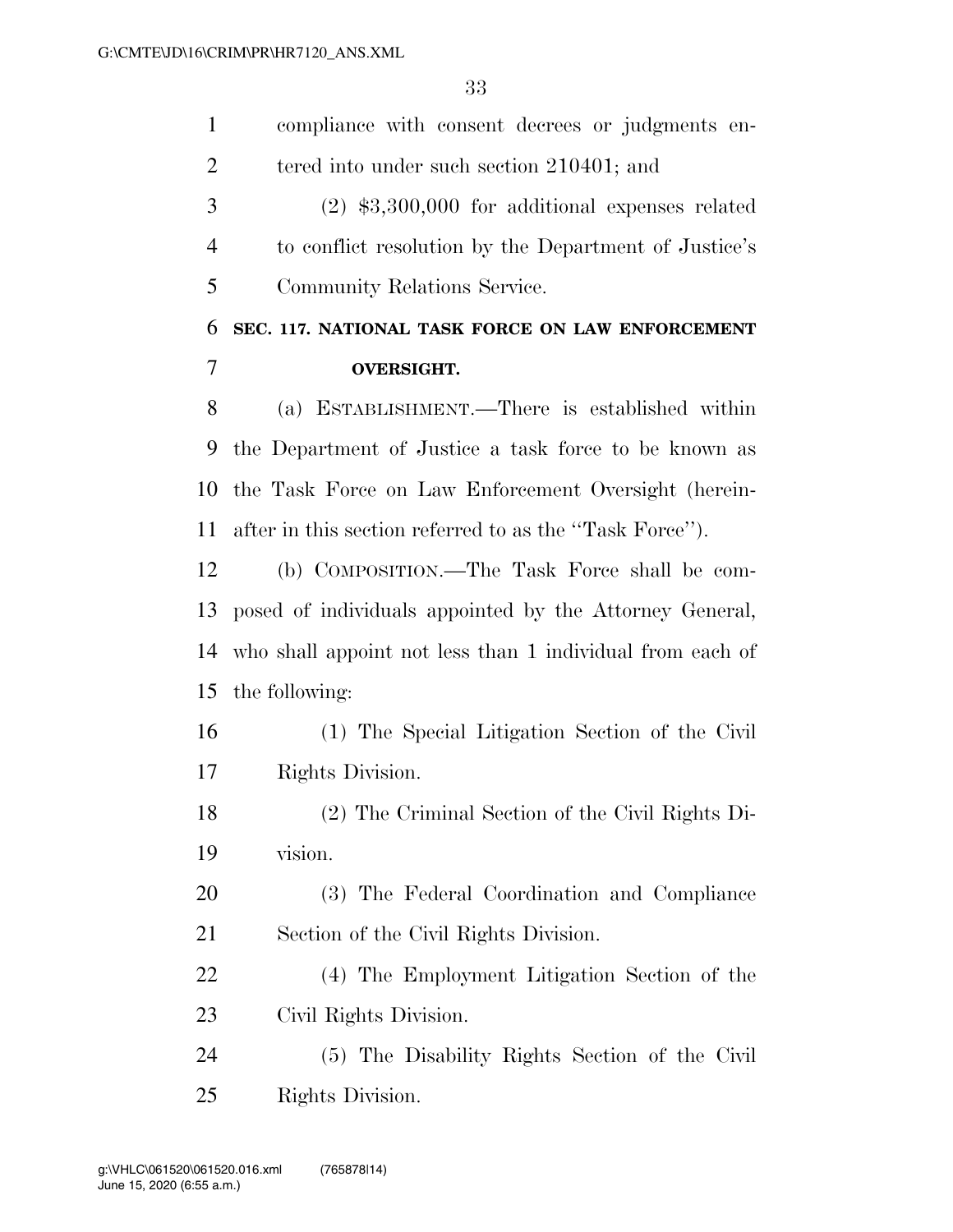| $\mathbf{1}$   | (6) The Office of Justice Programs.                         |
|----------------|-------------------------------------------------------------|
| $\overline{2}$ | (7) The Office of Community Oriented Policing               |
| 3              | Services (COPS).                                            |
| $\overline{4}$ | (8) The Corruption/Civil Rights Section of the              |
| 5              | Federal Bureau of Investigation.                            |
| 6              | (9) The Community Relations Service.                        |
| $\overline{7}$ | (10) The Office of Tribal Justice.                          |
| 8              | (11) The unit within the Department of Justice              |
| 9              | assigned as a liaison for civilian review boards.           |
| 10             | (c) POWERS AND DUTIES.—The Task Force shall                 |
| 11             | consult with professional law enforcement associations,     |
| 12             | labor organizations, and community-based organizations      |
| 13             | to coordinate the process of the detection and referral of  |
| 14             | complaints regarding incidents of alleged law enforcement   |
| 15             | misconduct.                                                 |
| 16             | (d) AUTHORIZATION OF APPROPRIATIONS.—There                  |
| 17             | are authorized to be appropriated \$5,000,000 for each fis- |
| 18             | cal year to carry out this section.                         |
| 19             | SEC. 118. FEDERAL DATA COLLECTION ON LAW ENFORCE-           |
| 20             | <b>MENT PRACTICES.</b>                                      |
| 21             | (a) AGENCIES TO REPORT.-Each Federal, State,                |
| 22             | Tribal, and local law enforcement agency shall report data  |
| 23             | of the practices enumerated in subsection (c) of that agen- |
| 24             | cy to the Attorney General.                                 |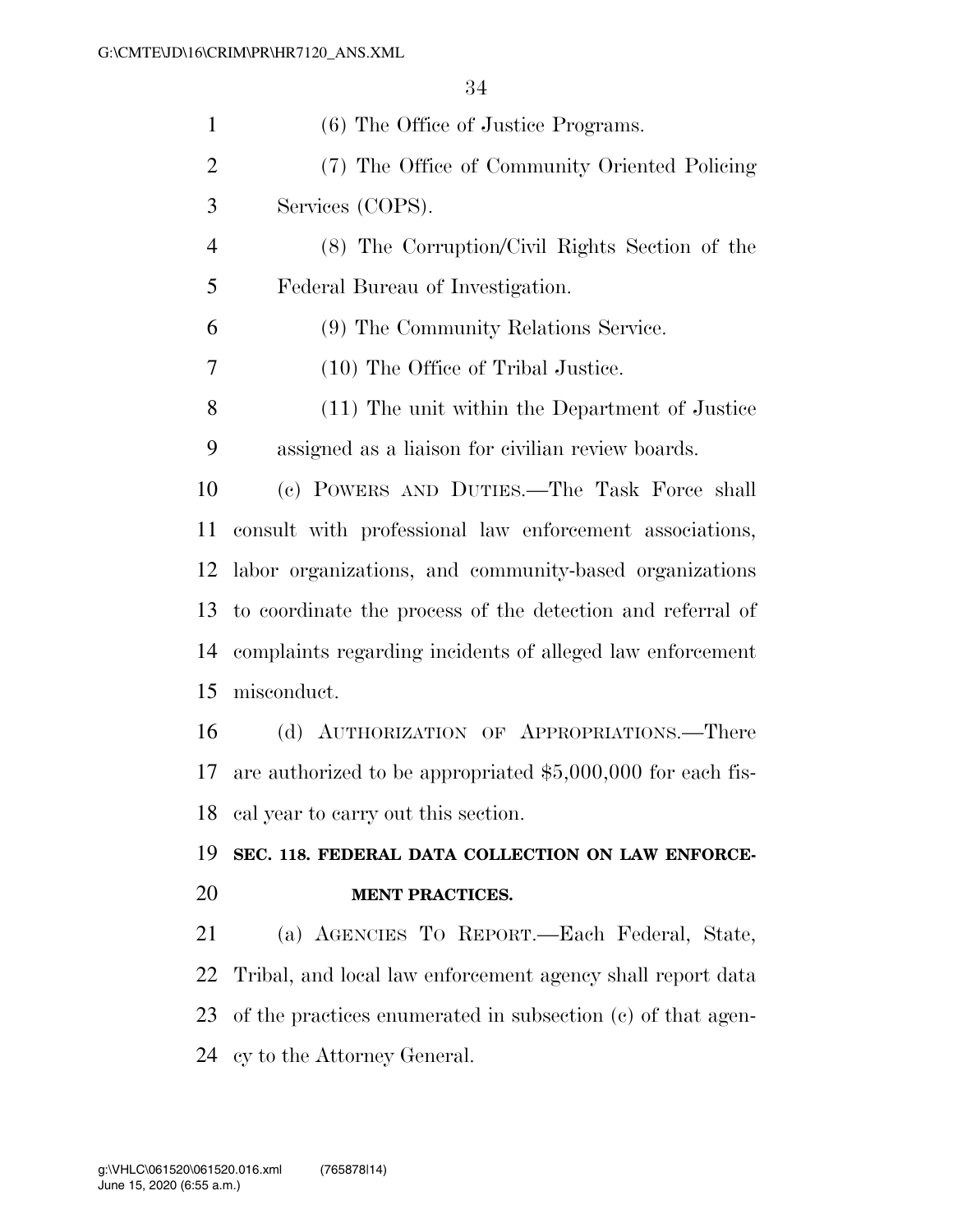| 1  | (b) BREAKDOWN OF INFORMATION BY RACE, ETH-                   |
|----|--------------------------------------------------------------|
| 2  | NICITY, AND GENDER.—For each practice enumerated in          |
| 3  | subsection (c), the reporting law enforcement agency shall   |
| 4  | provide a breakdown of the numbers of incidents of that      |
| 5  | practice by race, ethnicity, age, and gender of the officers |
| 6  | of the agency and of members of the public involved in       |
| 7  | the practice.                                                |
| 8  | (c) PRACTICES TO BE REPORTED ON.—The prac-                   |
| 9  | tices to be reported on are the following:                   |
| 10 | (1) Traffic violation stops.                                 |
| 11 | $(2)$ Pedestrian stops.                                      |
| 12 | (3) Frisk and body searches.                                 |
| 13 | (4) Instances where law enforcement officers                 |
| 14 | used deadly force, including—                                |
| 15 | (A) a description of when and where dead-                    |
| 16 | ly force was used, and whether it resulted in                |
| 17 | death;                                                       |
| 18 | (B) a description of deadly force directed                   |
| 19 | against an officer and whether it resulted in in-            |
| 20 | jury or death; and                                           |
| 21 | (C) the law enforcement agency's justifica-                  |
| 22 | tion for use of deadly force, if the agency deter-           |
| 23 | mines it was justified.                                      |
| 24 | (d) RETENTION OF DATA.—Each law enforcement                  |
| 25 | agency required to report data under this section shall      |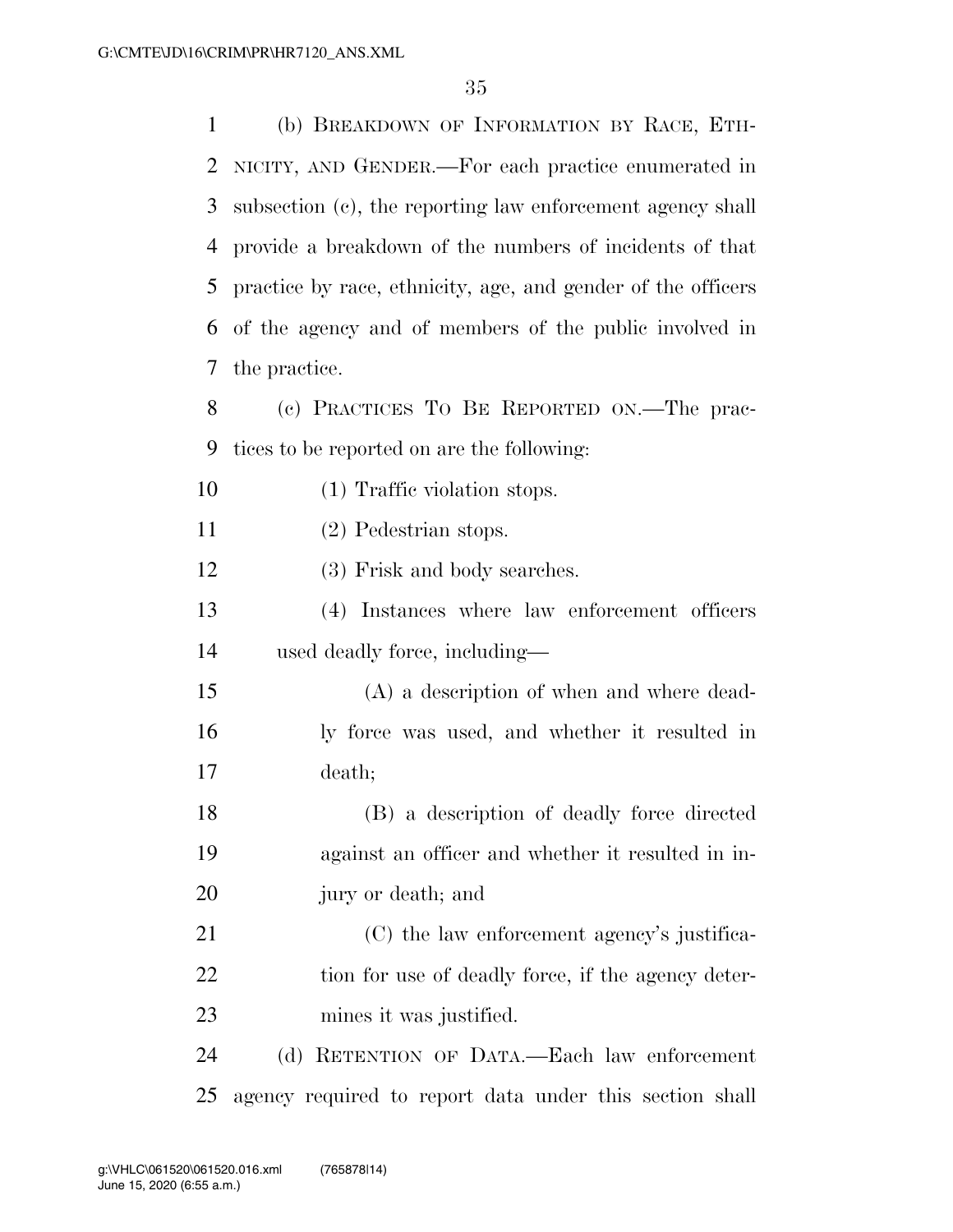maintain records relating to any matter reported for not less than 4 years after those records are created.

- (e) PENALTY FOR STATES FAILING TO REPORT AS REQUIRED.—
- (1) IN GENERAL.—For any fiscal year, a State shall not receive any amount that would otherwise be allocated to that State under section 505(a) of title I of the Omnibus Crime Control and Safe Streets Act of 1968 (34 U.S.C. 10156(a)), or any amount from any other law enforcement assistance program of the Department of Justice, unless the State has ensured, to the satisfaction of the Attor- ney General, that the State and each local law en- forcement agency of the State is in substantial com-pliance with the requirements of this section.

 (2) REALLOCATION.—Amounts not allocated by reason of this subsection shall be reallocated to States not disqualified by failure to comply with this section.

 (f) REGULATIONS.—The Attorney General shall pre-scribe regulations to carry out this section.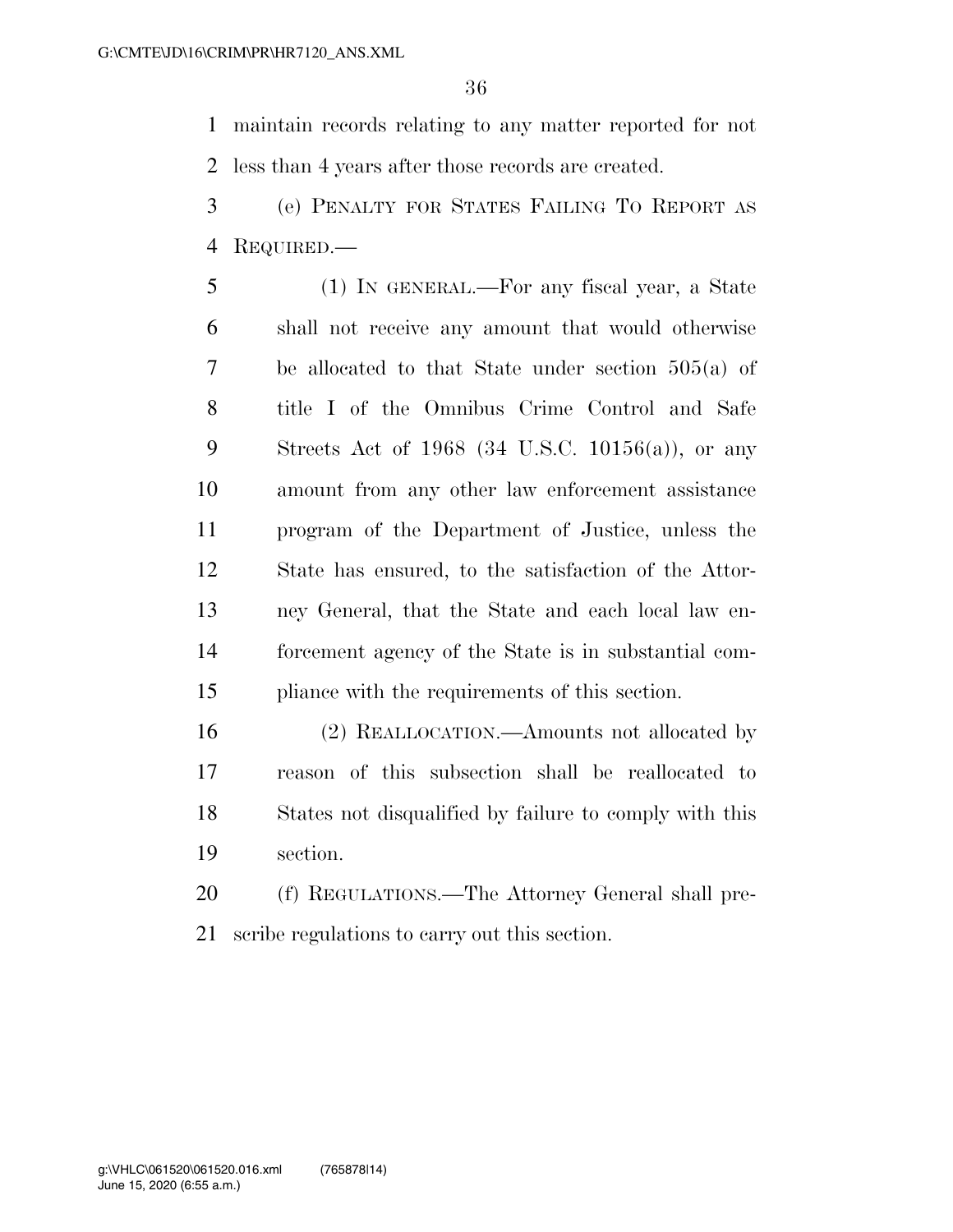## **TITLE II—POLICING TRANS- PARENCY THROUGH DATA Subtitle A—National Police Misconduct Registry**

 **SEC. 201. ESTABLISHMENT OF NATIONAL POLICE MIS-CONDUCT REGISTRY.** 

 (a) IN GENERAL.—Not later than 180 days after the date of enactment of this Act, the Attorney General shall establish a National Police Misconduct Registry to be com-piled and maintained by the Department of Justice.

 (b) CONTENTS OF REGISTRY.—The Registry re- quired to be established under subsection (a) shall contain the following data with respect to all Federal and local law enforcement officers:

 (1) Each complaint filed against a law enforce-ment officer, aggregated by—

 (A) complaints that were found to be cred- ible or that resulted in disciplinary action against the law enforcement officer, disaggregated by whether the complaint in- volved a use of force or racial profiling (as such 22 term is defined in section 302);

 (B) complaints that are pending review, disaggregated by whether the complaint in-volved a use of force or racial profiling; and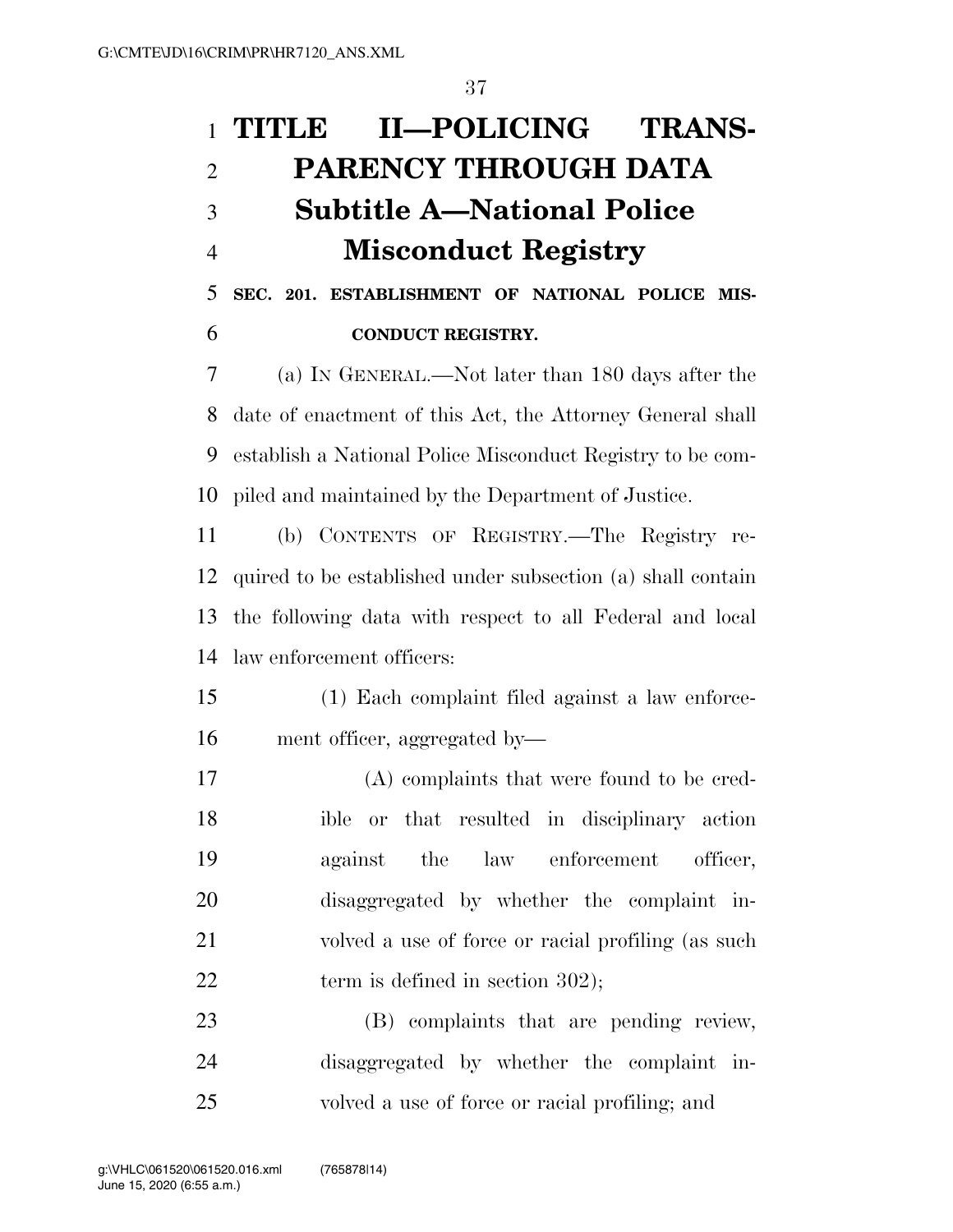| $\mathbf{1}$   | (C) complaints for which the law enforce-                  |
|----------------|------------------------------------------------------------|
| $\overline{2}$ | ment officer was exonerated or that were deter-            |
| 3              | mined to be unfounded or not sustained,                    |
| $\overline{4}$ | disaggregated by whether the complaint in-                 |
| 5              | volved a use of force or racial profiling.                 |
| 6              | (2) Discipline records, disaggregated by wheth-            |
| 7              | er the complaint involved a use of force or racial         |
| 8              | profiling.                                                 |
| 9              | (3) Termination records, the reason for each               |
| 10             | termination, disaggregated by whether the complaint        |
| 11             | involved a use of force or racial profiling.               |
| 12             | (4) Records of certification in accordance with            |
| 13             | section 202.                                               |
| 14             | (5) Records of lawsuits against law enforcement            |
| 15             | officers and settlements of such lawsuits.                 |
| 16             | FEDERAL AGENCY REPORTING<br>(e)<br>REQUIRE-                |
| 17             | MENTS.—Not later than 1 year after the date of enact-      |
| 18             | ment of this Act, and every 6 months thereafter, the head  |
| 19             | of each Federal law enforcement agency shall submit to     |
| 20             | the Attorney General the information described in sub-     |
| 21             | section (b).                                               |
| 22             | (d) STATE AND LOCAL LAW ENFORCEMENT AGENCY                 |
| 23             | REPORTING REQUIREMENTS.—Beginning in the first fis-        |
| 24             | cal year that begins after the date that is one year after |

the date of enactment of this Act and each fiscal year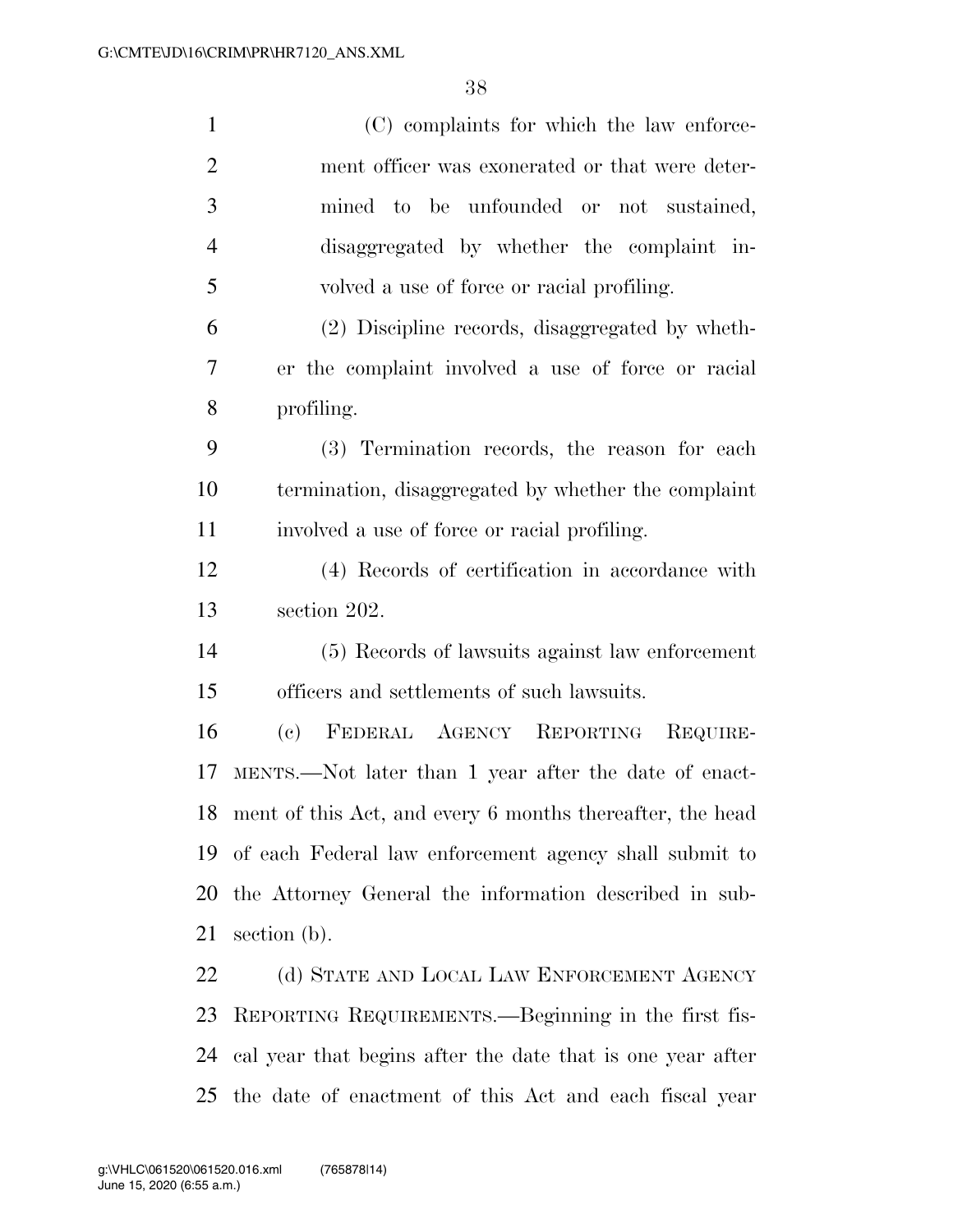thereafter in which a State receives funds under the Byrne grant program, the State shall, once every 180 days, sub- mit to the Attorney General the information described in subsection (b) for the State and each local law enforce-ment agency within the State.

#### (e) PUBLIC AVAILABILITY OF REGISTRY.—

 (1) IN GENERAL.—In establishing the Registry required under subsection (a), the Attorney General shall make the Registry available to the public on an internet website of the Attorney General in a man- ner that allows members of the public to search for an individual law enforcement officer's records of misconduct, as described in subsection (b), involving a use of force or racial profiling.

 (2) PRIVACY PROTECTIONS.—Nothing in this subsection shall be construed to supersede the re- quirements or limitations under section 552a of title 5, United States Code (commonly known as the ''Privacy Act of 1974'').

## **SEC. 202. CERTIFICATION REQUIREMENTS FOR HIRING OF LAW ENFORCEMENT OFFICERS.**

 (a) IN GENERAL.— Beginning in the first fiscal year that begins after the date that is one year after the date of the enactment of this Act, a State or unit of local gov-ernment, other than an Indian Tribe, may not receive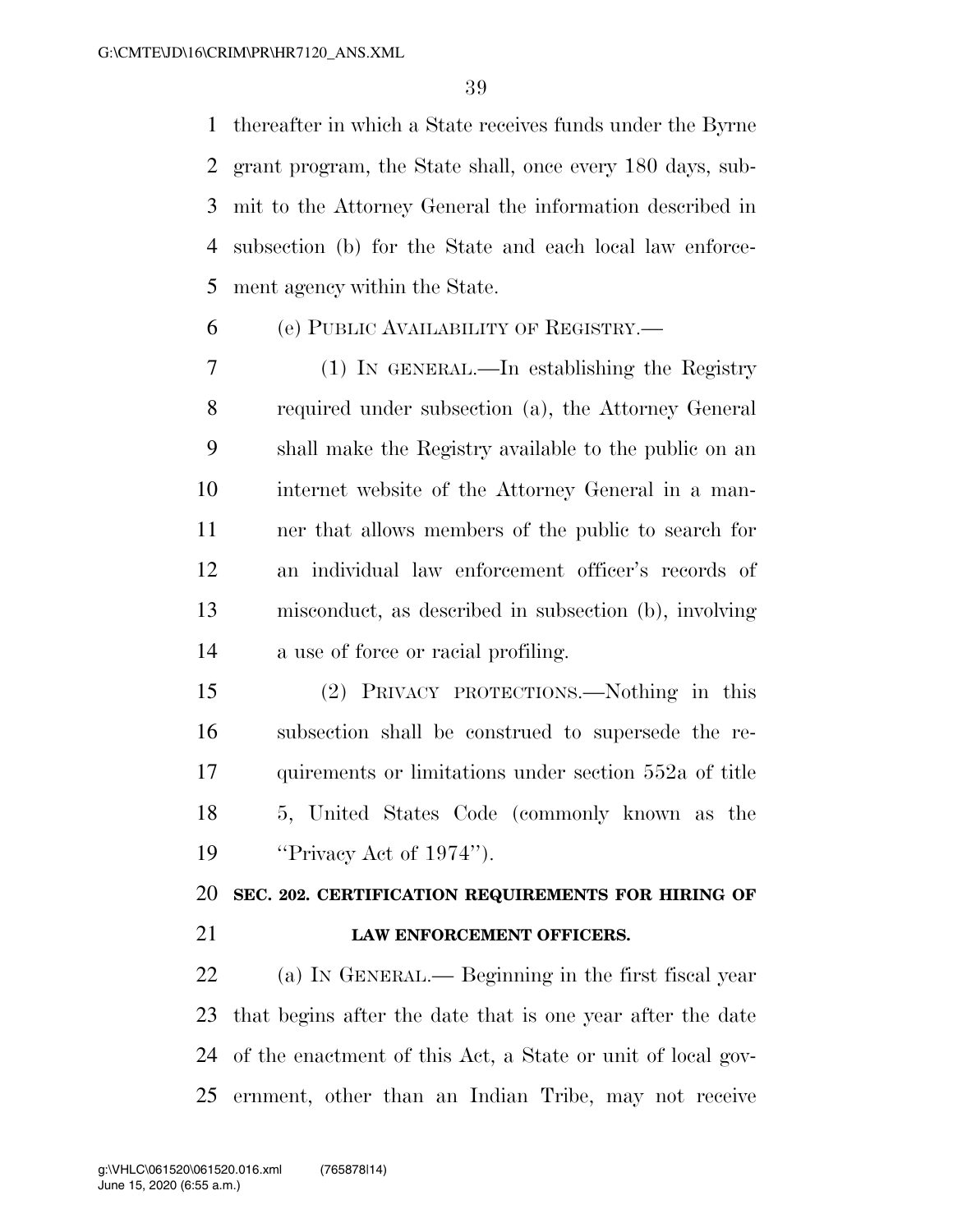funds under the Byrne grant program for that fiscal year if, on the day before the first day of the fiscal year, the State or unit of local government has not—

 (1) submitted to the Attorney General evidence that the State or unit of local government has a cer- tification and decertification program for purposes of employment as a law enforcement officer in that State or unit of local government that is consistent with the rules made under subsection (c); and

 (2) submitted to the National Police Mis- conduct Registry established under section 201 records demonstrating that all law enforcement offi- cers of the State or unit of local government have completed all State certification requirements during the 1-year period preceding the fiscal year.

 (b) AVAILABILITY OF INFORMATION.—The Attorney General shall make available to law enforcement agencies all information in the registry under section 201 for pur- poses of compliance with the certification and decertifica- tion programs described in subsection (a)(1) and consid-ering applications for employment.

 (c) RULES.—The Attorney General shall make rules to carry out this section and section 201, including uni-form reporting standards.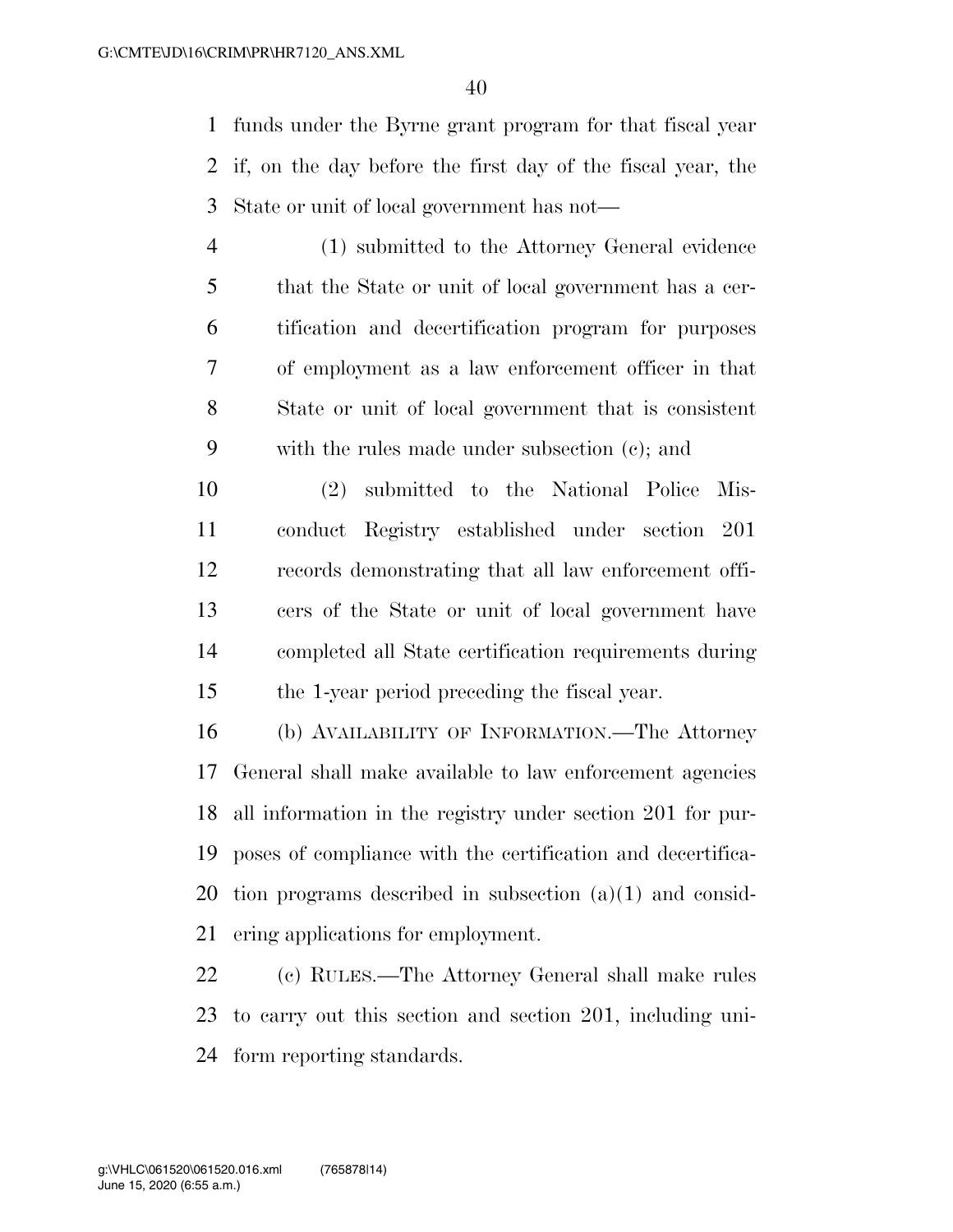## **Subtitle B—PRIDE Act**

#### **SEC. 221. SHORT TITLE.**

 This subtitle may be cited as the ''Police Reporting Information, Data, and Evidence Act of 2020'' or the ''PRIDE Act of 2020''.

#### **SEC. 222. DEFINITIONS.**

In this subtitle:

 (1) LOCAL EDUCATIONAL AGENCY.—The term ''local educational agency'' has the meaning given the term in section 8101 of the Elementary and Sec-ondary Education Act of 1965 (20 U.S.C. 7801).

 (2) LOCAL LAW ENFORCEMENT OFFICER.—The term ''local law enforcement officer'' has the mean- ing given the term in section 2, and includes a school resource officer.

 (3) SCHOOL.—The term ''school'' means an ele- mentary school or secondary school (as those terms are defined in section 8101 of the Elementary and Secondary Education Act of 1965 (20 U.S.C. 7801)).

 (4) SCHOOL RESOURCE OFFICER.—The term 22 "school resource officer" means a sworn law enforce-ment officer who is—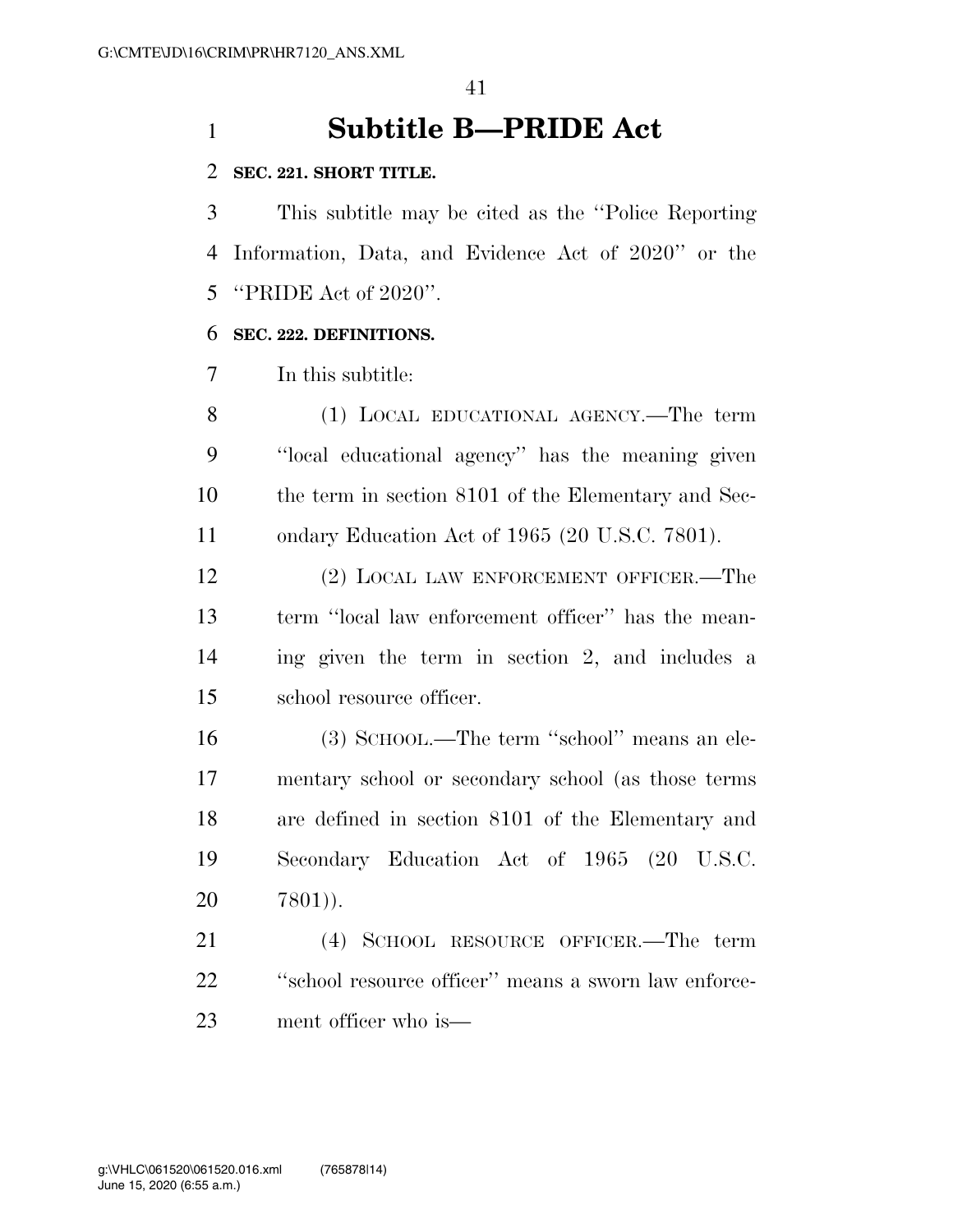| $\mathbf{1}$   | (A) assigned by the employing law enforce-             |
|----------------|--------------------------------------------------------|
| $\overline{2}$ | ment agency to a local educational agency or           |
| 3              | school;                                                |
| $\overline{4}$ | (B) contracting with a local educational               |
| 5              | agency or school; or                                   |
| 6              | (C) employed by a local educational agency             |
| 7              | or school.                                             |
| 8              | SEC. 223. USE OF FORCE REPORTING.                      |
| 9              | (a) REPORTING REQUIREMENTS.—                           |
| 10             | (1) IN GENERAL.—Beginning in the first fiscal          |
| 11             | year that begins after the date that is one year after |
| 12             | the date of enactment of this Act and each fiscal      |
| 13             | year thereafter in which a State or Indian Tribe re-   |
| 14             | ceives funds under a Byrne grant program, the          |
| 15             | State or Indian Tribe shall—                           |
| 16             | (A) report to the Attorney General, on a               |
| 17             | quarterly basis and pursuant to guidelines es-         |
| 18             | tablished by the Attorney General, information         |
| 19             | regarding—                                             |
| 20             | (i) any incident involving the use of                  |
| 21             | deadly force against a civilian by-                    |
| 22             | (I) a local law enforcement offi-                      |
| 23             | cer who is employed by the State or                    |
| 24             | by a unit of local government in the                   |
| 25             | State; or                                              |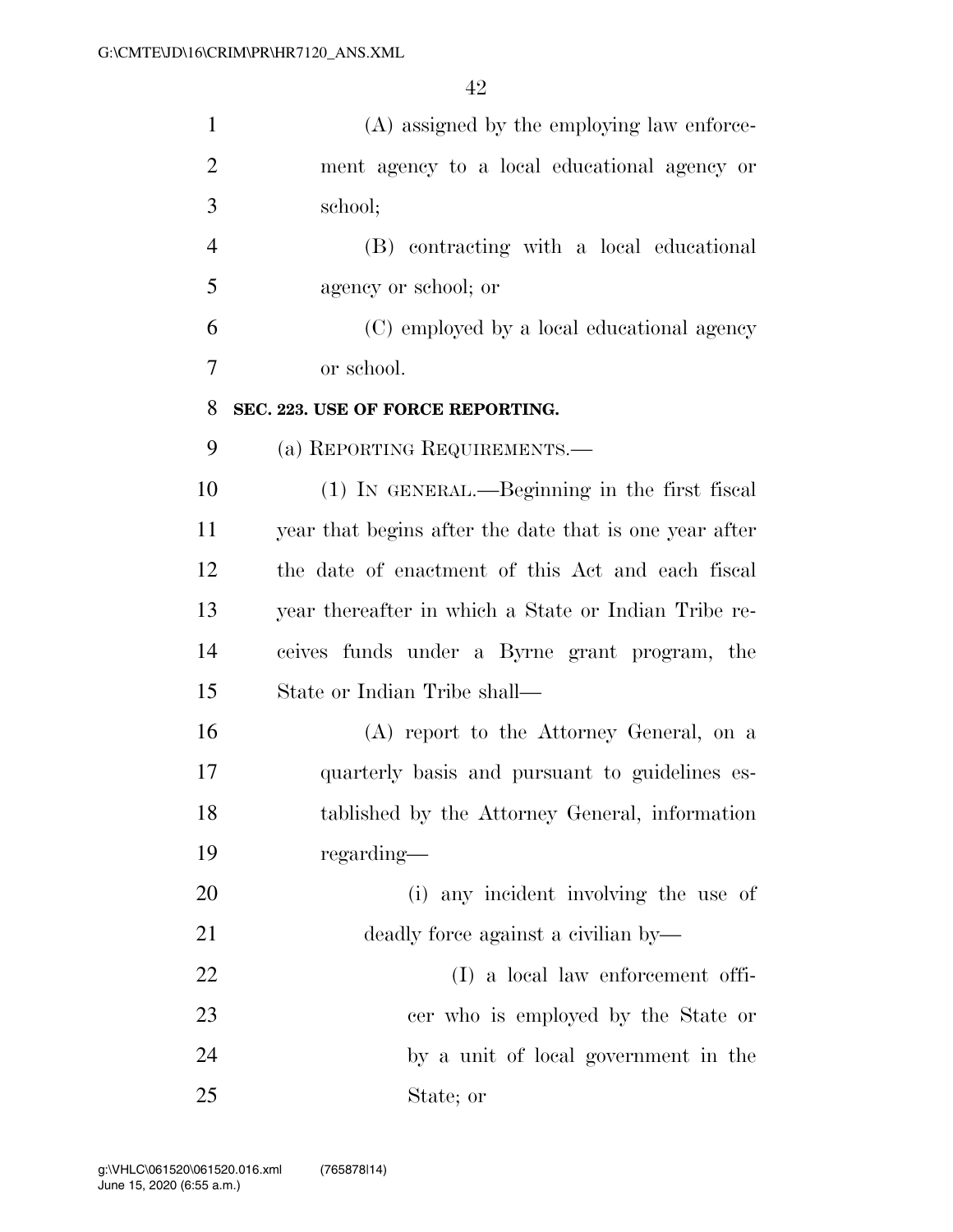| $\mathbf{1}$   | (II) a tribal law enforcement offi-               |
|----------------|---------------------------------------------------|
| $\overline{2}$ | cer who is employed by the Indian                 |
| 3              | Tribe;                                            |
| $\overline{4}$ | (ii) any incident involving the shooting          |
| 5              | of a local law enforcement officer or tribal      |
| 6              | law enforcement officer described in clause       |
| 7              | (i) by a civilian;                                |
| 8              | (iii) any incident involving the death            |
| 9              | or arrest of a local law enforcement officer      |
| 10             | or tribal law enforcement officer;                |
| 11             | (iv) any incident during which use of             |
| 12             | force by or against a local law enforcement       |
| 13             | officer or tribal law enforcement officer de-     |
| 14             | scribed in clause (i) occurs, which is not        |
| 15             | reported under clause (i), (ii), or (iii);        |
| 16             | (v) deaths in custody; and                        |
| 17             | (vi) uses of force in arrests and book-           |
| 18             | ing;                                              |
| 19             | (B) establish a system and a set of policies      |
| 20             | to ensure that all use of force incidents are re- |
| 21             | ported by local law enforcement officers or trib- |
| 22             | al law enforcement officers; and                  |
| 23             | (C) submit to the Attorney General a plan         |
| 24             | for the collection of data required to be re-     |
| 25             | ported under this section, including any modi-    |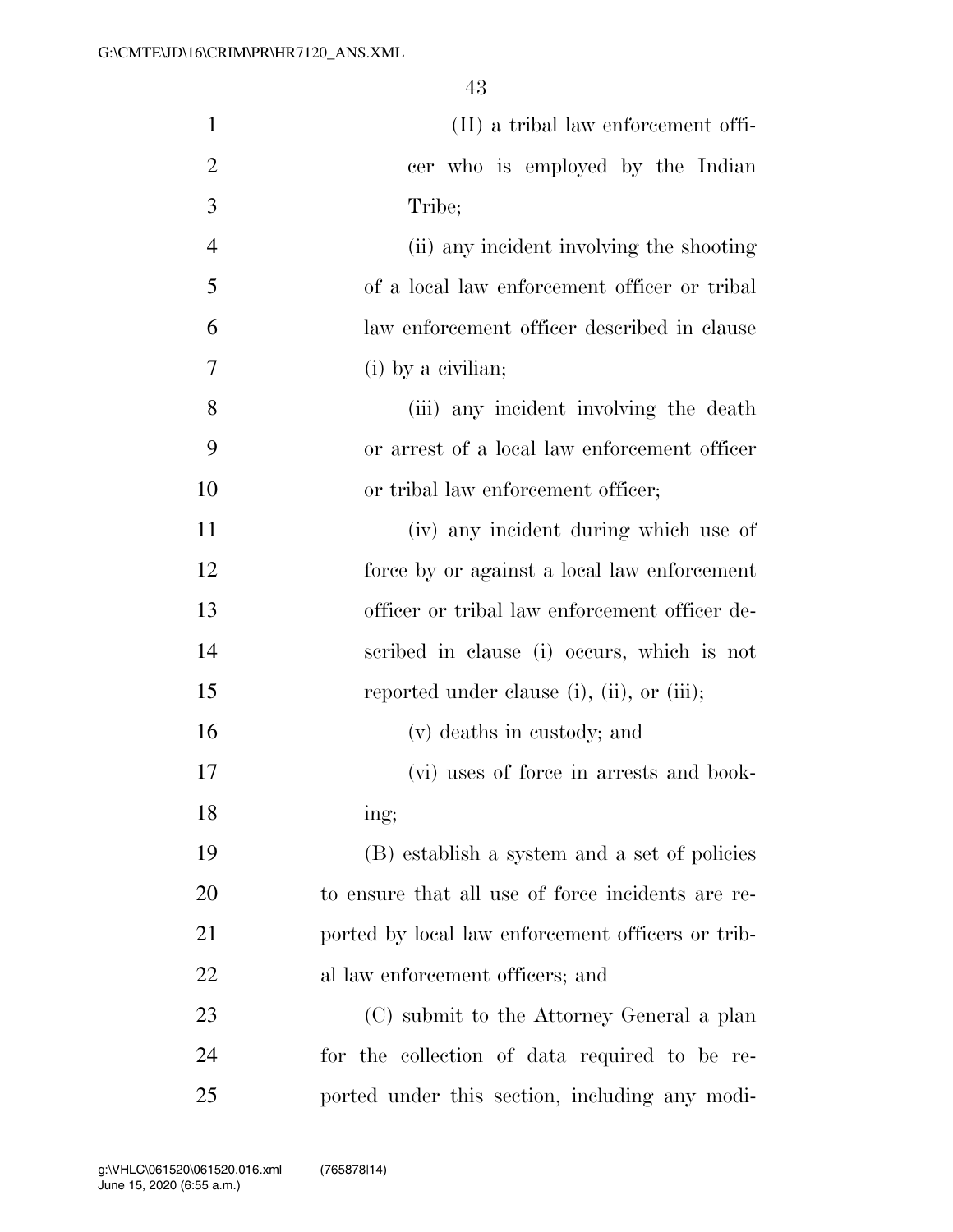| $\mathbf{1}$   | fications to a previously submitted data collec- |
|----------------|--------------------------------------------------|
| $\overline{2}$ | tion plan.                                       |
| 3              | (2) REPORT INFORMATION REQUIRED.                 |
| $\overline{4}$ | (A) IN GENERAL.—The report required              |
| 5              | under paragraph $(1)(A)$ shall contain informa-  |
| 6              | tion that includes, at a minimum—                |
| $\tau$         | (i) the national origin, sex, race, eth-         |
| 8              | nicity, age, disability, English language        |
| 9              | proficiency, and housing status of each ci-      |
| 10             | vilian against whom a local law enforce-         |
| 11             | ment officer or tribal law enforcement offi-     |
| 12             | cer used force;                                  |
| 13             | (ii) the date, time, and location, in-           |
| 14             | cluding whether it was on school grounds,        |
| 15             | and the zip code, of the incident and            |
| 16             | whether the jurisdiction in which the inci-      |
| 17             | dent occurred allows for the open-carry or       |
| 18             | concealed-carry of a firearm;                    |
| 19             | (iii) whether the civilian was armed,            |
| 20             | and, if so, the type of weapon the civilian      |
| 21             | had;                                             |
| 22             | (iv) the type of force used against the          |
| 23             | officer, the civilian, or both, including the    |
| 24             | types of weapons used;                           |
| 25             | (v) the reason force was used;                   |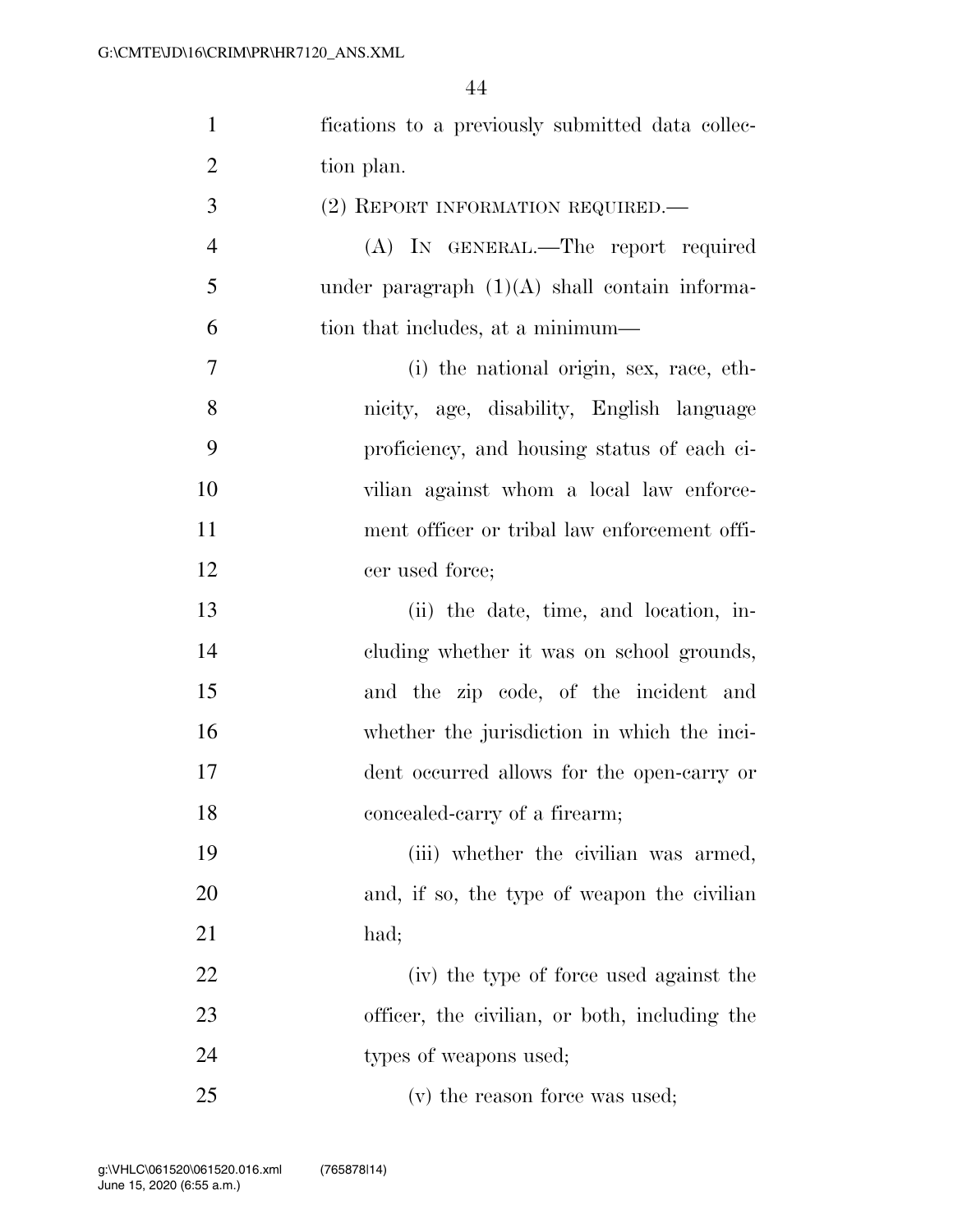| $\mathbf{1}$   | (vi) a description of any injuries sus-  |
|----------------|------------------------------------------|
| $\overline{2}$ | tained as a result of the incident;      |
| 3              | (vii) the number of officers involved in |
| $\overline{4}$ | the incident;                            |
| 5              | (viii) the number of civilians involved  |
| 6              | in the incident; and                     |
| 7              | (ix) a brief description regarding the   |
| 8              | circumstances surrounding the incident,  |
| 9              | which shall include information on—      |
| 10             | (I) the type of force used by all        |
| 11             | involved persons;                        |
| 12             | (II) the legitimate police objective     |
| 13             | necessitating the use of force;          |
| 14             | (III) the resistance encountered         |
| 15             | by each local law enforcement officer    |
| 16             | or tribal law enforcement officer in-    |
| 17             | volved in the incident;                  |
| 18             | (IV) the efforts by local law en-        |
| 19             | forcement officers or tribal law en-     |
| 20             | forcement officers to-                   |
| 21             | (aa) de-escalate the situation           |
| 22             | in order to avoid the use of force;      |
| 23             | <b>or</b>                                |
| 24             | (bb) minimize the level of               |
| 25             | force used; and                          |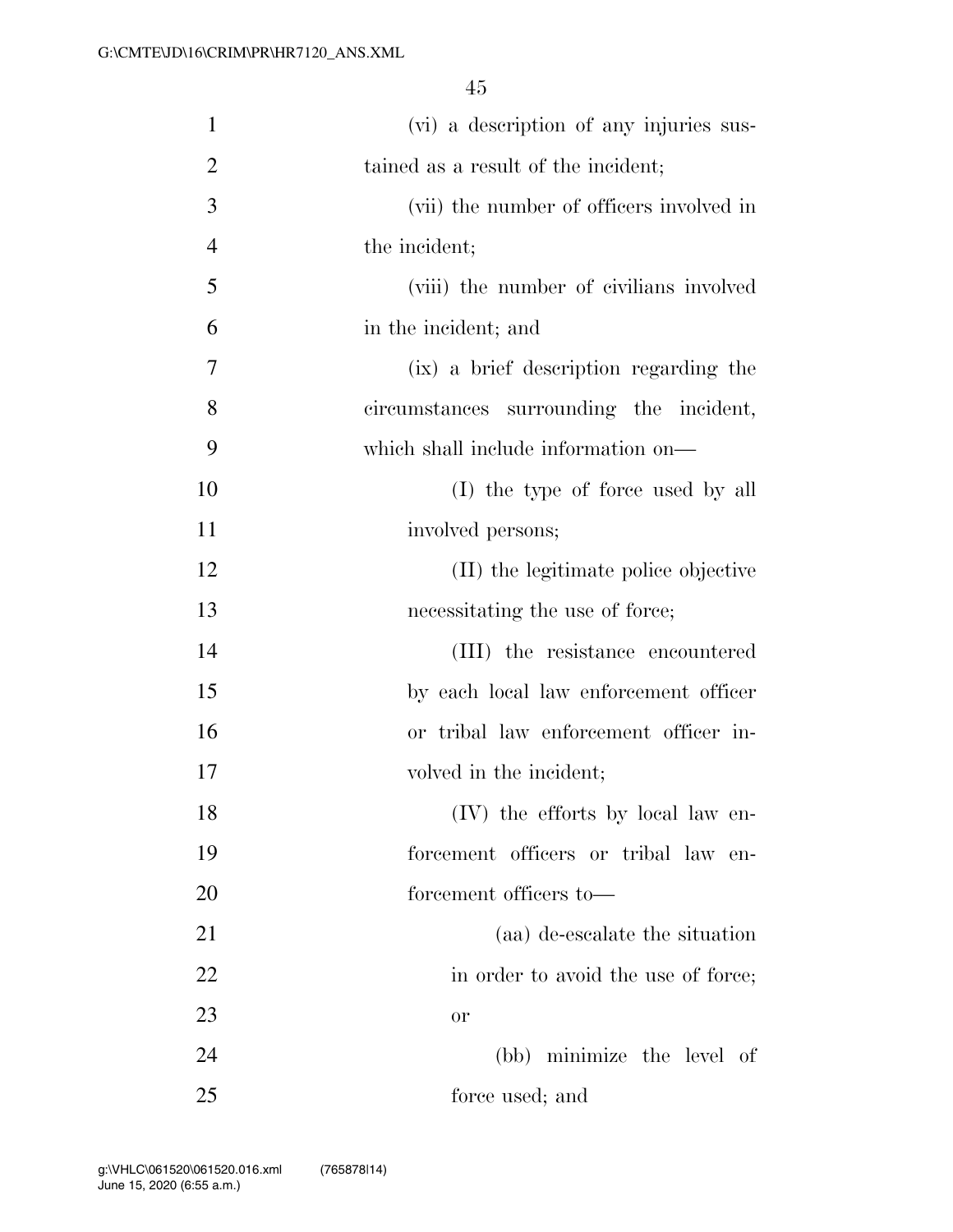| $\mathbf{1}$   | (V) if applicable, the reason why                     |
|----------------|-------------------------------------------------------|
| $\overline{2}$ | efforts described in subclause $(IV)$                 |
| 3              | were not attempted.                                   |
| $\overline{4}$ | (B) INCIDENTS REPORTED UNDER DEATH                    |
| 5              | IN CUSTODY REPORTING ACT.—A State or In-              |
| 6              | dian Tribe is not required to include in a report     |
| 7              | under subsection $(a)(1)$ an incident reported by     |
| 8              | the State or Indian Tribe in accordance with          |
| 9              | section $20104(a)(2)$ of the Violent Crime Con-       |
| 10             | trol and Law Enforcement Act of 1994 (34)             |
| 11             | U.S.C. $12104(a)(2)$ ).                               |
| 12             | (C) RETENTION OF DATA.—Each law en-                   |
| 13             | forcement agency required to report data under        |
| 14             | this section shall maintain records relating to       |
| 15             | any matter so reportable for not less than 4          |
| 16             | years after those records are created.                |
| 17             | (3) AUDIT OF USE-OF-FORCE REPORTING.—Not              |
| 18             | later than 1 year after the date of enactment of this |
| 19             | Act, and each year thereafter, each State or Indian   |
| 20             | Tribe described in paragraph (1) shall—               |
| 21             | $(A)$ conduct an audit of the use of force in-        |
| 22             | cident reporting system required to be estab-         |
| 23             | lished under paragraph $(1)(B)$ ; and                 |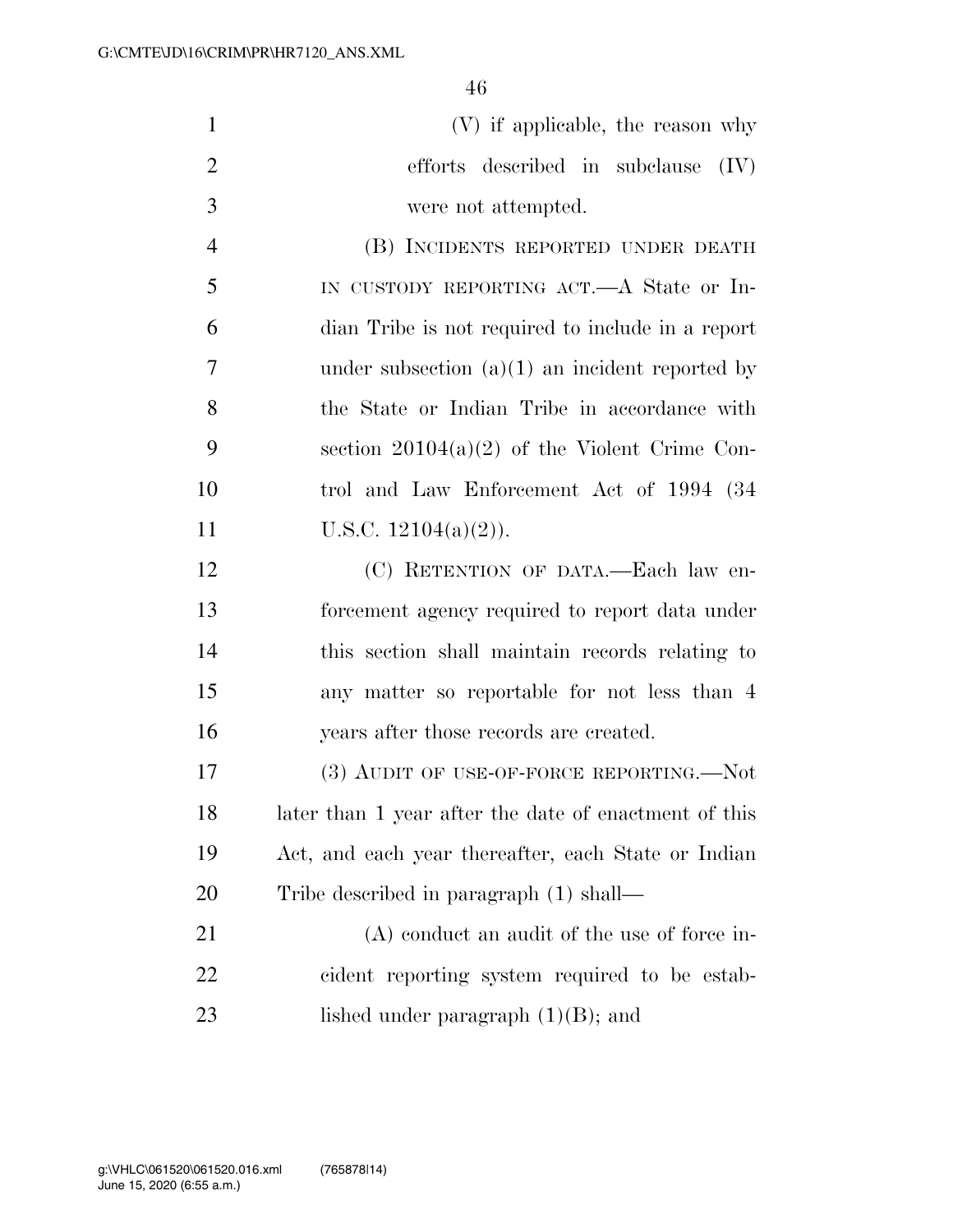(B) submit a report to the Attorney Gen- eral on the audit conducted under subpara- $3 \quad \text{graph} \quad (A).$ 

 (4) COMPLIANCE PROCEDURE.—Prior to sub-5 mitting a report under paragraph  $(1)(A)$ , the State or Indian Tribe submitting such report shall com- pare the information compiled to be reported pursu-8 ant to clause (i) of paragraph  $(1)(A)$  to publicly available sources, and shall revise such report to in- clude any incident determined to be missing from the report based on such comparison. Failure to comply with the procedures described in the previous sentence shall be considered a failure to comply with the requirements of this section.

(b) INELIGIBILITY FOR FUNDS.—

 (1) IN GENERAL.—For any fiscal year in which a State or Indian Tribe fails to comply with this sec- tion, the State or Indian Tribe, at the discretion of the Attorney General, shall be subject to not more than a 10-percent reduction of the funds that would otherwise be allocated for that fiscal year to the State or Indian Tribe under a Byrne grant program. (2) REALLOCATION.—Amounts not allocated

 under a Byrne grant program in accordance with paragraph (1) to a State for failure to comply with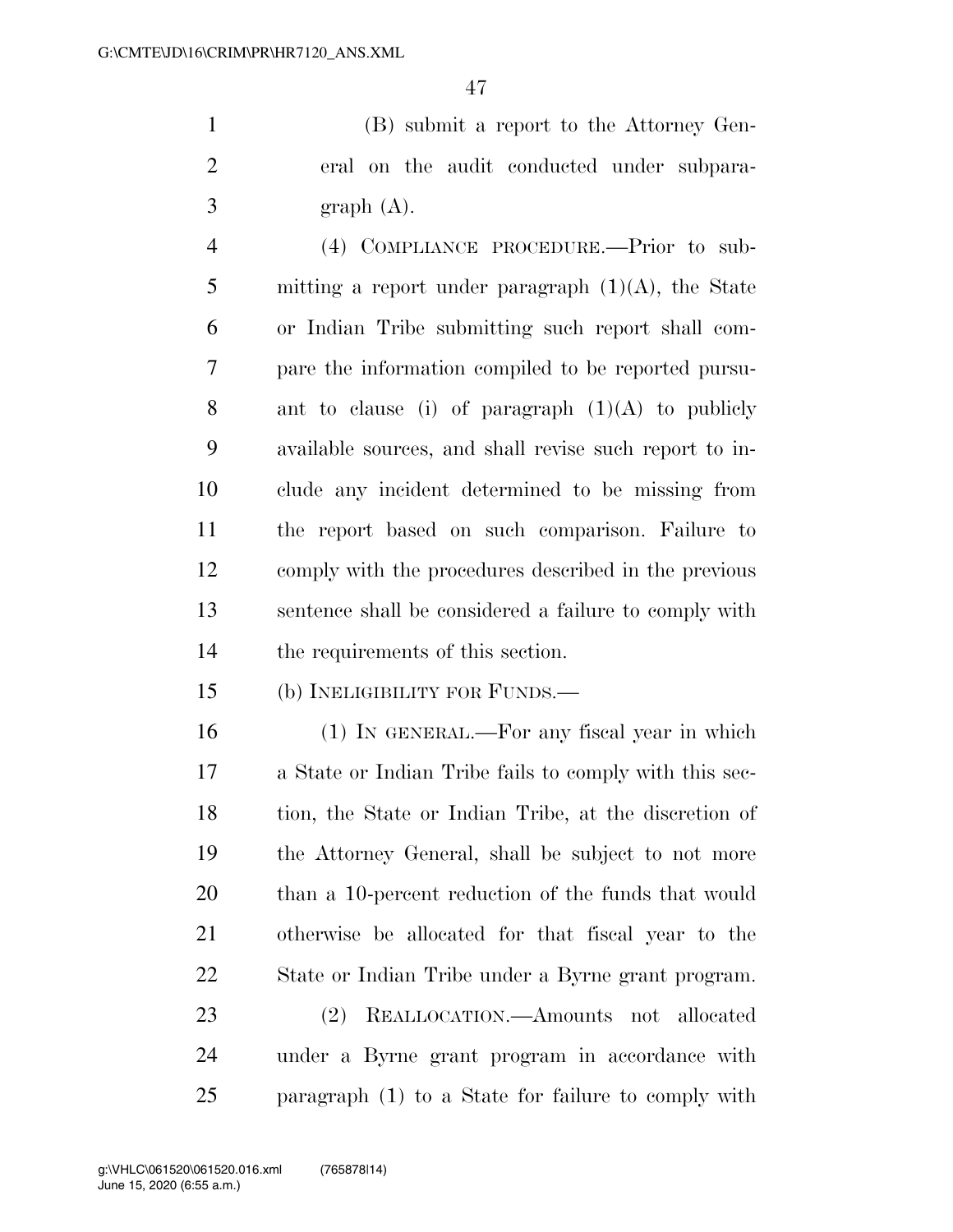this section shall be reallocated under the Byrne grant program to States that have not failed to com-ply with this section.

 (3) INFORMATION REGARDING SCHOOL RE- SOURCE OFFICERS.—The State or Indian Tribe shall ensure that all schools and local educational agencies within the jurisdiction of the State or Indian Tribe provide the State or Indian Tribe with the informa- tion needed regarding school resource officers to comply with this section.

(c) PUBLIC AVAILABILITY OF DATA.—

 (1) IN GENERAL.—Not later than 1 year after the date of enactment of this Act, and each year thereafter, the Attorney General shall publish, and make available to the public, a report containing the data reported to the Attorney General under this section.

 (2) PRIVACY PROTECTIONS.—Nothing in this subsection shall be construed to supersede the re-20 quirements or limitations under section 552a of title 5, United States Code (commonly known as the ''Privacy Act of 1974'').

23 (d) GUIDANCE.—Not later than 180 days after the date of enactment of this Act, the Attorney General, in coordination with the Director of the Federal Bureau of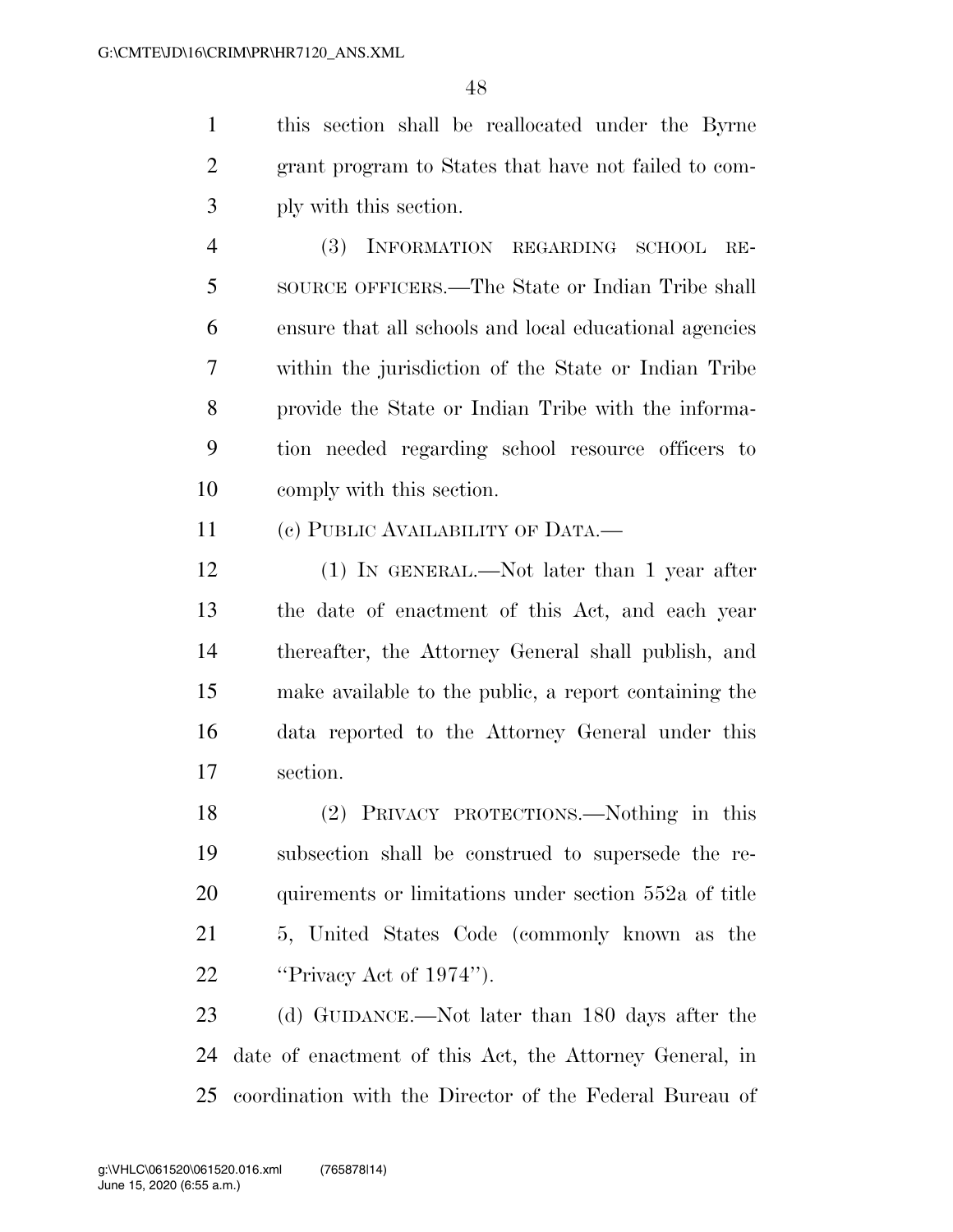Investigation, shall issue guidance on best practices relat- ing to establishing standard data collection systems that capture the information required to be reported under sub- section (a)(2), which shall include standard and consistent definitions for terms.

#### **SEC. 224. USE OF FORCE DATA REPORTING.**

 (a) TECHNICAL ASSISTANCE GRANTS AUTHOR- IZED.—The Attorney General may make grants to eligible law enforcement agencies to be used for the activities de-scribed in subsection (c).

 (b) ELIGIBILITY.—In order to be eligible to receive a grant under this section a law enforcement agency shall—

 (1) be a tribal law enforcement agency or be lo- cated in a State that receives funds under a Byrne grant program;

 (2) employ not more that 100 local or tribal law 18 enforcement officers;

 (3) demonstrate that the use of force policy for local law enforcement officers or tribal law enforce- ment officers employed by the law enforcement agen-cy is publicly available; and

 (4) establish and maintain a complaint system that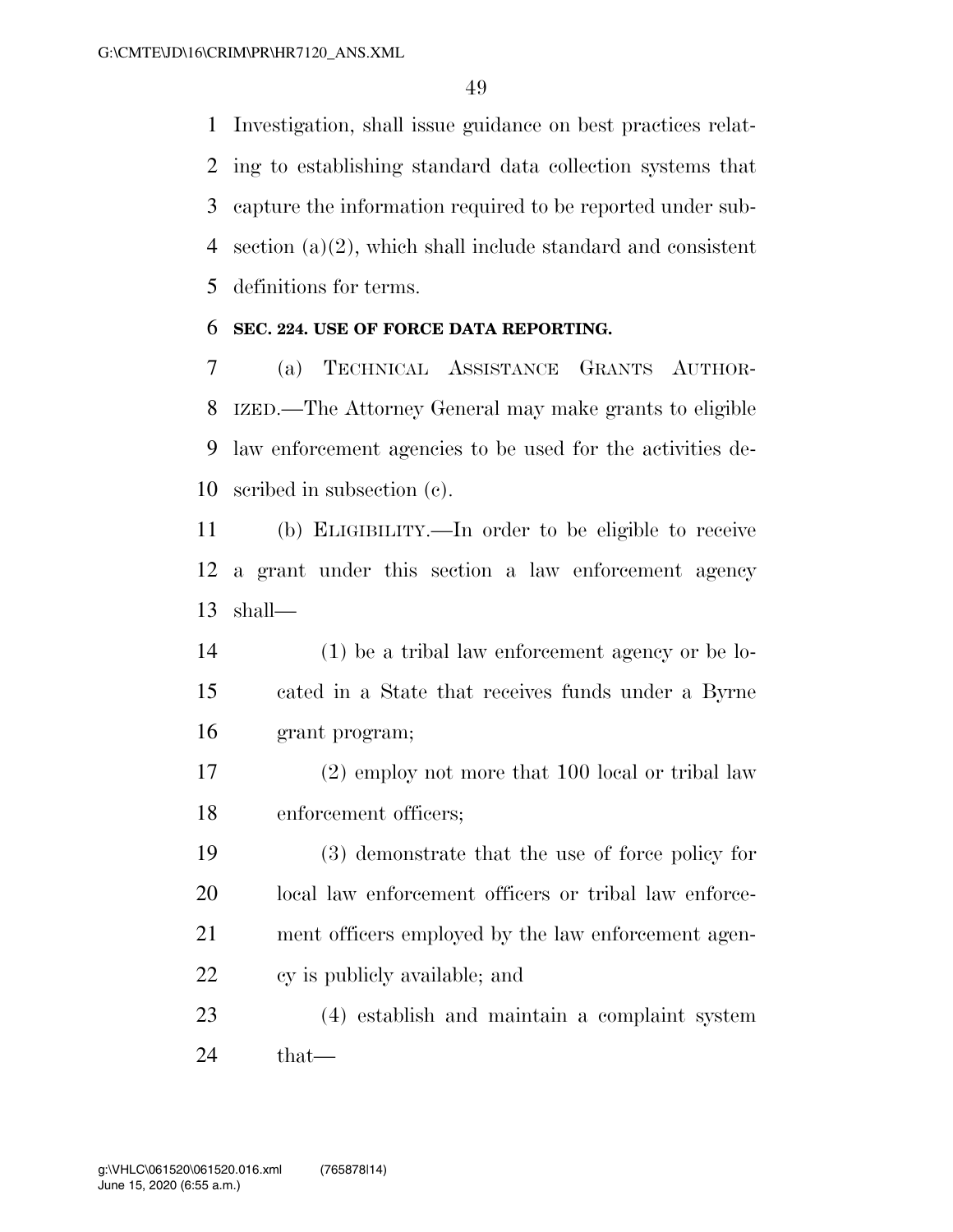| $\mathbf{1}$   | (A) may be used by members of the public               |
|----------------|--------------------------------------------------------|
| $\overline{2}$ | to report incidents of use of force to the law en-     |
| 3              | forcement agency;                                      |
| $\overline{4}$ | (B) makes all information collected pub-               |
| 5              | licly searchable and available; and                    |
| 6              | (C) provides information on the status of              |
| $\overline{7}$ | an investigation related to a use of force com-        |
| 8              | plaint.                                                |
| 9              | (c) ACTIVITIES DESCRIBED.—A grant made under           |
| 10             | this section may be used by a law enforcement agency   |
| 11             | $for-$                                                 |
| 12             | (1) the cost of assisting the State or Indian          |
| 13             | Tribe in which the law enforcement agency is located   |
| 14             | in complying with the reporting requirements de-       |
| 15             | scribed in section 223;                                |
| 16             | $(2)$ the cost of establishing necessary systems       |
| 17             | required to investigate and report incidents as re-    |
| 18             | quired under subsection $(b)(4)$ ;                     |
| 19             | (3) public awareness campaigns designed to             |
| 20             | gain information from the public on use of force by    |
| 21             | or against local and tribal law enforcement officers,  |
| 22             | including shootings, which may include tip lines, hot- |
| 23             | lines, and public service announcements; and           |
| 24             | $(4)$ use of force training for law enforcement        |
| 25             | agencies and personnel, including training on de-es-   |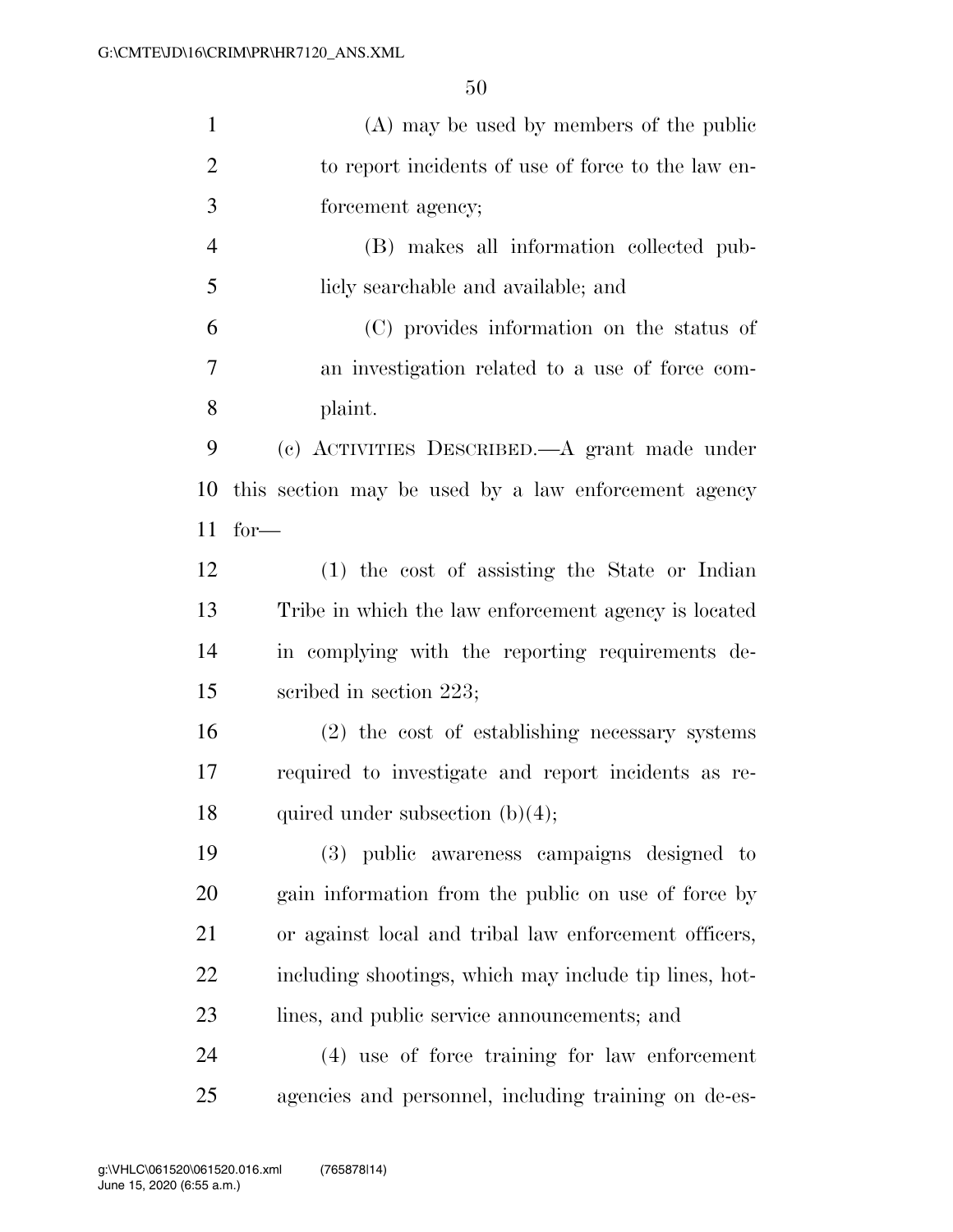- calation, implicit bias, crisis intervention techniques,
- and adolescent development.

#### **SEC. 225. COMPLIANCE WITH REPORTING REQUIREMENTS.**

 (a) IN GENERAL.—Not later than 1 year after the date of enactment of this Act, and each year thereafter, the Attorney General shall conduct an audit and review of the information provided under this subtitle to deter- mine whether each State or Indian Tribe described in sec-9 tion  $223(a)(1)$  is in compliance with the requirements of this subtitle.

(b) CONSISTENCY IN DATA REPORTING.—

 (1) IN GENERAL.—Any data reported under this subtitle shall be collected and reported—

 (A) in a manner consistent with existing programs of the Department of Justice that collect data on local law enforcement officer en-counters with civilians; and

 (B) in a manner consistent with civil rights laws for distribution of information to the pub-lic.

 (2) GUIDELINES.—Not later than 1 year after 22 the date of enactment of this Act, the Attorney Gen-eral shall—

 (A) issue guidelines on the reporting re-25 quirement under section 223; and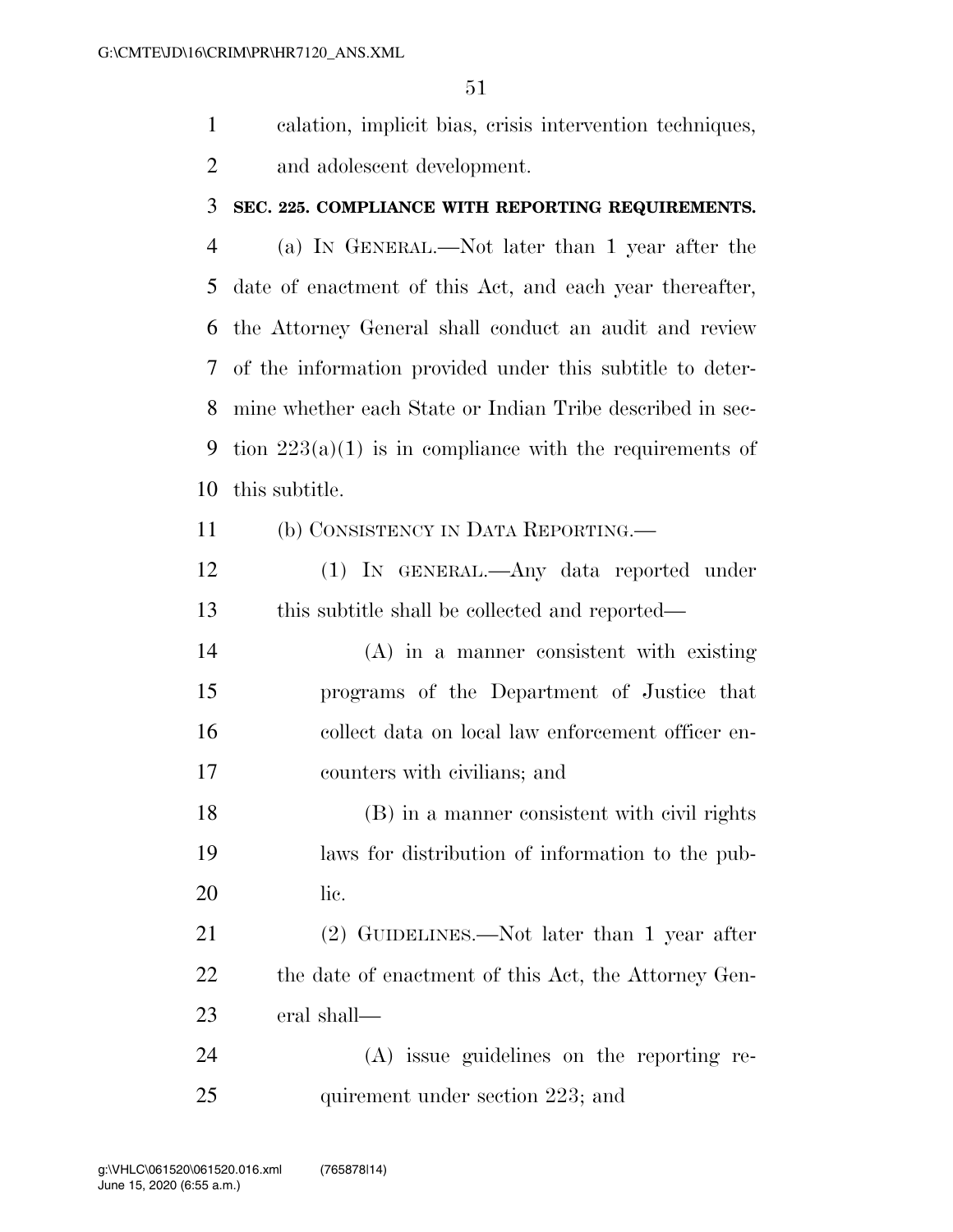(B) seek public comment before finalizing the guidelines required under subparagraph  $3 \qquad (A).$ 

#### **SEC. 226. FEDERAL LAW ENFORCEMENT REPORTING.**

 The head of each Federal law enforcement agency shall submit to the Attorney General, on a quarterly basis and pursuant to guidelines established by the Attorney General, the information required to be reported by a State or Indian Tribe under section 223.

#### **SEC. 227. AUTHORIZATION OF APPROPRIATIONS.**

 There are authorized to be appropriated to the Attor- ney General such sums as are necessary to carry out this subtitle.

# **TITLE III—IMPROVING POLICE**

## **TRAINING AND POLICIES**

## **Subtitle A—End Racial and**

### **Religious Profiling Act**

#### **SEC. 301. SHORT TITLE.**

 This subtitle may be cited as the ''End Racial and Religious Profiling Act of 2020'' or ''ERRPA''.

#### **SEC. 302. DEFINITIONS.**

22 In this subtitle:

 (1) COVERED PROGRAM.—The term ''covered program'' means any program or activity funded in whole or in part with funds made available under—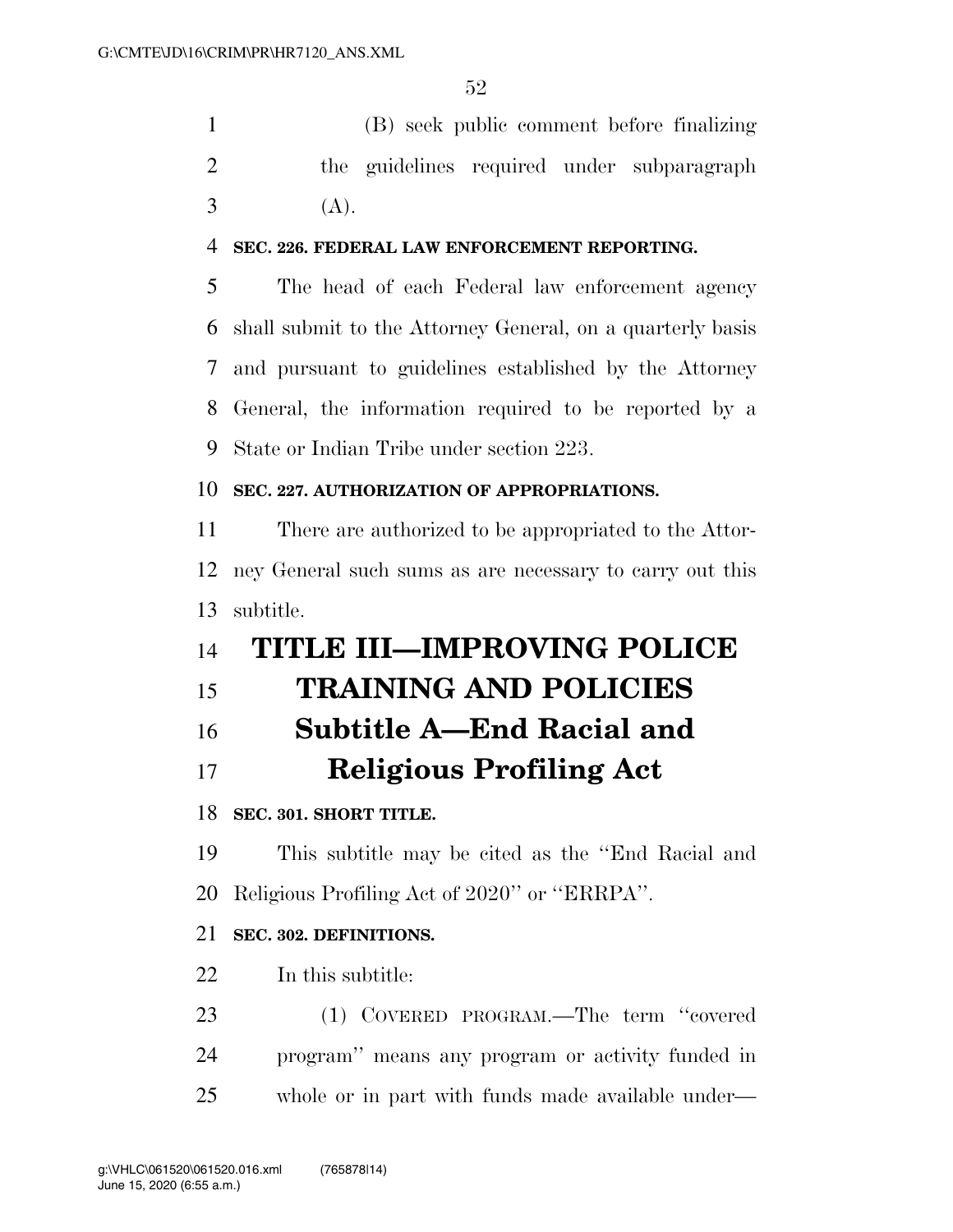| $\mathbf{1}$   | (A) a Byrne grant program; and                            |
|----------------|-----------------------------------------------------------|
| $\overline{2}$ | (B) the COPS grant program, except that                   |
| 3              | no program, project, or other activity specified          |
| $\overline{4}$ | in section $1701(b)(13)$ of part Q of title I of the      |
| 5              | Omnibus Crime Control and Safe Streets Act of             |
| 6              | 1968 (34 U.S.C. 10381 et seq.) shall be a cov-            |
| 7              | ered program under this paragraph.                        |
| 8              | (2) GOVERNMENTAL BODY.—The term "govern-                  |
| 9              | mental body" means any department, agency, special        |
| 10             | purpose district, or other instrumentality of Federal,    |
| 11             | State, local, or Indian Tribal government.                |
| 12             | (3) HIT RATE.—The term "hit rate" means the               |
| 13             | percentage of stops and searches in which a law en-       |
| 14             | forcement agent finds drugs, a gun, or something          |
| 15             | else that leads to an arrest. The hit rate is cal-        |
| 16             | culated by dividing the total number of searches by       |
| 17             | the number of searches that yield contraband. The         |
| 18             | hit rate is complementary to the rate of false stops.     |
| 19             | (4) LAW ENFORCEMENT AGENCY.—The term                      |
| <b>20</b>      | "law enforcement agency" means any Federal,               |
| 21             | State, or local public agency engaged in the preven-      |
| 22             | tion, detection, or investigation of violations of crimi- |
| 23             | nal, immigration, or customs laws.                        |
| 24             | (5)<br>LAW ENFORCEMENT AGENT.—The<br>term                 |

''law enforcement agent'' means any Federal, State,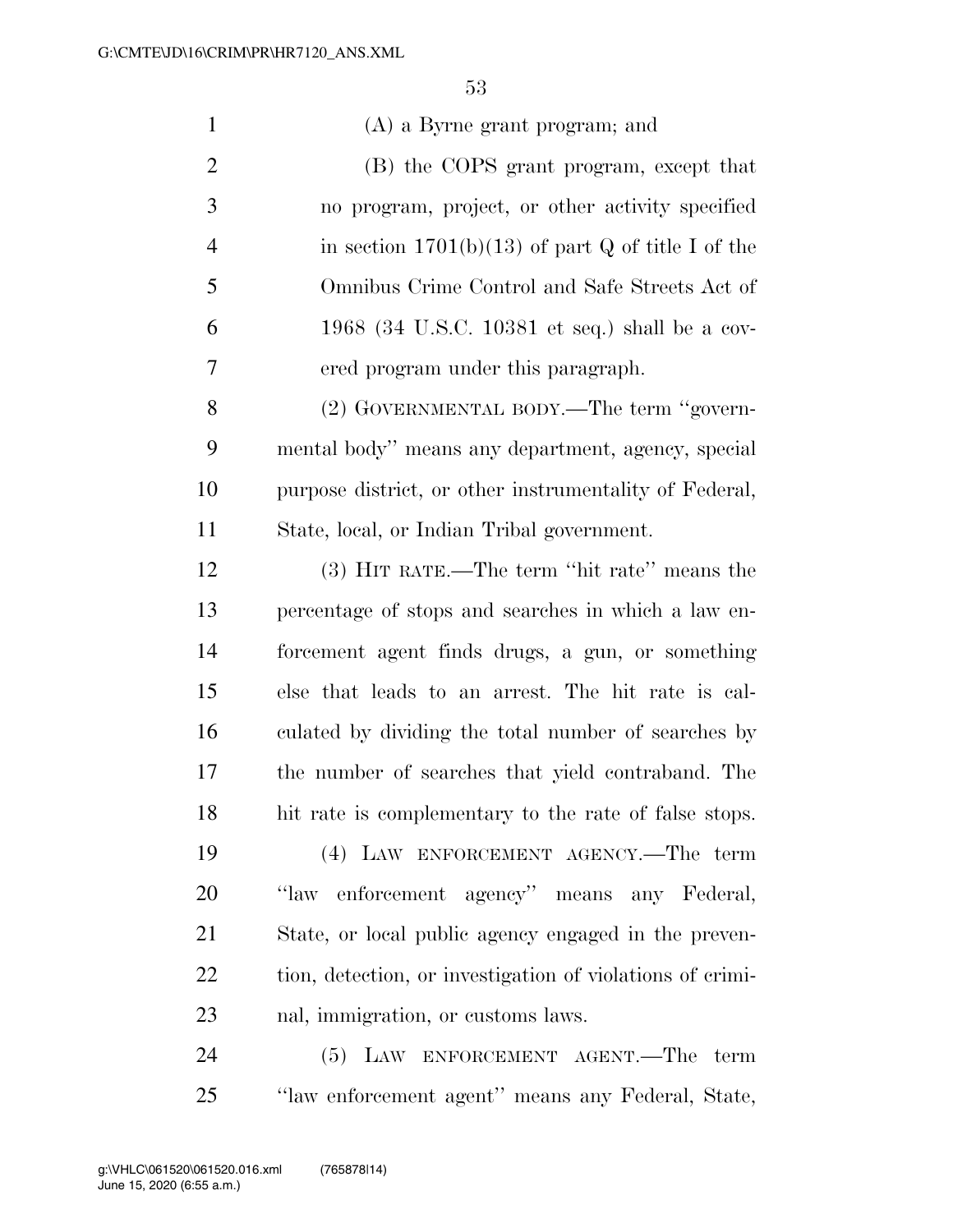or local official responsible for enforcing criminal, immigration, or customs laws, including police offi- cers and other agents of a law enforcement agency. (6) RACIAL PROFILING.—

 (A) IN GENERAL.—The term ''racial profiling'' means the practice of a law enforce- ment agent or agency relying, to any degree, on actual or perceived race, ethnicity, national ori- gin, religion, gender, gender identity, or sexual orientation in selecting which individual to sub- ject to routine or spontaneous investigatory ac- tivities or in deciding upon the scope and sub- stance of law enforcement activity following the initial investigatory procedure, except when there is trustworthy information, relevant to the locality and timeframe, that links a person with a particular characteristic described in this paragraph to an identified criminal incident or scheme.

 (B) EXCEPTION.—For purposes of sub- paragraph (A), a tribal law enforcement officer exercising law enforcement authority within In- dian country, as that term is defined in section 1151 of title 18, United States Code, is not considered to be racial profiling with respect to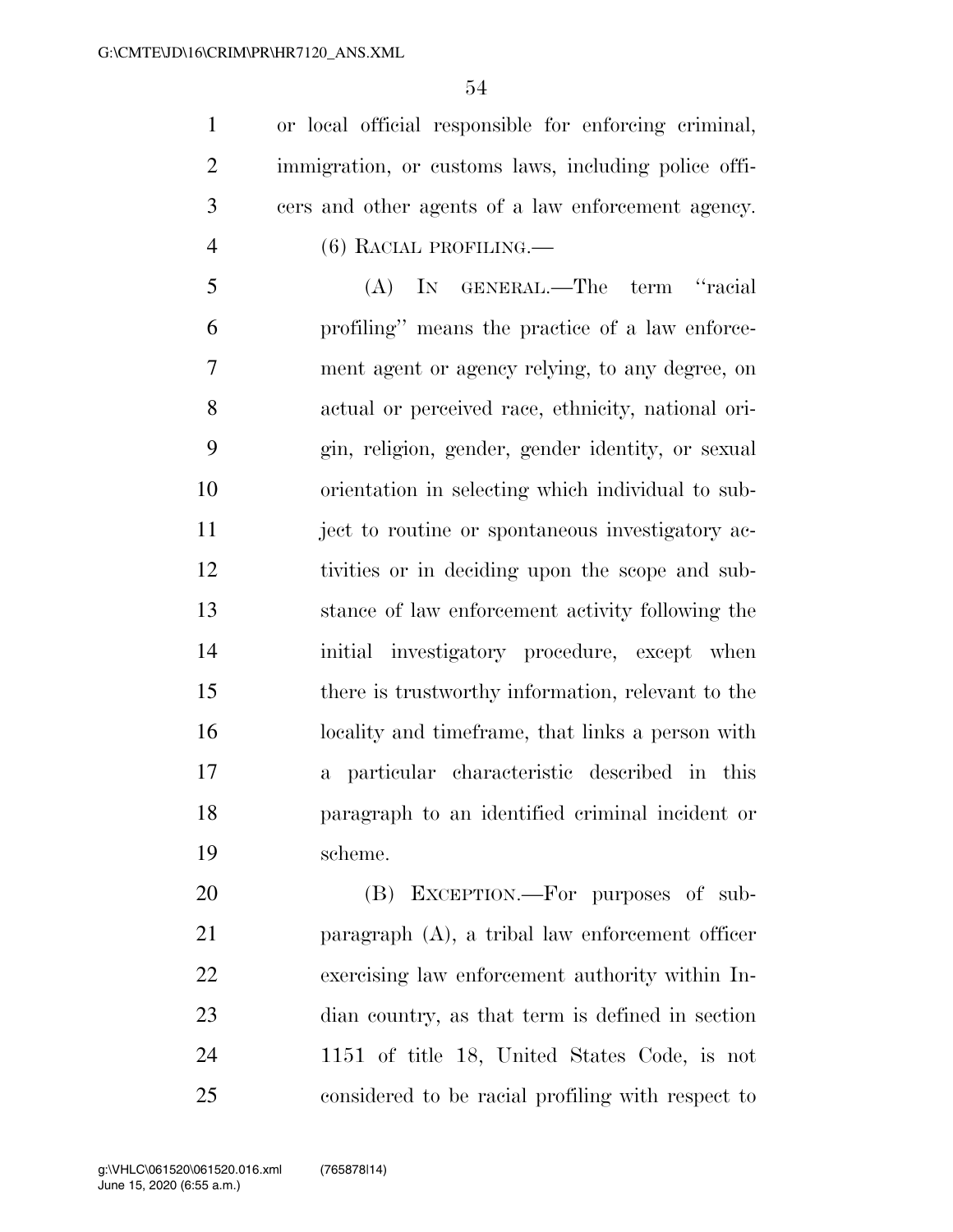| $\mathbf{1}$   | making key jurisdictional determinations that          |
|----------------|--------------------------------------------------------|
| $\overline{2}$ | are necessarily tied to reliance on actual or per-     |
| 3              | ceived race, ethnicity, or tribal affiliation.         |
| $\overline{4}$ | (7) ROUTINE OR SPONTANEOUS INVESTIGATORY               |
| 5              | ACTIVITIES.—The term "routine or spontaneous in-       |
| 6              | vestigatory activities" means the following activities |
| 7              | by a law enforcement agent:                            |
| 8              | (A) Interviews.                                        |
| 9              | (B) Traffic stops.                                     |
| 10             | (C) Pedestrian stops.                                  |
| 11             | (D) Frisks and other types of body                     |
| 12             | searches.                                              |
| 13             | (E) Consensual or nonconsensual searches               |
| 14             | of the persons, property, or possessions (includ-      |
| 15             | ing vehicles) of individuals using any form of         |
| 16             | public or private transportation, including mo-        |
| 17             | torists and pedestrians.                               |
| 18             | (F) Data collection and analysis, assess-              |
| 19             | ments, and predicated investigations.                  |
| 20             | (G) Inspections and interviews of entrants             |
| 21             | into the United States that are more extensive         |
| 22             | than those customarily carried out.                    |
| 23             | (H) Immigration-related workplace inves-               |
| 24             | tigations.                                             |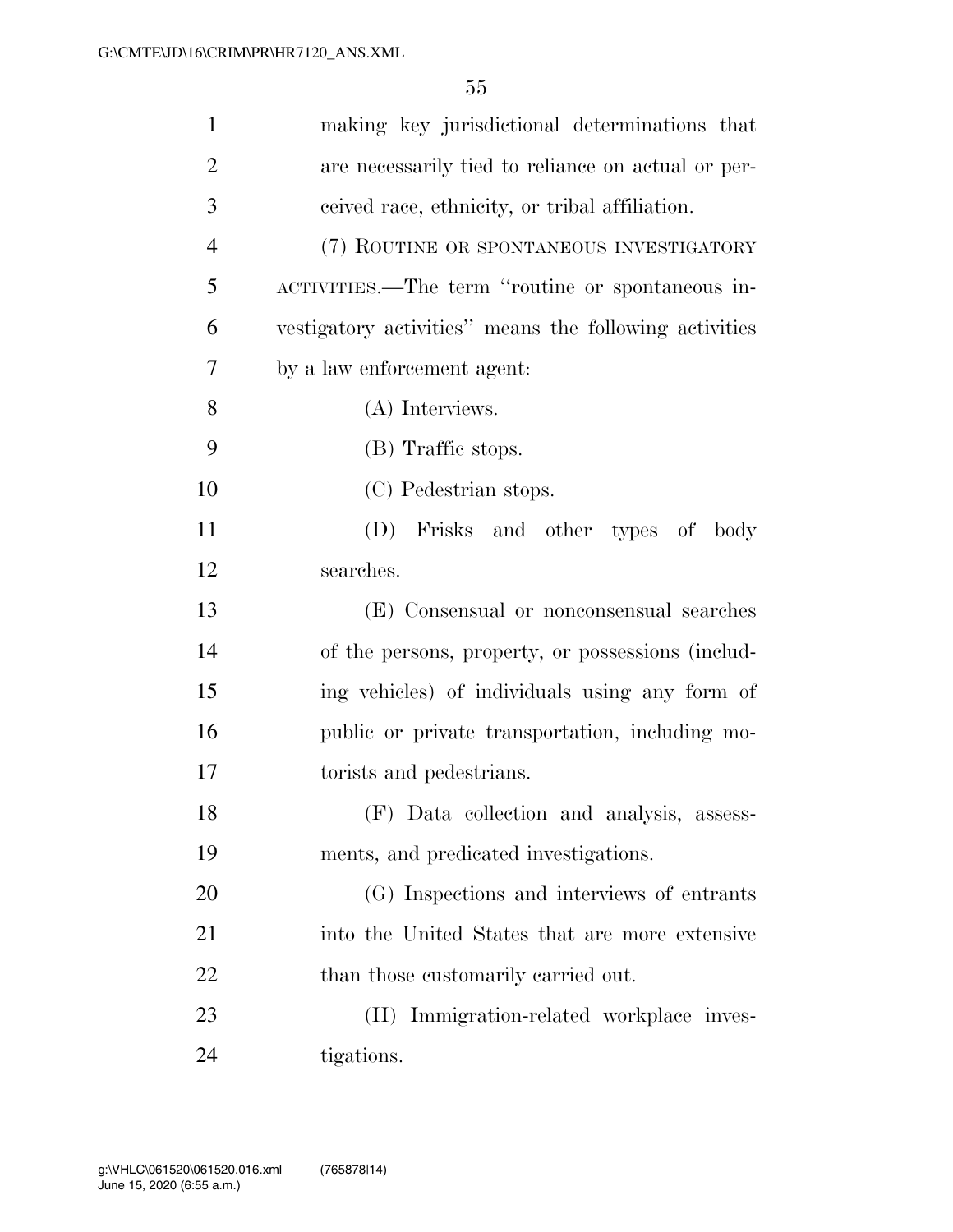| $\mathbf{1}$   | (I) Such other types of law enforcement                       |
|----------------|---------------------------------------------------------------|
| $\overline{2}$ | encounters compiled for or by the Federal Bu-                 |
| 3              | reau of Investigation or the Department of Jus-               |
| $\overline{4}$ | tice Bureau of Justice Statistics.                            |
| 5              | (8) REASONABLE REQUEST.—The term "rea-                        |
| 6              | sonable request" means all requests for information,          |
| 7              | except for those that—                                        |
| 8              | (A) are immaterial to the investigation;                      |
| 9              | (B) would result in the unnecessary disclo-                   |
| 10             | sure of personal information; or                              |
| 11             | (C) would place a severe burden on the re-                    |
| 12             | sources of the law enforcement agency given its               |
| 13             | size.                                                         |
| 14             |                                                               |
|                | PART I-PROHIBITION OF RACIAL PROFILING                        |
| 15             | SEC. 311. PROHIBITION.                                        |
| 16             | No law enforcement agent or law enforcement agency            |
| 17             | shall engage in racial profiling.                             |
| 18             | SEC. 312. ENFORCEMENT.                                        |
| 19             | (a) REMEDY.—The United States, or an individual               |
| 20             | injured by racial profiling, may enforce this part in a civil |
| 21             | action for declaratory or injunctive relief, filed either in  |
| 22             | a State court of general jurisdiction or in a district court  |
| 23             | of the United States.                                         |
| 24             | (b) PARTIES.—In any action brought under this part,           |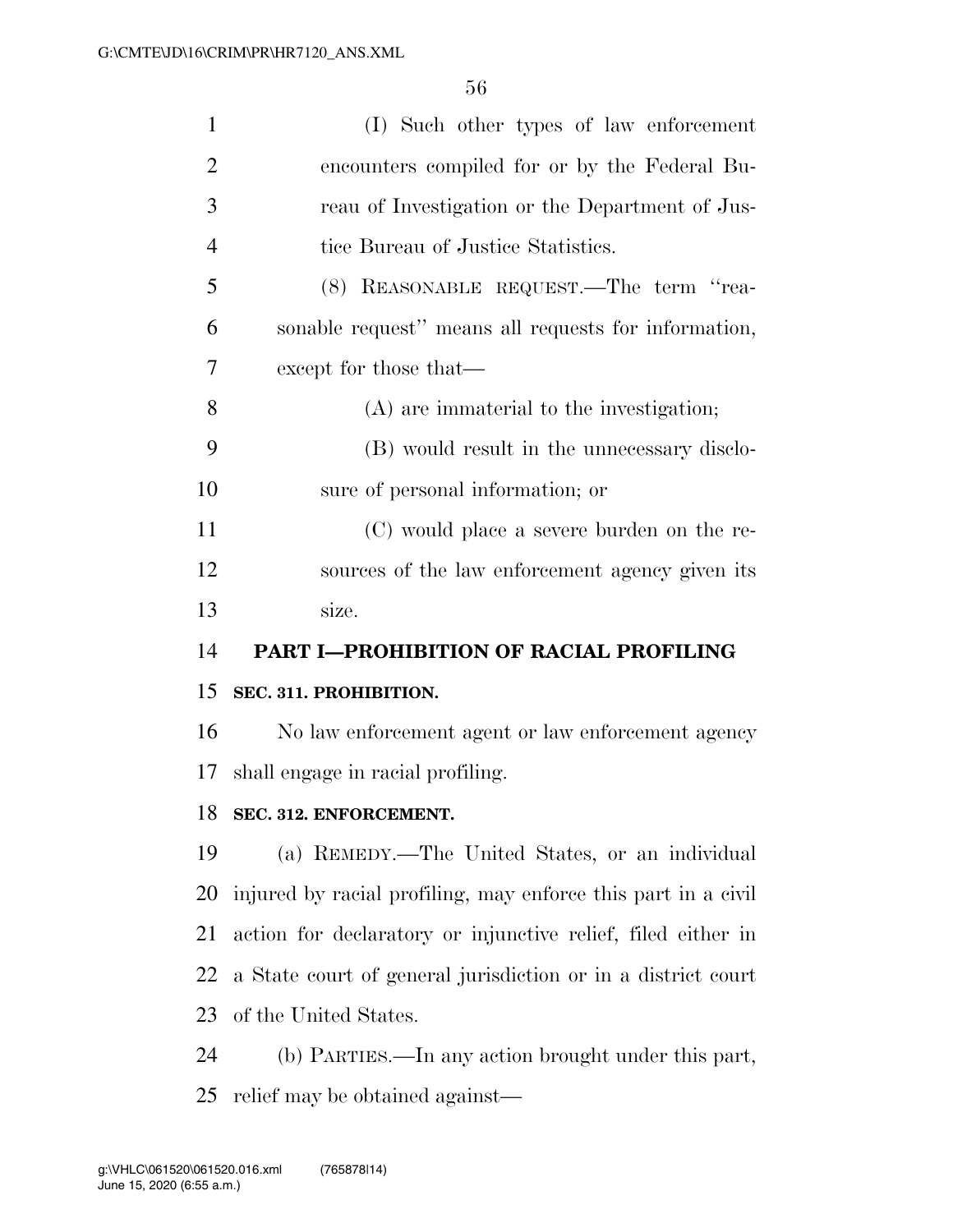(1) any governmental body that employed any law enforcement agent who engaged in racial profiling;

 (2) any agent of such body who engaged in ra-cial profiling; and

 (3) any person with supervisory authority over such agent.

 (c) NATURE OF PROOF.—Proof that the routine or spontaneous investigatory activities of law enforcement agents in a jurisdiction have had a disparate impact on individuals with a particular characteristic described in section 302(6) shall constitute prima facie evidence of a violation of this part.

 (d) ATTORNEY'S FEES.—In any action or proceeding to enforce this part against any governmental body, the court may allow a prevailing plaintiff, other than the United States, reasonable attorney's fees as part of the costs, and may include expert fees as part of the attorney's fee. The term ''prevailing plaintiff'' means a plaintiff that substantially prevails pursuant to a judicial or administra- tive judgment or order, or an enforceable written agree-ment.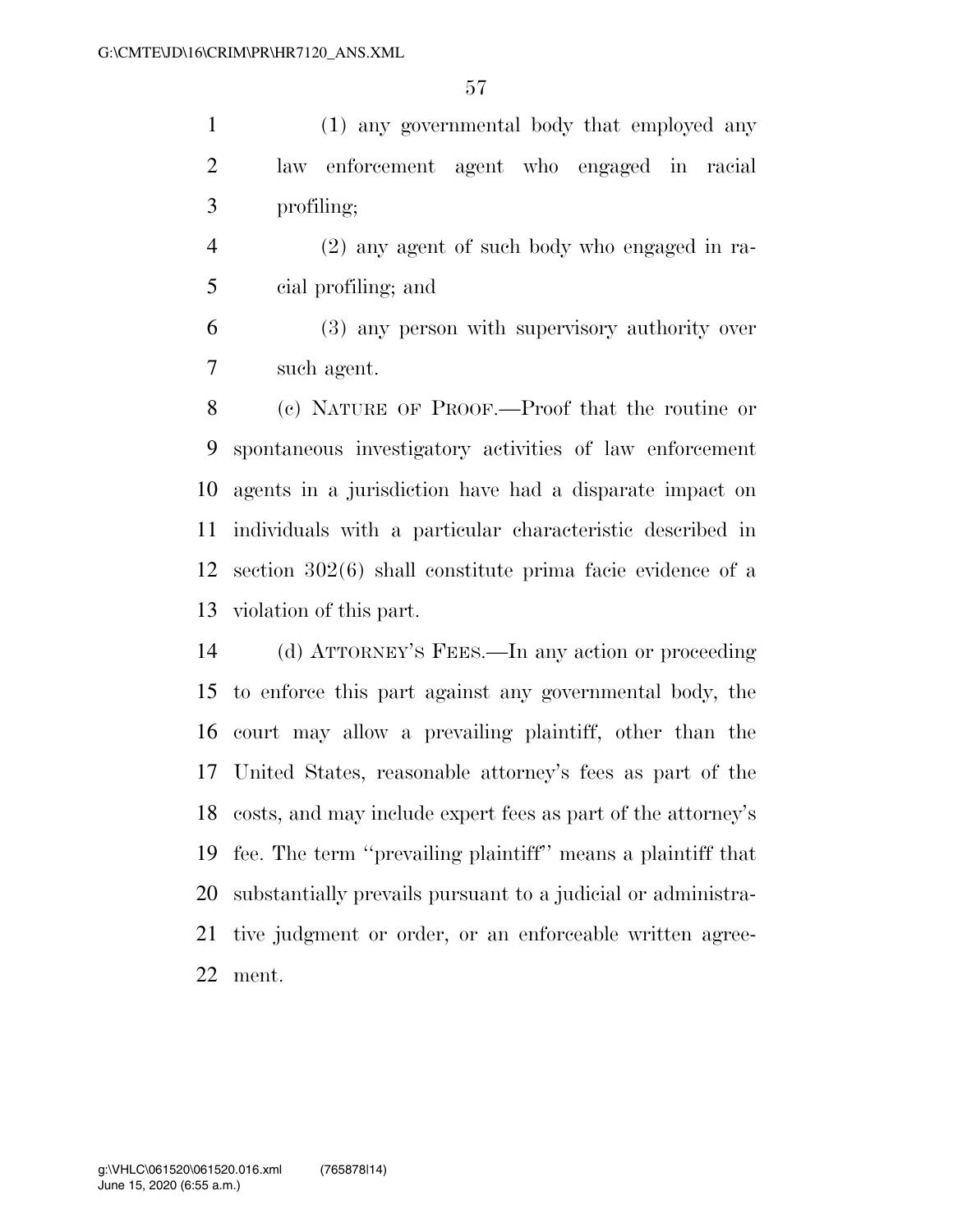| $\mathbf{1}$   | PART II-PROGRAMS TO ELIMINATE RACIAL                  |
|----------------|-------------------------------------------------------|
| $\overline{2}$ | PROFILING BY FEDERAL LAW ENFORCE-                     |
| 3              | <b>MENT AGENCIES</b>                                  |
| $\overline{4}$ | SEC. 321. POLICIES TO ELIMINATE RACIAL PROFILING.     |
| 5              | (a) IN GENERAL.—Federal law enforcement agencies      |
| 6              | shall—                                                |
| 7              | (1) maintain adequate policies and procedures         |
| 8              | designed to eliminate racial profiling; and           |
| 9              | (2) cease existing practices that permit racial       |
| 10             | profiling.                                            |
| 11             | (b) POLICIES.—The policies and procedures de-         |
| 12             | scribed in subsection $(a)(1)$ shall include—         |
| 13             | $(1)$ a prohibition on racial profiling;              |
| 14             | (2) training on racial profiling issues as part of    |
| 15             | Federal law enforcement training;                     |
| 16             | (3) the collection of data in accordance with the     |
| 17             | regulations issued by the Attorney General under      |
| 18             | section 341;                                          |
| 19             | (4) procedures for receiving, investigating, and      |
| 20             | responding meaningfully to complaints alleging ra-    |
| 21             | cial profiling by law enforcement agents; and         |
| 22             | (5) any other policies and procedures the Attor-      |
| 23             | ney General determines to be necessary to eliminate   |
| 24             | racial profiling by Federal law enforcement agencies. |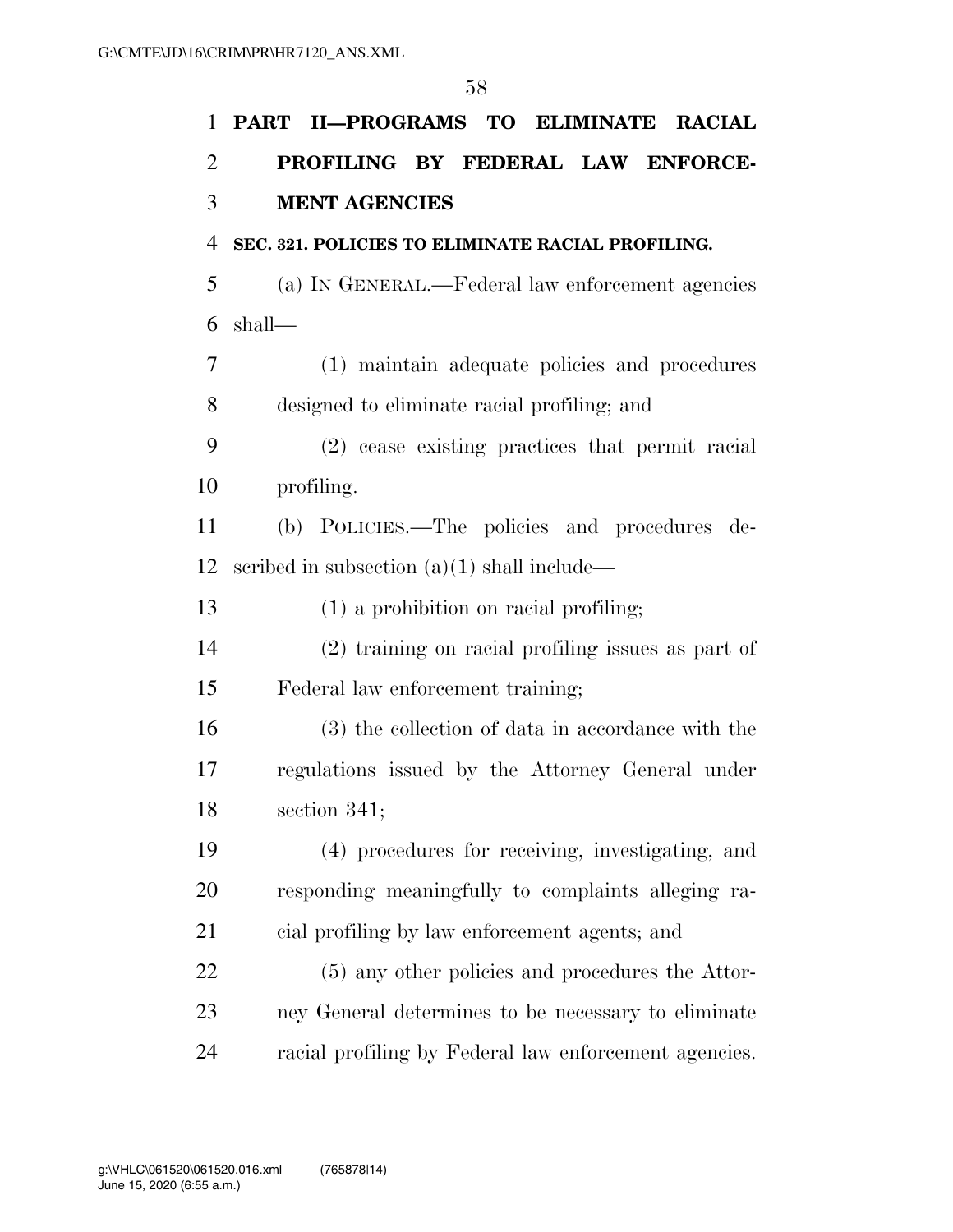## **PART III—PROGRAMS TO ELIMINATE RACIAL PROFILING BY STATE AND LOCAL LAW EN-FORCEMENT AGENCIES**

#### **SEC. 331. POLICIES REQUIRED FOR GRANTS.**

 (a) IN GENERAL.—An application by a State or a unit of local government for funding under a covered pro- gram shall include a certification that such State, unit of local government, and any law enforcement agency to which it will distribute funds—

 (1) maintains adequate policies and procedures designed to eliminate racial profiling; and

 (2) has eliminated any existing practices that permit or encourage racial profiling.

 (b) POLICIES.—The policies and procedures de-scribed in subsection (a)(1) shall include—

(1) a prohibition on racial profiling;

 (2) training on racial profiling issues as part of law enforcement training;

 (3) the collection of data in accordance with the regulations issued by the Attorney General under section 341; and

 (4) participation in an administrative complaint procedure or independent audit program that meets 24 the requirements of section 332.

 (c) EFFECTIVE DATE.—This section shall take effect 12 months after the date of enactment of this Act.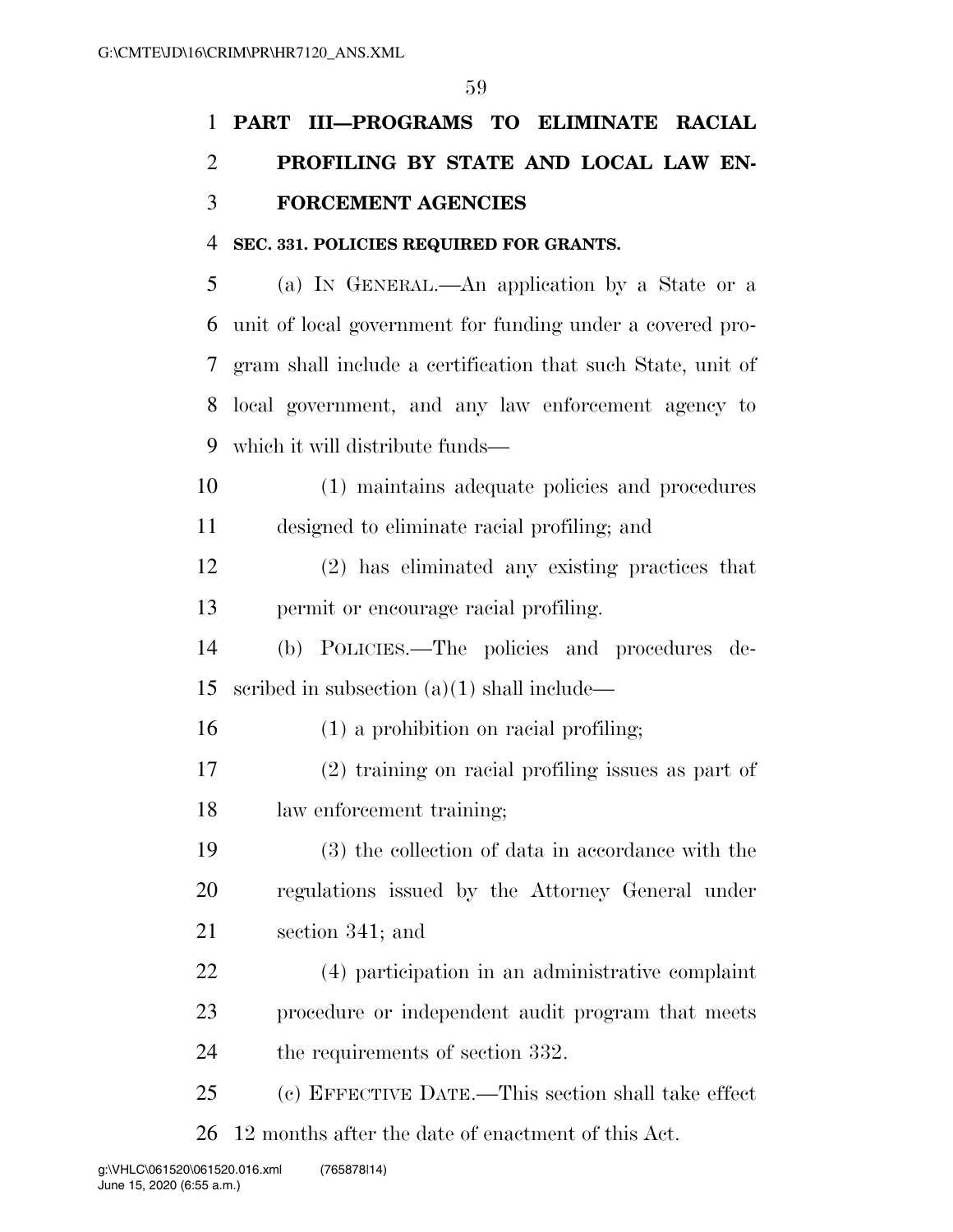#### **SEC. 332. INVOLVEMENT OF ATTORNEY GENERAL.**

(a) REGULATIONS.—

 (1) IN GENERAL.—Not later than 6 months after the date of enactment of this Act and in con- sultation with stakeholders, including Federal, State, and local law enforcement agencies and community, professional, research, and civil rights organizations, the Attorney General shall issue regulations for the operation of administrative complaint procedures and independent audit programs to ensure that such procedures and programs provide an appropriate re- sponse to allegations of racial profiling by law en-forcement agents or agencies.

 (2) GUIDELINES.—The regulations issued under paragraph (1) shall contain guidelines that ensure the fairness, effectiveness, and independence of the administrative complaint procedures and inde-pendent auditor programs.

 (b) NONCOMPLIANCE.—If the Attorney General de- termines that the recipient of a grant from any covered program is not in compliance with the requirements of sec- tion 331 or the regulations issued under subsection (a), the Attorney General shall withhold, in whole or in part (at the discretion of the Attorney General), funds for one or more grants to the recipient under the covered pro-gram, until the recipient establishes compliance.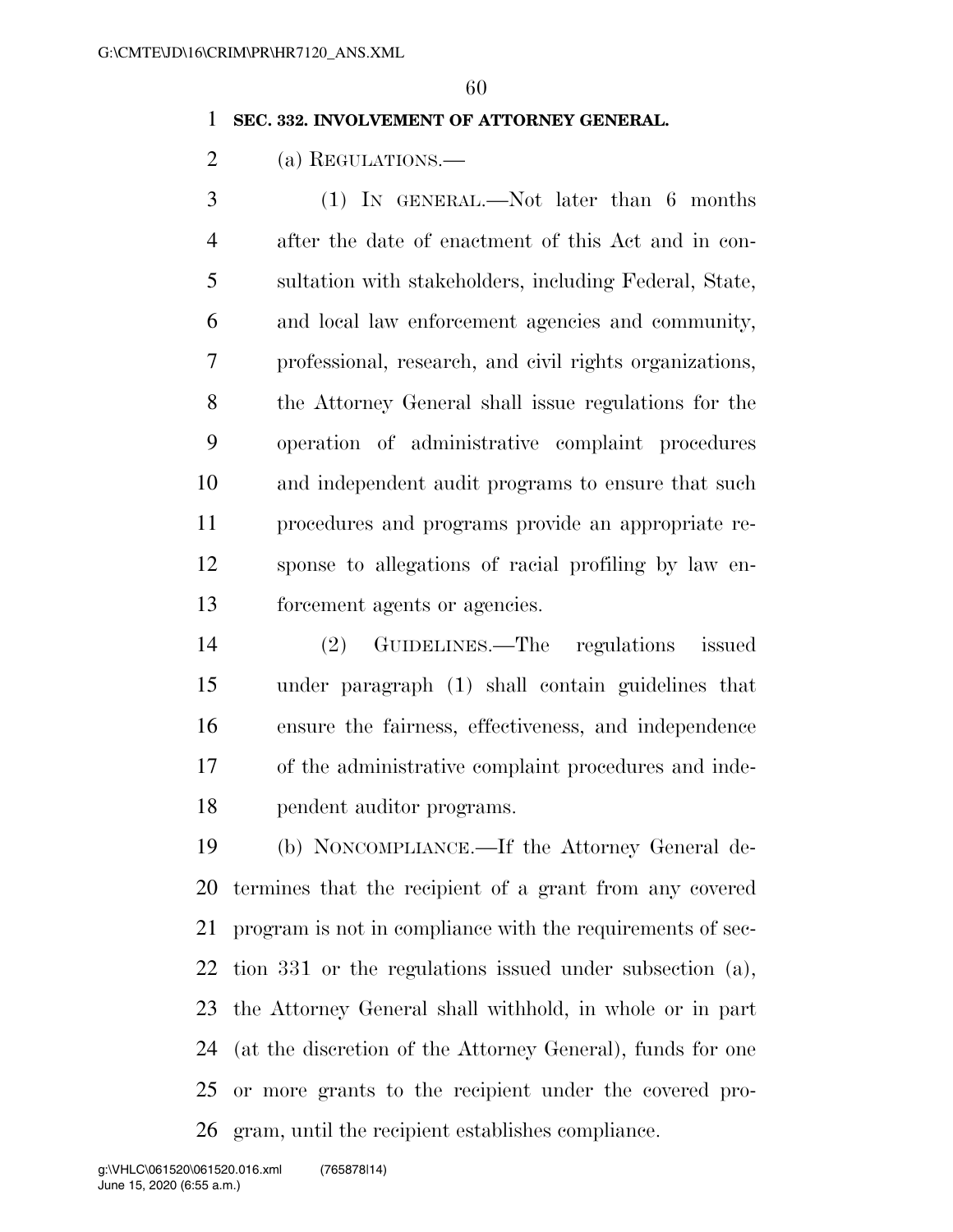(c) PRIVATE PARTIES.—The Attorney General shall provide notice and an opportunity for private parties to present evidence to the Attorney General that a recipient of a grant from any covered program is not in compliance with the requirements of this part.

#### **SEC. 333. DATA COLLECTION DEMONSTRATION PROJECT.**

 (a) TECHNICAL ASSISTANCE GRANTS FOR DATA COLLECTION.—

 (1) IN GENERAL.—The Attorney General may, through competitive grants or contracts, carry out a 2-year demonstration project for the purpose of de- veloping and implementing data collection programs on the hit rates for stops and searches by law en- forcement agencies. The data collected shall be disaggregated by race, ethnicity, national origin, gender, and religion.

 (2) NUMBER OF GRANTS.—The Attorney Gen- eral shall provide not more than 5 grants or con-tracts under this section.

 (3) ELIGIBLE GRANTEES.—Grants or contracts under this section shall be awarded to law enforce- ment agencies that serve communities where there is a significant concentration of racial or ethnic minori- ties and that are not already collecting data volun-tarily.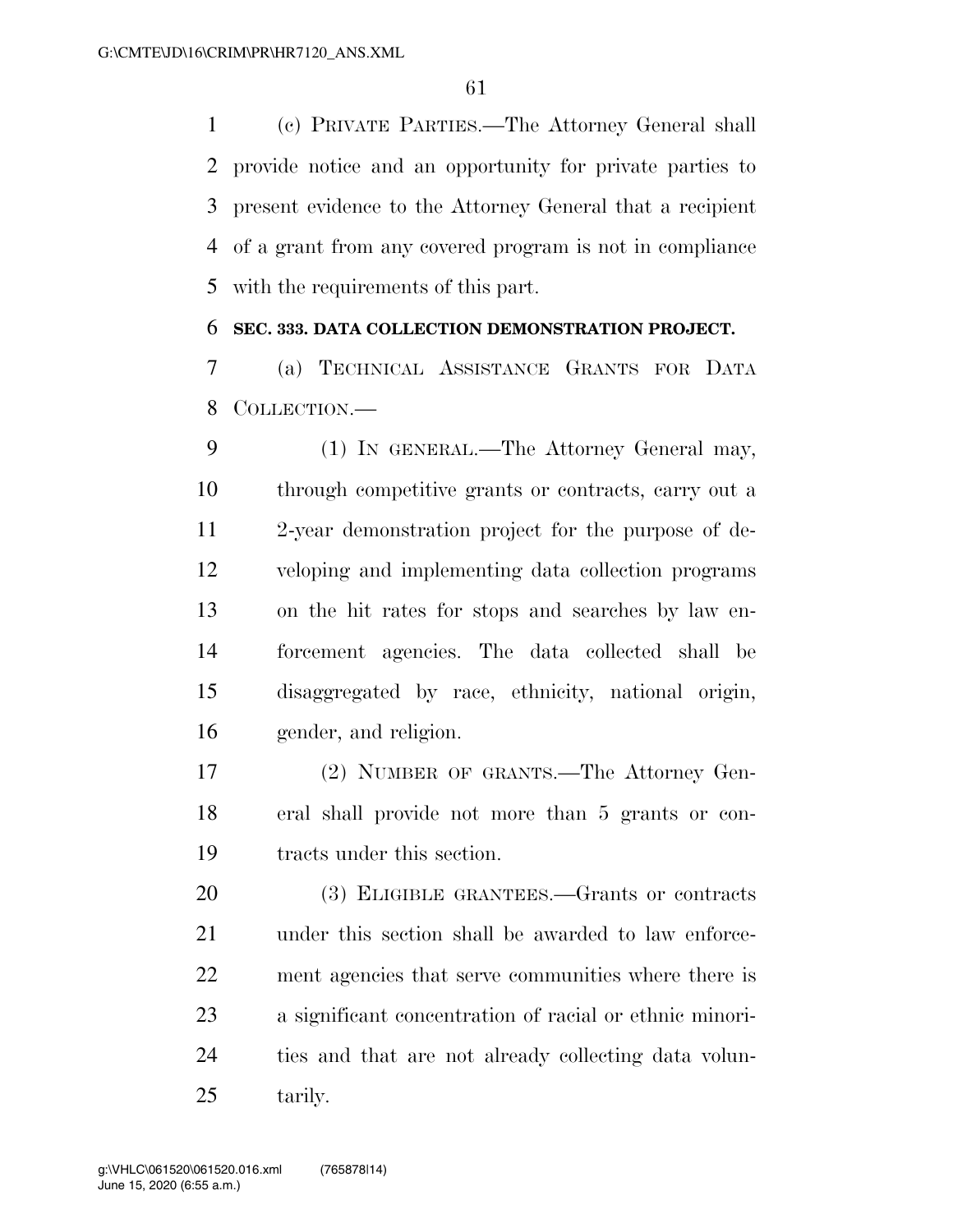(b) REQUIRED ACTIVITIES.—Activities carried out with a grant under this section shall include—

 (1) developing a data collection tool and report- ing the compiled data to the Attorney General; and (2) training of law enforcement personnel on data collection, particularly for data collection on hit rates for stops and searches.

 (c) EVALUATION.—Not later than 3 years after the date of enactment of this Act, the Attorney General shall enter into a contract with an institution of higher edu- cation (as defined in section 101 of the Higher Education Act of 1965 (20 U.S.C. 1001)) to analyze the data col- lected by each of the grantees funded under this section. (d) AUTHORIZATION OF APPROPRIATIONS.—There are authorized to be appropriated to carry out activities under this section—

 (1) \$5,000,000, over a 2-year period, to carry out the demonstration program under subsection (a); and

 (2) \$500,000 to carry out the evaluation under 21 subsection (c).

#### **SEC. 334. DEVELOPMENT OF BEST PRACTICES.**

 (a) USE OF FUNDS REQUIREMENT.—Section 502(a) of title I of the Omnibus Crime Control and Safe Streets Act of 1968 (34 U.S.C. 10153(a)), as amended by sections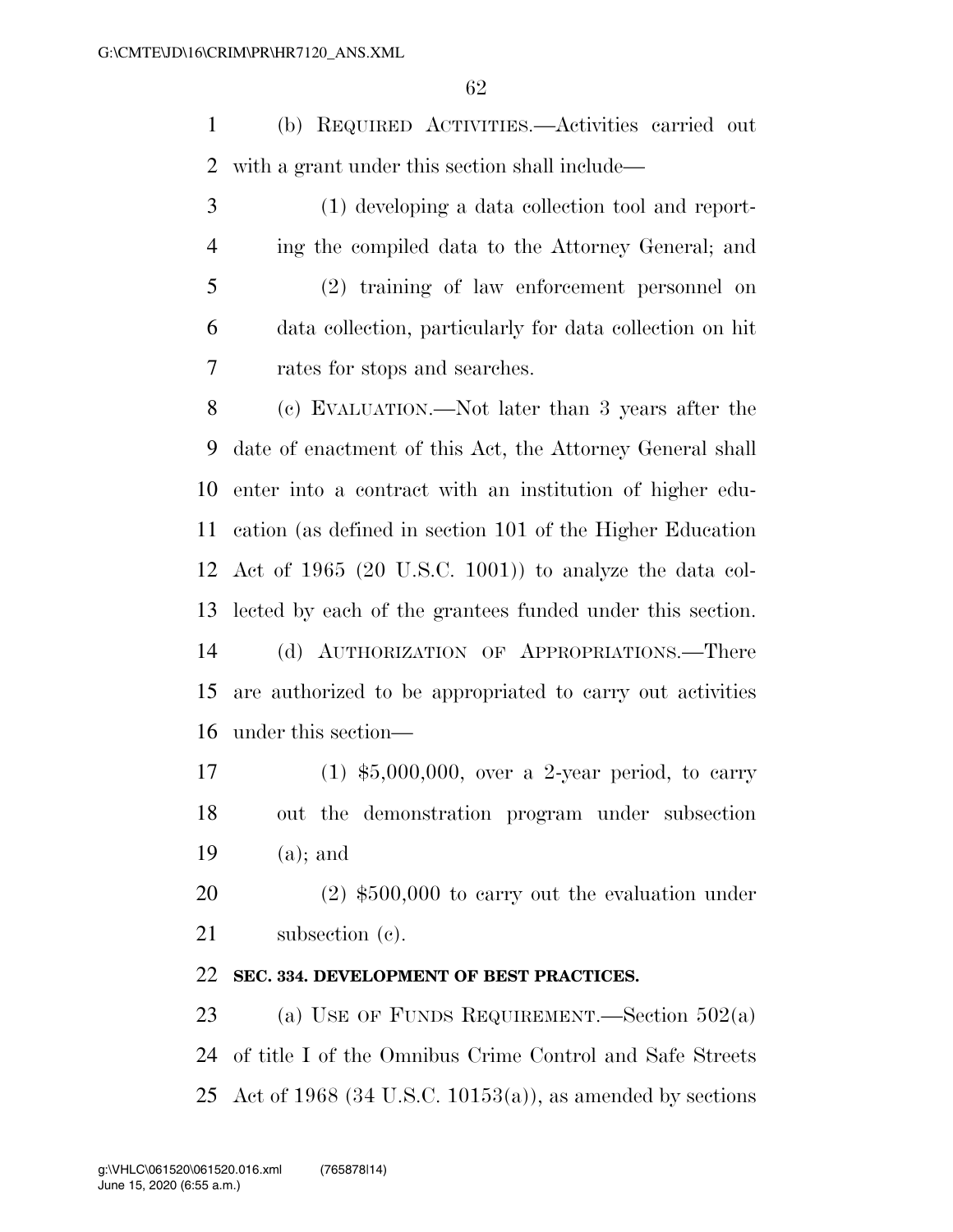113 and 114, is amended by adding at the end the fol-lowing:

 ''(9) An assurance that, for each fiscal year covered by an application, the applicant will use not less than 10 percent of the total amount of the grant award for the fiscal year to develop and imple- ment best practice devices and systems to eliminate racial profiling in accordance with section 334 of the End Racial and Religious Profiling Act of 2020.''.

 (b) DEVELOPMENT OF BEST PRACTICES.—Grant amounts described in paragraph (9) of section 502(a) of title I of the Omnibus Crime Control and Safe Streets Act of 1968 (34 U.S.C. 10153(a)), as added by subsection (a) of this section, shall be for programs that include the fol-lowing:

- (1) The development and implementation of training to prevent racial profiling and to encourage more respectful interaction with the public.
- (2) The acquisition and use of technology to fa-cilitate the accurate collection and analysis of data.
- (3) The development and acquisition of feed- back systems and technologies that identify law en- forcement agents or units of agents engaged in, or at risk of engaging in, racial profiling or other mis-conduct.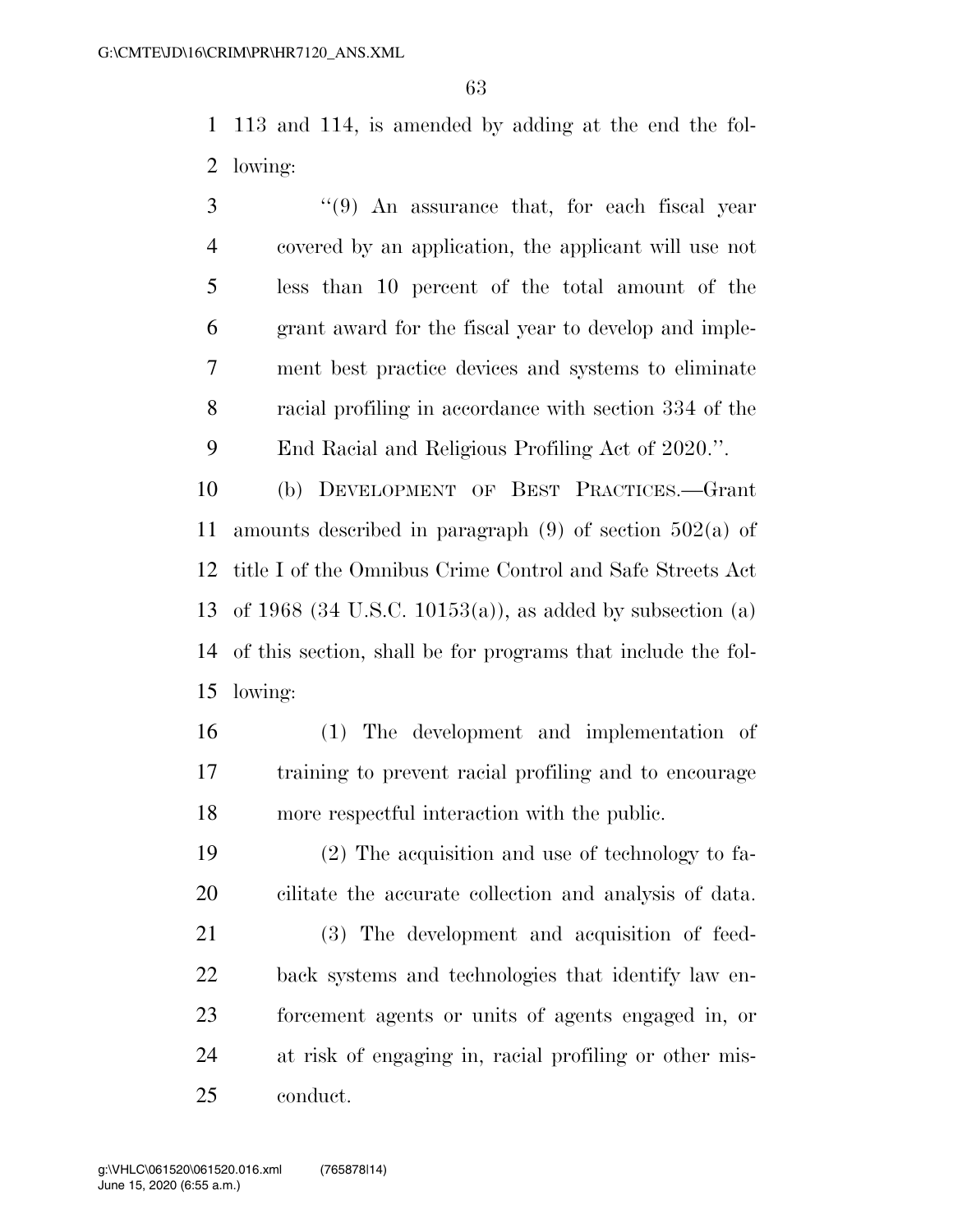(4) The establishment and maintenance of an administrative complaint procedure or independent auditor program.

#### **SEC. 335. AUTHORIZATION OF APPROPRIATIONS.**

 There are authorized to be appropriated to the Attor- ney General such sums as are necessary to carry out this part.

#### **PART IV—DATA COLLECTION**

#### **SEC. 341. ATTORNEY GENERAL TO ISSUE REGULATIONS.**

 (a) REGULATIONS.—Not later than 6 months after the date of enactment of this Act, the Attorney General, in consultation with stakeholders, including Federal, State, and local law enforcement agencies and community, professional, research, and civil rights organizations, shall issue regulations for the collection and compilation of data under sections 321 and 331.

 (b) REQUIREMENTS.—The regulations issued under subsection (a) shall—

- (1) provide for the collection of data on all rou-20 tine and spontaneous investigatory activities;
- (2) provide that the data collected shall—
- (A) be disaggregated by race, ethnicity, na-tional origin, gender, disability, and religion;
- (B) include the date, time, and location of such investigatory activities;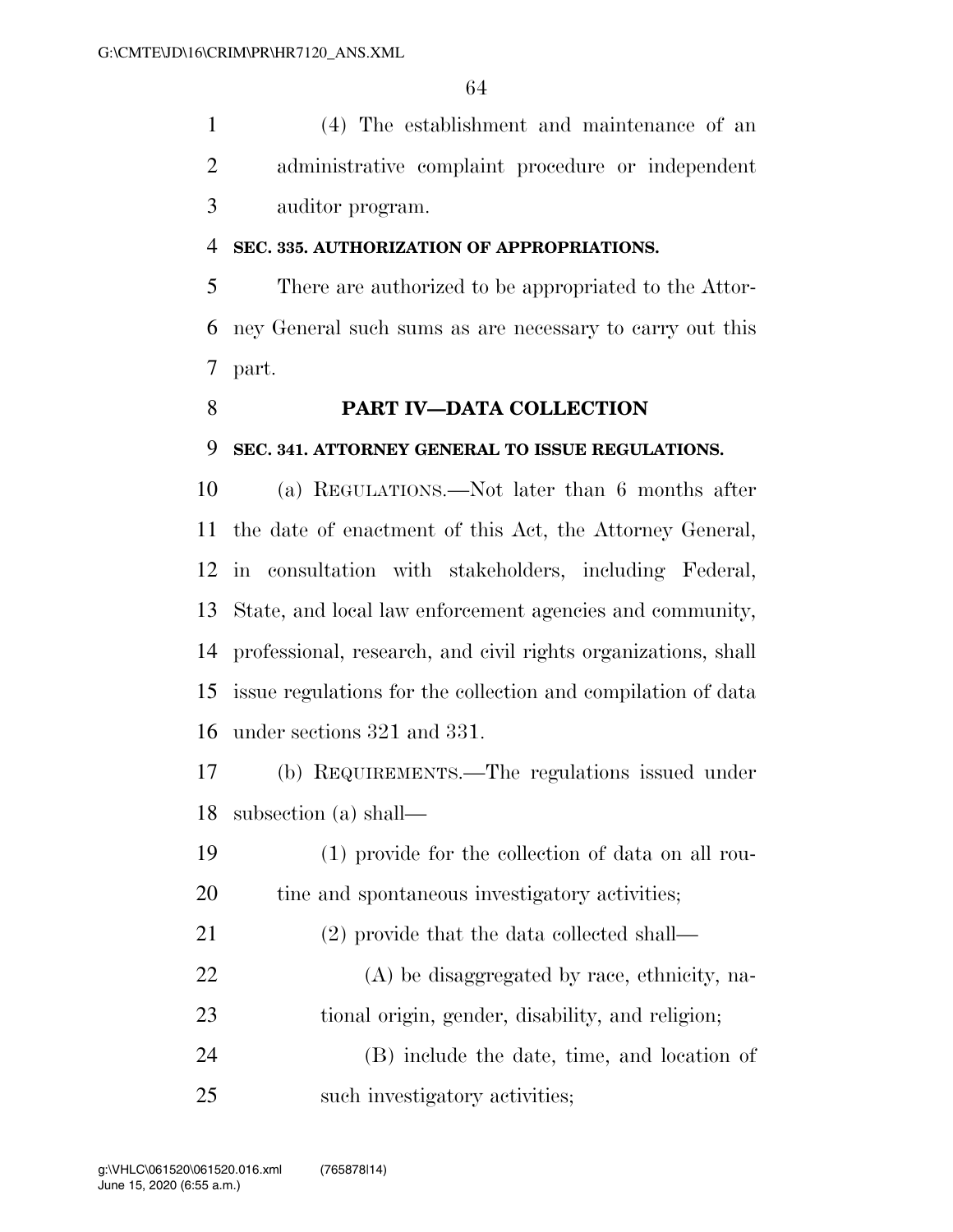| $\mathbf{1}$   | (C) include detail sufficient to permit an              |
|----------------|---------------------------------------------------------|
| $\overline{2}$ | analysis of whether a law enforcement agency is         |
| 3              | engaging in racial profiling; and                       |
| 4              | (D) not include personally identifiable in-             |
| 5              | formation;                                              |
| 6              | (3) provide that a standardized form shall be           |
| 7              | made available to law enforcement agencies for the      |
| 8              | submission of collected data to the Department of       |
| 9              | Justice;                                                |
| 10             | (4) provide that law enforcement agencies shall         |
| 11             | compile data on the standardized form made avail-       |
| 12             | able under paragraph $(3)$ , and submit the form to     |
| 13             | the Civil Rights Division and the Department of         |
| 14             | Justice Bureau of Justice Statistics;                   |
| 15             | (5) provide that law enforcement agencies shall         |
| 16             | maintain all data collected under this subtitle for not |
| 17             | less than 4 years;                                      |
| 18             | (6) include guidelines for setting comparative          |
| 19             | benchmarks, consistent with best practices, against     |
| <b>20</b>      | which collected data shall be measured;                 |
| 21             | (7) provide that the Department of Justice Bu-          |
| 22             | reau of Justice Statistics shall—                       |
| 23             | (A) analyze the data for any statistically              |
| 24             | significant disparities, including-                     |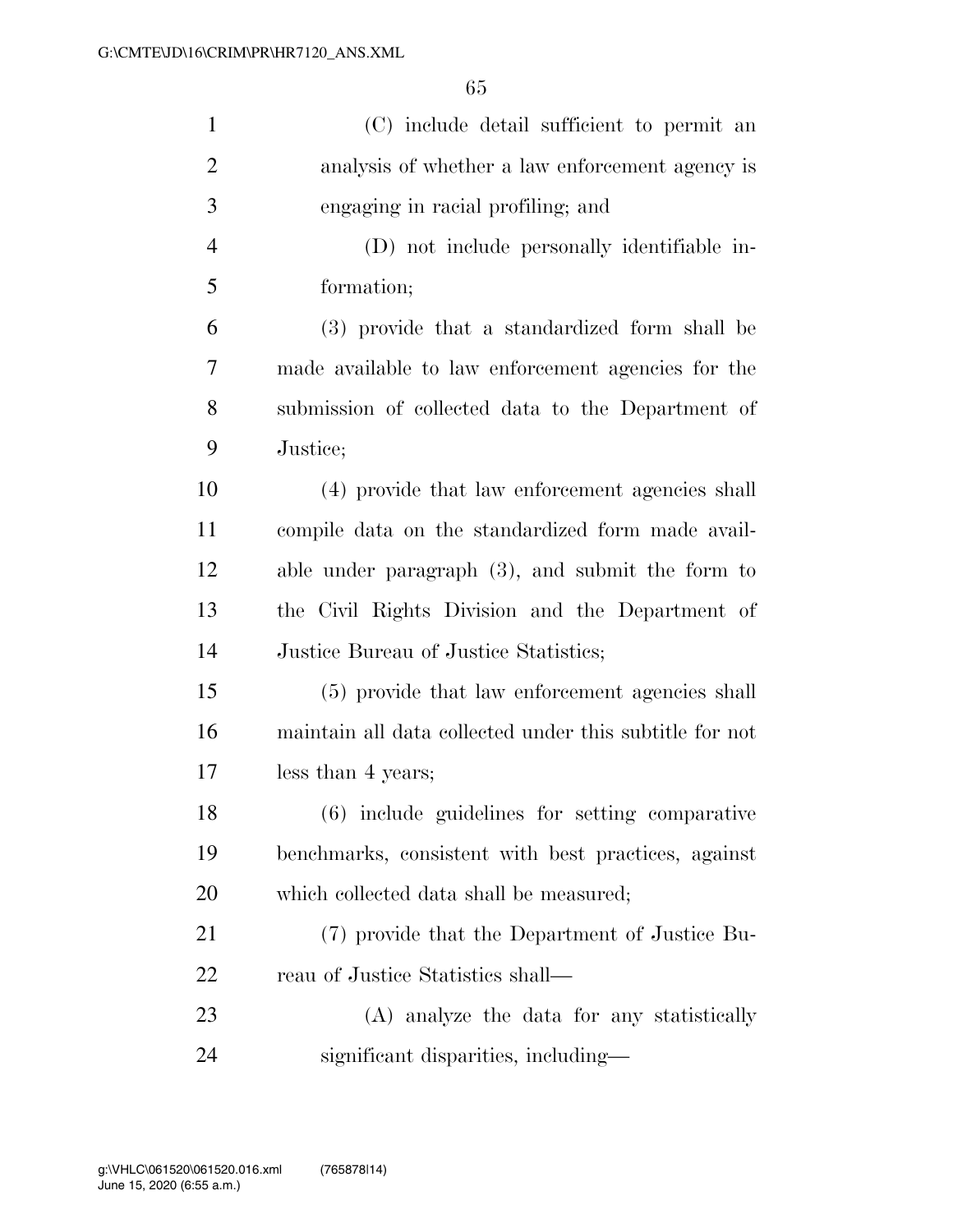| $\mathbf{1}$   | (i) disparities in the percentage of              |
|----------------|---------------------------------------------------|
| $\overline{2}$ | drivers or pedestrians stopped relative to        |
| 3              | the proportion of the population passing          |
| $\overline{4}$ | through the neighborhood;                         |
| 5              | (ii) disparities in the hit rate; and             |
| 6              | (iii) disparities in the frequency of             |
| 7              | searches performed on racial or ethnic mi-        |
| 8              | nority drivers and the frequency of               |
| 9              | searches performed on nonminority drivers;        |
| 10             | and                                               |
| 11             | (B) not later than 3 years after the date         |
| 12             | of enactment of this Act, and annually there-     |
| 13             | after—                                            |
| 14             | (i) prepare a report regarding the                |
| 15             | findings of the analysis conducted under          |
| 16             | subparagraph $(A)$ ;                              |
| 17             | (ii) provide such report to Congress;             |
| 18             | and                                               |
| 19             | (iii) make such report available to the           |
| 20             | public, including on a website of the De-         |
| 21             | partment of Justice, and in accordance            |
| 22             | with accessibility standards under the            |
| 23             | Americans with Disabilities Act of 1990           |
| 24             | $(42 \text{ U.S.C. } 12101 \text{ et seq.});$ and |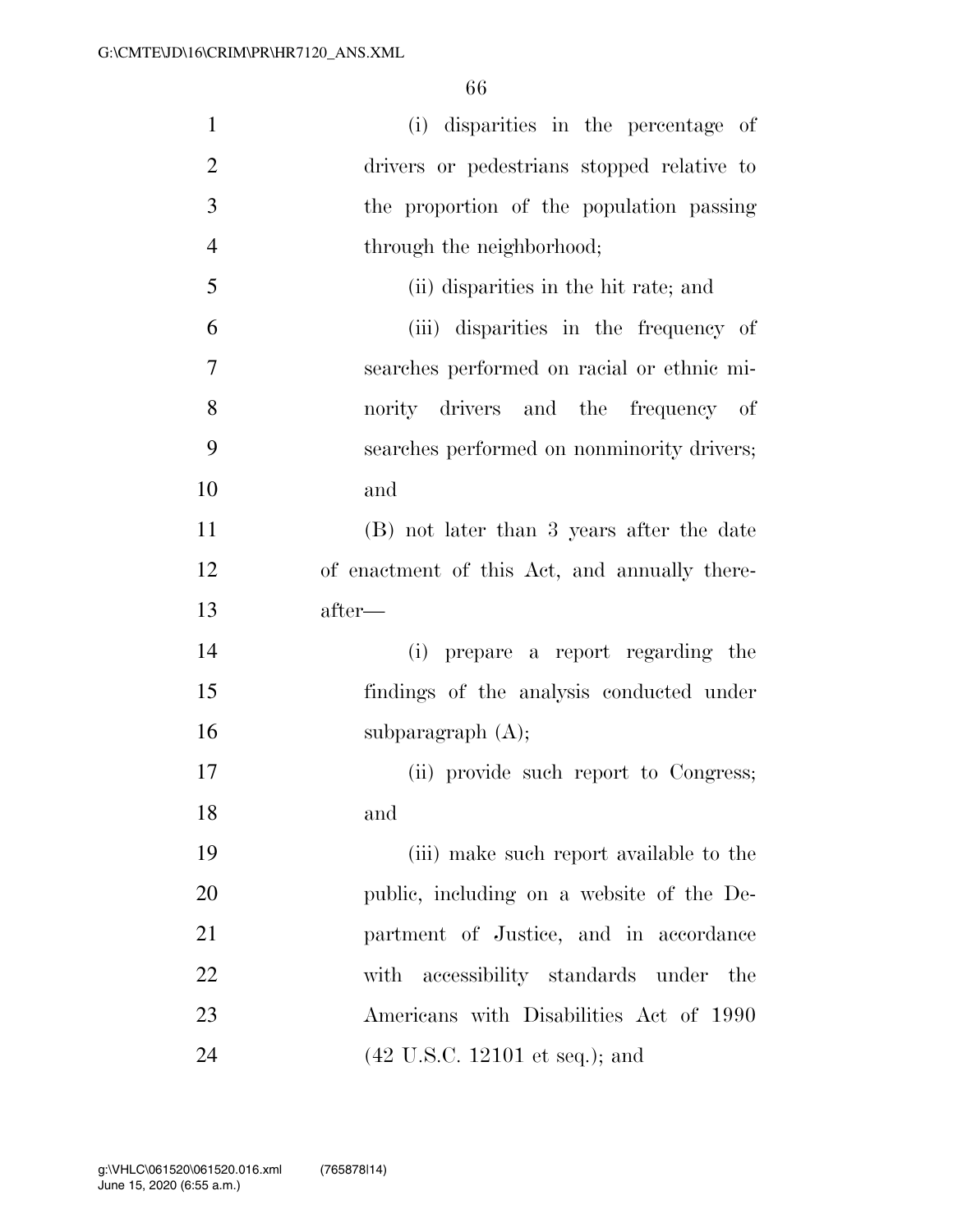| $\mathbf{1}$   | (8) protect the privacy of individuals whose            |
|----------------|---------------------------------------------------------|
| $\overline{2}$ | data is collected by—                                   |
| 3              | (A) limiting the use of the data collected              |
| $\overline{4}$ | under this subtitle to the purposes set forth in        |
| 5              | this subtitle;                                          |
| 6              | (B) except as otherwise provided in this                |
| 7              | subtitle, limiting access to the data collected         |
| 8              | under this subtitle to those Federal, State, or         |
| 9              | local employees or agents who require such ac-          |
| 10             | cess in order to fulfill the purposes for the data      |
| 11             | set forth in this subtitle;                             |
| 12             | (C) requiring contractors or other non-                 |
| 13             | governmental agents who are permitted access            |
| 14             | to the data collected under this subtitle to sign       |
| 15             | use agreements incorporating the use and dis-           |
| 16             | closure restrictions set forth in subparagraph          |
| 17             | $(A)$ ; and                                             |
| 18             | (D) requiring the maintenance of adequate               |
| 19             | security measures to prevent unauthorized ac-           |
| 20             | cess to the data collected under this subtitle.         |
| 21             | SEC. 342. PUBLICATION OF DATA.                          |
| 22             | The Director of the Bureau of Justice Statistics of     |
| 23             | the Department of Justice shall provide to Congress and |

make available to the public, together with each annual

report described in section 341, the data collected pursu-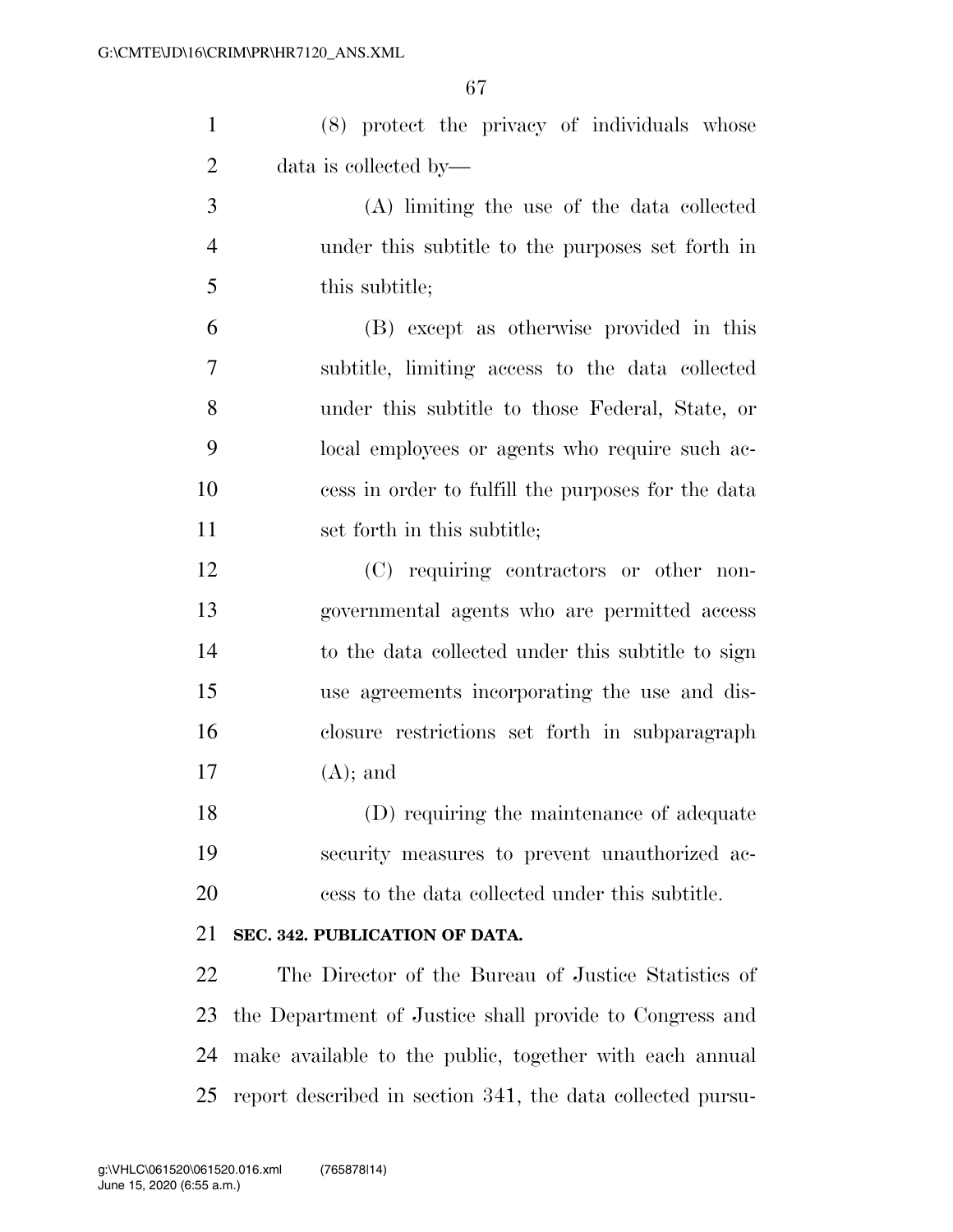ant to this subtitle, excluding any personally identifiable

information described in section 343.

#### **SEC. 343. LIMITATIONS ON PUBLICATION OF DATA.**

 The name or identifying information of a law enforce- ment agent, complainant, or any other individual involved in any activity for which data is collected and compiled under this subtitle shall not be—

- (1) released to the public;
- (2) disclosed to any person, except for—
- (A) such disclosures as are necessary to comply with this subtitle;
- (B) disclosures of information regarding a particular person to that person; or

 (C) disclosures pursuant to litigation; or (3) subject to disclosure under section 552 of title 5, United States Code (commonly known as the Freedom of Information Act), except for disclosures of information regarding a particular person to that person.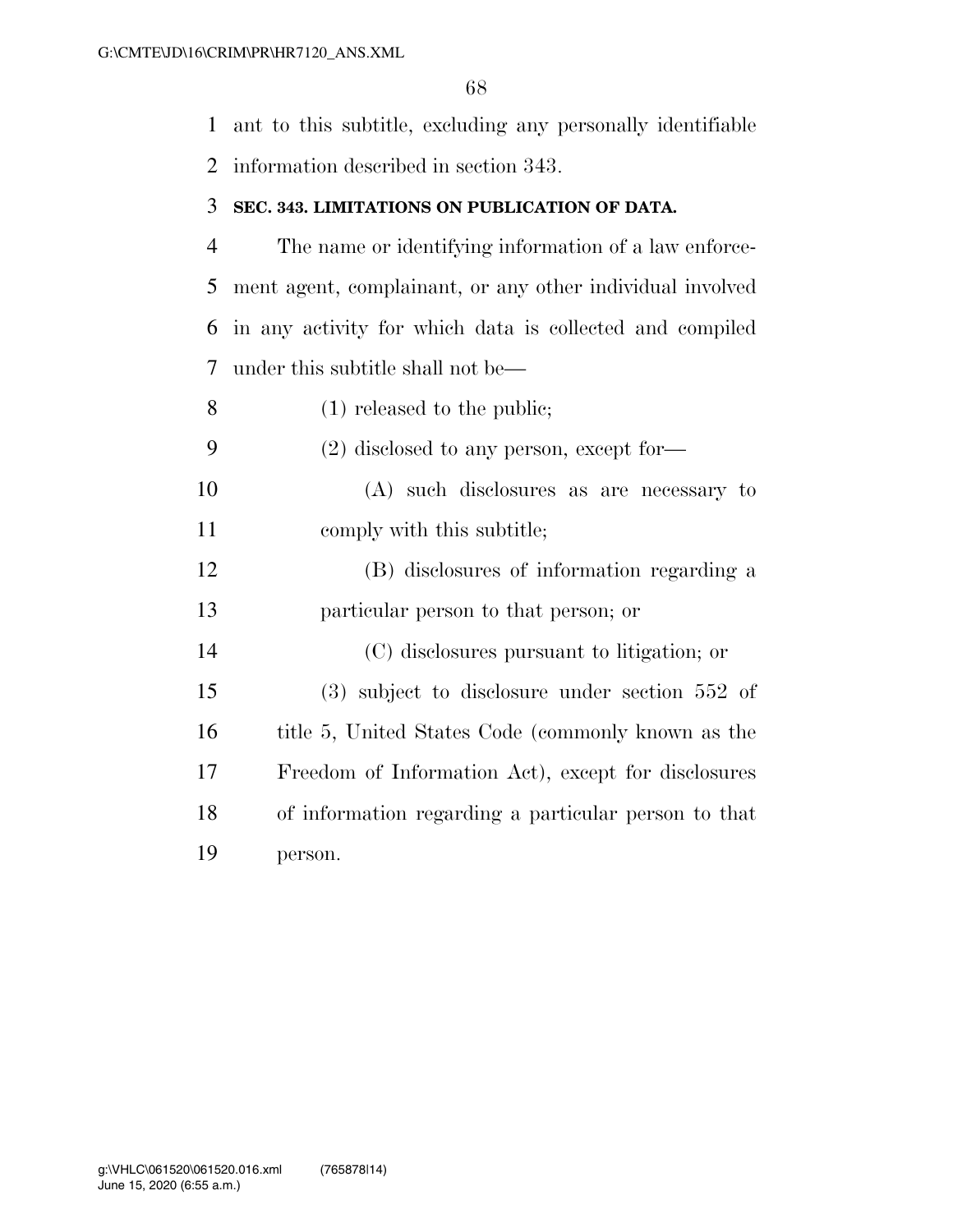| 1              | PART V-DEPARTMENT OF JUSTICE REGULA-                       |
|----------------|------------------------------------------------------------|
| $\overline{2}$ | TIONS AND REPORTS ON RACIAL PROFILING                      |
| 3              | IN THE UNITED STATES                                       |
| $\overline{4}$ | SEC. 351. ATTORNEY GENERAL TO ISSUE REGULATIONS            |
| 5              | AND REPORTS.                                               |
| 6              | (a) REGULATIONS.—In addition to the regulations re-        |
| 7              | quired under sections 333 and 341, the Attorney General    |
| 8              | shall issue such other regulations as the Attorney General |
| 9              | determines are necessary to implement this subtitle.       |
| 10             | (b) REPORTS.—                                              |
| 11             | $(1)$ In GENERAL.—Not later than 2 years after             |
| 12             | the date of enactment of this Act, and annually            |
| 13             | thereafter, the Attorney General shall submit to           |
| 14             | Congress a report on racial profiling by law enforce-      |
| 15             | ment agencies.                                             |
| 16             | (2) SCOPE.—Each report submitted under                     |
| 17             | paragraph $(1)$ shall include—                             |
| 18             | (A) a summary of data collected under sec-                 |
| 19             | tions $321(b)(3)$ and $331(b)(3)$ and from any             |
| 20             | other reliable source of information regarding             |
| 21             | racial profiling in the United States;                     |
| 22             | (B) a discussion of the findings in the                    |
| 23             | most recent report prepared by the Department              |
| 24             | of Justice Bureau of Justice Statistics under              |
| 25             | section $341(b)(7);$                                       |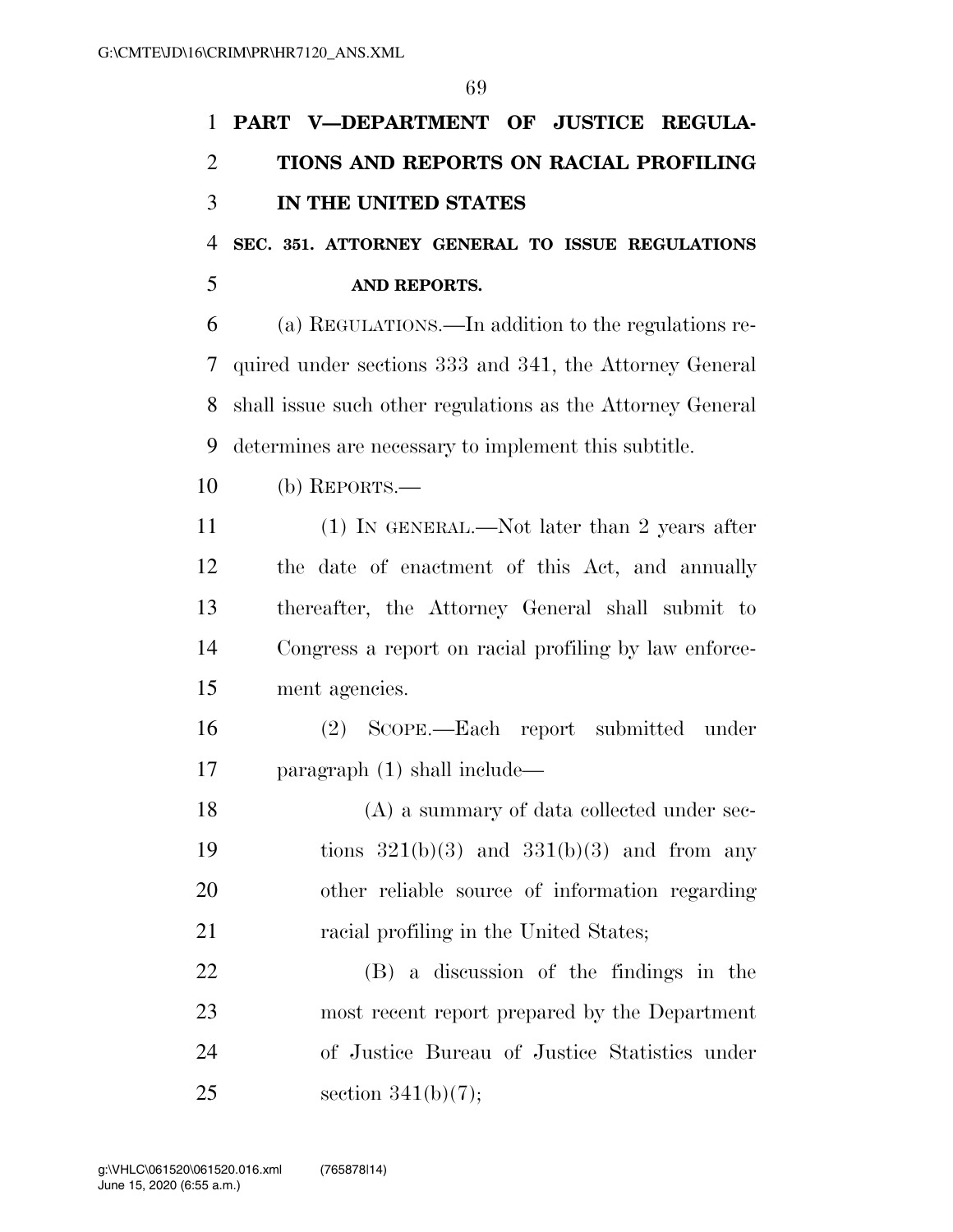| $\mathbf{1}$   | (C) the status of the adoption and imple-                 |
|----------------|-----------------------------------------------------------|
| $\overline{2}$ | mentation of policies and procedures by Federal           |
| 3              | law enforcement agencies under section 321                |
| $\overline{4}$ | and by the State and local law enforcement                |
| 5              | agencies under sections 331 and 332; and                  |
| 6              | (D) a description of any other policies and               |
| 7              | procedures that the Attorney General believes             |
| 8              | would facilitate the elimination of racial                |
| 9              | profiling.                                                |
| 10             | <b>Subtitle B—Additional Reforms</b>                      |
| 11             | SEC. 361. TRAINING ON RACIAL BIAS AND DUTY TO INTER-      |
| 12             | VENE.                                                     |
| 13             | (a) IN GENERAL.—The Attorney General shall estab-         |
| 14             | $lish-$                                                   |
| 15             | (1) a training program for law enforcement of-            |
| 16             | ficers to cover racial profiling, implicit bias, and pro- |
| 17             | eedural justice; and                                      |
| 18             | (2) a clear duty for Federal law enforcement of-          |
| 19             | ficers to intervene in cases where another law en-        |
| 20             | forcement officer is using excessive force against a      |
| 21             | civilian, and establish a training program that covers    |
| 22             | the duty to intervene.                                    |
| 23             | (b) MANDATORY TRAINING FOR FEDERAL LAW EN-                |
| 24             | FORCEMENT OFFICERS.—The head of each Federal law          |
| 25             | enforcement agency shall require each Federal law en-     |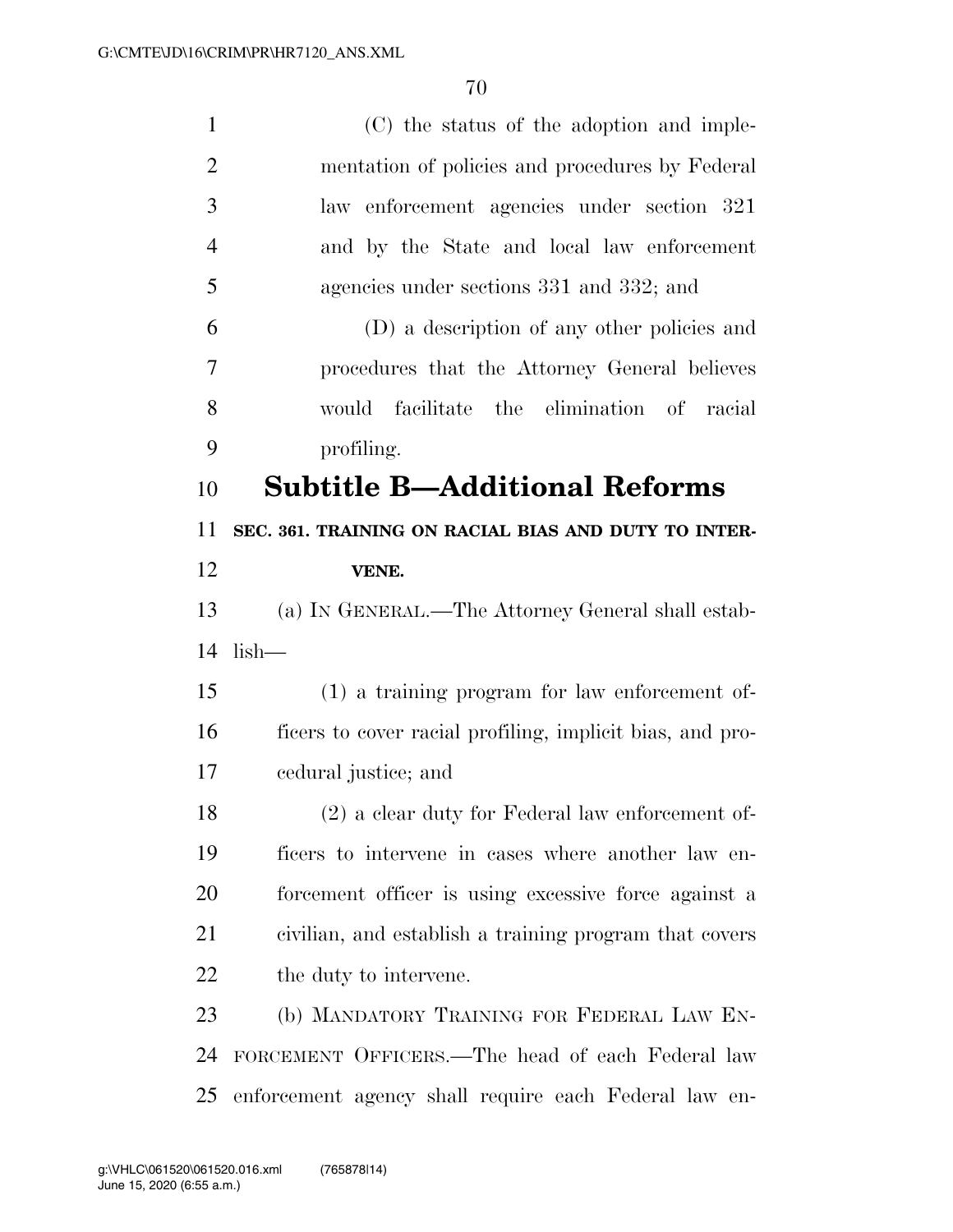forcement officer employed by the agency to complete the training programs established under subsection (a).

 (c) LIMITATION ON ELIGIBILITY FOR FUNDS.—Be- ginning in the first fiscal year that begins after the date that is one year after the date of enactment of this Act, a State or unit of local government may not receive funds under the Byrne grant program for a fiscal year if, on the day before the first day of the fiscal year, the State or unit of local government does not require each law en- forcement officer in the State or unit of local government to complete the training programs established under sub-section (a).

 (d) GRANTS TO TRAIN LAW ENFORCEMENT OFFI-14 CERS ON USE OF FORCE.—Section  $501(a)(1)$  of title I of the Omnibus Crime Control and Safe Streets Act of 1968 16 (34 U.S.C. 10152(a)(1)) is amended by adding at the end the following:

18  $\cdot$  (I) Training programs for law enforce- ment officers, including training programs on use of force and a duty to intervene.''.

#### **SEC. 362. BAN ON NO-KNOCK WARRANTS IN DRUG CASES.**

22 (a) BAN ON FEDERAL WARRANTS IN DRUG CASES.— Section 509 of the Controlled Substances Act (21 U.S.C. 879) is amended by adding at the end the following: ''A search warrant authorized under this section shall require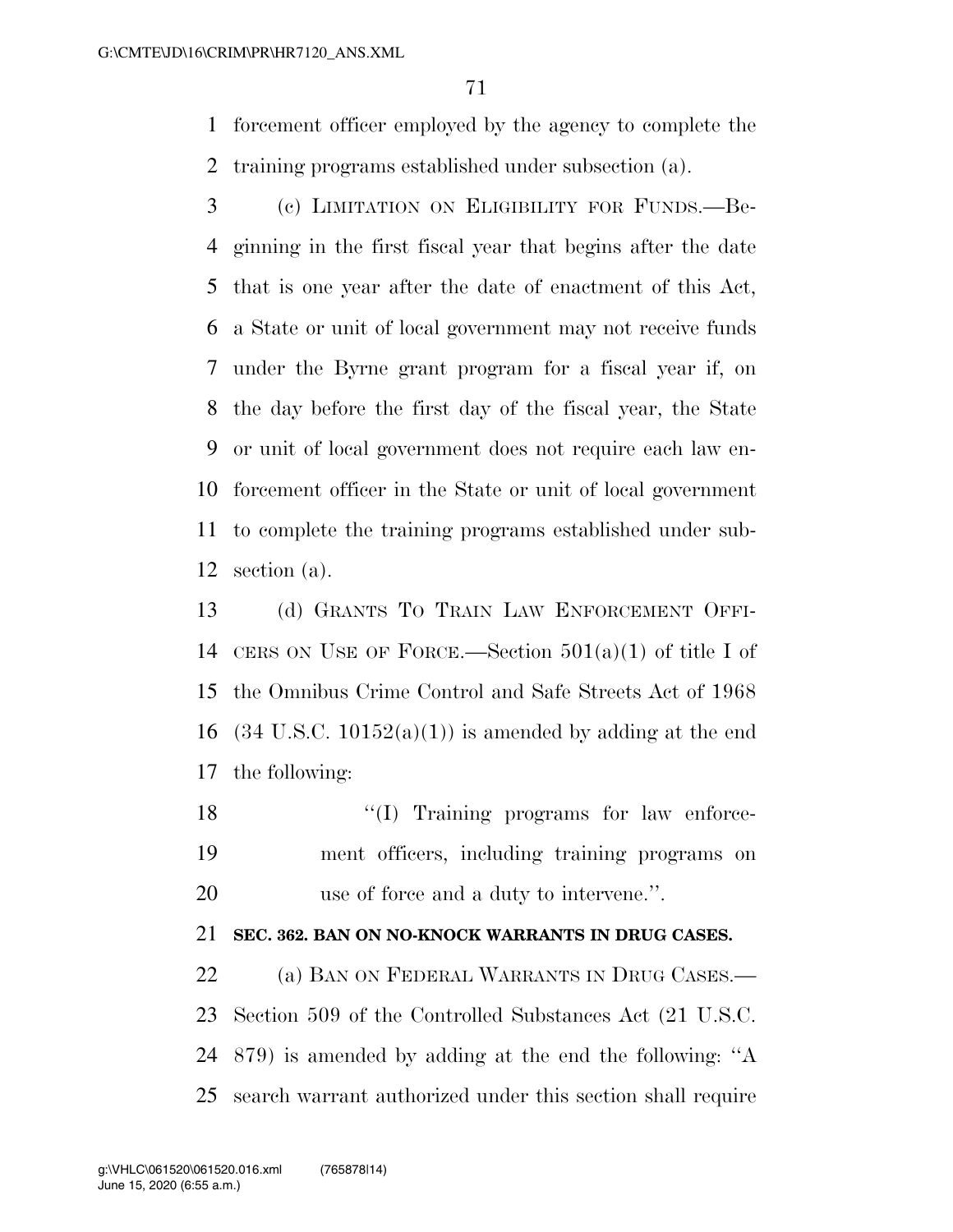that a law enforcement officer execute the search warrant only after providing notice of his or her authority and pur-pose.''.

 (b) LIMITATION ON ELIGIBILITY FOR FUNDS.—Be- ginning in the first fiscal year that begins after the date that is one year after the date of enactment of this Act, a State or unit of local government may not receive funds under the COPS grant program for a fiscal year if, on the day before the first day of the fiscal year, the State or unit of local government does not have in effect a law that prohibits the issuance of a no-knock warrant in a drug case.

 (c) DEFINITION.—In this section, the term ''no- knock warrant'' means a warrant that allows a law en- forcement officer to enter a property without requiring the law enforcement officer to announce the presence of the law enforcement officer or the intention of the law enforce-ment officer to enter the property.

### **SEC. 363. INCENTIVIZING BANNING OF CHOKEHOLDS AND CAROTID HOLDS.**

 (a) DEFINITION.—In this section, the term ''chokehold or carotid hold'' means the application of any pressure to the throat or windpipe, the use of maneuvers that restrict blood or oxygen flow to the brain, or carotid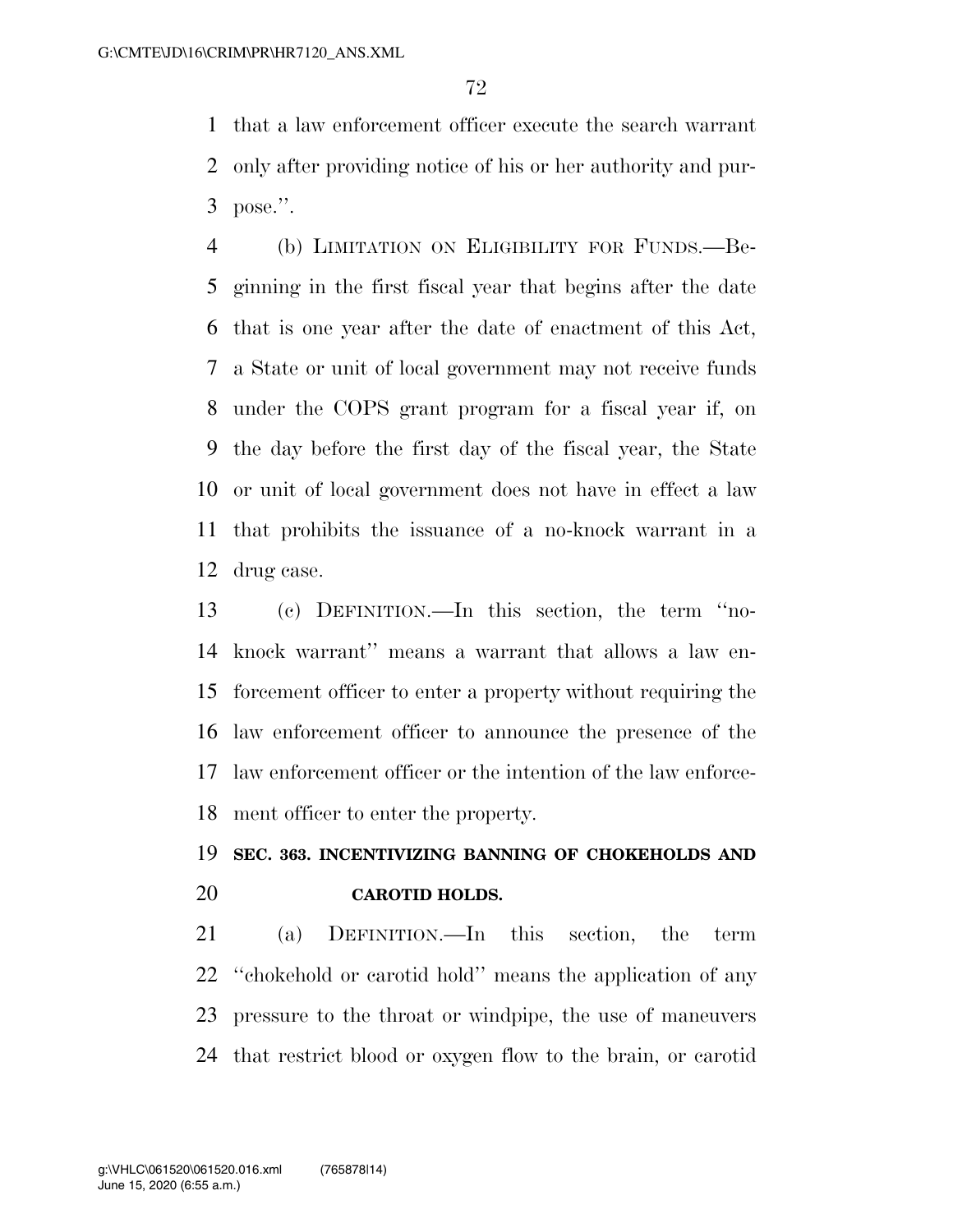artery restraints that prevent or hinder breathing or re-duce intake of air of an individual.

- (b) LIMITATION ON ELIGIBILITY FOR FUNDS.—Be- ginning in the first fiscal year that begins after the date that is one year after the date of enactment of this Act, a State or unit of local government may not receive funds under the Byrne grant program or the COPS grant pro- gram for a fiscal year if, on the day before the first day of the fiscal year, the State or unit of local government does not have in effect a law that prohibits law enforce- ment officers in the State or unit of local government from using a chokehold or carotid hold.
- (c) CHOKEHOLDS AS CIVIL RIGHTS VIOLATIONS.— (1) SHORT TITLE.—This subsection may be cited as the ''Eric Garner Excessive Use of Force Prevention Act''.
- (2) CHOKEHOLDS AS CIVIL RIGHTS VIOLA- TIONS.—Section 242 of title 18, United States Code, as amended by section 101, is amended by adding at the end the following: ''For the purposes of this section, the application of any pressure to the throat or windpipe, use of maneuvers that restrict blood or oxygen flow to the brain, or carotid artery restraints which prevent or hinder breathing or reduce intake of air is a punishment, pain, or penalty.''.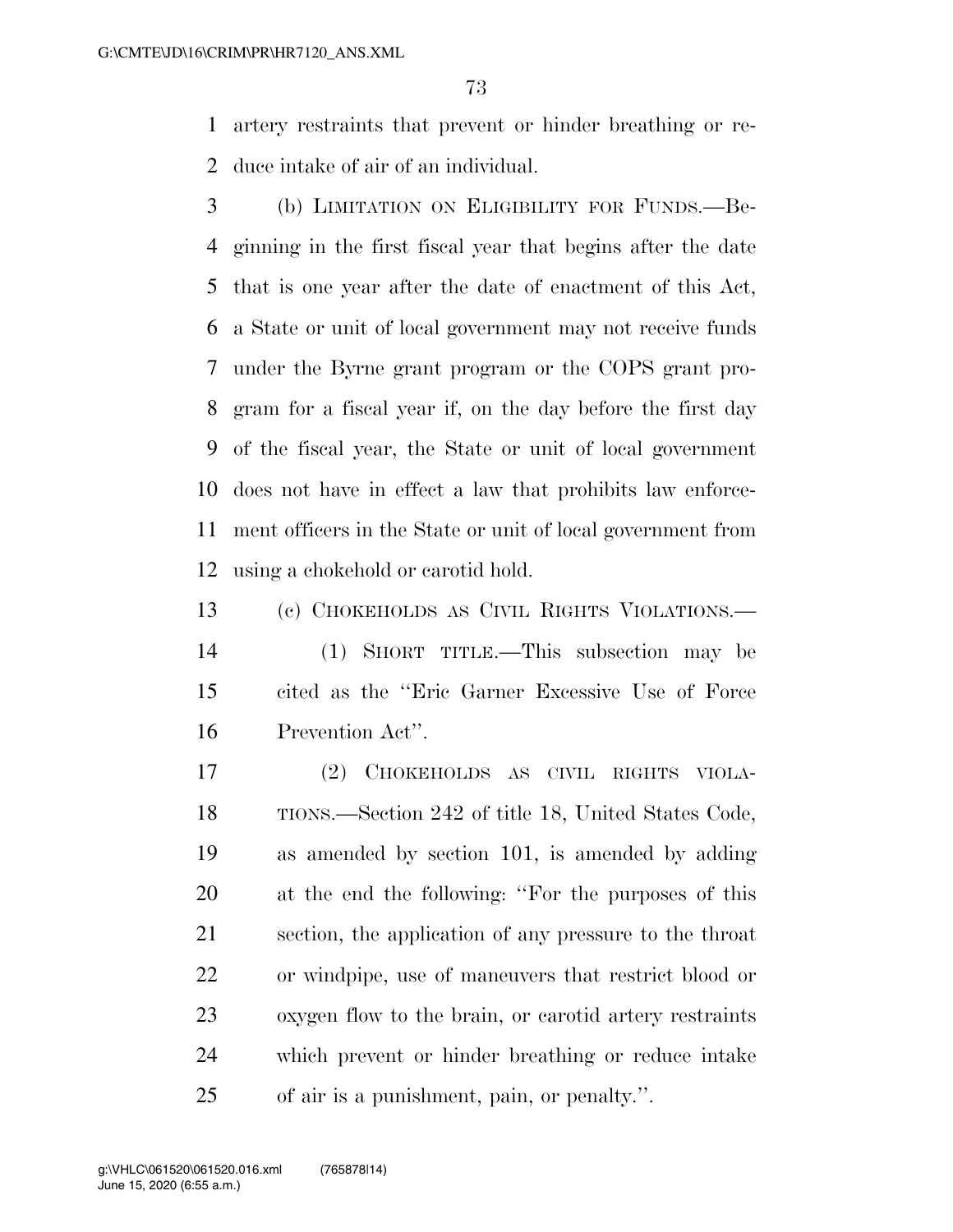## **SEC. 364. PEACE ACT.**

 (a) SHORT TITLE.—This section may be cited as the ''Police Exercising Absolute Care With Everyone Act of 2020'' or the ''PEACE Act of 2020''.

 (b) USE OF FORCE BY FEDERAL LAW ENFORCE-MENT OFFICERS.—

(1) DEFINITIONS.—In this subsection:

8 (A) DEESCALATION TACTICS AND TECH- NIQUES.—The term ''deescalation tactics and techniques'' means proactive actions and ap- proaches used by a Federal law enforcement of- ficer to stabilize the situation so that more time, options, and resources are available to gain a person's voluntary compliance and re- duce or eliminate the need to use force, includ- ing verbal persuasion, warnings, tactical tech- niques, slowing down the pace of an incident, waiting out a subject, creating distance between the officer and the threat, and requesting addi-tional resources to resolve the incident.

 (B) NECESSARY.—The term ''necessary'' means that another reasonable Federal law en- forcement officer would objectively conclude, under the totality of the circumstances, that there was no reasonable alternative to the use of force.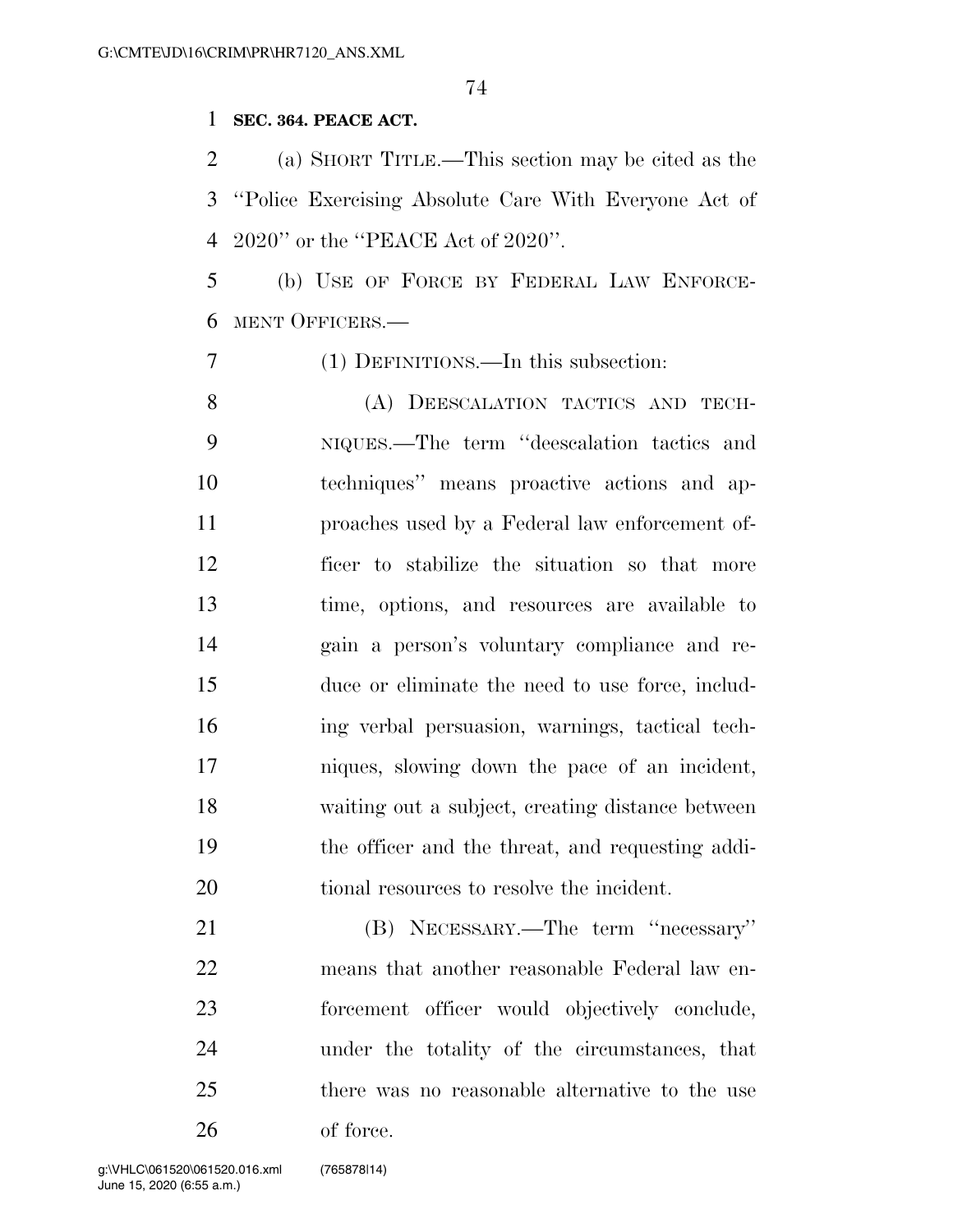1 (C) REASONABLE ALTERNATIVES.— 2 (i) In GENERAL.—The term "reason- able alternatives'' means tactics and meth- ods used by a Federal law enforcement of- ficer to effectuate an arrest that do not unreasonably increase the risk posed to the law enforcement officer or another person, including verbal communication, distance, warnings, deescalation tactics and tech- niques, tactical repositioning, and other tactics and techniques intended to stabilize 12 the situation and reduce the immediacy of the risk so that more time, options, and re- sources can be called upon to resolve the situation without the use of force. (ii) DEADLY FORCE.—With respect to 17 the use of deadly force, the term "reason- able alternatives'' includes the use of less lethal force. 20 (D) TOTALITY OF THE CIRCUMSTANCES.— The term ''totality of the circumstances'' means all credible facts known to the Federal law en- forcement officer leading up to and at the time of the use of force, including the actions of the person against whom the Federal law enforce-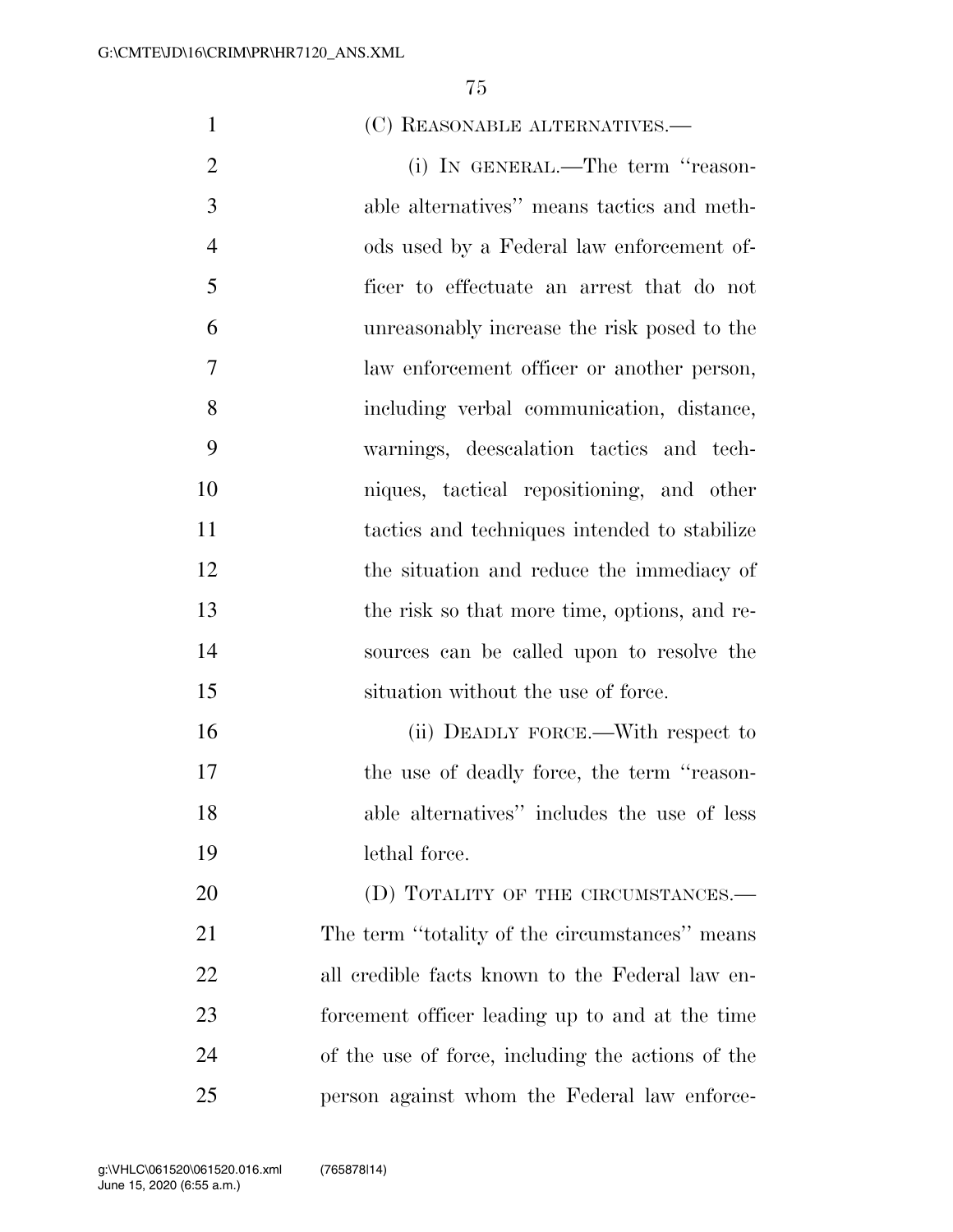| $\mathbf{1}$   | ment officer uses such force and the actions of    |
|----------------|----------------------------------------------------|
| $\overline{2}$ | the Federal law enforcement officer.               |
| 3              | $(2)$ PROHIBITION ON LESS LETHAL FORCE.— $A$       |
| $\overline{4}$ | Federal law enforcement officer may not use any    |
| 5              | less lethal force unless—                          |
| 6              | (A) the form of less lethal force used is          |
| 7              | necessary and proportional in order to effec-      |
| 8              | tuate an arrest of a person who the officer has    |
| 9              | probable cause to believe has committed a          |
| 10             | criminal offense; and                              |
| 11             | (B) reasonable alternatives to the use of          |
| 12             | the form of less lethal force have been ex-        |
| 13             | hausted.                                           |
| 14             | (3) PROHIBITION ON DEADLY USE OF FORCE.—           |
| 15             | A Federal law enforcement officer may not use      |
| 16             | deadly force against a person unless—              |
| 17             | $(A)$ the form of deadly force used is nec-        |
| 18             | essary, as a last resort, to prevent imminent      |
| 19             | and serious bodily injury or death to the officer  |
| <b>20</b>      | or another person;                                 |
| 21             | (B) the use of the form of deadly force cre-       |
| 22             | ates no substantial risk of injury to a third per- |
| 23             | son; and                                           |
| 24             | (C) reasonable alternatives to the use of          |
| 25             | the form of deadly force have been exhausted.      |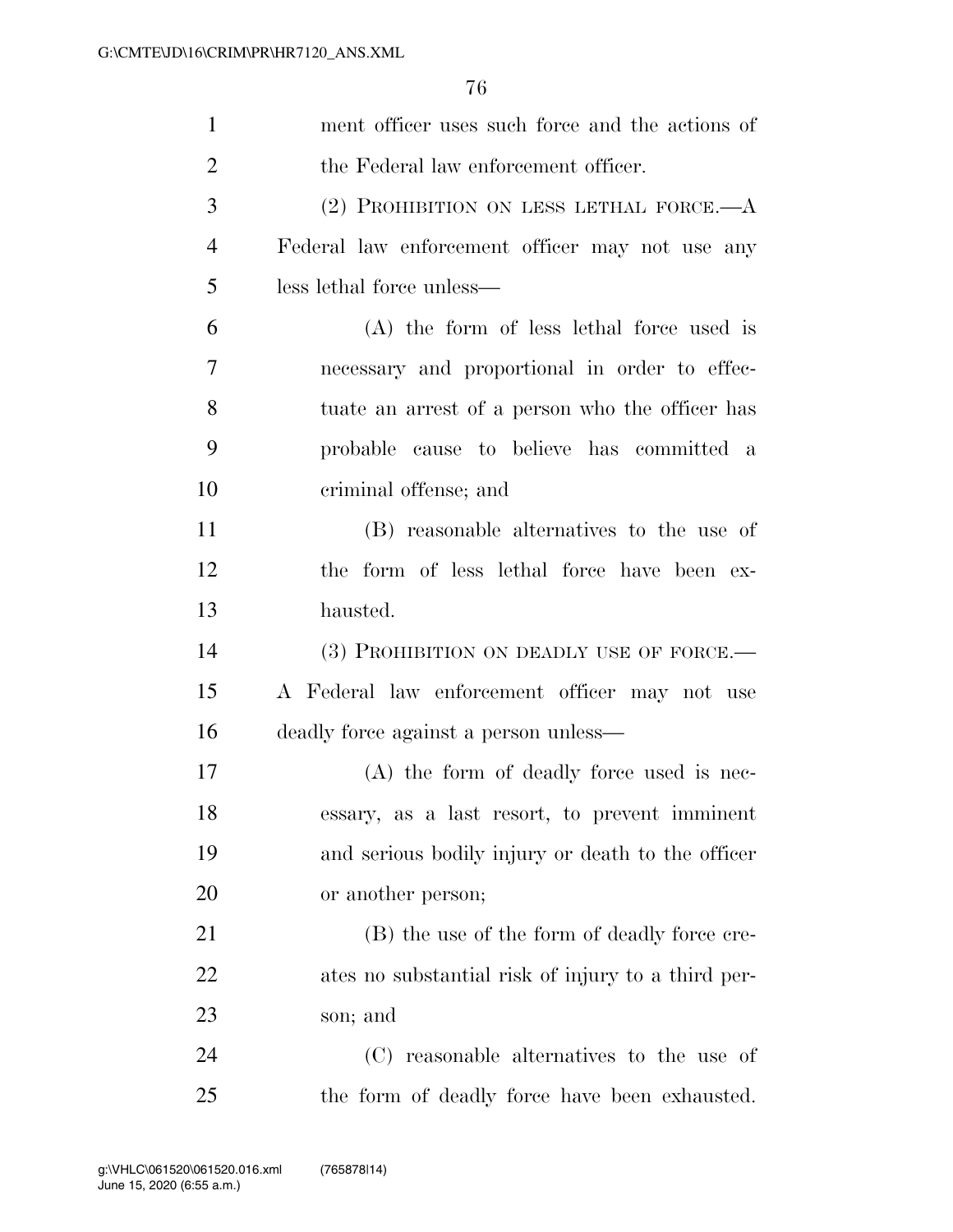| $\mathbf{1}$   | (4)<br>REQUIREMENT TO GIVE VERBAL WARN-               |
|----------------|-------------------------------------------------------|
| $\overline{2}$ | ING.—When feasible, prior to using force against a    |
| 3              | person, a Federal law enforcement officer shall iden- |
| $\overline{4}$ | tify himself or herself as a Federal law enforcement  |
| 5              | officer, and issue a verbal warning to the person     |
| 6              | that the Federal law enforcement officer seeks to ap- |
| 7              | prehend, which shall—                                 |
| 8              | $(A)$ include a request that the person sur-          |
| 9              | render to the law enforcement officer; and            |
| 10             | (B) notify the person that the law enforce-           |
| 11             | ment officer will use force against the person if     |
| 12             | the person resists arrest or flees.                   |
| 13             | (5) GUIDANCE ON USE OF FORCE.—Not later               |
| 14             | than 120 days after the date of enactment of this     |
| 15             | Act, the Attorney General, in consultation with im-   |
| 16             | pacted persons, communities, and organizations, in-   |
| 17             | cluding representatives of civil and human rights or- |
| 18             | ganizations, victims of police use of force, and rep- |
| 19             | resentatives of law enforcement associations, shall   |
| 20             | provide guidance to Federal law enforcement agen-     |
| 21             | cies on-                                              |
| 22             | (A) the types of less lethal force and dead-          |
| 23             | ly force that are prohibited under paragraphs         |
| 24             | $(2)$ and $(3)$ ; and                                 |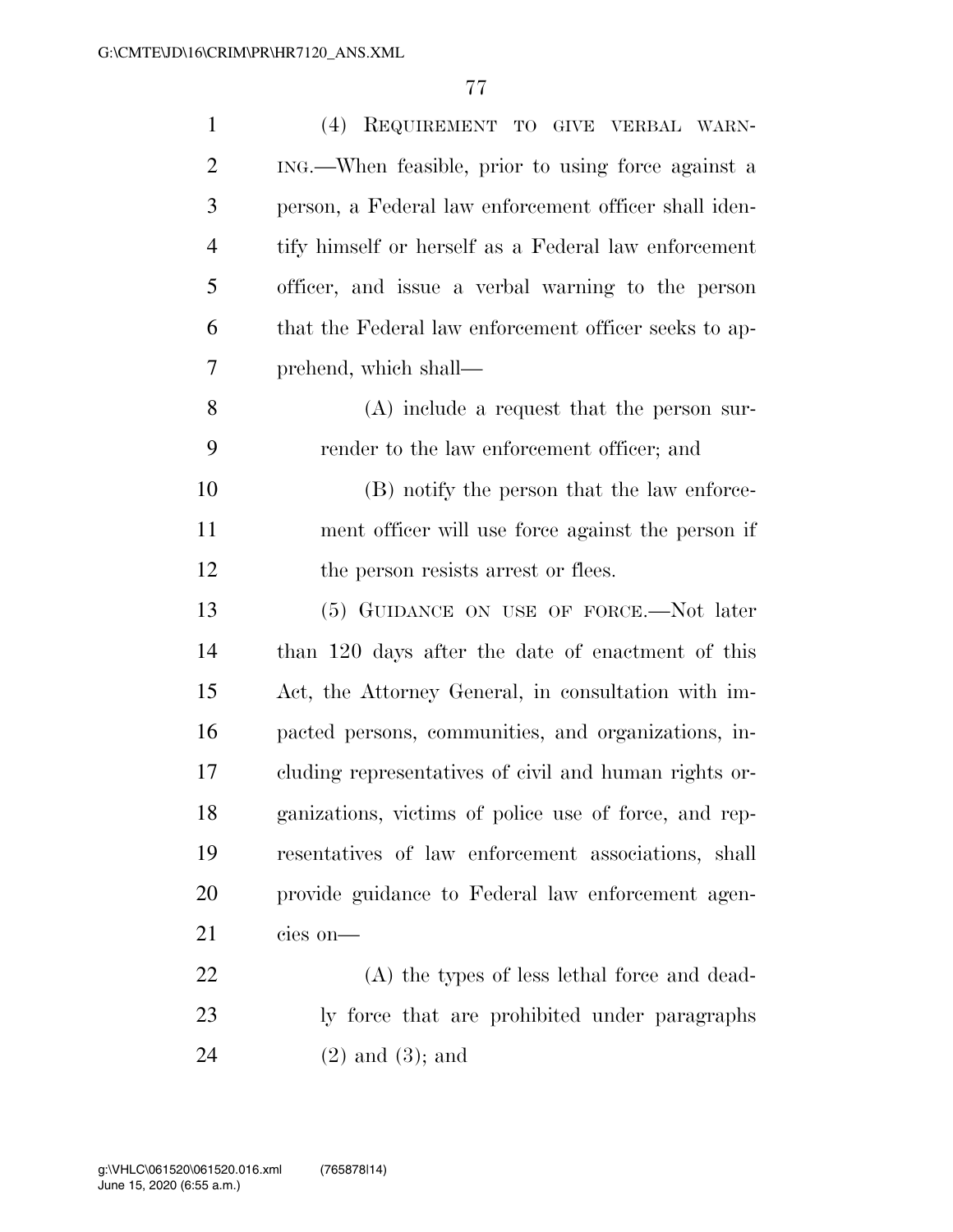| $\mathbf{1}$   | (B) how a Federal law enforcement officer            |
|----------------|------------------------------------------------------|
| $\overline{2}$ | $can$ —                                              |
| 3              | (i) assess whether the use of force is               |
| $\overline{4}$ | appropriate and necessary; and                       |
| 5              | (ii) use the least amount of force                   |
| 6              | when interacting with—                               |
| 7              | (I) pregnant individuals;                            |
| 8              | $(II)$ children and youth under 21                   |
| 9              | years of age;                                        |
| 10             | (III) elderly persons;                               |
| 11             | (IV) persons with mental, behav-                     |
| 12             | ioral, or physical disabilities or im-               |
| 13             | pairments;                                           |
| 14             | (V) persons experiencing percep-                     |
| 15             | tual or cognitive impairments due to                 |
| 16             | $\sigma f$<br>alcohol, narcotics,<br>use             |
| 17             | hallucinogens, or other drugs;                       |
| 18             | (VI) persons suffering from a se-                    |
| 19             | rious medical condition; and                         |
| 20             | (VII)<br>persons with<br>limited                     |
| 21             | English proficiency.                                 |
| 22             | (6) TRAINING.—The Attorney General shall             |
| 23             | provide training to Federal law enforcement officers |
| 24             | on interacting people described in subclauses<br>(I) |
| 25             | through (VII) of paragraph $(5)(B)(ii)$ .            |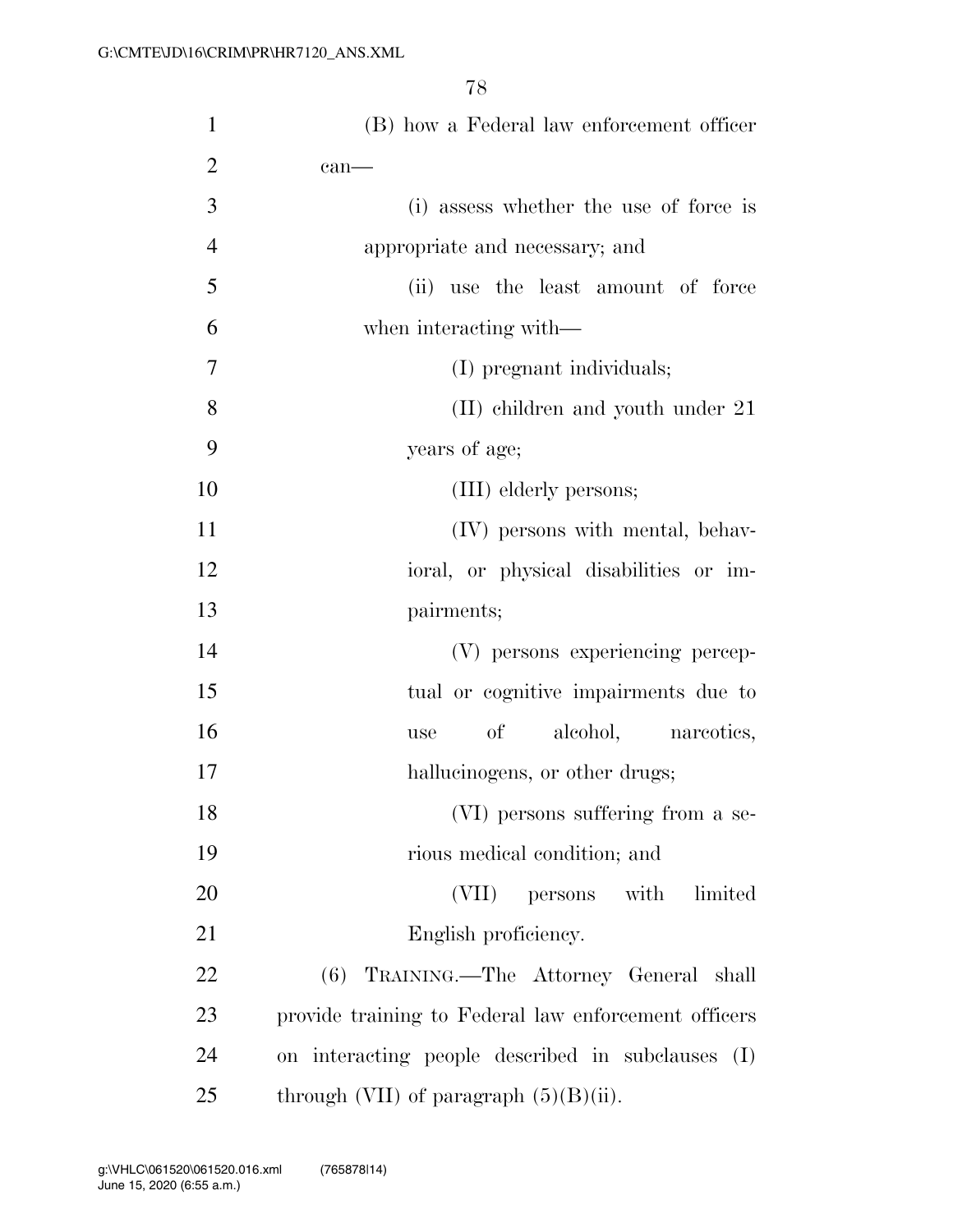(7) LIMITATION ON JUSTIFICATION DE-FENSE.—

 (A) IN GENERAL.—Chapter 51 of title 18, United States Code, is amended by adding at the end the following:

## **''§ 1123. Limitation on justification defense for Fed-eral law enforcement officers**

 ''(a) IN GENERAL.—It is not a defense to an offense under section 1111 or 1112 that the use of less lethal force or deadly force by a Federal law enforcement officer was justified if—

12 ''(1) that officer's use of use of such force was inconsistent with section 364(b) of the George Floyd Justice in Policing Act of 2020; or

15 ''(2) that officer's gross negligence, leading up to and at the time of the use of force, contributed to the necessity of the use of such force.

''(b) DEFINITIONS.—In this section—

19 ''(1) the terms 'deadly force' and 'less lethal force' have the meanings given such terms in section 2 and section 364 of the George Floyd Justice in Policing Act of 2020; and

23 ''(2) the term 'Federal law enforcement officer' has the meaning given such term in section 115.''.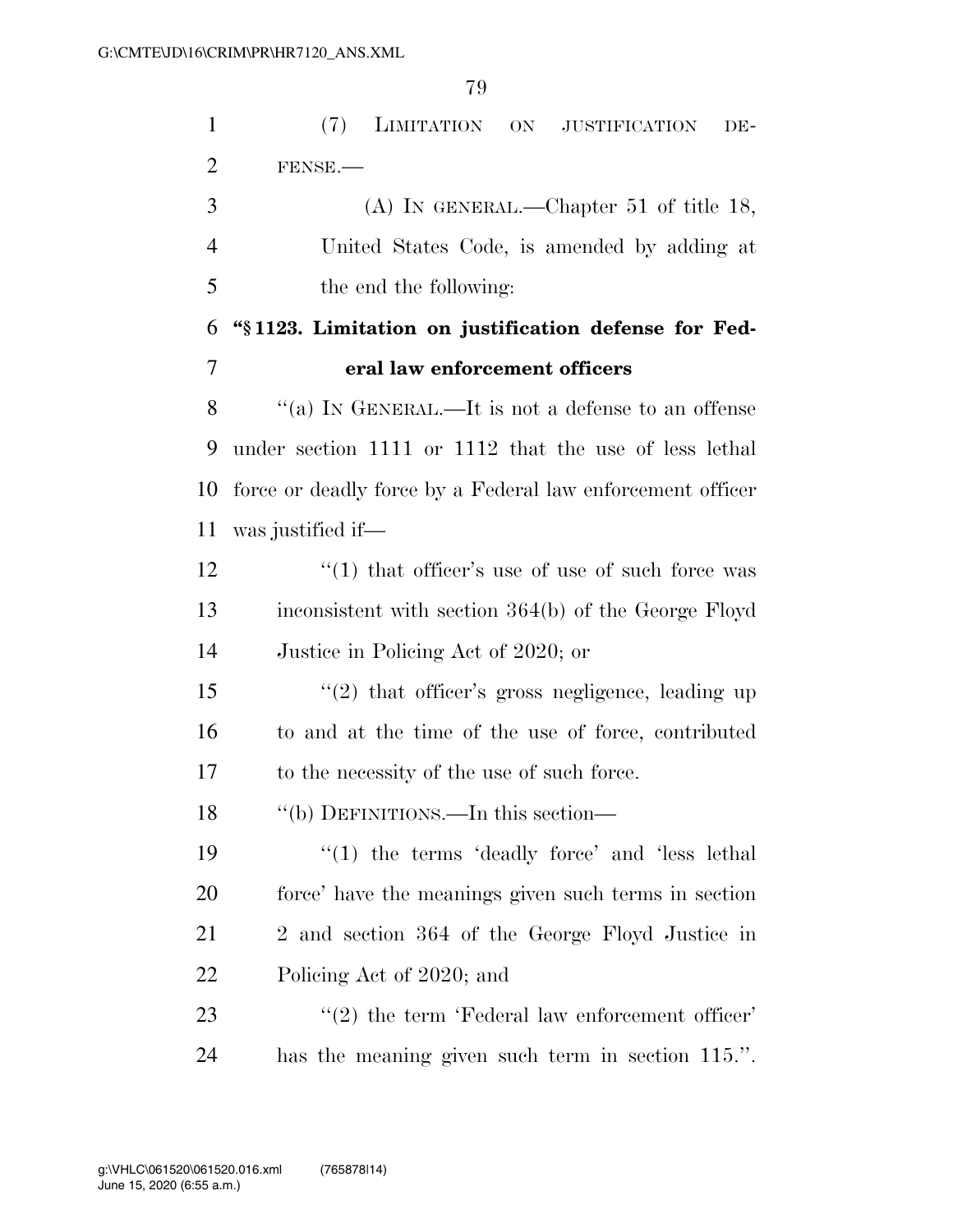|    | (B) CLERICAL AMENDMENT.—The table of                                     |
|----|--------------------------------------------------------------------------|
| 2  | sections for chapter 51 of title 18, United                              |
| -3 | States Code, is amended by inserting after the                           |
|    | item related to section 1122 the following:                              |
|    | "1109 Limitation on instification defense for Foderal law enforcement of |

''1123. Limitation on justification defense for Federal law enforcement officers.''.

 (c) LIMITATION ON THE RECEIPT OF FUNDS UNDER THE EDWARD BYRNE MEMORIAL JUSTICE ASSISTANCE GRANT PROGRAM.—

 (1) LIMITATION.—A State or unit of local gov- ernment, other than an Indian Tribe, may not re- ceive funds that the State or unit of local govern- ment would otherwise receive under a Byrne grant program for a fiscal year if, on the day before the first day of the fiscal year, the State or unit of local government does not have in effect a law that is con- sistent with subsection (b) of this section and section 1123 of title 18, United States Code, as determined by the Attorney General.

18 (2) SUBSEQUENT ENACTMENT.

 (A) IN GENERAL.—If funds described in paragraph (1) are withheld from a State or unit of local government pursuant to paragraph (1) for 1 or more fiscal years, and the State or unit of local government enacts or puts in place a law described in paragraph (1), and dem-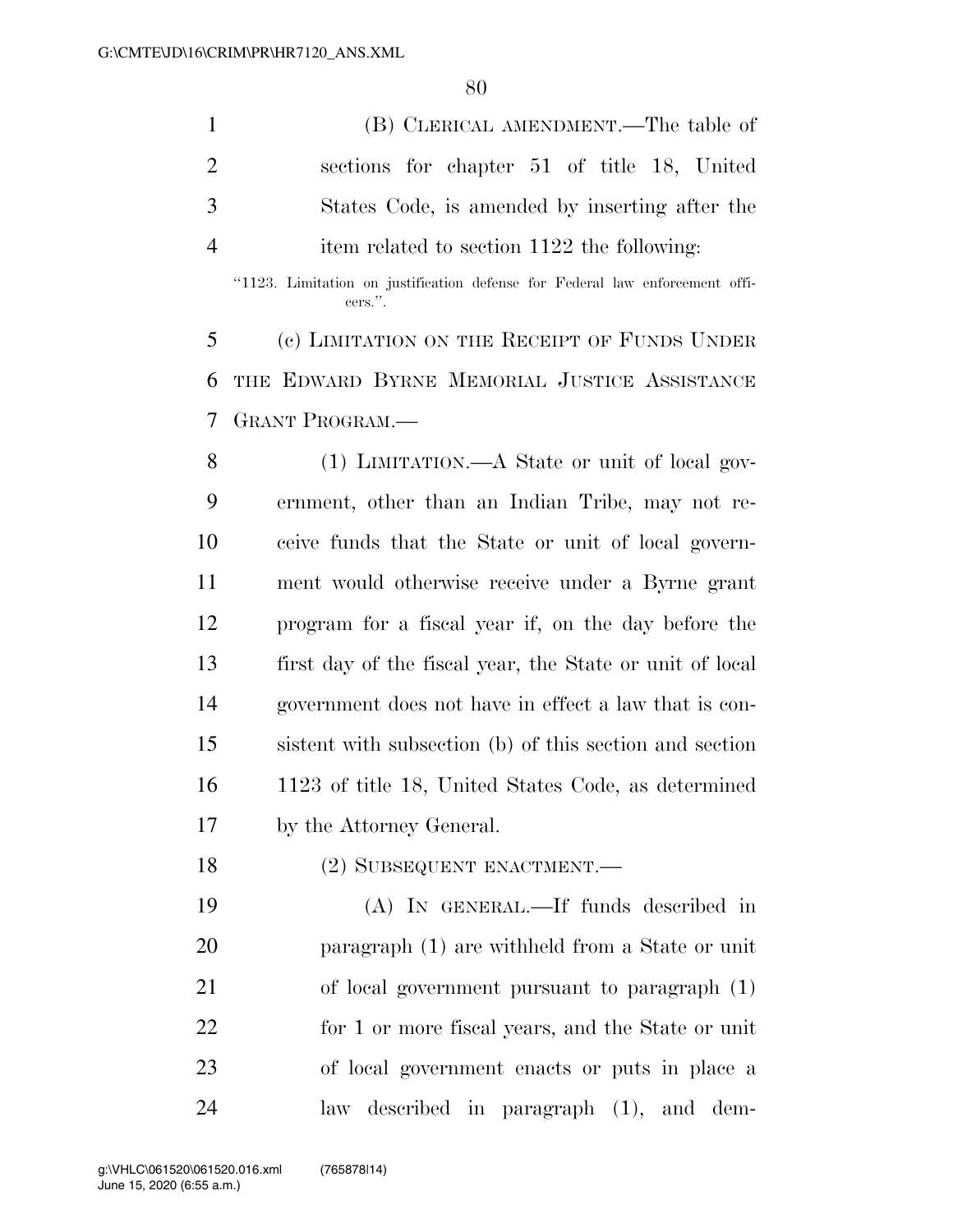onstrates substantial efforts to enforce such law, subject to subparagraph (B), the State or unit of local government shall be eligible, in the fiscal year after the fiscal year during which the State or unit of local government demonstrates such substantial efforts, to receive the total amount that the State or unit of local govern- ment would have received during each fiscal year for which funds were withheld.

10 (B) LIMIT ON AMOUNT OF PRIOR YEAR FUNDS.—A State or unit of local government may not receive funds under subparagraph (A) in an amount that is more than the amount withheld from the State or unit of local govern- ment during the 5-fiscal-year period before the fiscal year during which funds are received under subparagraph (A).

 (3) GUIDANCE.—Not later than 120 days after the date of enactment of this Act, the Attorney Gen- eral, in consultation with impacted persons, commu- nities, and organizations, including representatives of civil and human rights organizations, individuals against whom a law enforcement officer used force, and representatives of law enforcement associations, shall make guidance available to States and units of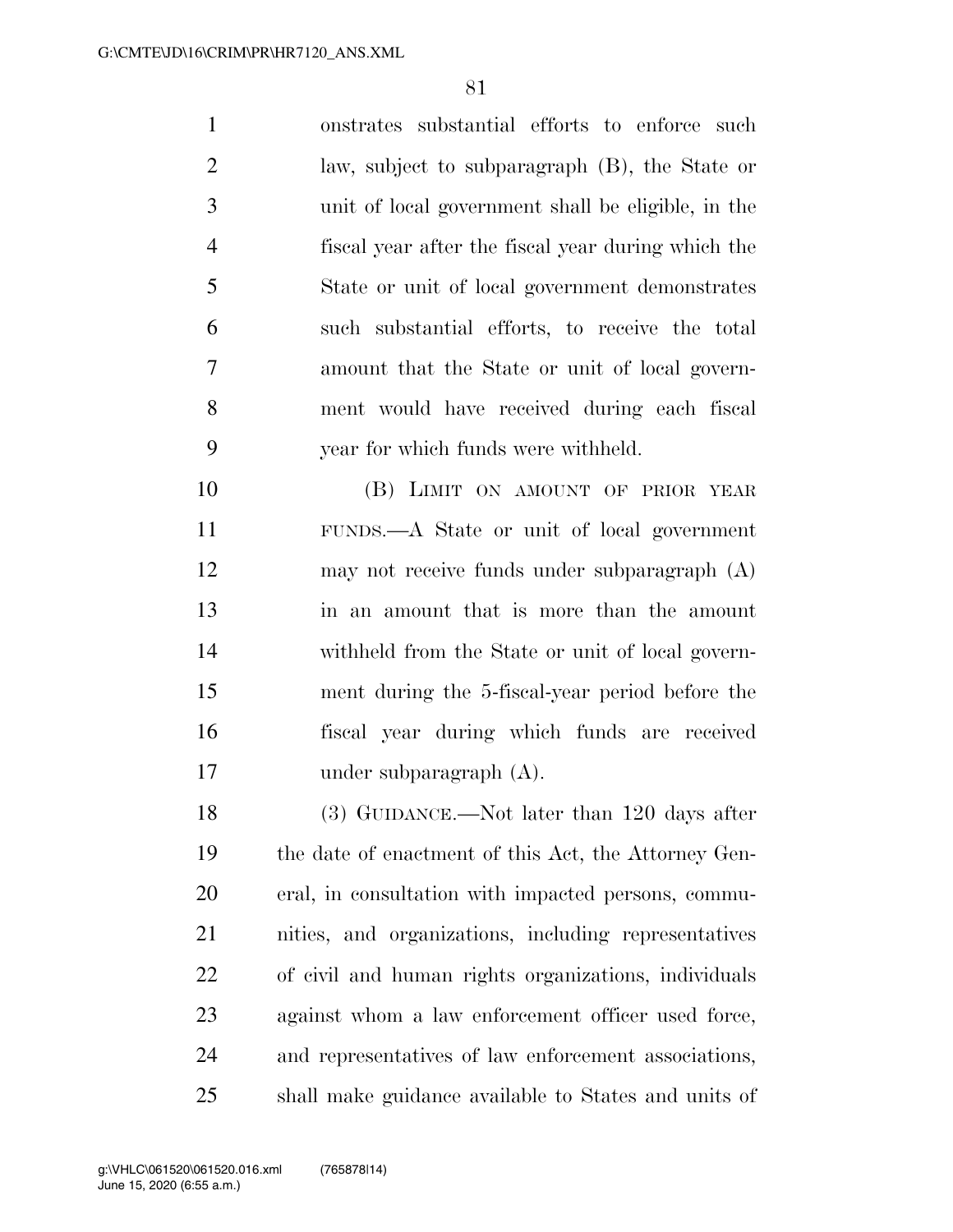local government on the criteria that the Attorney General will use in determining whether the State or unit of local government has in place a law described in paragraph (1).

 (4) APPLICATION.—This subsection shall apply to the first fiscal year that begins after the date that is 1 year after the date of the enactment of this Act, and each fiscal year thereafter.

## **SEC. 365. STOP MILITARIZING LAW ENFORCEMENT ACT.**

 (a) FINDINGS.—Congress makes the following find-ings:

 (1) Under section 2576a of title 10, United States Code, the Department of Defense is author- ized to provide excess property to local law enforce- ment agencies. The Defense Logistics Agency, ad- ministers such section by operating the Law En-forcement Support Office program.

 (2) New and used material, including mine-re- sistant ambush-protected vehicles and weapons de- termined by the Department of Defense to be ''mili- tary grade'' are transferred to Federal, Tribal, State, and local law enforcement agencies through the program.

 (3) As a result local law enforcement agencies, including police and sheriff's departments, are ac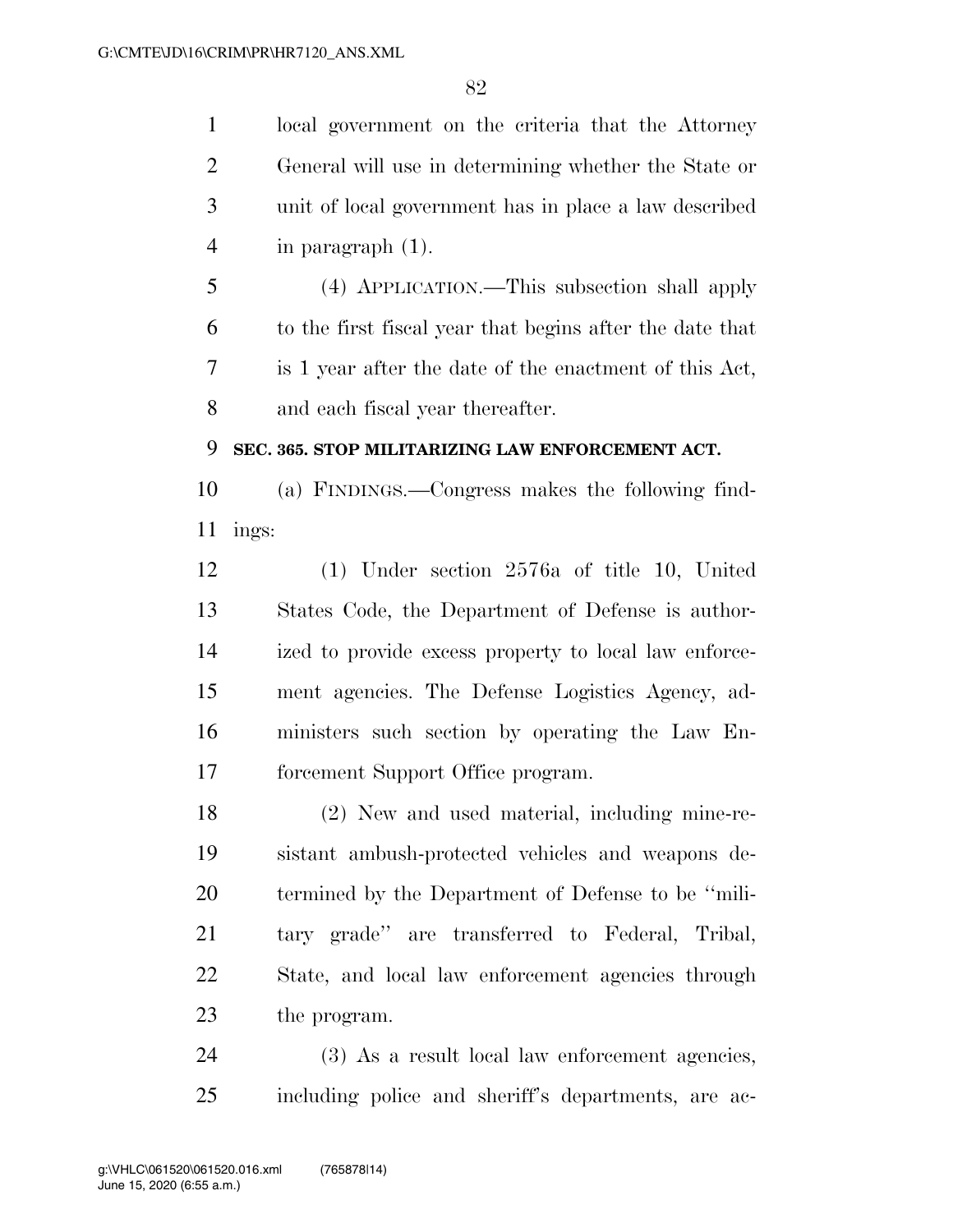quiring this material for use in their normal oper-ations.

 (4) As a result of the wars in Iraq and Afghani- stan, military equipment purchased for, and used in, those wars has become excess property and has been made available for transfer to local and Federal law enforcement agencies.

 (5) In Fiscal Year 2017, \$504,000,000 worth of property was transferred to law enforcement agencies.

 (6) More than \$6,800,000,000 worth of weap- ons and equipment have been transferred to police organizations in all 50 States and four territories through the program.

 (7) In May 2012, the Defense Logistics Agency instituted a moratorium on weapons transfers through the program after reports of missing equip-ment and inappropriate weapons transfers.

 (8) Though the moratorium was widely pub- licized, it was lifted in October 2013 without ade-21 quate safeguards.

 (9) On January 16, 2015, President Barack Obama issued Executive Order 13688 to better co-ordinate and regulate the federal transfer of military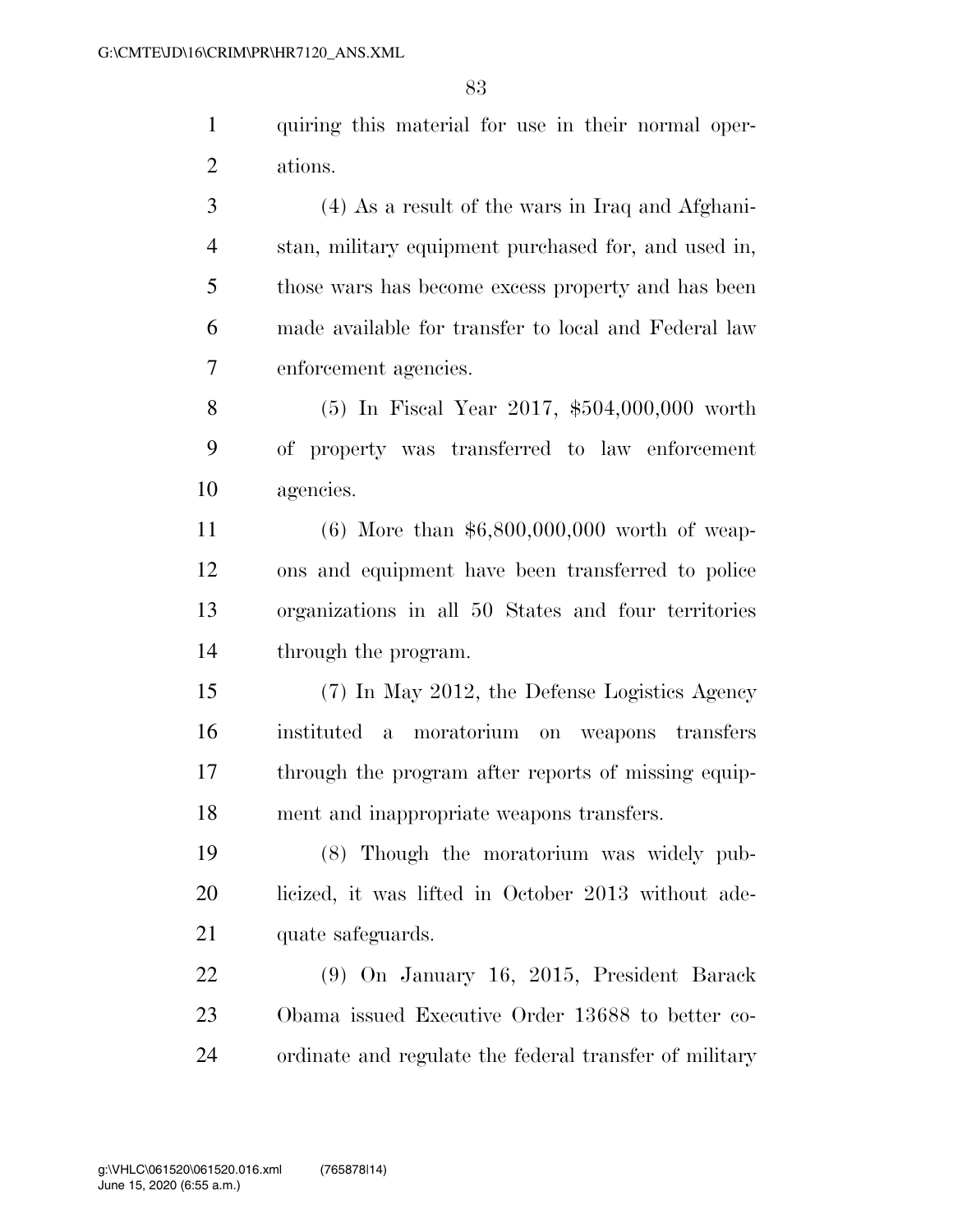weapons and equipment to State, local, and Tribal law enforcement agencies.

 (10) In July, 2017, the Government Account- ability Office reported that the program's internal controls were inadequate to prevent fraudulent appli-cants' access to the program.

 (11) On August, 28, 2017, President Donald Trump rescinded Executive Order 13688 despite a July 2017 Government Accountability Office report finding deficiencies with the administration of the 1033 program.

 (12) As a result, Federal, State, and local law enforcement departments across the country are eli- gible again to acquire free ''military-grade'' weapons and equipment that could be used inappropriately during policing efforts in which people and taxpayers could be harmed.

 (13) The Department of Defense categorizes equipment eligible for transfer under the 1033 pro- gram as ''controlled'' and ''un-controlled'' equip-21 ment. "Controlled equipment" includes weapons, ex- plosives such as flash-bang grenades, mine-resistant ambush-protected vehicles, long-range acoustic de-vices, aircraft capable of being modified to carry ar-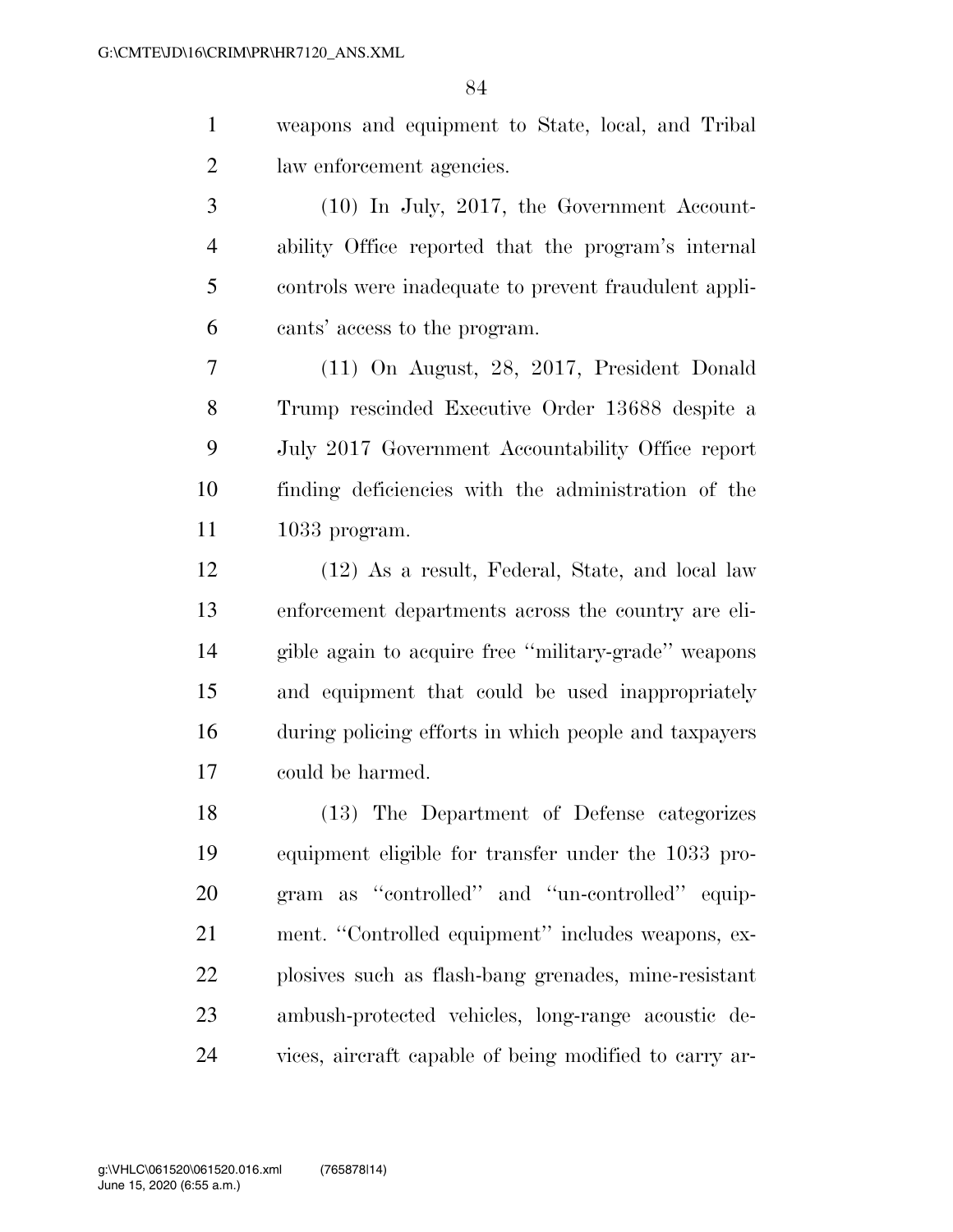| $\mathbf{1}$   | mament that are combat coded, and silencers,          |
|----------------|-------------------------------------------------------|
| 2              | among other military grade items.                     |
| 3              | (b) LIMITATION ON DEPARTMENT OF DEFENSE               |
| $\overline{4}$ | TRANSFER OF PERSONAL PROPERTY TO LOCAL LAW EN-        |
| 5              | FORCEMENT AGENCIES.-                                  |
| 6              | (1) IN GENERAL.—Section $2576a$ of title 10,          |
| 7              | United States Code, is amended—                       |
| 8              | $(A)$ in subsection $(a)$ —                           |
| 9              | (i) in paragraph $(1)(A)$ , by striking               |
| 10             | "counterdrug, counterterrorism, and bor-              |
| 11             | der security activities" and inserting                |
| 12             | "counterterrorism"; and                               |
| 13             | (ii) in paragraph $(2)$ , by striking ",              |
| 14             | the Director of National Drug Control Pol-            |
| 15             | $icy,$ ";                                             |
| 16             | $(B)$ in subsection $(b)$ —                           |
| 17             | (i) in paragraph $(5)$ , by striking                  |
| 18             | "and" at the end;                                     |
| 19             | $(ii)$ in paragraph $(6)$ , by striking the           |
| 20             | period and inserting a semicolon; and                 |
| 21             | (iii) by adding at the end the fol-                   |
| 22             | lowing new paragraphs:                                |
| 23             | $``(7)$ the recipient submits to the Department of    |
| 24             | Defense a description of how the recipient expects to |
| 25             | use the property;                                     |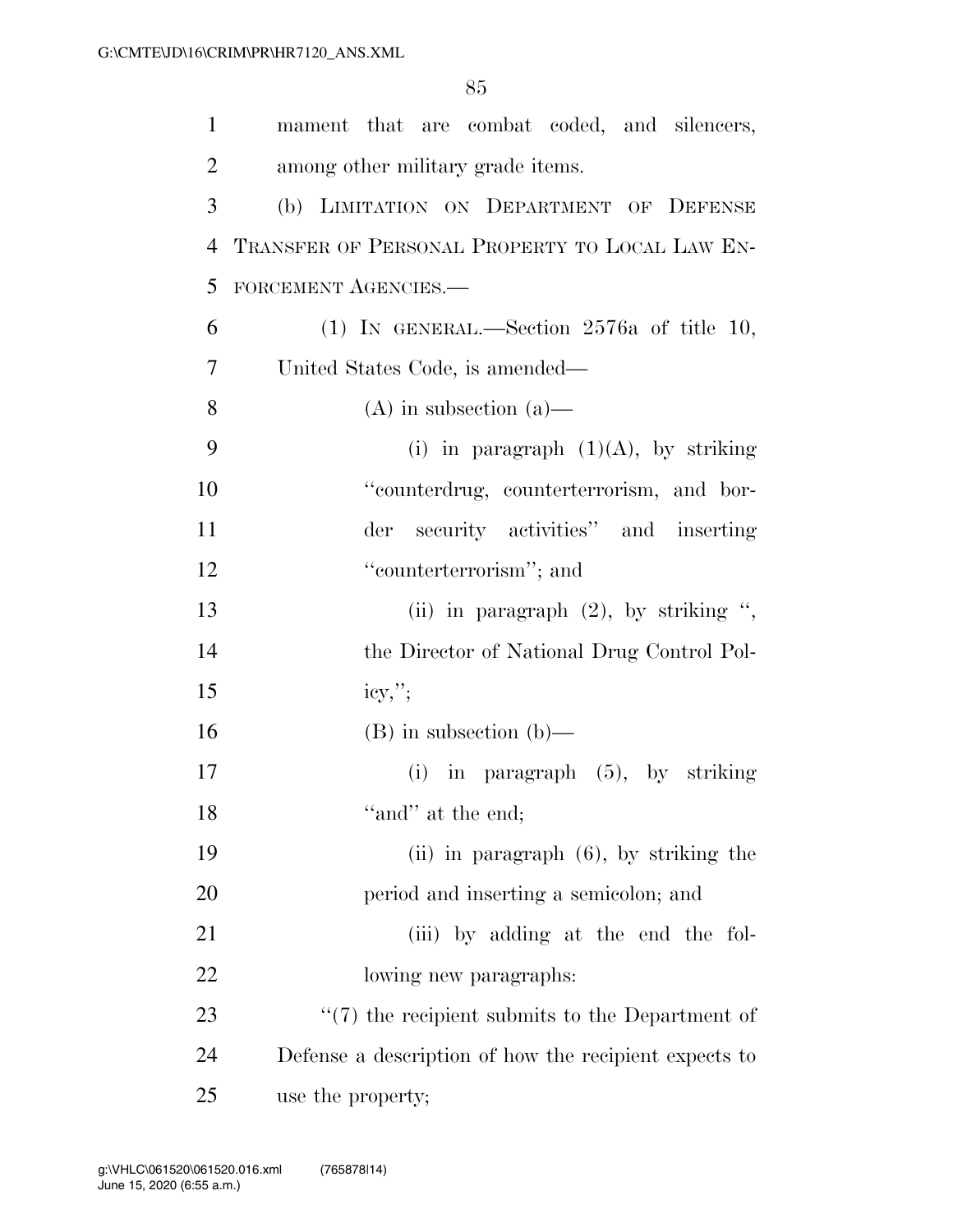| $\mathbf{1}$   | $\cdot$ (8) the recipient certifies to the Department of |
|----------------|----------------------------------------------------------|
| $\mathfrak{2}$ | Defense that if the recipient determines that the        |
| 3              | property is surplus to the needs of the recipient, the   |
| $\overline{4}$ | recipient will return the property to the Department     |
| 5              | of Defense;                                              |
| 6              | $\cdot$ (9) with respect to a recipient that is not a    |
| 7              | Federal agency, the recipient certifies to the Depart-   |
| 8              | ment of Defense that the recipient notified the local    |
| 9              | community of the request for personal property           |
| 10             | under this section by—                                   |
| 11             | $\lq\lq$ publishing a notice of such request on          |
| 12             | a publicly accessible Internet website;                  |
| 13             | $\lq\lq (B)$ posting such notice at several promi-       |
| 14             | nent locations in the jurisdiction of the recipi-        |
| 15             | ent; and                                                 |
| 16             | $\lq\lq$ (C) ensuring that such notices were avail-      |
| 17             | able to the local community for a period of not          |
| 18             | less than 30 days; and                                   |
| 19             | $\lq(10)$ the recipient has received the approval of     |
| 20             | the city council or other local governing body to ac-    |
| 21             | quire the personal property sought under this sec-       |
| 22             | $\text{tion."};$                                         |
| 23             | $(C)$ by striking subsection $(d)$ ;                     |
| 24             | (D) by redesignating subsections (e) and                 |
| 25             | $(f)$ as subsections $(o)$ and $(p)$ , respectively; and |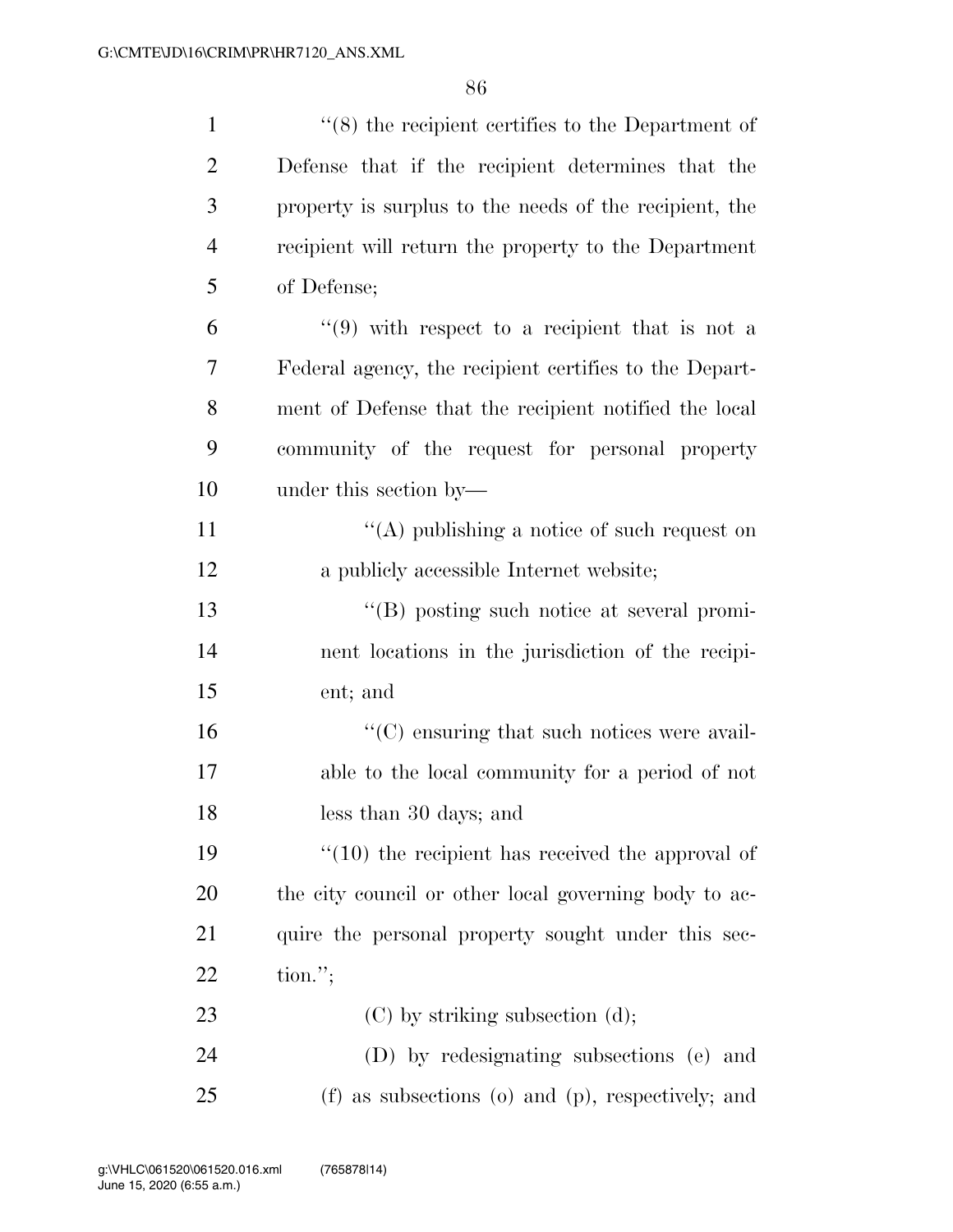(E) by inserting after subsection (c) the following new subsections:

 ''(d) ANNUAL CERTIFICATION ACCOUNTING FOR TRANSFERRED PROPERTY.—(1) For each fiscal year, the Secretary shall submit to Congress certification in writing that each Federal or State agency to which the Secretary has transferred property under this section—

 ''(A) has provided to the Secretary documenta- tion accounting for all controlled property, including arms and ammunition, that the Secretary has trans- ferred to the agency, including any item described in subsection (f) so transferred before the date of the enactment of the George Floyd Justice in Policing Act of 2020; and

 ''(B) with respect to a non-Federal agency, car- ried out each of paragraphs (5) through (8) of sub-section (b).

 ''(2) If the Secretary does not provide a certification under paragraph (1) for a Federal or State agency, the Secretary may not transfer additional property to that agency under this section.

 ''(e) ANNUAL REPORT ON EXCESS PROPERTY.—Be- fore making any property available for transfer under this section, the Secretary shall annually submit to Congress a description of the property to be transferred together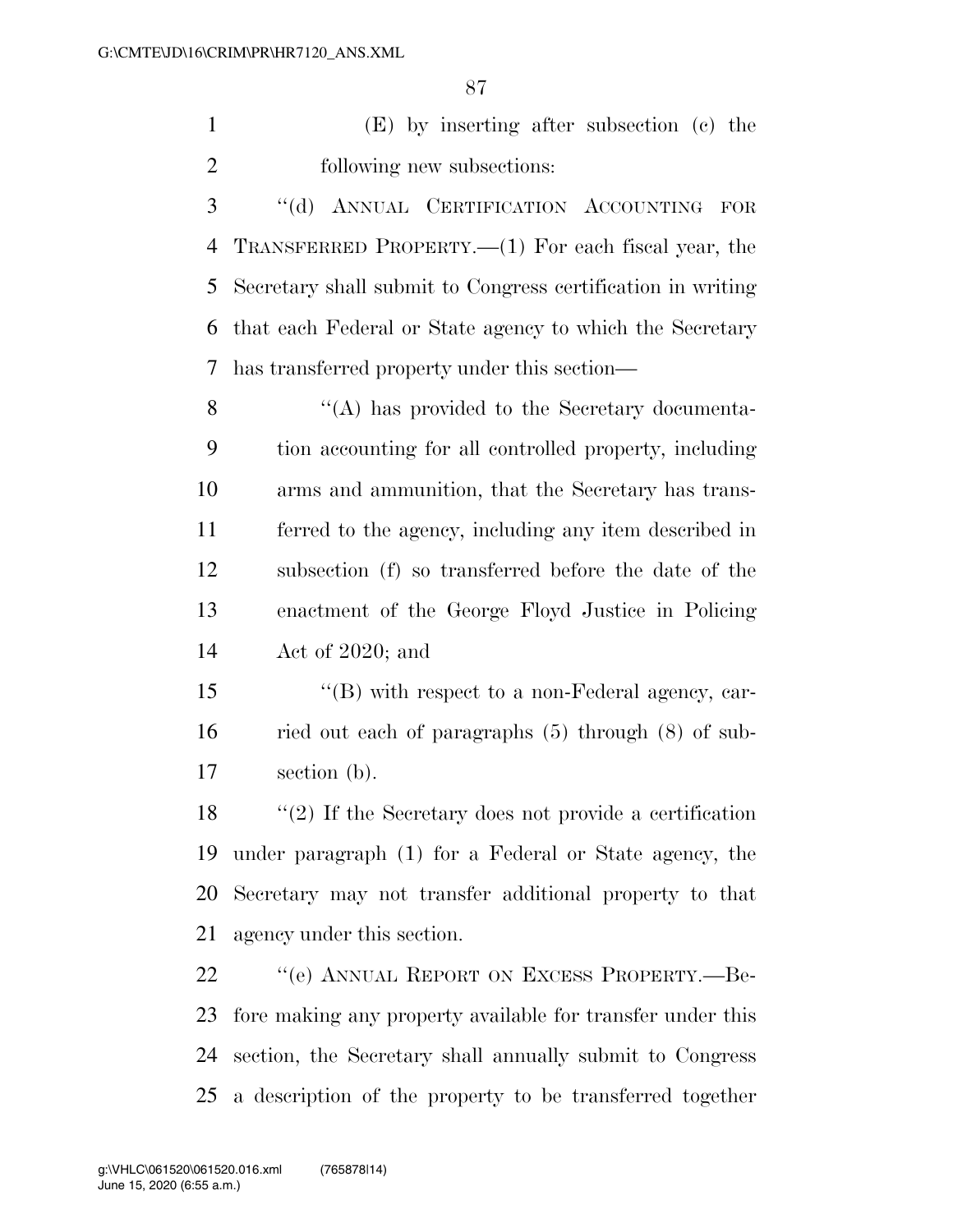| $\mathbf{1}$   | with a certification that the transfer of the property would |
|----------------|--------------------------------------------------------------|
| $\overline{2}$ | not violate this section or any other provision of law.      |
| 3              | "(f) LIMITATIONS ON TRANSFERS.—(1) The Sec-                  |
| $\overline{4}$ | retary may not transfer to Federal, Tribal, State, or local  |
| 5              | law enforcement agencies the following under this section.   |
| 6              | "(A) Controlled firearms, ammunition, bayo-                  |
| 7              | nets, grenade launchers, grenades (including stun            |
| 8              | and flash-bang), and explosives.                             |
| 9              | "(B) Controlled vehicles, highly mobile multi-               |
| 10             | wheeled vehicles, mine-resistant ambush-protected            |
| 11             | vehicles, trucks, truck dump, truck utility, and truck       |
| 12             | carryall.                                                    |
| 13             | "(C) Drones that are armored, weaponized, or                 |
| 14             | both.                                                        |
| 15             | $\lq\lq$ (D) Controlled aircraft that—                       |
| 16             | "(i) are combat configured or combat                         |
| 17             | coded; or                                                    |
| 18             | "(ii) have no established commercial flight                  |
| 19             | application.                                                 |
| 20             | $\lq\lq(E)$ Silencers.                                       |
| 21             | $\lq\lq(F)$ Long-range acoustic devices.                     |
| 22             | "(G) Items in the Federal Supply Class of                    |
| 23             | banned items.                                                |
| 24             | "(2) The Secretary may not require, as a condition           |
| 25             | of a transfer under this section, that a Federal or State    |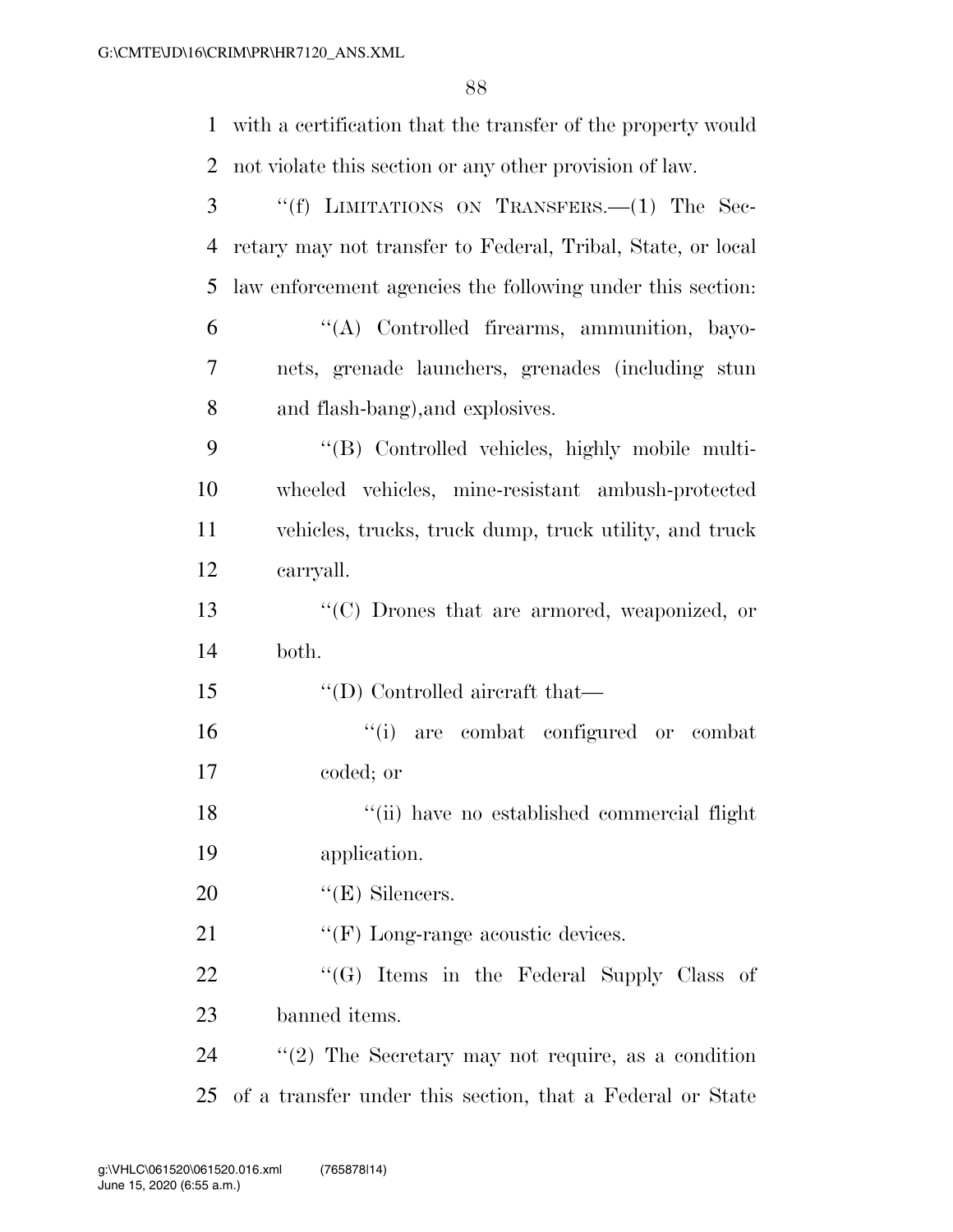agency demonstrate the use of any small arms or ammuni-tion.

 ''(3) The limitations under this subsection shall also apply with respect to the transfer of previously transferred property of the Department of Defense from one Federal or State agency to another such agency.

 $7 \cdot$  "(4)(A) The Secretary may waive the applicability of paragraph (1) to a vehicle described in subparagraph (B) of such paragraph (other than a mine-resistant ambush- protected vehicle), if the Secretary determines that such a waiver is necessary for disaster or rescue purposes or for another purpose where life and public safety are at risk, as demonstrated by the proposed recipient of the ve-hicle.

 ''(B) If the Secretary issues a waiver under subpara-graph (A), the Secretary shall—

 $\frac{1}{2}$  ''(i) submit to Congress notice of the waiver, and post such notice on a public Internet website of the Department, by not later than 30 days after the date on which the waiver is issued; and

21 ''(ii) require, as a condition of the waiver, that the recipient of the vehicle for which the waiver is issued provides public notice of the waiver and the transfer, including the type of vehicle and the pur-pose for which it is transferred, in the jurisdiction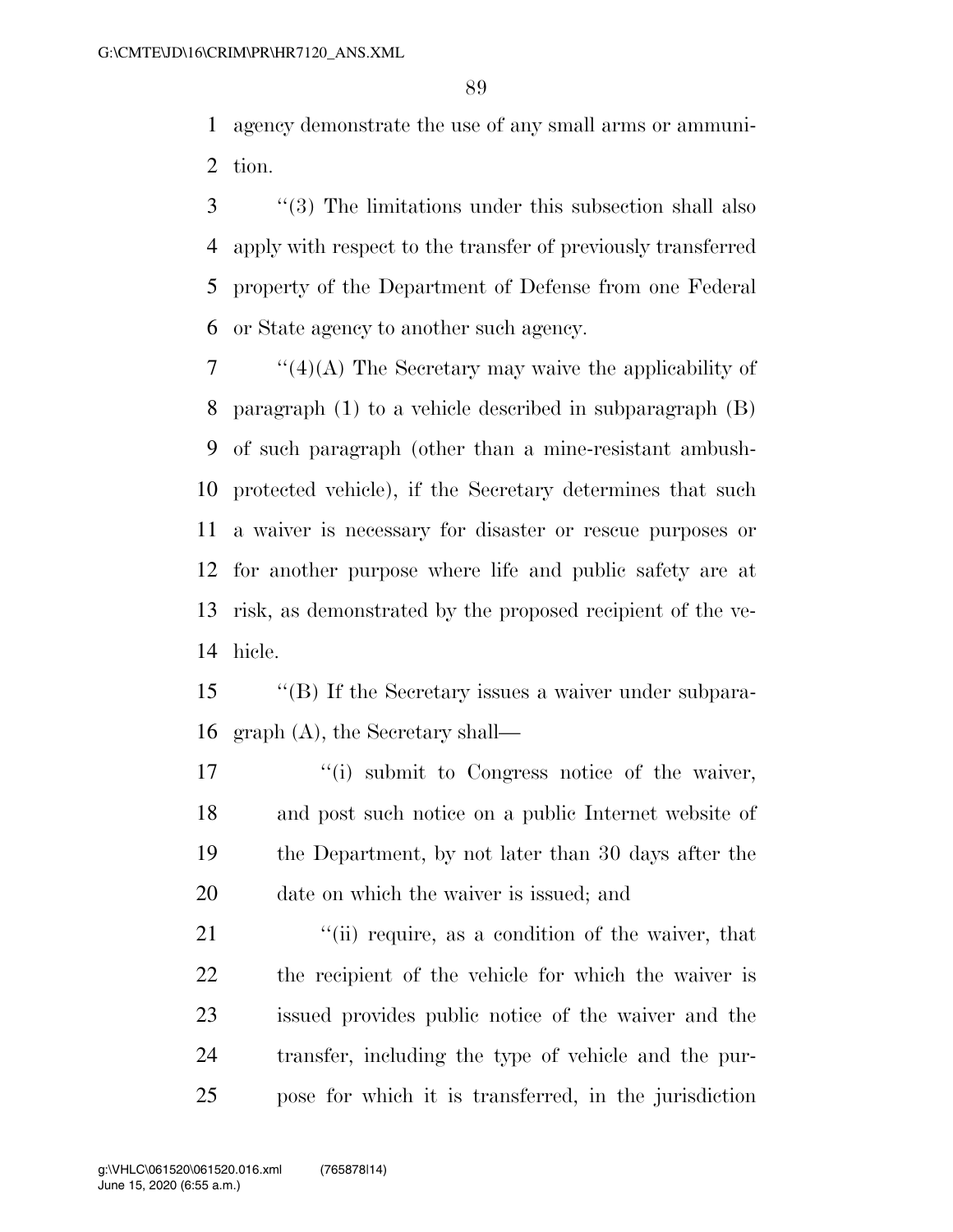where the recipient is located by not later than 30 days after the date on which the waiver is issued.

 ''(5) The Secretary may provide for an exemption to the limitation under subparagraph (D) of paragraph (1) in the case of parts for aircraft described in such subpara- graph that are transferred as part of regular maintenance of aircraft in an existing fleet.

 ''(6) The Secretary shall require, as a condition of any transfer of property under this section, that the Fed- eral or State agency that receives the property shall return the property to the Secretary if the agency—

 $'$ (A) is investigated by the Department of Jus-tice for any violation of civil liberties; or

- ''(B) is otherwise found to have engaged in widespread abuses of civil liberties.
- 16 "(g) CONDITIONS FOR EXTENSION OF PROGRAM.— Notwithstanding any other provision of law, amounts au- thorized to be appropriated or otherwise made available for any fiscal year may not be obligated or expended to carry out this section unless the Secretary submits to Con- gress certification that for the preceding fiscal year that— 22 ''(1) each Federal or State agency that has re-
- ceived controlled property transferred under this sec-tion has—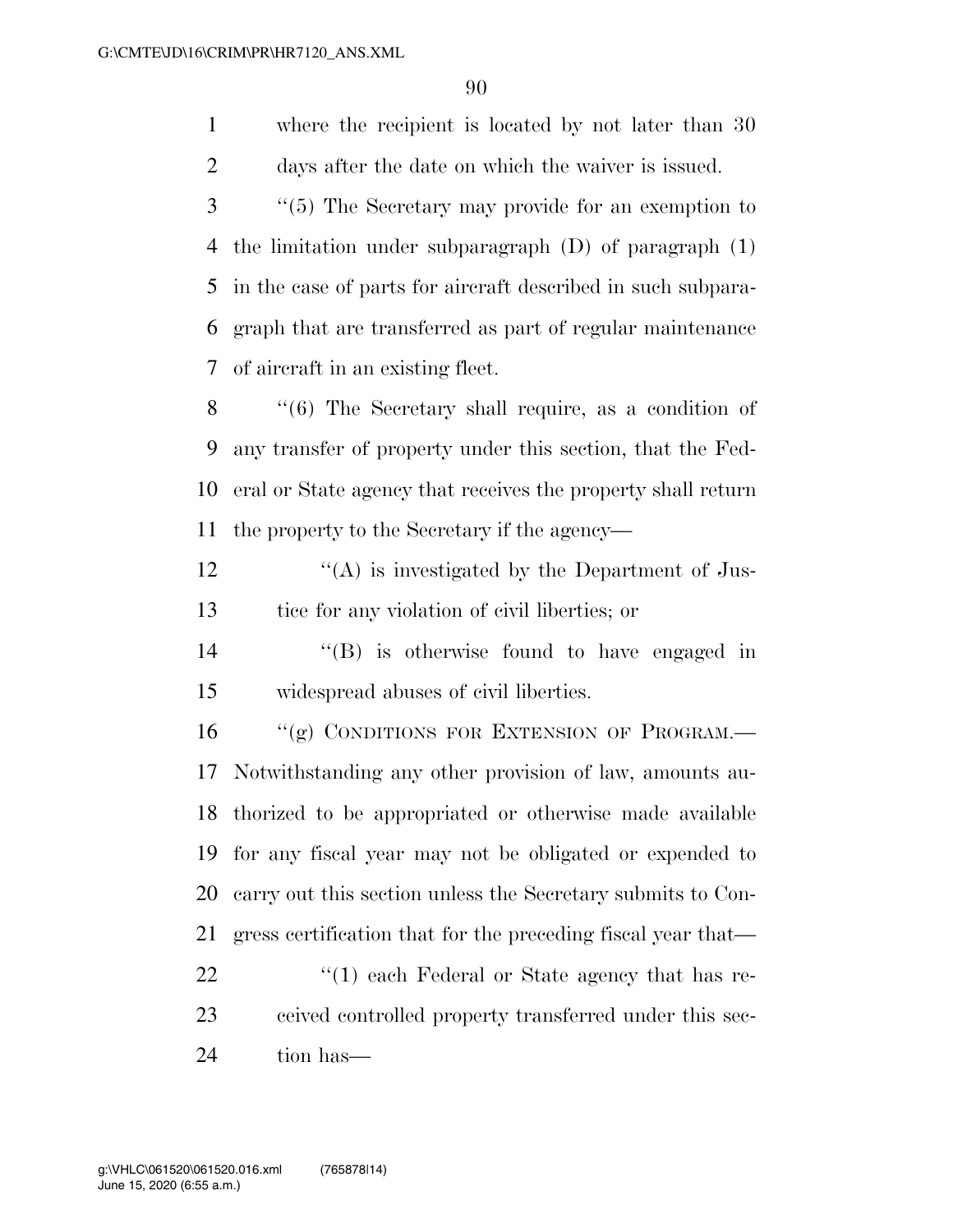| $\mathbf{1}$   | $\lq\lq$ demonstrated 100 percent account-            |
|----------------|-------------------------------------------------------|
| $\overline{2}$ | ability for all such property, in accordance with     |
| 3              | paragraph $(2)$ or $(3)$ , as applicable; or          |
| $\overline{4}$ | "(B) been suspended from the program                  |
| 5              | pursuant to paragraph $(4)$ ;                         |
| 6              | $\lq(2)$ with respect to each non-Federal agency      |
| 7              | that has received controlled property under this sec- |
| 8              | tion, the State coordinator responsible for each such |
| 9              | agency has verified that the coordinator or an agent  |
| 10             | of the coordinator has conducted an in-person inven-  |
| 11             | tory of the property transferred to the agency and    |
| 12             | that 100 percent of such property was accounted for   |
| 13             | during the inventory or that the agency has been      |
| 14             | suspended from the program pursuant to paragraph      |
| 15             | (4);                                                  |
| 16             | $(3)$ with respect to each Federal agency that        |
| 17             | has received controlled property under this section,  |
| 18             | the Secretary of Defense or an agent of the Sec-      |
| 19             | retary has conducted an in-person inventory of the    |
| 20             | property transferred to the agency and that 100 per-  |

 cent of such property was accounted for during the inventory or that the agency has been suspended 23 from the program pursuant to paragraph  $(4)$ ;

24 ''(4) the eligibility of any agency that has re-ceived controlled property under this section for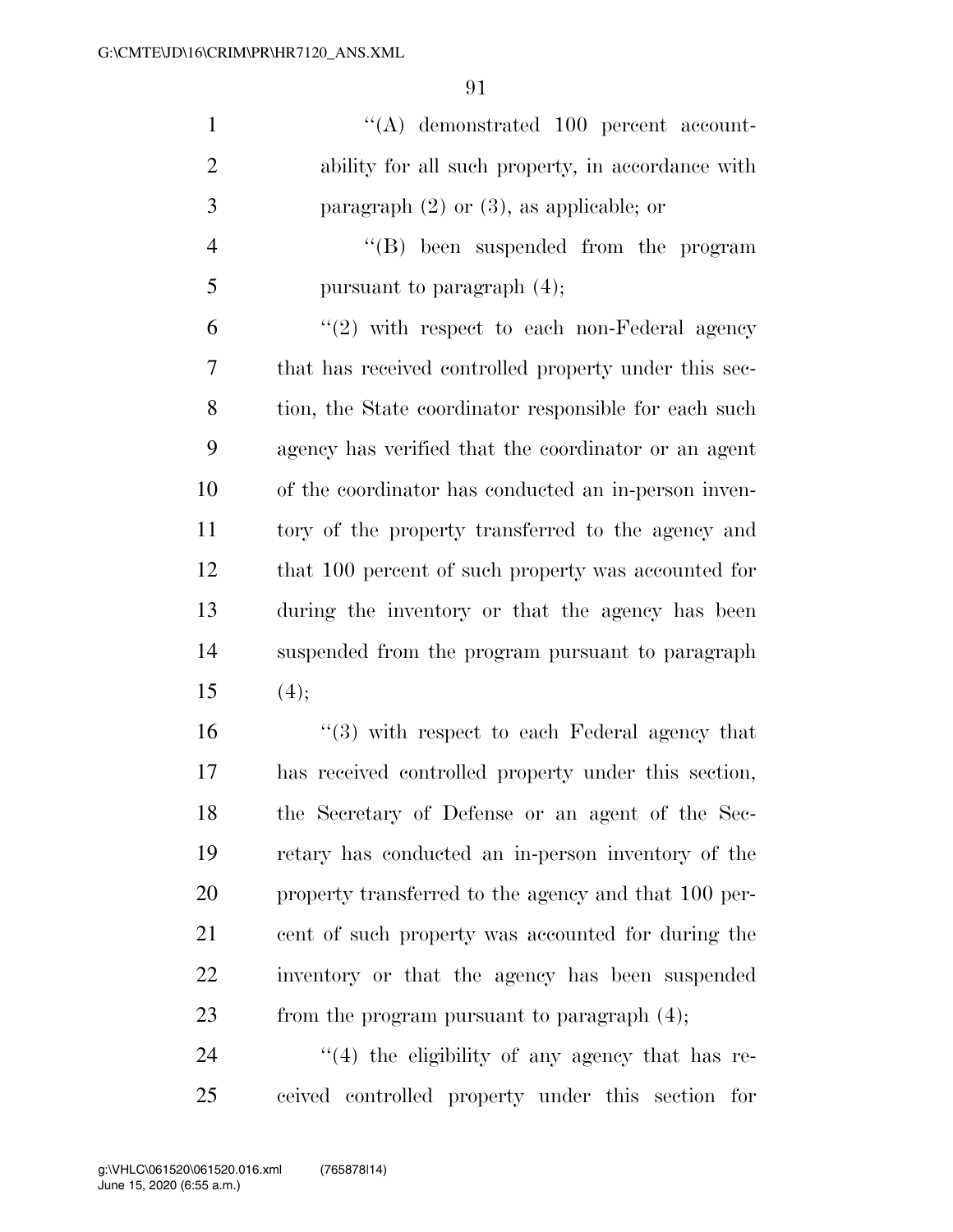| $\mathbf{1}$   | which 100 percent of the property was not ac-                |
|----------------|--------------------------------------------------------------|
| $\overline{2}$ | counted for during an inventory described in para-           |
| 3              | graph $(1)$ or $(2)$ , as applicable, to receive any prop-   |
| $\overline{4}$ | erty transferred under this section has been sus-            |
| 5              | pended; and                                                  |
| 6              | $\lq(5)$ each State coordinator has certified, for           |
| 7              | each non-Federal agency located in the State for             |
| 8              | which the State coordinator is responsible that—             |
| 9              | $\lq\lq$ the agency has complied with all re-                |
| 10             | quirements under this section; or                            |
| 11             | $\lq\lq$ the eligibility of the agency to receive            |
| 12             | property transferred under this section has been             |
| 13             | suspended; and                                               |
| 14             | $\cdot\cdot$ (6) the Secretary of Defense has certified, for |
| 15             | each Federal agency that has received property               |
| 16             | under this section that—                                     |
| 17             | $\lq\lq$ the agency has complied with all re-                |
| 18             | quirements under this section; or                            |
| 19             | "(B) the eligibility of the agency to receive                |
| 20             | property transferred under this section has been             |
| 21             | suspended.                                                   |
| 22             | "(h) PROHIBITION ON OWNERSHIP OF CONTROLLED                  |
| 23             | PROPERTY.—A Federal or State agency that receives con-       |
| 24             | trolled property under this section may not take ownership   |
| 25             | of the property.                                             |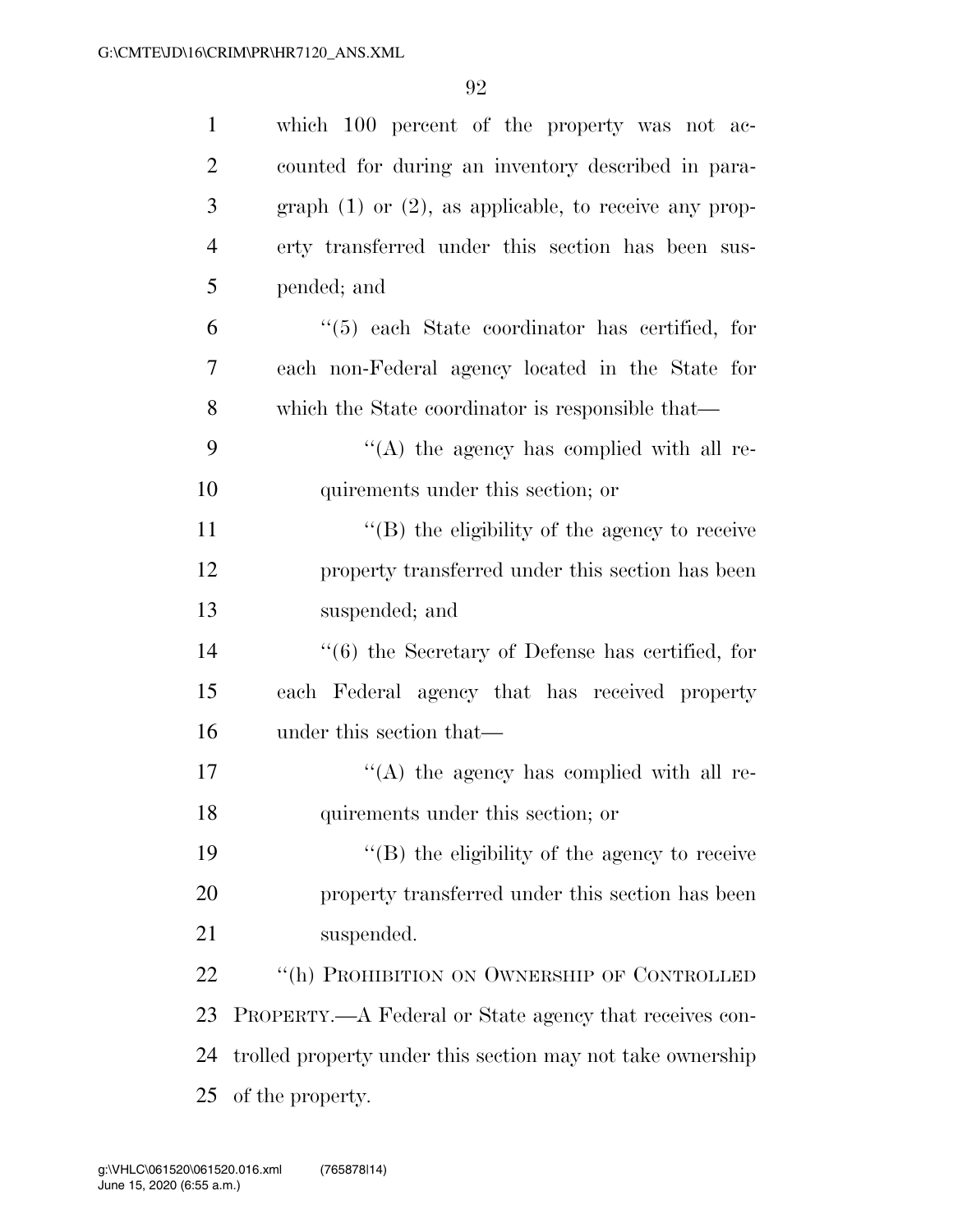''(i) NOTICE TO CONGRESS OF PROPERTY DOWN- GRADES.—Not later than 30 days before downgrading the classification of any item of personal property from con- trolled or Federal Supply Class, the Secretary shall submit to Congress notice of the proposed downgrade.

 ''(j) NOTICE TO CONGRESS OF PROPERTY CANNIBAL- IZATION.—Before the Defense Logistics Agency author- izes the recipient of property transferred under this sec- tion to cannibalize the property, the Secretary shall submit to Congress notice of such authorization, including the name of the recipient requesting the authorization, the purpose of the proposed cannibalization, and the type of property proposed to be cannibalized.

 ''(k) QUARTERLY REPORTS ON USE OF CONTROLLED EQUIPMENT.—Not later than 30 days after the last day of a fiscal quarter, the Secretary shall submit to Congress a report on any uses of controlled property transferred under this section during that fiscal quarter.

 ''(l) REPORTS TO CONGRESS.—Not later than 30 days after the last day of a fiscal year, the Secretary shall submit to Congress a report on the following for the pre-ceding fiscal year:

23  $\frac{1}{2}$  The percentage of equipment lost by re- cipients of property transferred under this section, including specific information about the type of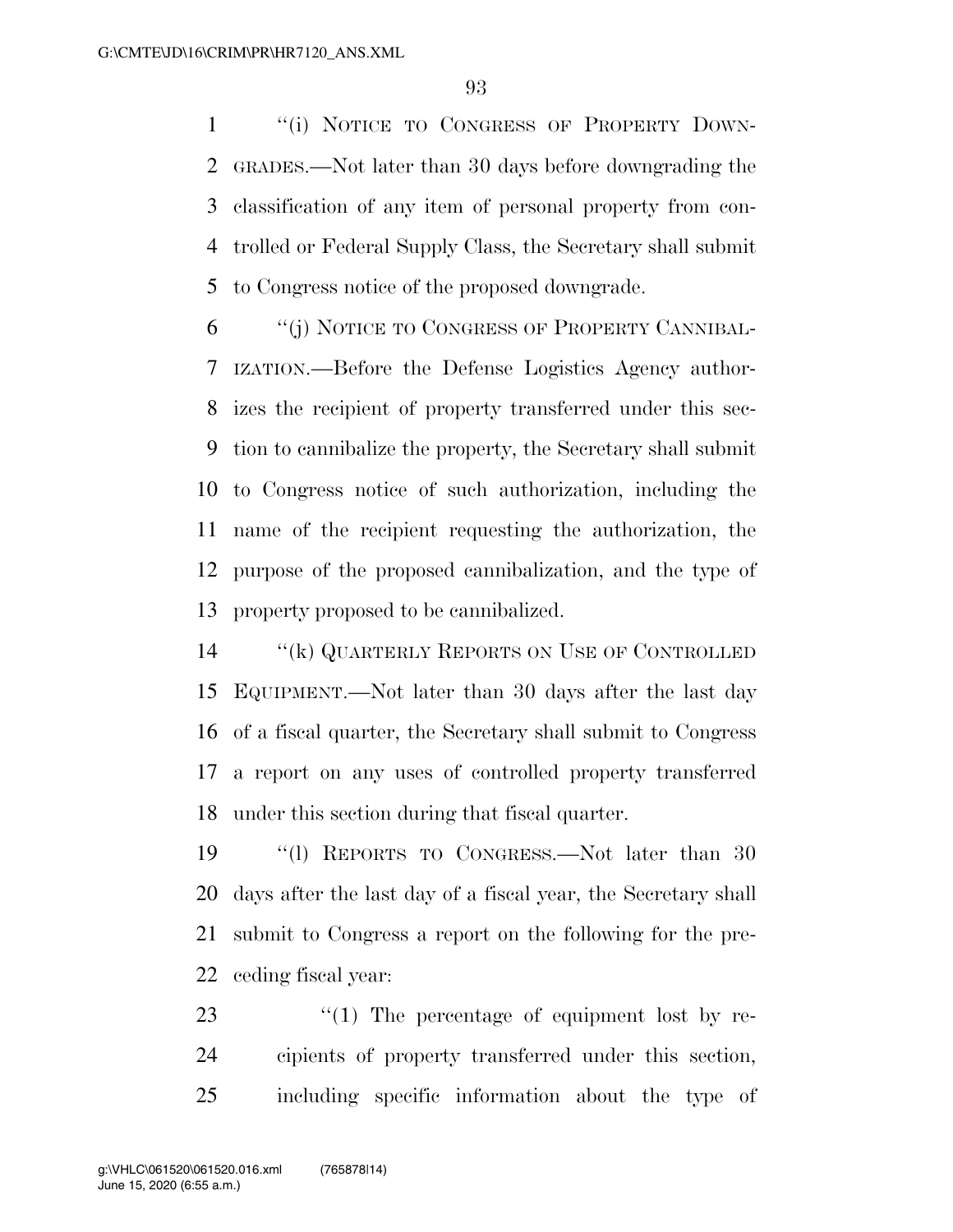property lost, the monetary value of such property, and the recipient that lost the property.

3 "(2) The transfer of any new (condition code A) property transferred under this section, including specific information about the type of property, the recipient of the property, the monetary value of each item of the property, and the total monetary value of all such property transferred during the fiscal year.''.

 (2) EFFECTIVE DATE.—The amendments made by paragraph (1) shall apply with respect to any transfer of property made after the date of the en-actment of this Act.

## **SEC. 366. PUBLIC SAFETY INNOVATION GRANTS.**

 (a) BYRNE GRANTS USED FOR LOCAL TASK FORCES ON PUBLIC SAFETY INNOVATION.—Section 501(a) of the Omnibus Crime Control and Safe Streets Act of 1968 (34 U.S.C. 10151(a)), as amended by this Act, is further amended by adding at the end the following:

20 "(3) LOCAL TASK FORCES ON PUBLIC SAFETY INNOVATION.—

22 "'(A) IN GENERAL.—A law enforcement program under paragraph (1)(A) may include the development of best practices for and the creation of local task forces on public safety in-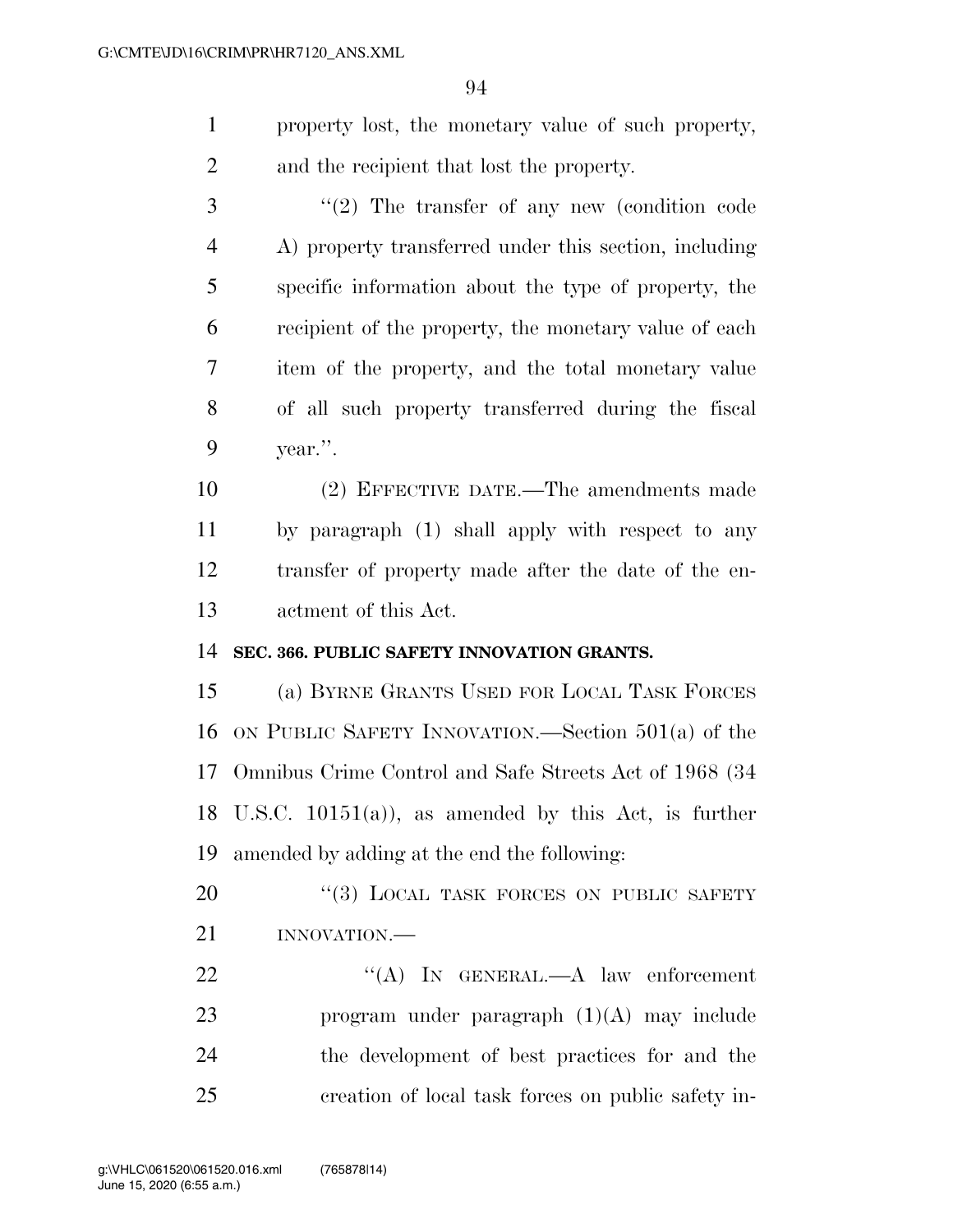novation, charged with exploring and developing new strategies for public safety, including non-law enforcement strategies.

 ''(B) DEFINITION.—The term 'local task force on public safety innovation' means an ad- ministrative entity, created from partnerships between community-based organizations and other local stakeholders, that may develop inno- vative law enforcement and non-law enforce- ment strategies to enhance just and equitable public safety, repair breaches of trust between law enforcement agencies and the community they pledge to serve, and enhance accountability of law enforcement officers.''.

 (b) CRISIS INTERVENTION TEAMS.—Section 501(c) of title I of the Omnibus Crime Control and Safe Streets 17 Act of 1968 (34 U.S.C. 10152 $(c)$ ) is amended by adding at the end the following:

 $\frac{1}{2}$  (3) In the case of crisis intervention teams 20 funded under subsection  $(a)(1)(H)$ , a program as- sessment under this subsection shall contain a report on best practices for crisis intervention.''.

23 (c) USE OF COPS GRANT PROGRAM TO HIRE LAW ENFORCEMENT OFFICERS WHO ARE RESIDENTS OF THE COMMUNITIES THEY SERVE.—Section 1701(b) of title I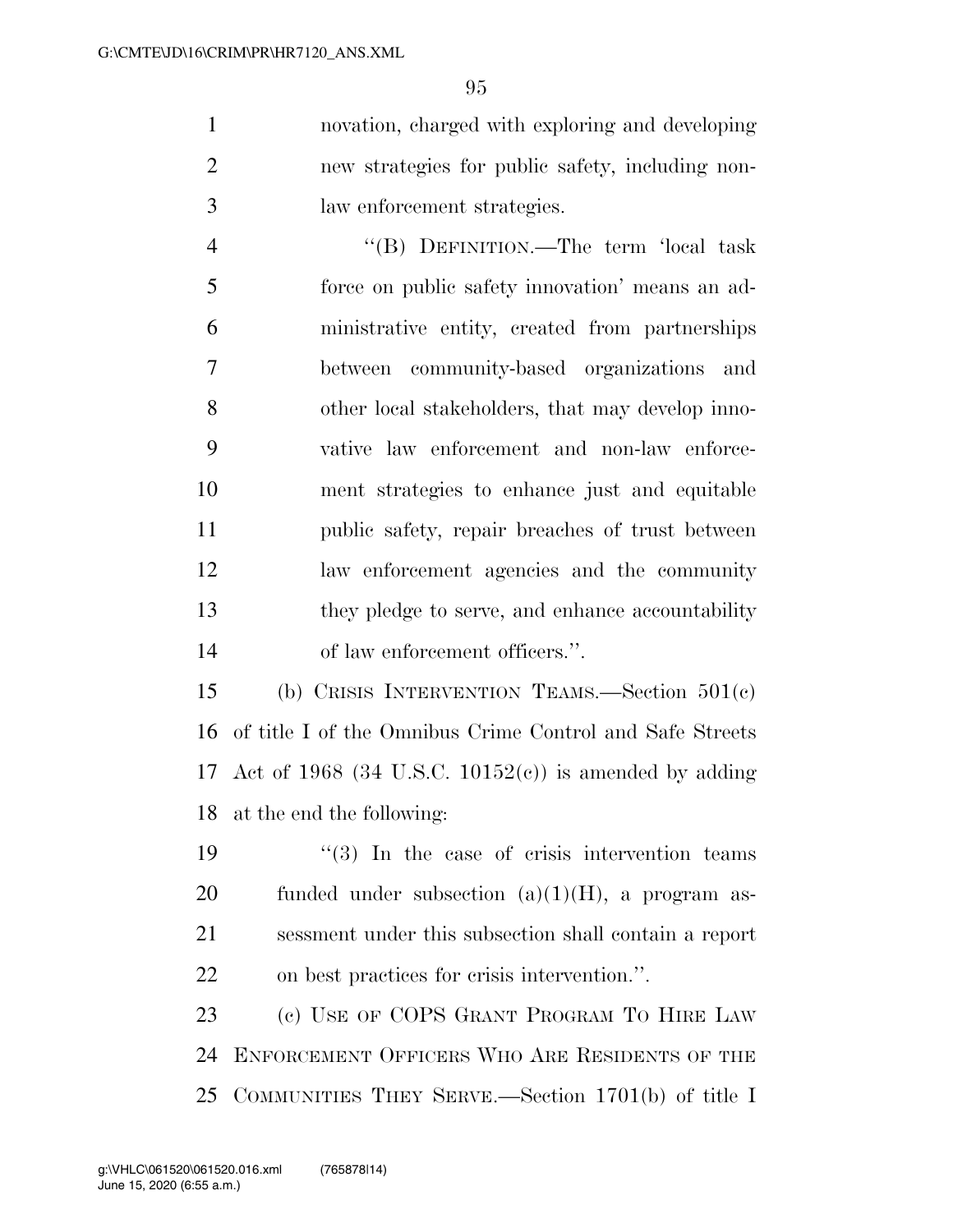| 1              | of the Omnibus Crime Control and Safe Streets Act of      |
|----------------|-----------------------------------------------------------|
| 2              | 1968 (34 U.S.C. 10381(b)), as amended by this Act, is     |
| 3              | further amended—                                          |
| $\overline{4}$ | $(1)$ by redesignating paragraphs $(23)$ and $(24)$       |
| 5              | as paragraphs $(26)$ and $(27)$ , respectively;           |
| 6              | $(2)$ in paragraph $(26)$ , as so redesignated, by        |
| 7              | striking " $(22)$ " and inserting " $(25)$ "; and         |
| 8              | $(3)$ by inserting after paragraph $(22)$ the fol-        |
| 9              | lowing:                                                   |
| 10             | $\lq(23)$ to recruit, hire, incentivize, retain, de-      |
| 11             | velop, and train new, additional career law enforce-      |
| 12             | ment officers or current law enforcement officers         |
| 13             | who are willing to relocate to communities—               |
| 14             | $\lq\lq$ where there are poor or fragmented               |
| 15             | relationships between police and residents of the         |
| 16             | community, or where there are high incidents of           |
| 17             | crime; and                                                |
| 18             | $\lq\lq$ (B) that are the communities that the law        |
| 19             | enforcement officers serve, or that are in close          |
| 20             | proximity to the communities that the law en-             |
| 21             | forcement officers serve;                                 |
| 22             | $\cdot\cdot(24)$ to collect data on the number of law en- |
| 23             | forcement officers who are willing to relocate to the     |
| 24             | communities where they serve, and whether such law        |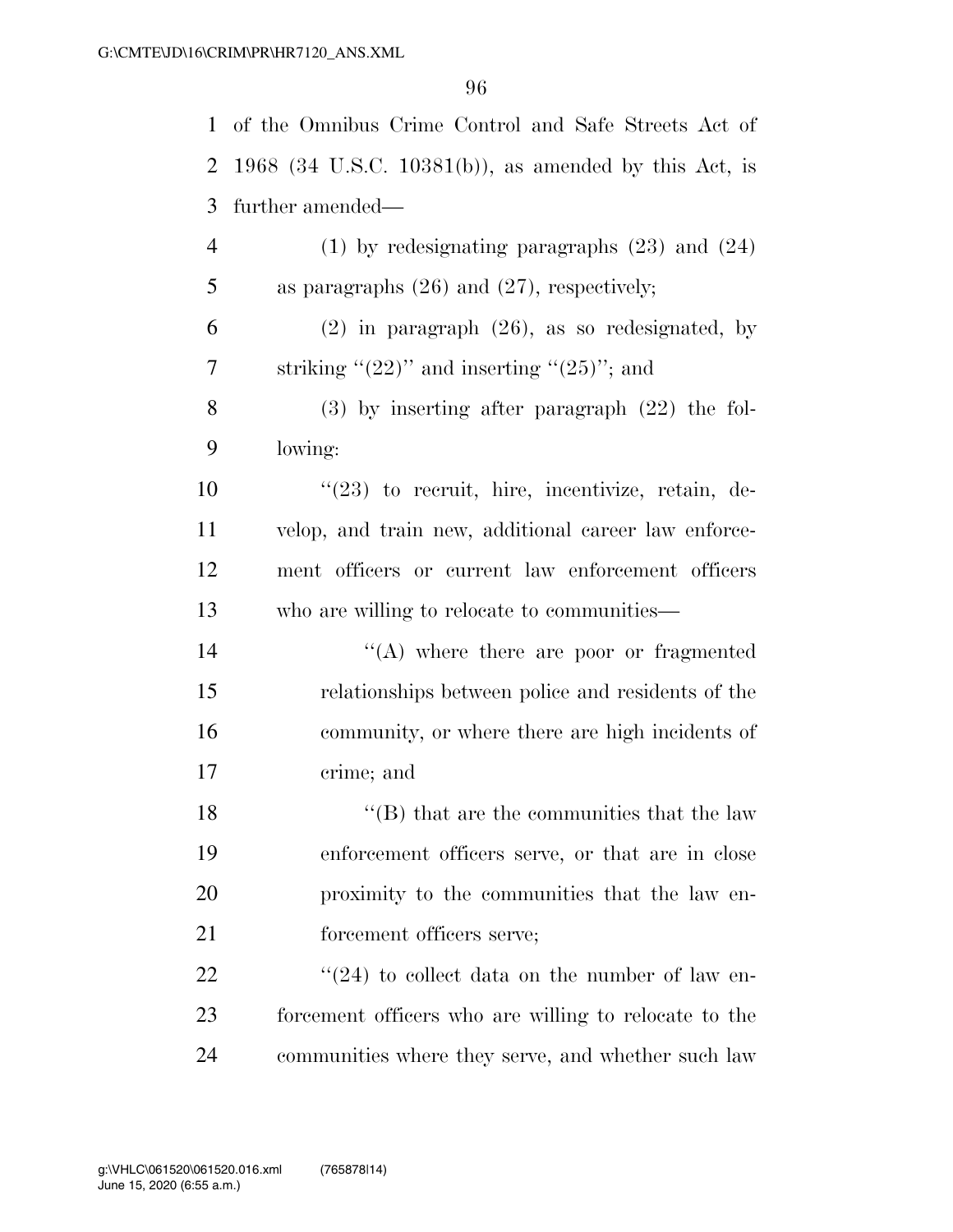| 1              | enforcement officer relocations have impacted crime   |
|----------------|-------------------------------------------------------|
| $\overline{2}$ | in such communities;                                  |
| 3              | $\lq(25)$ to develop and publicly report strategies   |
| $\overline{4}$ | and timelines to recruit, hire, promote, retain, de-  |
| 5              | velop, and train a diverse and inclusive law enforce- |
| 6              | ment workforce, consistent with merit system prin-    |
| 7              | ciples and applicable law;".                          |
| 8              | <b>Subtitle C-Law Enforcement Body</b>                |
| 9              | <b>Cameras</b>                                        |
| 10             | PART 1-FEDERAL POLICE CAMERA AND                      |
| 11             | <b>ACCOUNTABILITY ACT</b>                             |
| 12             | SEC. 371. SHORT TITLE.                                |
| 13             | This part may be cited as the "Federal Police Cam-    |
| 14             | era and Accountability Act".                          |
| 15             | SEC. 372. REQUIREMENTS FOR FEDERAL LAW ENFORCE-       |
| 16             | MENT OFFICERS REGARDING THE USE OF                    |
| 17             | <b>BODY CAMERAS.</b>                                  |
| 18             | (a) DEFINITIONS.—In this section:                     |
| 19             | (1) MINOR.—The term "minor" means any in-             |
| 20             | dividual under 18 years of age.                       |
| 21             | (2) SUBJECT OF THE VIDEO FOOTAGE.—The                 |
| 22             | term "subject of the video footage"—                  |
| 23             | (A) means any identifiable Federal law en-            |
| 24             | forcement officer or any identifiable suspect,        |
| 25             | victim, detainee, conversant, injured party, or       |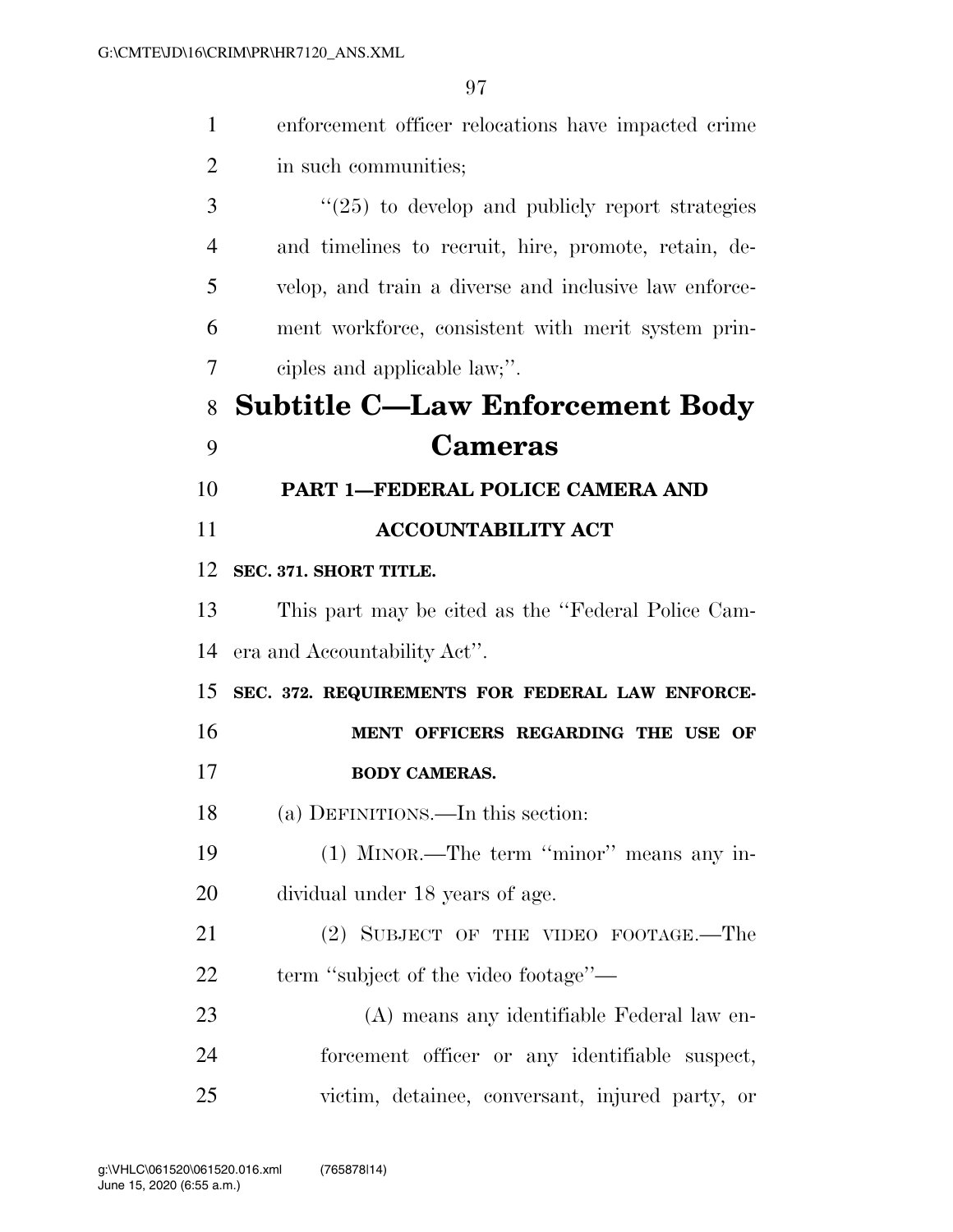| $\mathbf{1}$   | other similarly situated person who appears on        |
|----------------|-------------------------------------------------------|
| $\overline{2}$ | the body camera recording; and                        |
| 3              | (B) does not include people who only inci-            |
| 4              | dentally appear on the recording.                     |
| 5              | (3) VIDEO FOOTAGE.—The term "video foot-              |
| 6              | age" means any images or audio recorded by a body     |
| 7              | camera.                                               |
| 8              | (b) REQUIREMENT TO WEAR BODY CAMERA.—                 |
| 9              | (1) IN GENERAL.—Federal law enforcement of-           |
| 10             | ficers shall wear a body camera.                      |
| 11             | REQUIREMENT FOR BODY CAMERA.-A<br>(2)                 |
| 12             | body camera required under paragraph (1) shall—       |
| 13             | (A) have a field of view at least as broad            |
| 14             | as the officer's vision; and                          |
| 15             | (B) be worn in a manner that maximizes                |
| 16             | the camera's ability to capture video footage of      |
| 17             | the officer's activities.                             |
| 18             | (c) REQUIREMENT TO ACTIVATE.-                         |
| 19             | (1) IN GENERAL.—Both the video and audio re-          |
| <b>20</b>      | cording functions of the body camera shall be acti-   |
| 21             | vated whenever a Federal law enforcement officer is   |
| 22             | responding to a call for service or at the initiation |
| 23             | of any other law enforcement or investigative stop    |
| 24             | (as such term is defined in section 373) between a    |
| 25             | Federal law enforcement officer and a member of       |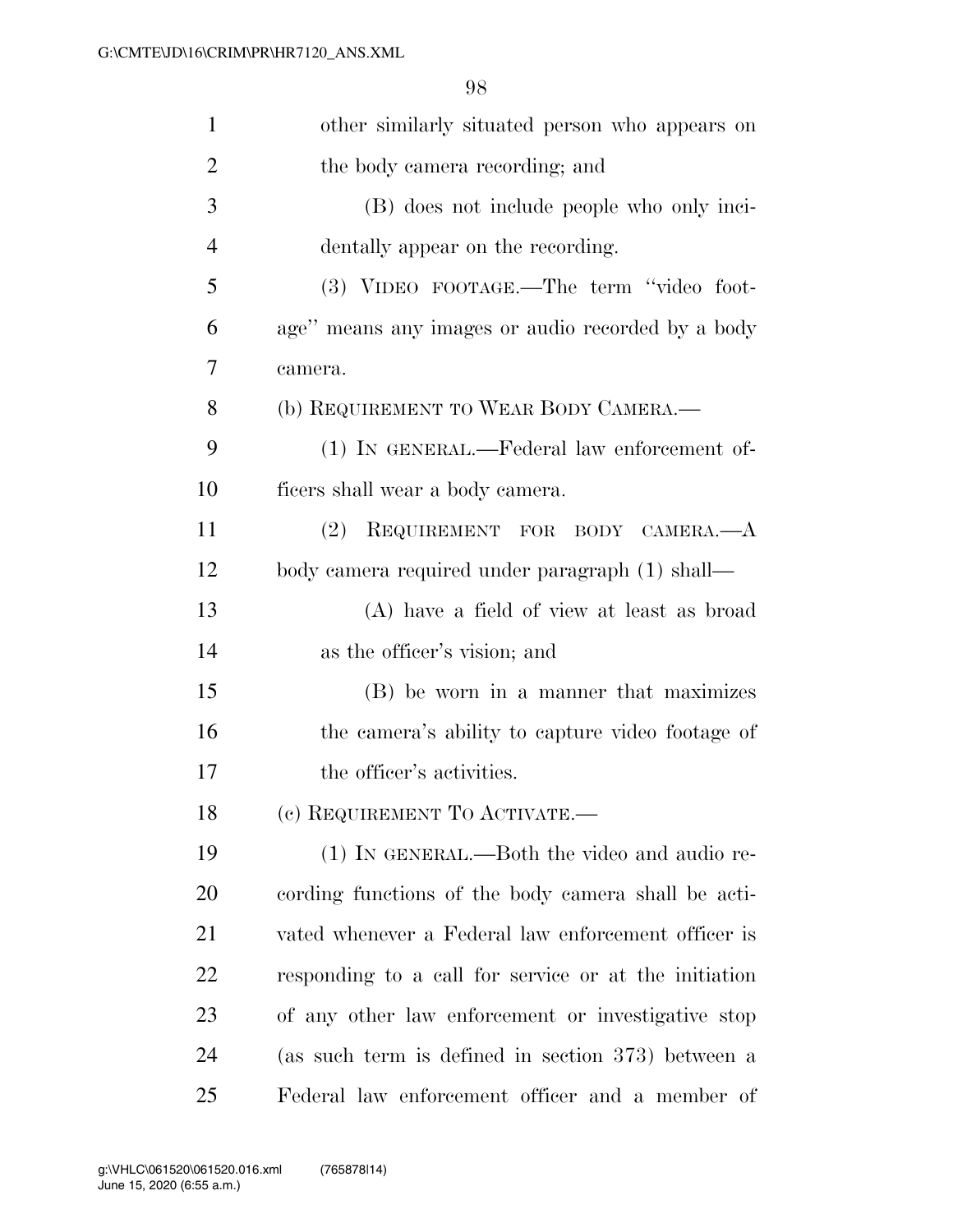the public, except that when an immediate threat to the officer's life or safety makes activating the cam- era impossible or dangerous, the officer shall acti- vate the camera at the first reasonable opportunity to do so.

 (2) ALLOWABLE DEACTIVATION.—The body camera shall not be deactivated until the stop has fully concluded and the Federal law enforcement of-ficer leaves the scene.

 (d) NOTIFICATION OF SUBJECT OF RECORDING.—A Federal law enforcement officer who is wearing a body camera shall notify any subject of the recording that he or she is being recorded by a body camera as close to the inception of the stop as is reasonably possible.

 (e) REQUIREMENTS.—Notwithstanding subsection (c), the following shall apply to the use of a body camera:

 (1) Prior to entering a private residence with- out a warrant or in non-exigent circumstances, a Federal law enforcement officer shall ask the occu- pant if the occupant wants the officer to discontinue use of the officer's body camera. If the occupant re- sponds affirmatively, the Federal law enforcement officer shall immediately discontinue use of the body camera.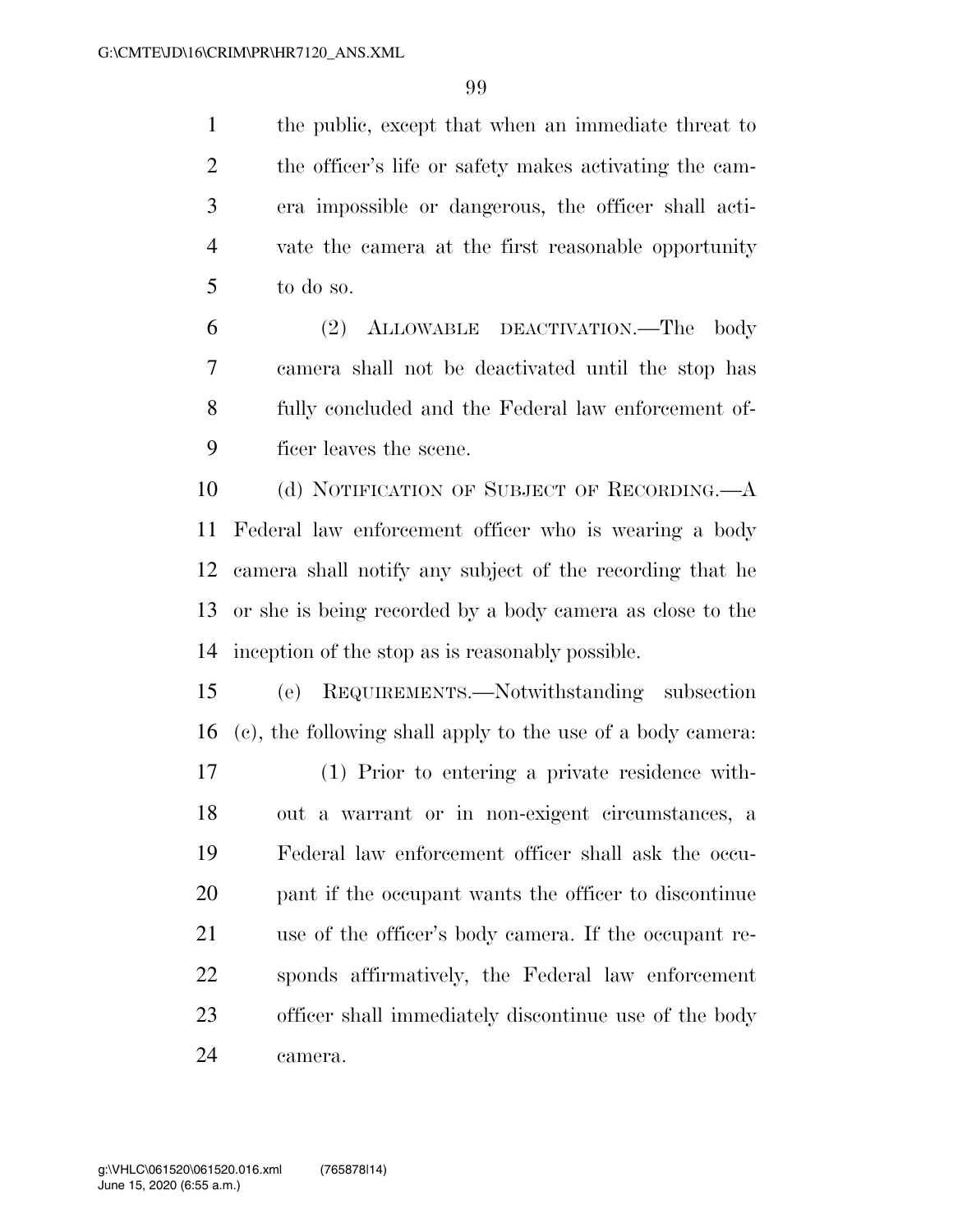(2) When interacting with an apparent crime victim, a Federal law enforcement officer shall, as soon as practicable, ask the apparent crime victim if the apparent crime victim wants the officer to dis- continue use of the officer's body camera. If the ap- parent crime victim responds affirmatively, the Fed- eral law enforcement officer shall immediately dis-continue use of the body camera.

 (3) When interacting with a person seeking to anonymously report a crime or assist in an ongoing law enforcement investigation, a Federal law en- forcement officer shall, as soon as practicable, ask the person seeking to remain anonymous, if the per- son seeking to remain anonymous wants the officer to discontinue use of the officer's body camera. If the person seeking to remain anonymous responds affirmatively, the Federal law enforcement officer shall immediately discontinue use of the body cam-era.

 (f) RECORDING OF OFFERS TO DISCONTINUE USE OF BODY CAMERA.—Each offer of a Federal law enforce- ment officer to discontinue the use of a body camera made pursuant to subsection (e), and the responses thereto, shall be recorded by the body camera prior to dis-continuing use of the body camera.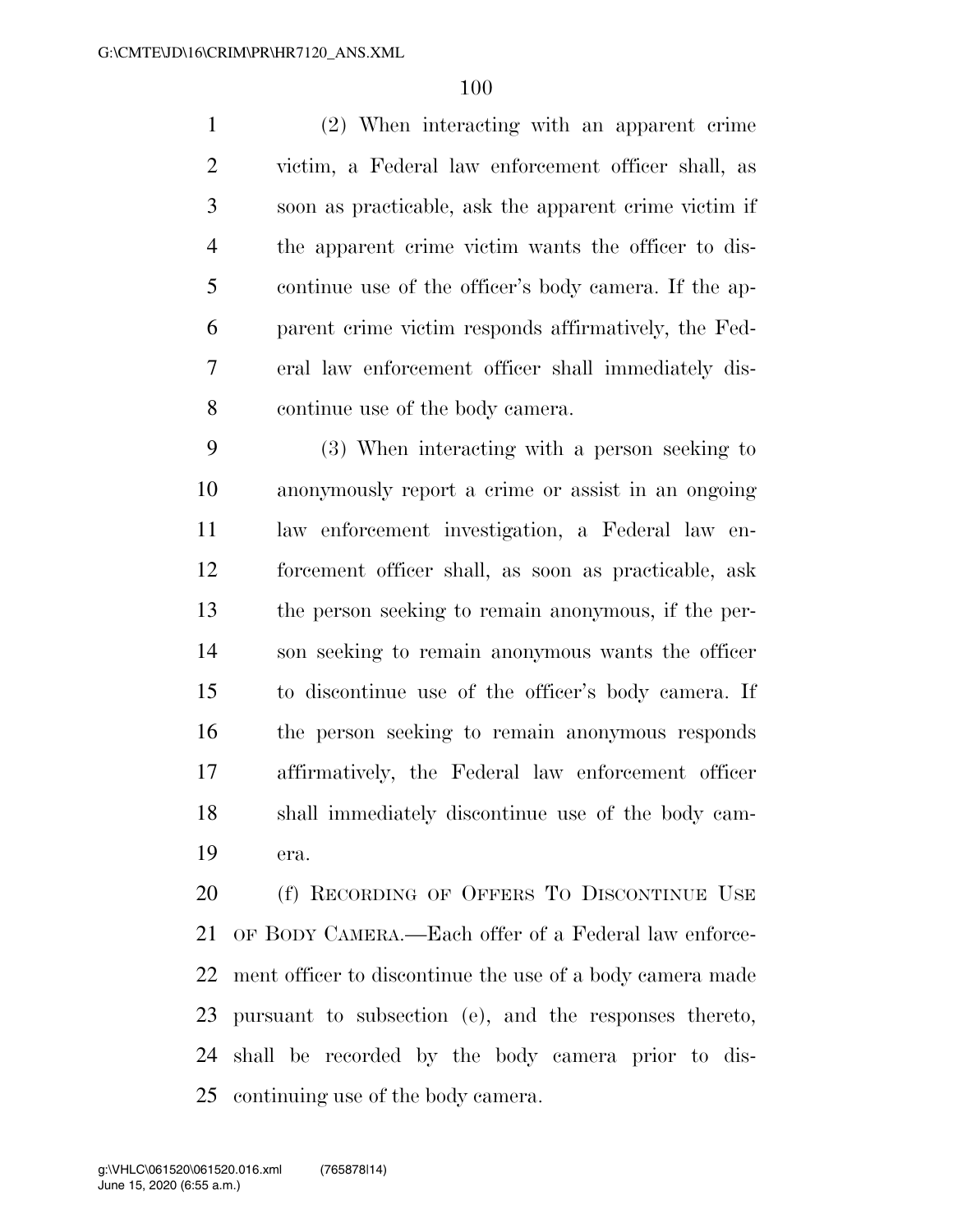(g) LIMITATIONS ON USE OF BODY CAMERA.—Body cameras shall not be used to gather intelligence informa- tion based on First Amendment protected speech, associa- tions, or religion, or to record activity that is unrelated to a response to a call for service or a law enforcement or investigative stop between a law enforcement officer and a member of the public, and shall not be equipped with or employ any real time facial recognition tech-nologies.

 (h) EXCEPTIONS.—Federal law enforcement offi-cers—

 (1) shall not be required to use body cameras during investigative or enforcement stops with the public in the case that—

 (A) recording would risk the safety of a confidential informant, citizen informant, or un-dercover officer;

 (B) recording would pose a serious risk to national security; or

20 (C) the officer is a military police officer, a member of the United States Army Criminal Investigation Command, or a protective detail assigned to a Federal or foreign official while performing his or her duties; and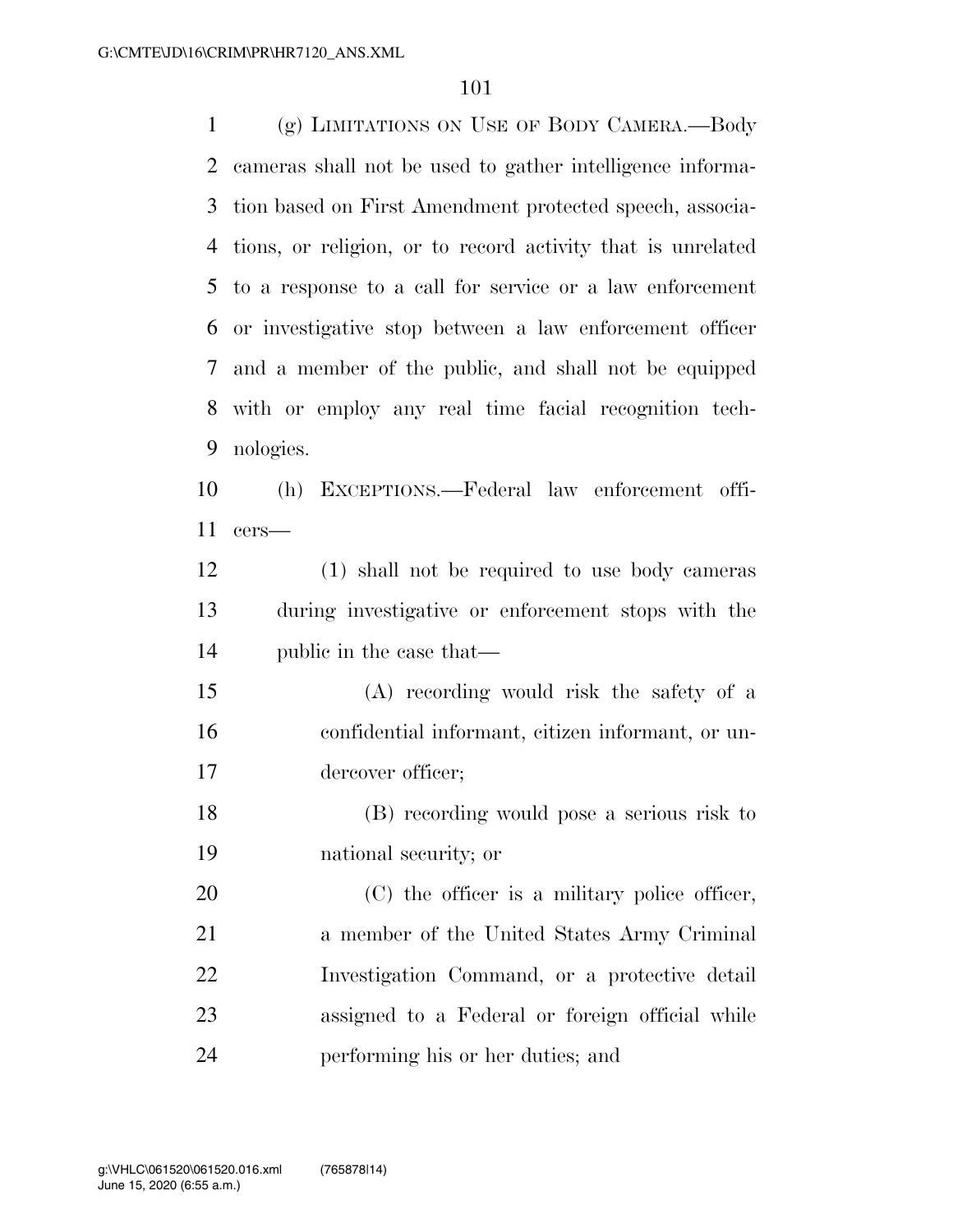| $\mathbf{1}$   | (2) shall not activate a body camera while on         |
|----------------|-------------------------------------------------------|
| $\overline{2}$ | the grounds of any public, private or parochial ele-  |
| 3              | mentary or secondary school, except when respond-     |
| 4              | ing to an imminent threat to life or health.          |
| 5              | (i) RETENTION OF FOOTAGE.                             |
| 6              | (1) IN GENERAL.—Body camera video footage             |
| 7              | shall be retained by the law enforcement agency that  |
| 8              | employs the officer whose camera captured the foot-   |
| 9              | age, or an authorized agent thereof, for 6 months     |
| 10             | after the date it was recorded, after which time such |
| 11             | footage shall be permanently deleted.                 |
| 12             | $(2)$ RIGHT TO INSPECT.—During the 6-month            |
| 13             | retention period described in paragraph (1), the fol- |
| 14             | lowing persons shall have the right to inspect the    |
| 15             | body camera footage:                                  |
| 16             | (A) Any person who is a subject of body               |
| 17             | camera video footage, and their designated legal      |
| 18             | counsel.                                              |
| 19             | (B) A parent or legal guardian of a minor             |
| 20             | subject of body camera video footage, and their       |
| 21             | designated legal counsel.                             |
| 22             | (C) The spouse, next of kin, or legally au-           |
| 23             | thorized designee of a deceased subject of body       |
| 24             | camera video footage, and their designated legal      |
| 25             | counsel.                                              |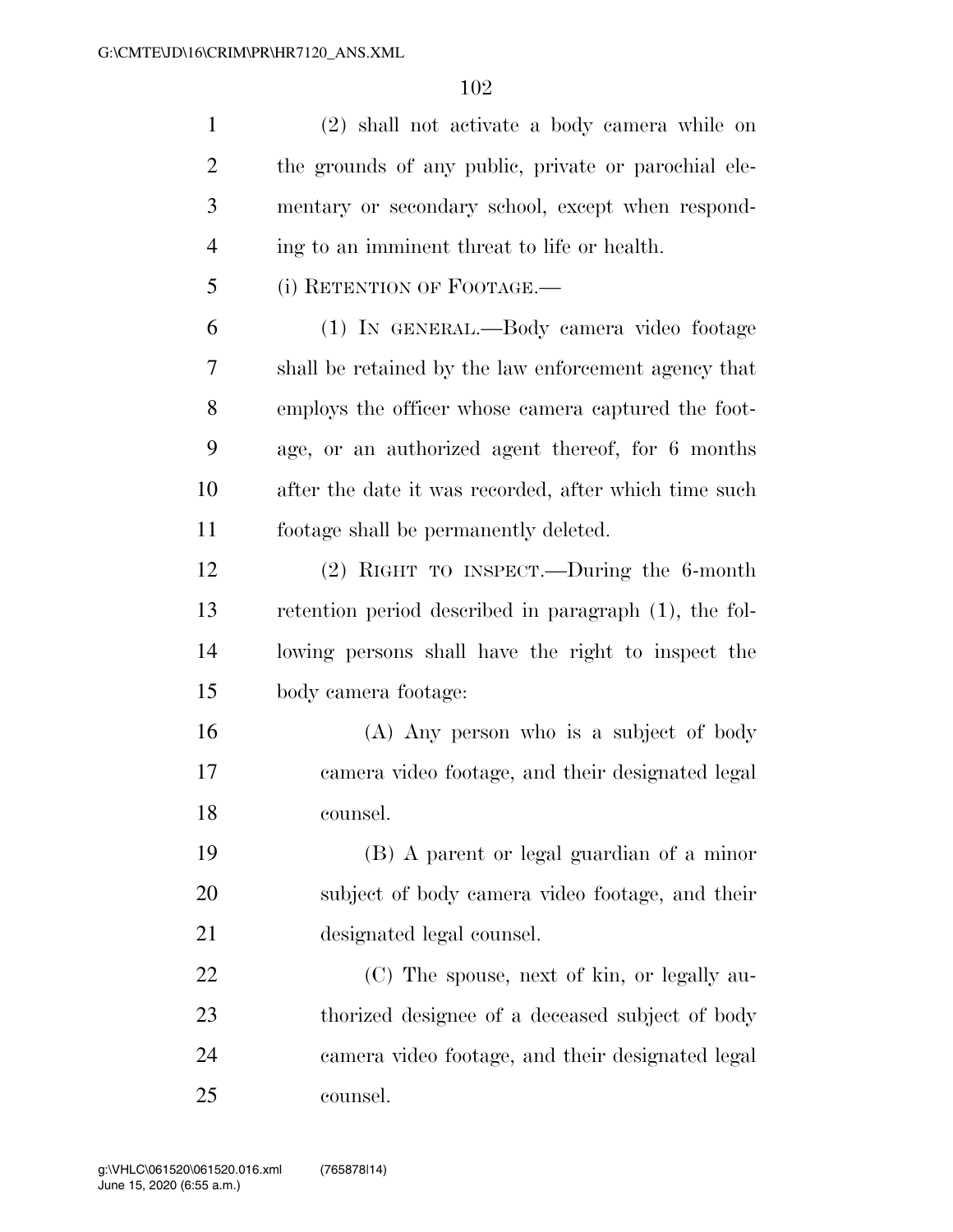(D) A Federal law enforcement officer whose body camera recorded the video footage, and their designated legal counsel, subject to the limitations and restrictions in this part. (E) The superior officer of a Federal law enforcement officer whose body camera re- corded the video footage, subject to the limita- tions and restrictions in this part. (F) Any defense counsel who claims, pur- suant to a written affidavit, to have a reason- able basis for believing a video may contain evi- dence that exculpates a client. (3) LIMITATION.—The right to inspect subject 14 to subsection  $(i)(1)$  shall not include the right to possess a copy of the body camera video footage, un- less the release of the body camera footage is other- wise authorized by this part or by another applicable law. When a body camera fails to capture some or all of the audio or video of an incident due to mal- function, displacement of camera, or any other cause, any audio or video footage that is captured shall be treated the same as any other body camera audio or video footage under this part. (j) ADDITIONAL RETENTION REQUIREMENTS.—Not-

withstanding the retention and deletion requirements in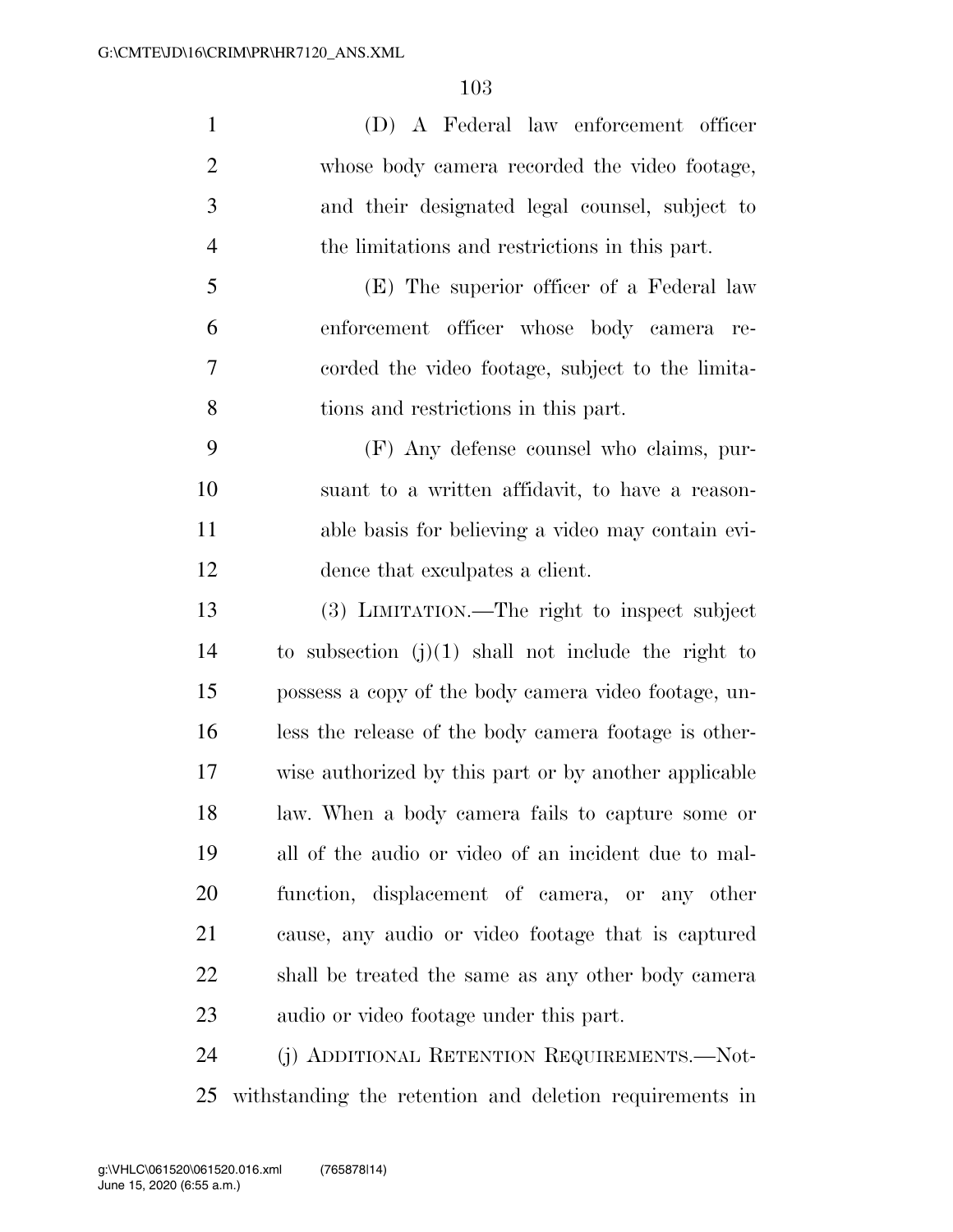| $\mathbf{1}$   | subsection (i), the following shall apply to body camera |
|----------------|----------------------------------------------------------|
| 2              | video footage under this part.                           |
| 3              | (1) Body camera video footage shall be auto-             |
| $\overline{4}$ | matically retained for not less than 3 years if the      |
| 5              | video footage captures an interaction or event involv-   |
| 6              | $ing$ —                                                  |
| $\overline{7}$ | $(A)$ any use of force; or                               |
| 8              | (B) an stop about which a complaint has                  |
| 9              | been registered by a subject of the video foot-          |
| 10             | age.                                                     |
| 11             | (2) Body camera video footage shall be retained          |
| 12             | for not less than 3 years if a longer retention period   |
| 13             | is voluntarily requested by—                             |
| 14             | (A) the Federal law enforcement officer                  |
| 15             | whose body camera recorded the video footage,            |
| 16             | if that officer reasonably asserts the video foot-       |
| 17             | age has evidentiary or exculpatory value in an           |
| 18             | ongoing investigation;                                   |
| 19             | (B) any Federal law enforcement officer                  |
| 20             | who is a subject of the video footage, if that of-       |
| 21             | ficer reasonably asserts the video footage has           |
| 22             | evidentiary or exculpatory value;                        |
| 23             | (C) any superior officer of a Federal law                |
| 24             | enforcement officer whose body camera<br>re-             |
| 25             | corded the video footage or who is a subject of          |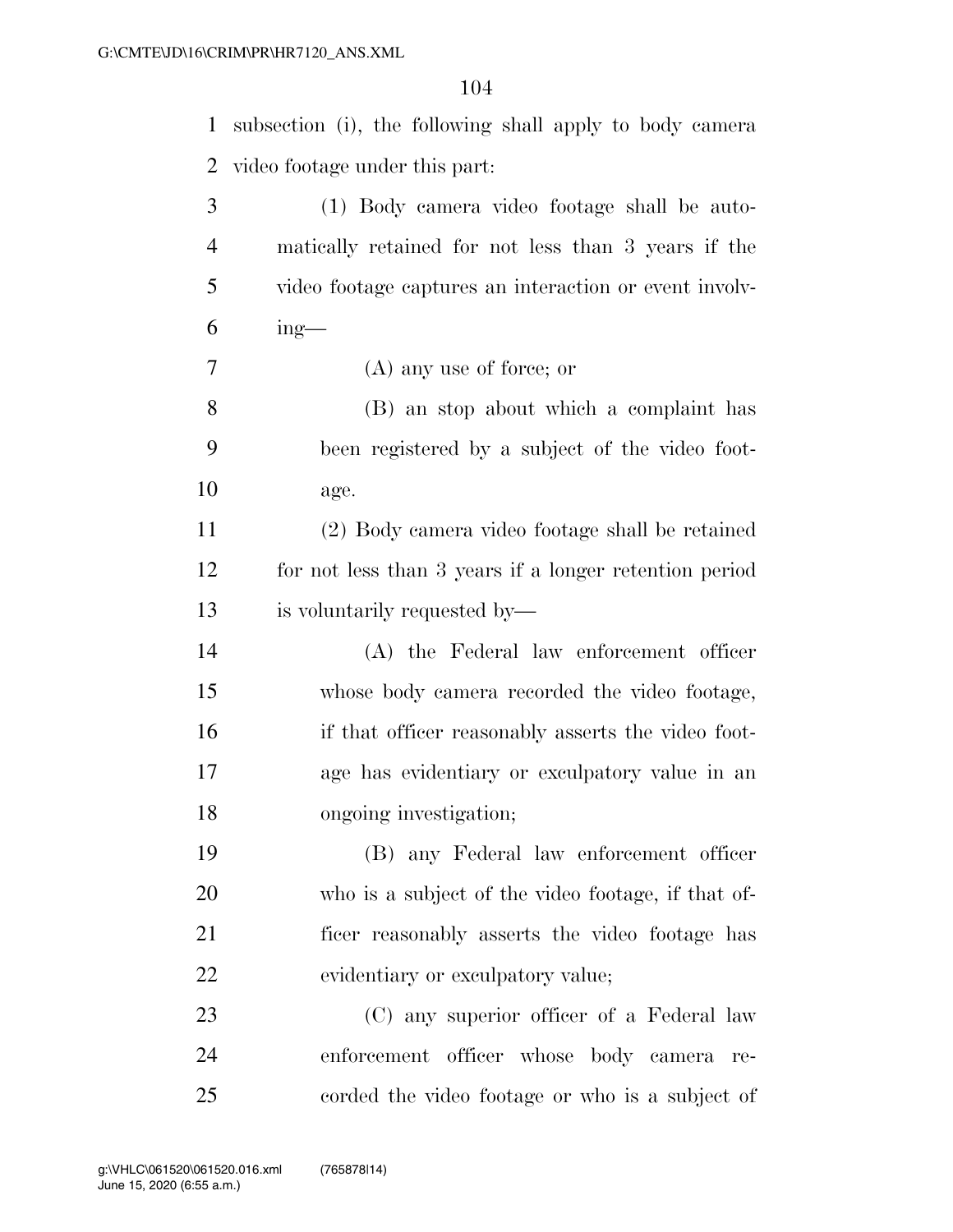| $\mathbf{1}$   | the video footage, if that superior officer rea-                     |
|----------------|----------------------------------------------------------------------|
| $\overline{2}$ | sonably asserts the video footage has evi-                           |
| 3              | dentiary or exculpatory value;                                       |
| $\overline{4}$ | (D) any Federal law enforcement officer, if                          |
| 5              | the video footage is being retained solely and                       |
| 6              | exclusively for police training purposes;                            |
| 7              | (E) any member of the public who is a                                |
| 8              | subject of the video footage;                                        |
| 9              | (F) any parent or legal guardian of a                                |
| 10             | minor who is a subject of the video footage; or                      |
| 11             | (G) a deceased subject's spouse, next of                             |
| 12             | kin, or legally authorized designee.                                 |
| 13             | (k) PUBLIC REVIEW.—For purposes of subpara-                          |
| 14             | graphs $(E)$ , $(F)$ , and $(G)$ of subsection $(j)(2)$ , any member |
| 15             | of the public who is a subject of video footage, the parent          |
| 16             | or legal guardian of a minor who is a subject of the video           |
| 17             | footage, or a deceased subject's next of kin or legally au-          |
|                | 18 thorized designee, shall be permitted to review the specific      |
| 19             | video footage in question in order to make a determination           |
| 20             | as to whether they will voluntarily request it be subjected          |
| 21             | to a minimum 3-year retention period.                                |
| 22             | (1) DISCLOSURE.—                                                     |
| 23             | $(1)$ IN GENERAL.—Except as provided in para-                        |
| $\bigcap$      | $\cdot$ 1                                                            |

 graph (2), all video footage of an interaction or event captured by a body camera, if that interaction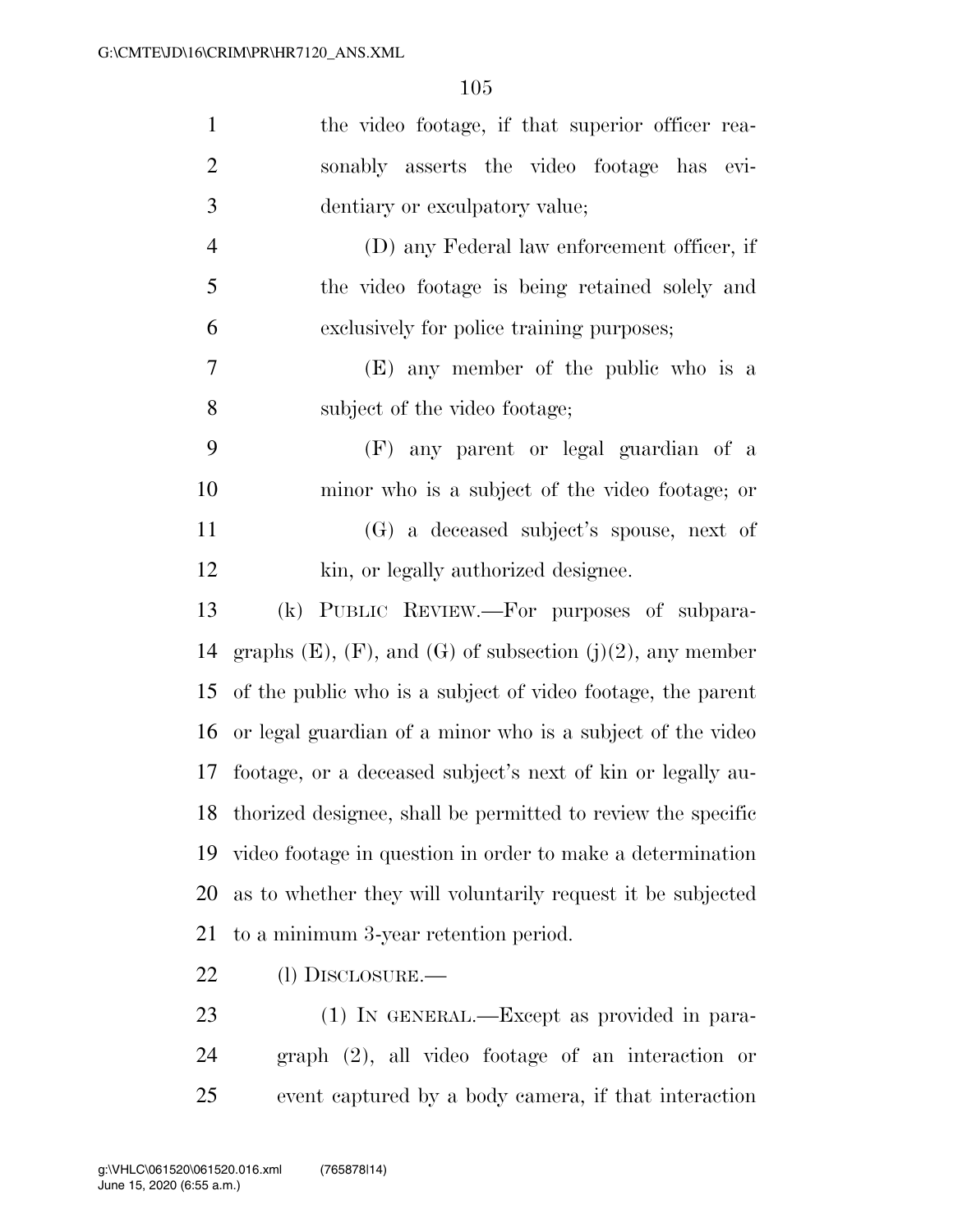| $\mathbf{1}$   | or event is identified with reasonable specificity and  |
|----------------|---------------------------------------------------------|
| $\overline{2}$ | requested by a member of the public, shall be pro-      |
| 3              | vided to the person or entity making the request in     |
| $\overline{4}$ | accordance with the procedures for requesting and       |
| 5              | providing government records set forth in the section   |
| 6              | 552a of title 5, United States Code.                    |
| 7              | (2) EXCEPTIONS.—The following categories of             |
| 8              | video footage shall not be released to the public in    |
| 9              | the absence of express written permission from the      |
| 10             | non-law enforcement subjects of the video footage:      |
| 11             | (A) Video footage not subject to a min-                 |
| 12             | imum 3-year retention period pursuant to sub-           |
| 13             | section $(j)$ .                                         |
| 14             | (B) Video footage that is subject to a min-             |
| 15             | imum 3-year retention period solely and exclu-          |
| 16             | sively pursuant to paragraph $(1)(B)$ or $(2)$ of       |
| 17             | subsection $(j)$ .                                      |
| 18             | (3) PRIORITY OF REQUESTS.—Notwithstanding               |
| 19             | any time periods established for acknowledging and      |
| 20             | responding to records requests in section 552a of       |
| 21             | title 5, United States Code, responses to requests for  |
| 22             | video footage that is subject to a minimum 3-year       |
| 23             | retention period pursuant to subsection $(j)(1)(A)$ ,   |
| 24             | where a subject of the video footage is recorded        |
| 25             | being killed, shot by a firearm, or grievously injured, |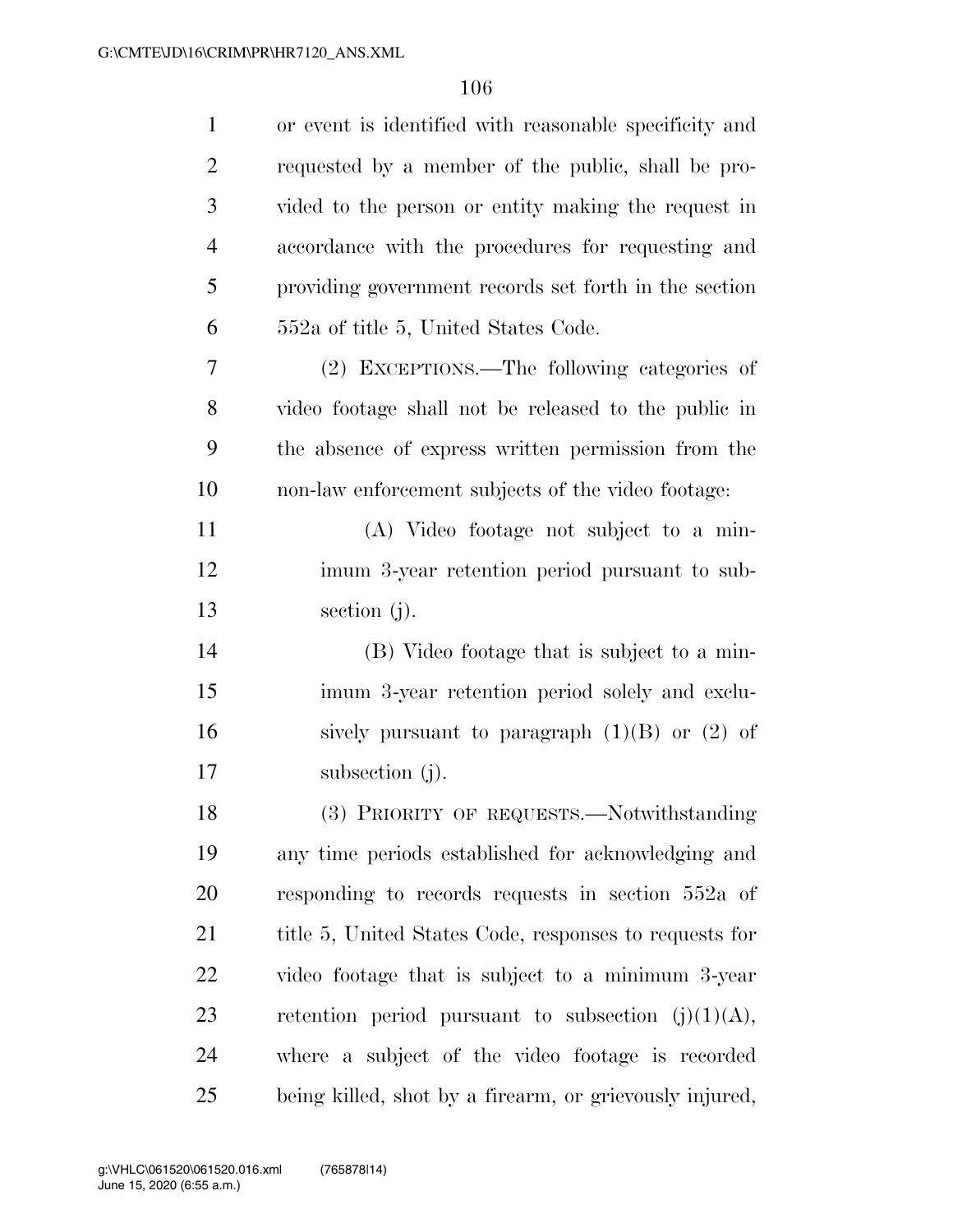shall be prioritized and, if approved, the requested video footage shall be provided as expeditiously as possible, but in no circumstances later than 5 days following receipt of the request.

5 (4) USE OF REDACTION TECHNOLOGY.—

 (A) IN GENERAL.—Whenever doing so is necessary to protect personal privacy, the right to a fair trial, the identity of a confidential source or crime victim, or the life or physical safety of any person appearing in video footage, redaction technology may be used to obscure the face and other personally identifying char- acteristics of that person, including the tone of the person's voice, provided the redaction does not interfere with a viewer's ability to fully, completely, and accurately comprehend the events captured on the video footage.

 (B) REQUIREMENTS.—The following re- quirements shall apply to redactions under sub-paragraph (A):

 (i) When redaction is performed on video footage pursuant to this paragraph, an unedited, original version of the video footage shall be retained pursuant to the requirements of subsections (i) and (j).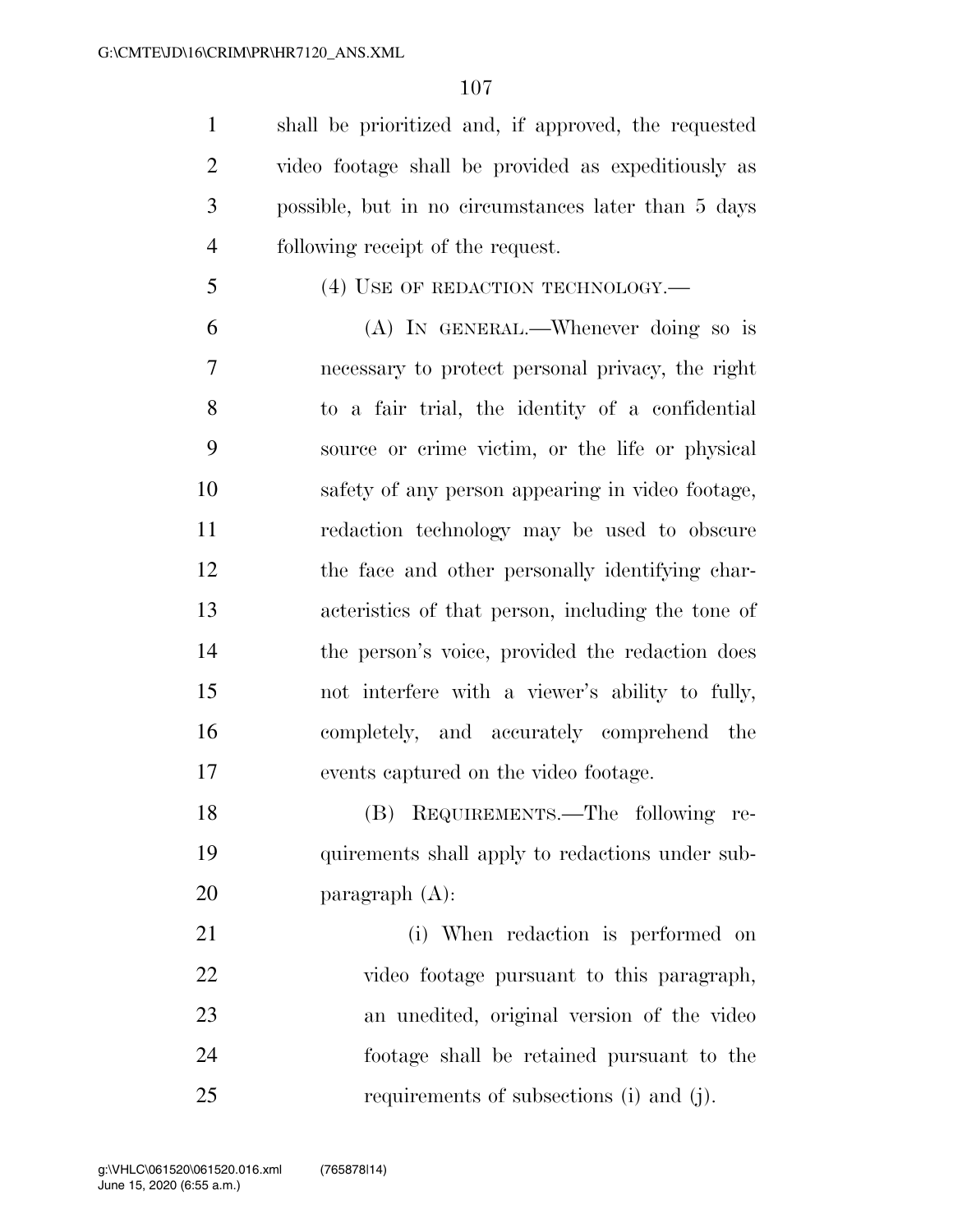|    | (ii) Except pursuant to the rules for         |
|----|-----------------------------------------------|
| 2  | the redaction of video footage set forth in   |
| 3  | this subsection or where it is otherwise ex-  |
|    | pressly authorized by this Act, no other ed-  |
| -5 | iting or alteration of video footage, includ- |
| 6  | ing a reduction of the video footage's reso-  |
|    | lution, shall be permitted.                   |

 (m) PROHIBITED WITHHOLDING OF FOOTAGE.— Body camera video footage may not be withheld from the public on the basis that it is an investigatory record or was compiled for law enforcement purposes where any per- son under investigation or whose conduct is under review is a police officer or other law enforcement employee and the video footage relates to that person's conduct in their official capacity.

 (n) ADMISSIBILITY.—Any video footage retained be- yond 6 months solely and exclusively pursuant to sub-18 section  $(i)(2)(D)$  shall not be admissible as evidence in any criminal or civil legal or administrative proceeding.

 (o) CONFIDENTIALITY.—No government agency or official, or law enforcement agency, officer, or official may publicly disclose, release, or share body camera video foot-age unless—

 (1) doing so is expressly authorized pursuant to this part or another applicable law; or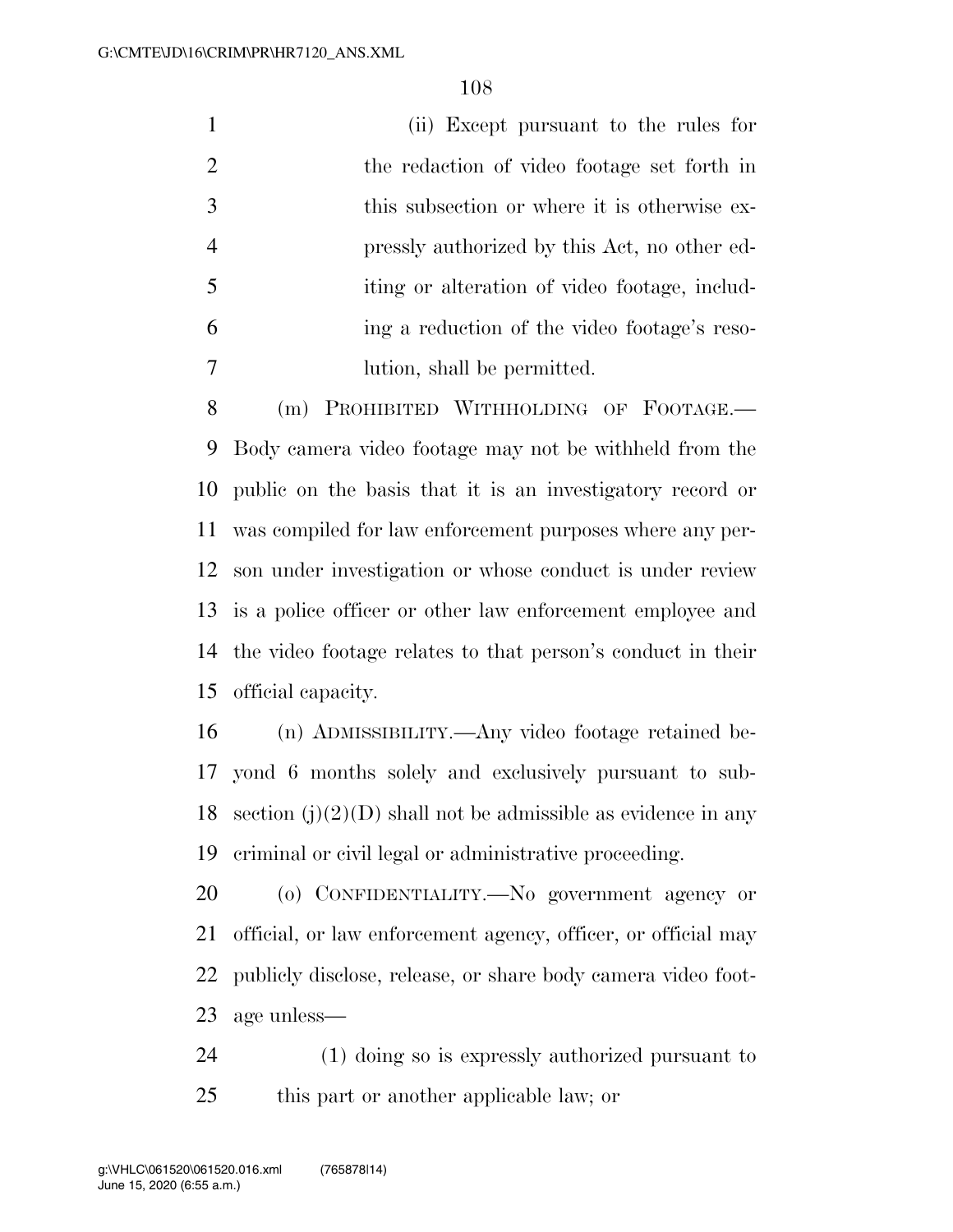(2) the video footage is subject to public release pursuant to subsection (l), and not exempted from 3 public release pursuant to subsection  $(l)(1)$ .

 (p) LIMITATION ON FEDERAL LAW ENFORCEMENT OFFICER VIEWING OF BODY CAMERA FOOTAGE.—No Federal law enforcement officer shall review or receive an accounting of any body camera video footage that is sub- ject to a minimum 3-year retention period pursuant to subsection (j)(1) prior to completing any required initial reports, statements, and interviews regarding the recorded event, unless doing so is necessary, while in the field, to address an immediate threat to life or safety.

 (q) ADDITIONAL LIMITATIONS.—Video footage may not be—

 (1) in the case of footage that is not subject to a minimum 3-year retention period, viewed by any superior officer of a Federal law enforcement officer whose body camera recorded the footage absent a specific allegation of misconduct; or

 (2) divulged or used by any law enforcement agency for any commercial or other non-law enforce-ment purpose.

23 (r) THIRD PARTY MAINTENANCE OF FOOTAGE. Where a law enforcement agency authorizes a third party to act as its agent in maintaining body camera footage,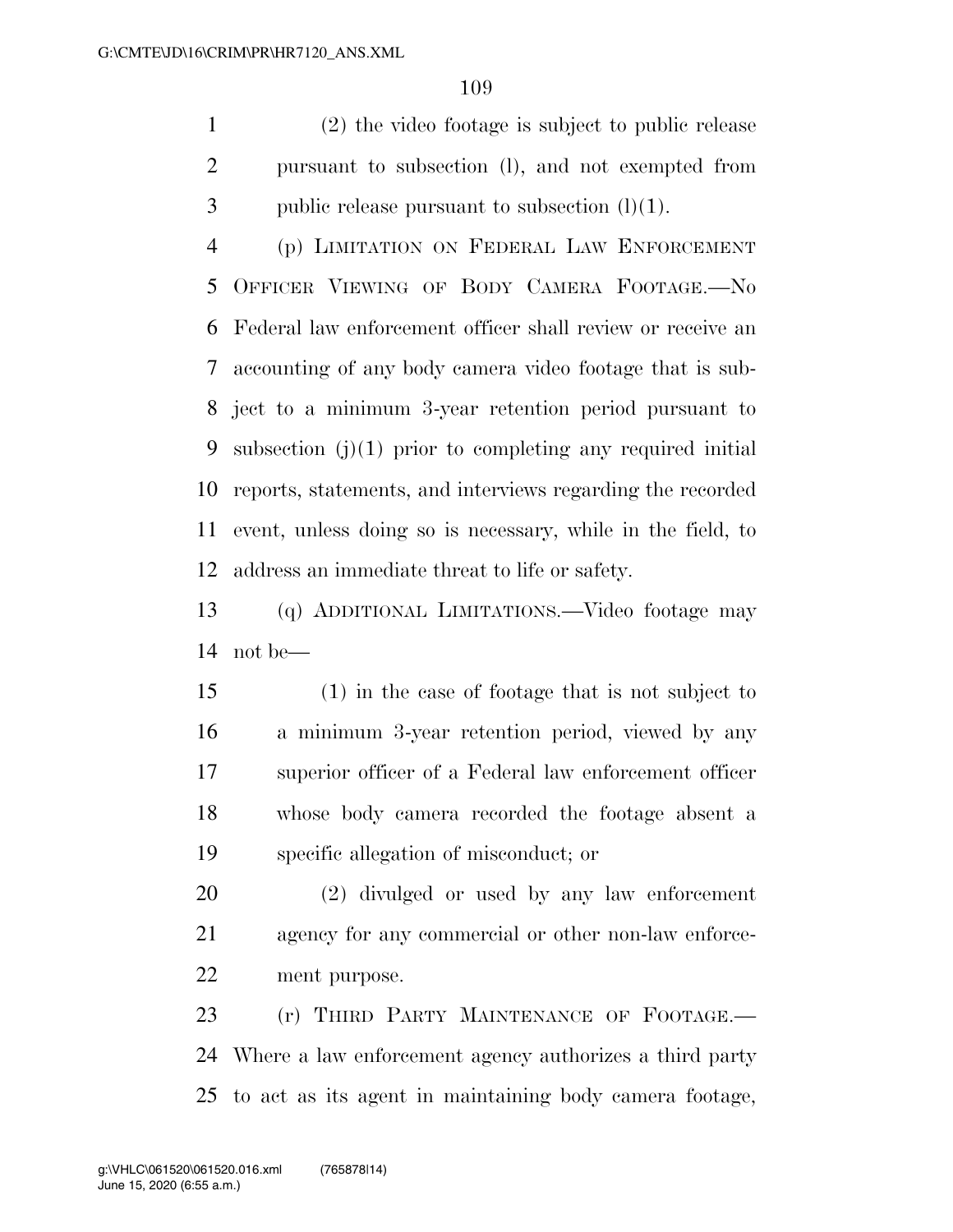the agent shall not be permitted to independently access, view, or alter any video footage, except to delete videos as required by law or agency retention policies.

(s) ENFORCEMENT.—

 (1) IN GENERAL.—If any Federal law enforce- ment officer, or any employee or agent of a Federal law enforcement agency fails to adhere to the re- cording or retention requirements contained in this part, intentionally interferes with a body camera's ability to accurately capture video footage, or other- wise manipulates the video footage captured by a body camera during or after its operation—

 (A) appropriate disciplinary action shall be taken against the individual officer, employee, or agent;

 (B) a rebuttable evidentiary presumption shall be adopted in favor of a criminal defend- ant who reasonably asserts that exculpatory evi-dence was destroyed or not captured; and

 (C) a rebuttable evidentiary presumption shall be adopted on behalf of a civil plaintiff suing the Government, a Federal law enforce- ment agency, or a Federal law enforcement offi-cer for damages based on misconduct who rea-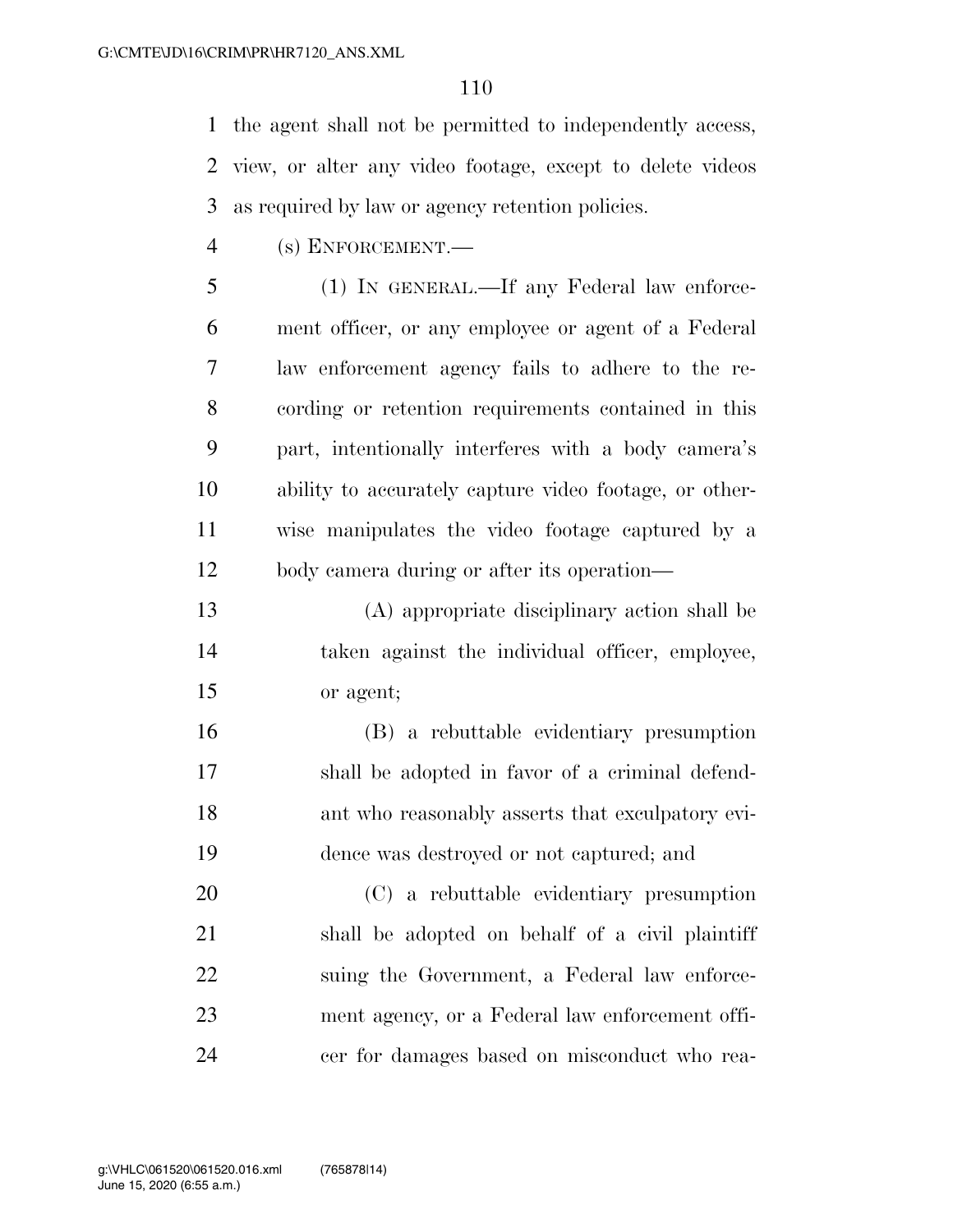sonably asserts that evidence supporting their claim was destroyed or not captured.

 (2) PROOF COMPLIANCE WAS IMPOSSIBLE.— The disciplinary action requirement and rebuttable presumptions described in paragraph (1) may be overcome by contrary evidence or proof of exigent circumstances that made compliance impossible.

 (t) USE OF FORCE INVESTIGATIONS.—In the case that a Federal law enforcement officer equipped with a body camera is involved in, a witness to, or within viewable sight range of either the use of force by another law en- forcement officer that results in a death, the use of force by another law enforcement officer, during which the dis- charge of a firearm results in an injury, or the conduct of another law enforcement officer that becomes the sub-ject of a criminal investigation—

 (1) the law enforcement agency that employs 18 the law enforcement officer, or the agency or depart- ment conducting the related criminal investigation, as appropriate, shall promptly take possession of the body camera, and shall maintain such camera, and any data on such camera, in accordance with the ap-plicable rules governing the preservation of evidence;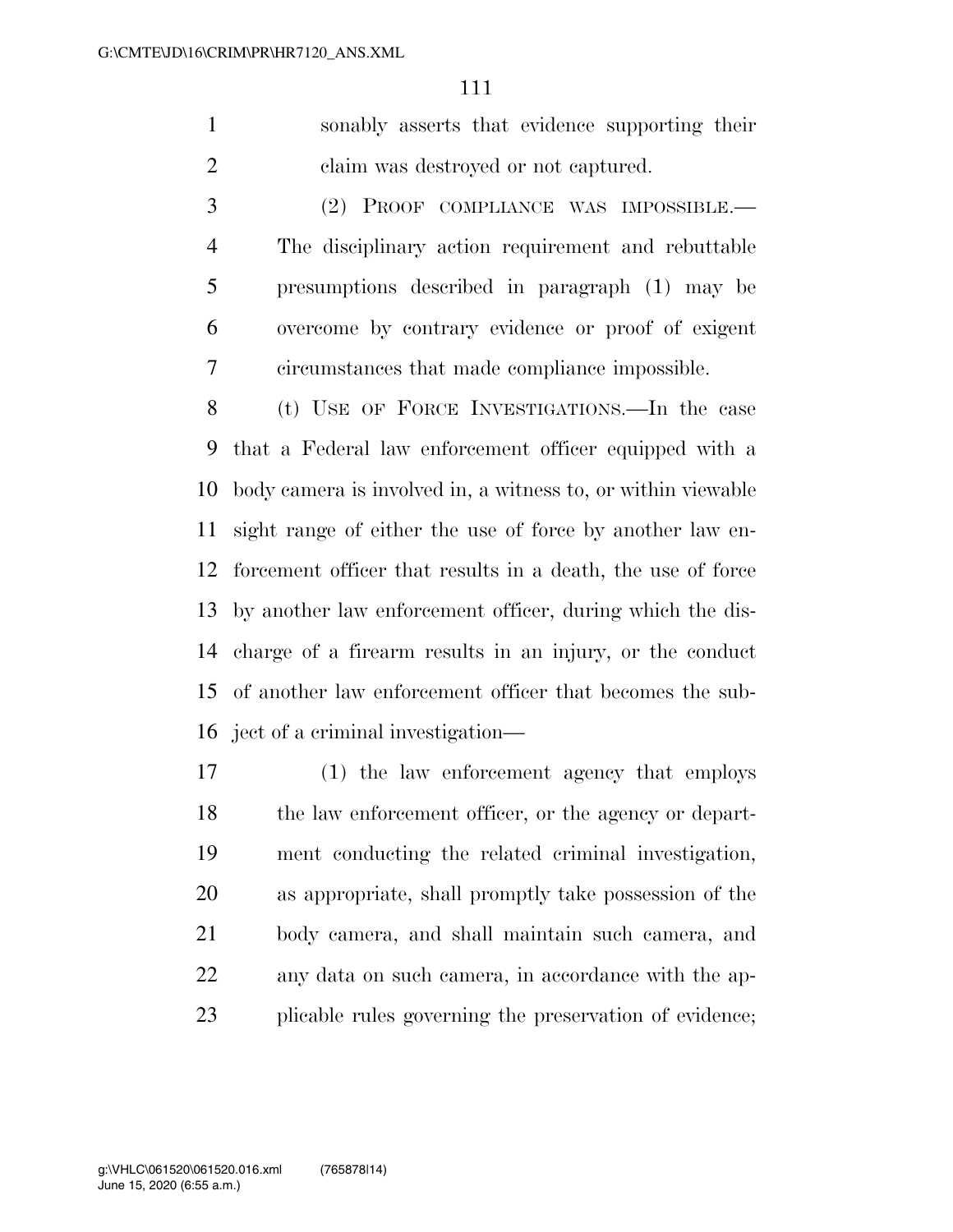(2) a copy of the data on such body camera shall be made in accordance with prevailing forensic standards for data collection and reproduction; and (3) such copied data shall be made available to the public in accordance with subsection (l).

 (u) LIMITATION ON USE OF FOOTAGE AS EVI- DENCE.—Any body camera video footage recorded by a Federal law enforcement officer that violates this part or any other applicable law may not be offered as evidence by any government entity, agency, department, prosecu- torial office, or any other subdivision thereof in any crimi- nal or civil action or proceeding against any member of the public.

 (v) PUBLICATION OF AGENCY POLICIES.—Any Fed- eral law enforcement agency policy or other guidance re- garding body cameras, their use, or the video footage therefrom that is adopted by a Federal agency or depart- ment, shall be made publicly available on that agency's website.

 (w) RULE OF CONSTRUCTION.—Nothing in this part shall be construed to preempt any laws governing the maintenance, production, and destruction of evidence in criminal investigations and prosecutions.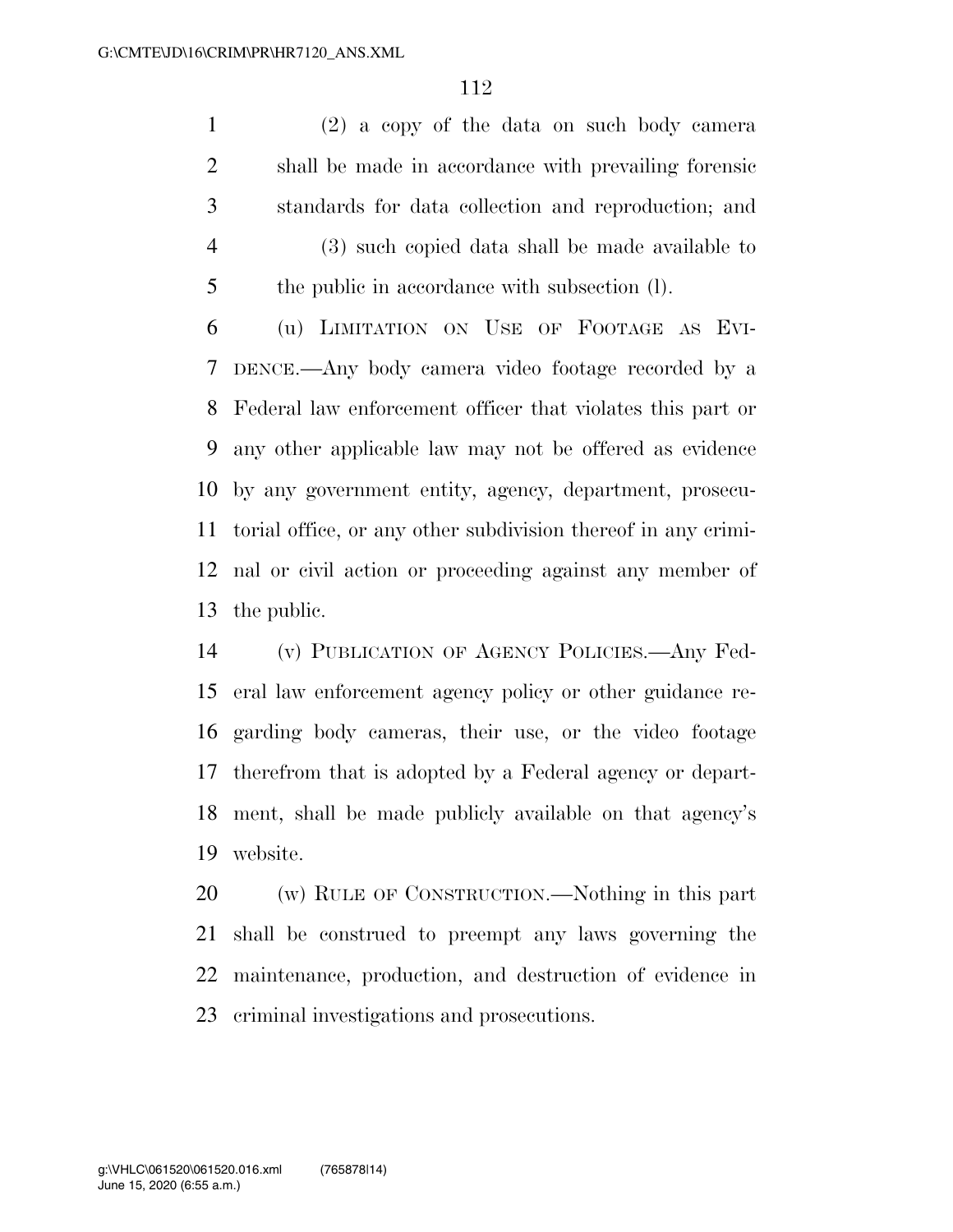| $\mathbf{1}$   | SEC. 373. PATROL VEHICLES WITH IN-CAR VIDEO RECORD-    |
|----------------|--------------------------------------------------------|
| $\overline{2}$ | ING CAMERAS.                                           |
| 3              | (a) DEFINITIONS.—In this section:                      |
| 4              | (1) AUDIO RECORDING.—The term "audio re-               |
| 5              | cording" means the recorded conversation between a     |
| 6              | Federal law enforcement officer and a second party.    |
| 7              | (2) EMERGENCY LIGHTS.—The term "emer-                  |
| 8              | gency lights" means oscillating, rotating, or flashing |
| 9              | lights on patrol vehicles.                             |
| 10             | (3) ENFORCEMENT OR INVESTIGATIVE STOP.-                |
| 11             | The term "enforcement or investigative stop" means     |
| 12             | an action by a Federal law enforcement officer in re-  |
| 13             | lation to enforcement and investigation duties, in-    |
| 14             | cluding traffic stops, pedestrian stops, abandoned     |
| 15             | vehicle contacts, motorist assists, commercial motor   |
| 16             | vehicle stops, roadside safety checks, requests for    |
| 17             | identification, or responses to requests for emer-     |
| 18             | gency assistance.                                      |
| 19             | (4) IN-CAR VIDEO CAMERA.—The term "in-car              |
| 20             | video camera" means a video camera located in a        |
| 21             | patrol vehicle.                                        |

 (5) IN-CAR VIDEO CAMERA RECORDING EQUIP- MENT.—The term ''in-car video camera recording equipment'' means a video camera recording system located in a patrol vehicle consisting of a camera as-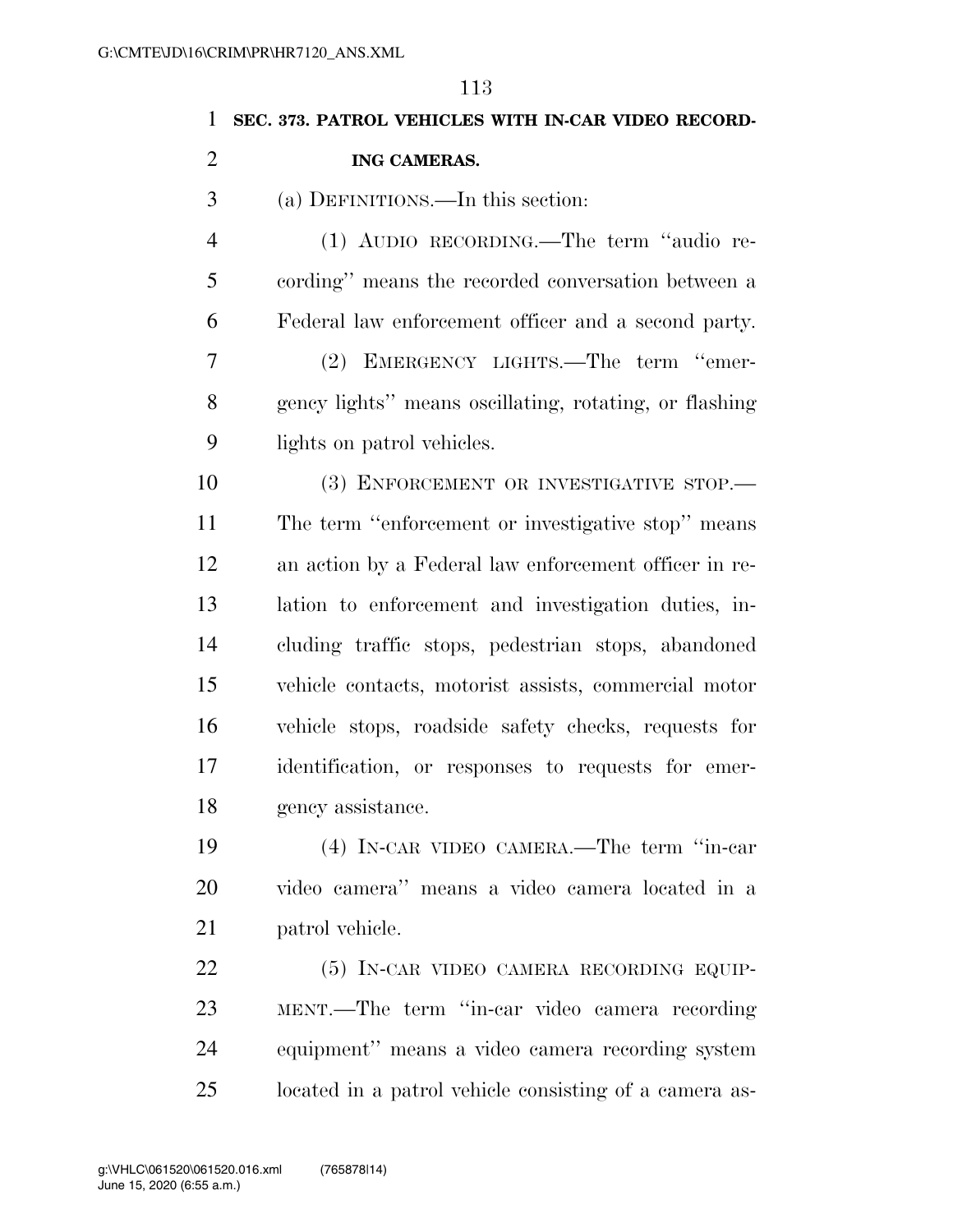sembly, recording mechanism, and an in-car video recording medium.

 (6) RECORDING.—The term ''recording'' means the process of capturing data or information stored on a recording medium as required under this sec-tion.

 (7) RECORDING MEDIUM.—The term ''record- ing medium'' means any recording medium for the retention and playback of recorded audio and video including VHS, DVD, hard drive, solid state, digital, or flash memory technology.

 (8) WIRELESS MICROPHONE.—The term ''wire- less microphone'' means a device worn by a Federal law enforcement officer or any other equipment used to record conversations between the officer and a second party and transmitted to the recording equip-ment.

(b) REQUIREMENTS.—

 (1) IN GENERAL.—Each Federal law enforce- ment agency shall install in-car video camera record- ing equipment in all patrol vehicles with a recording medium capable of recording for a period of 10 hours or more and capable of making audio record-ings with the assistance of a wireless microphone.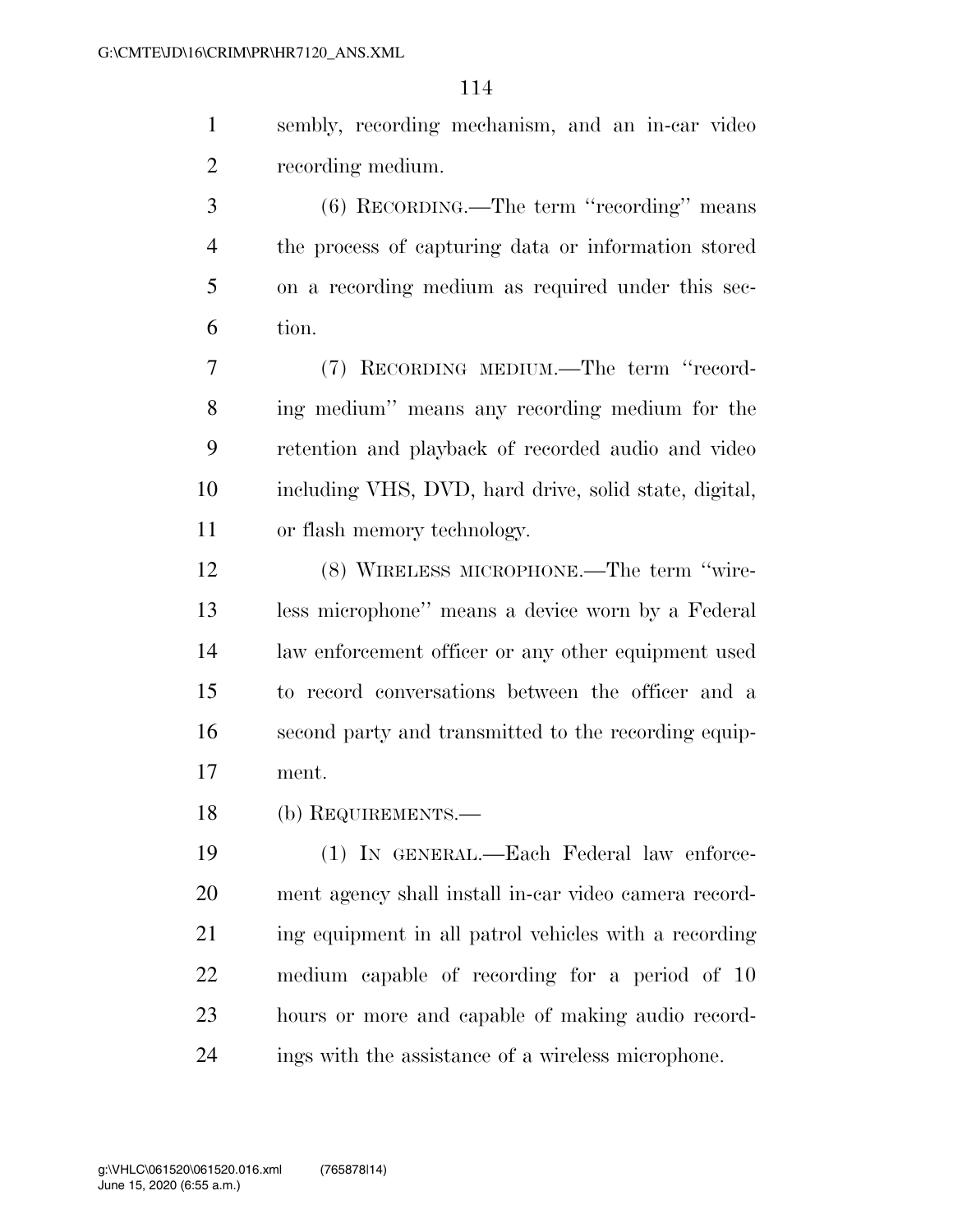| $\mathbf{1}$   | (2) RECORDING EQUIPMENT REQUIREMENTS.—              |
|----------------|-----------------------------------------------------|
| $\overline{2}$ | In-car video camera recording equipment with a re-  |
| 3              | cording medium capable of recording for a period of |
| $\overline{4}$ | 10 hours or more shall record activities—           |
| 5              | (A) whenever a patrol vehicle is assigned           |
| 6              | to patrol duty;                                     |
| 7              | (B) outside a patrol vehicle whenever—              |
| 8              | (i) a Federal law enforcement officer               |
| 9              | assigned that patrol vehicle is conducting          |
| 10             | an enforcement or investigative stop;               |
| 11             | (ii) patrol vehicle emergency lights are            |
| 12             | activated or would otherwise be activated if        |
| 13             | not for the need to conceal the presence of         |
| 14             | law enforcement; or                                 |
| 15             | (iii) an officer reasonably believes re-            |
| 16             | cording may assist with prosecution, en-            |
| 17             | hance safety, or for any other lawful pur-          |
| 18             | pose; and                                           |
| 19             | (C) inside the vehicle when transporting an         |
| 20             | arrestee or when an officer reasonably believes     |
| 21             | recording may assist with prosecution, enhance      |
| 22             | safety, or for any other lawful purpose.            |
| 23             | $(3)$ REQUIREMENTS FOR RECORDING.—                  |
| 24             | (A) IN GENERAL.—A Federal law enforce-              |
| 25             | ment officer shall begin recording for an en-       |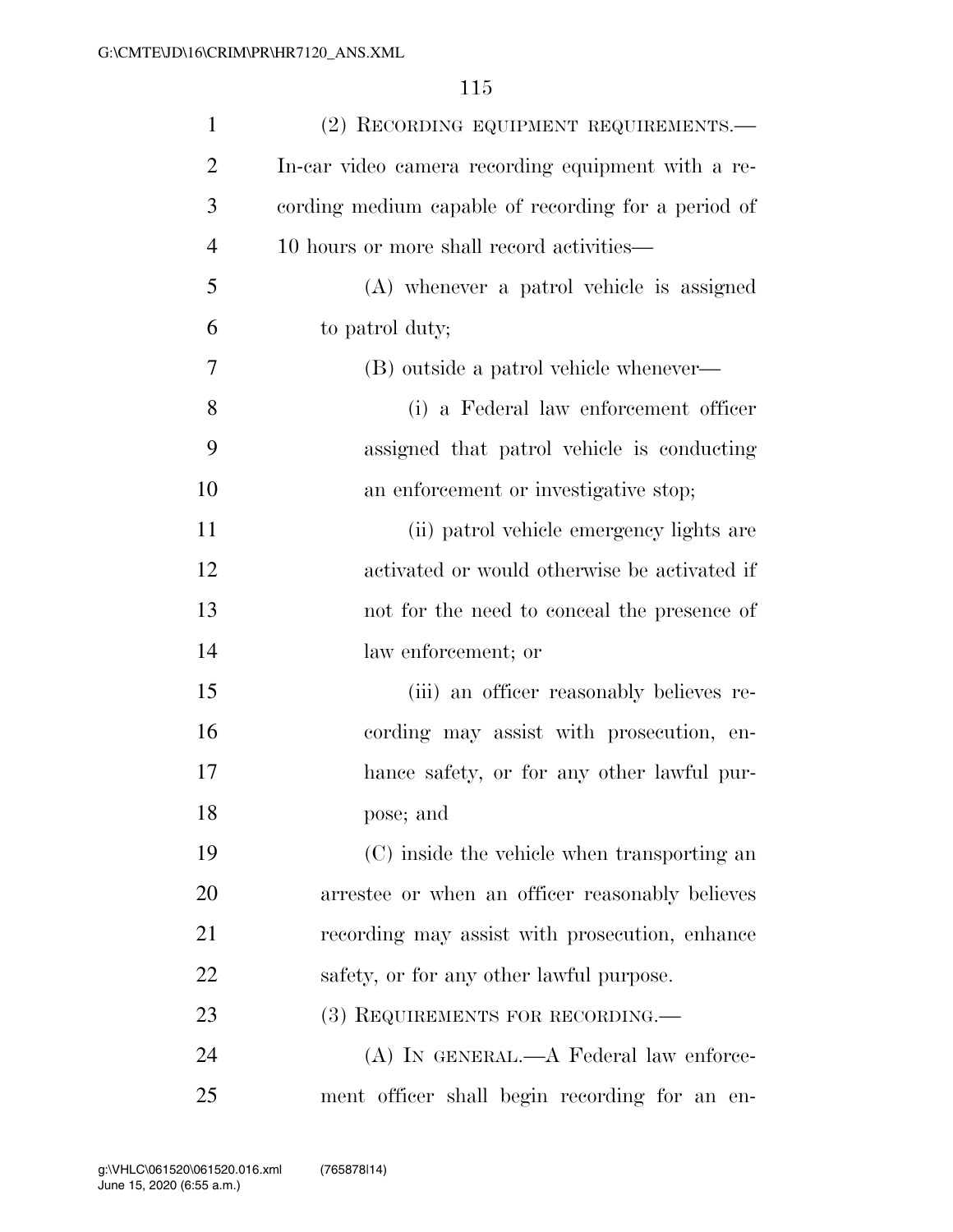forcement or investigative stop when the officer determines an enforcement stop is necessary and shall continue until the enforcement action has been completed and the subject of the en- forcement or investigative stop or the officer has left the scene.

 (B) ACTIVATION WITH LIGHTS.—A Fed- eral law enforcement officer shall begin record- ing when patrol vehicle emergency lights are ac- tivated or when they would otherwise be acti- vated if not for the need to conceal the presence of law enforcement, and shall continue until the reason for the activation ceases to exist, regard- less of whether the emergency lights are no longer activated.

 (C) PERMISSIBLE RECORDING.—A Federal law enforcement officer may begin recording if 18 the officer reasonably believes recording may assist with prosecution, enhance safety, or for any other lawful purpose; and shall continue until the reason for recording ceases to exist.

22 (4) ENFORCEMENT OR INVESTIGATIVE STOPS.—A Federal law enforcement officer shall record any enforcement or investigative stop. Audio recording shall terminate upon release of the violator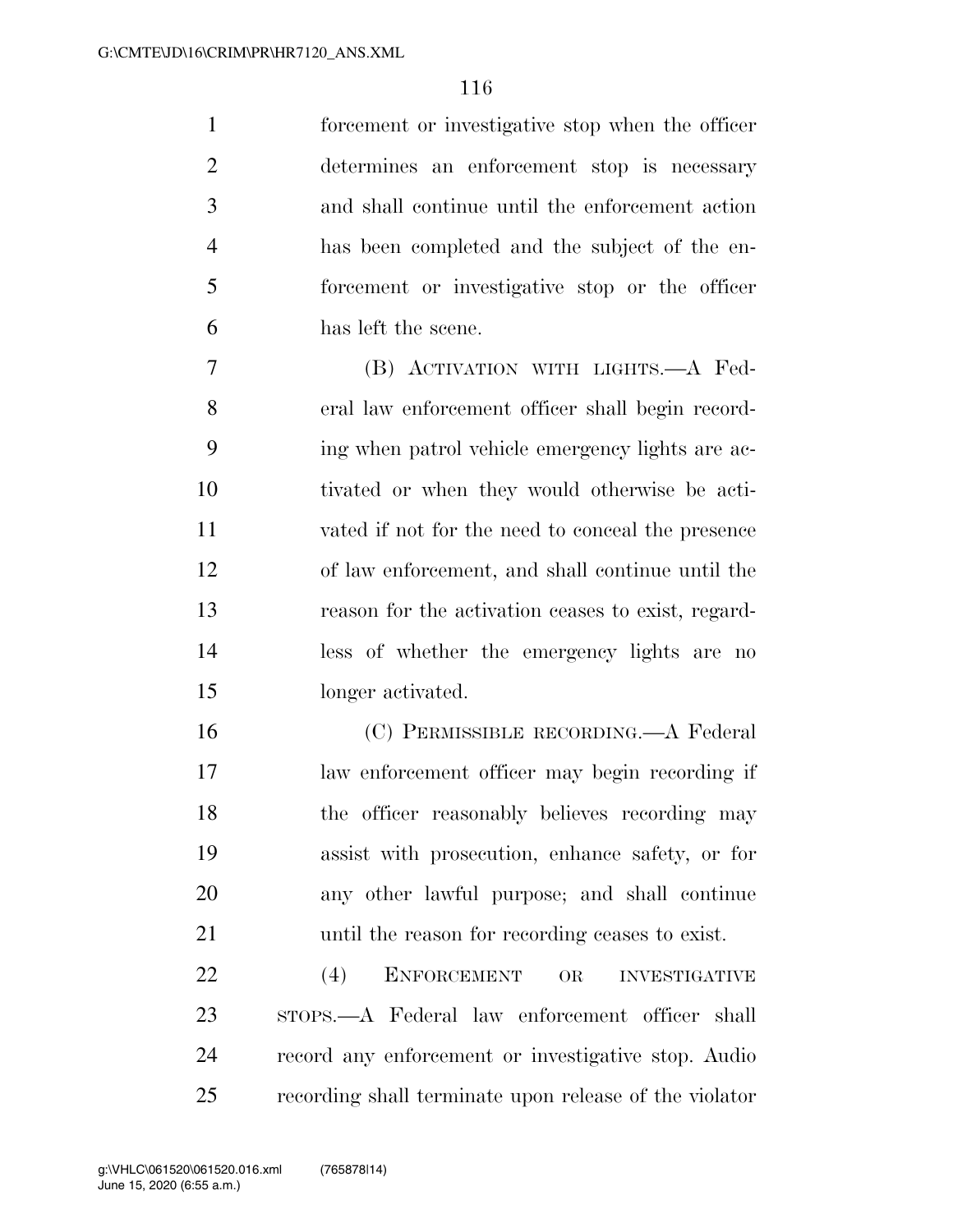and prior to initiating a separate criminal investiga-tion.

 (c) RETENTION OF RECORDINGS.—Recordings made on in-car video camera recording medium shall be retained for a storage period of at least 90 days. Under no cir- cumstances shall any recording made on in-car video cam- era recording medium be altered or erased prior to the expiration of the designated storage period. Upon comple- tion of the storage period, the recording medium may be erased and reissued for operational use unless otherwise ordered or if designated for evidentiary or training pur-poses.

 (d) ACCESSIBILITY OF RECORDINGS.—Audio or video recordings made pursuant to this section shall be available under the applicable provisions of section 552a of title 5, United States Code. Only recorded portions of the audio recording or video recording medium applicable to the re-quest will be available for inspection or copying.

 (e) MAINTENANCE REQUIRED.—The agency shall en- sure proper care and maintenance of in-car video camera recording equipment and recording medium. An officer op- erating a patrol vehicle must immediately document and notify the appropriate person of any technical difficulties, failures, or problems with the in-car video camera record-ing equipment or recording medium. Upon receiving no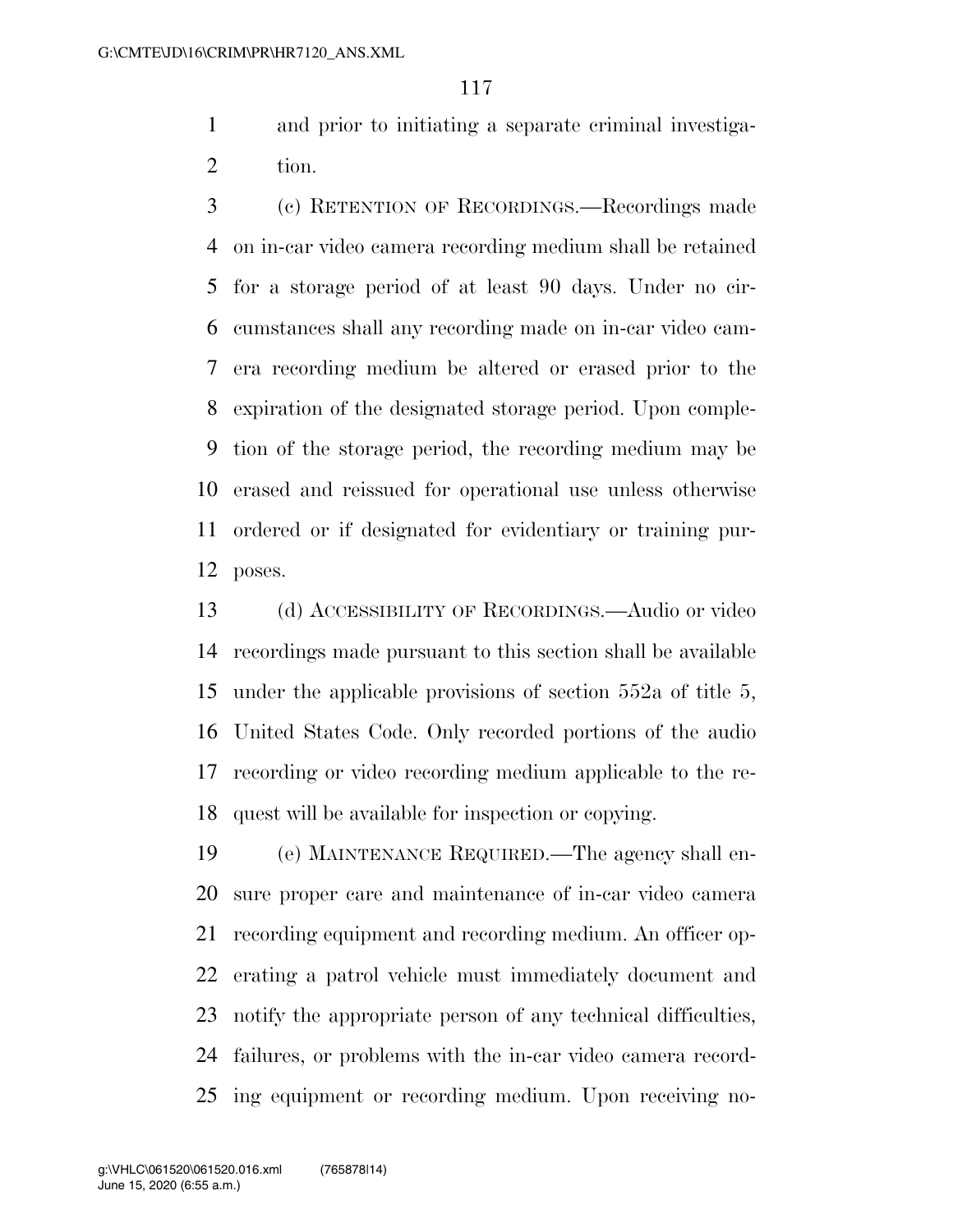tice, every reasonable effort shall be made to correct and repair any of the in-car video camera recording equipment or recording medium and determine if it is in the public interest to permit the use of the patrol vehicle.

#### **SEC. 374. FACIAL RECOGNITION TECHNOLOGY.**

 No camera or recording device authorized or required to be used under this part may be equipped with or employ real time facial recognition technology, and footage from such a camera or recording device may not be subjected to facial recognition technology.

#### **SEC. 375. GAO STUDY.**

 Not later than 1 year after the date of enactment of this Act, the Comptroller General of the United States shall conduct a study on Federal law enforcement officer training, vehicle pursuits, use of force, and interaction with citizens, and submit a report on such study to—

- (1) the Committees on the Judiciary of the House of Representatives and of the Senate;
- (2) the Committee on Oversight and Reform of the House of Representatives; and
- (3) the Committee on Homeland Security and Governmental Affairs of the Senate.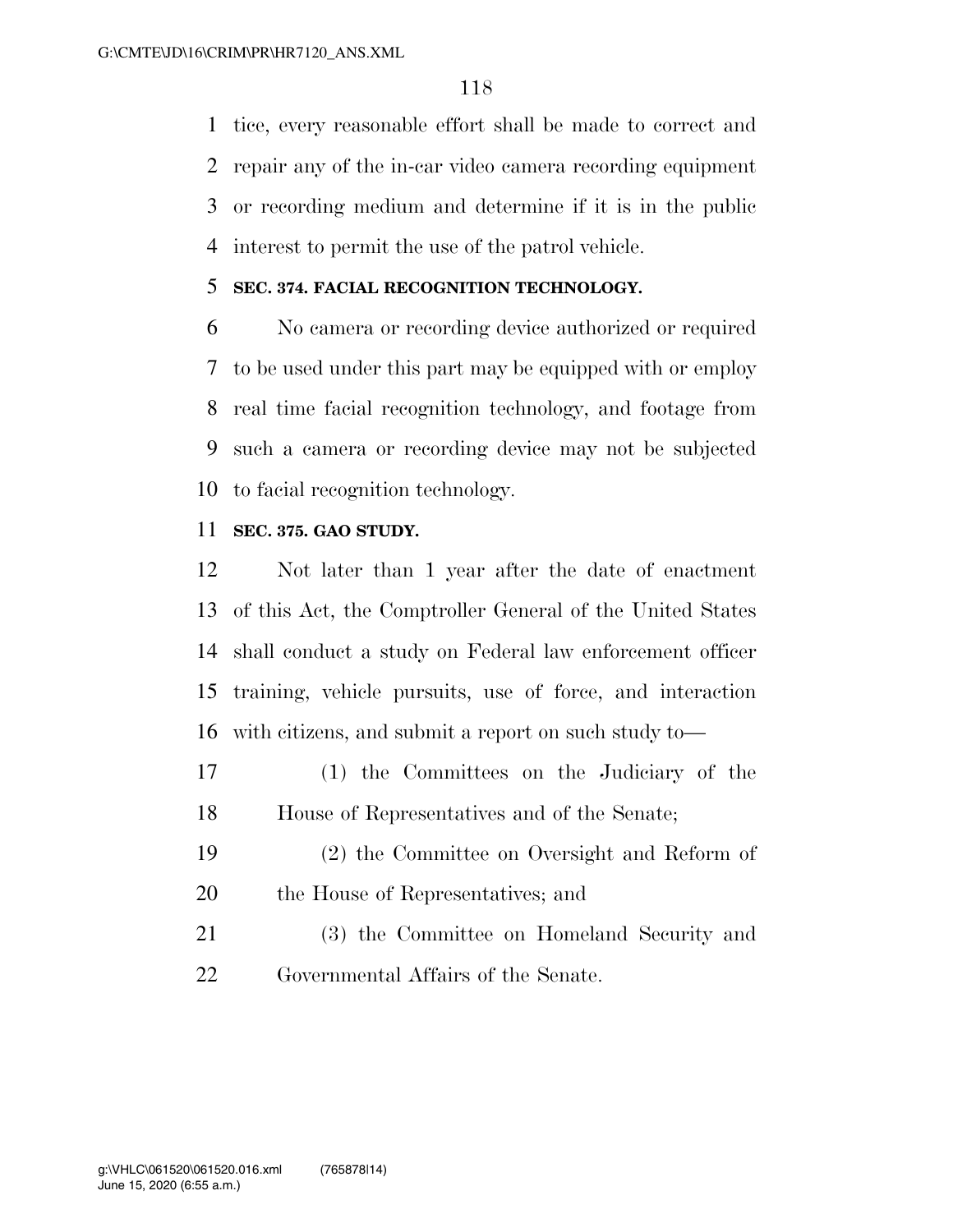#### **SEC. 376. REGULATIONS.**

 Not later than 6 months after the date of the enact- ment of this Act, the Attorney General shall issue such final regulations as are necessary to carry out this part.

# **SEC. 377. RULE OF CONSTRUCTION.**

 Nothing in this part shall be construed to impose any requirement on a Federal law enforcement officer outside of the course of carrying out that officer's duty.

# **PART 2—POLICE CAMERA ACT**

#### **SEC. 381. SHORT TITLE.**

 This part may be cited as the ''Police Creating Ac- countability by Making Effective Recording Available Act of 2020'' or the ''Police CAMERA Act of 2020''.

# **SEC. 382. LAW ENFORCEMENT BODY-WORN CAMERA RE-QUIREMENTS.**

16 (a) USE OF FUNDS REQUIREMENT.—Section  $502(a)$  of title I of the Omnibus Crime Control and Safe Streets Act of 1968 (34 U.S.C. 10153(a)), as amended by section 334, is amended by adding at the end the following:

20 "(10) An assurance that, for each fiscal year covered by an application, the applicant will use not less than 5 percent of the total amount of the grant award for the fiscal year to develop policies and pro-tocols in compliance with part OO.''.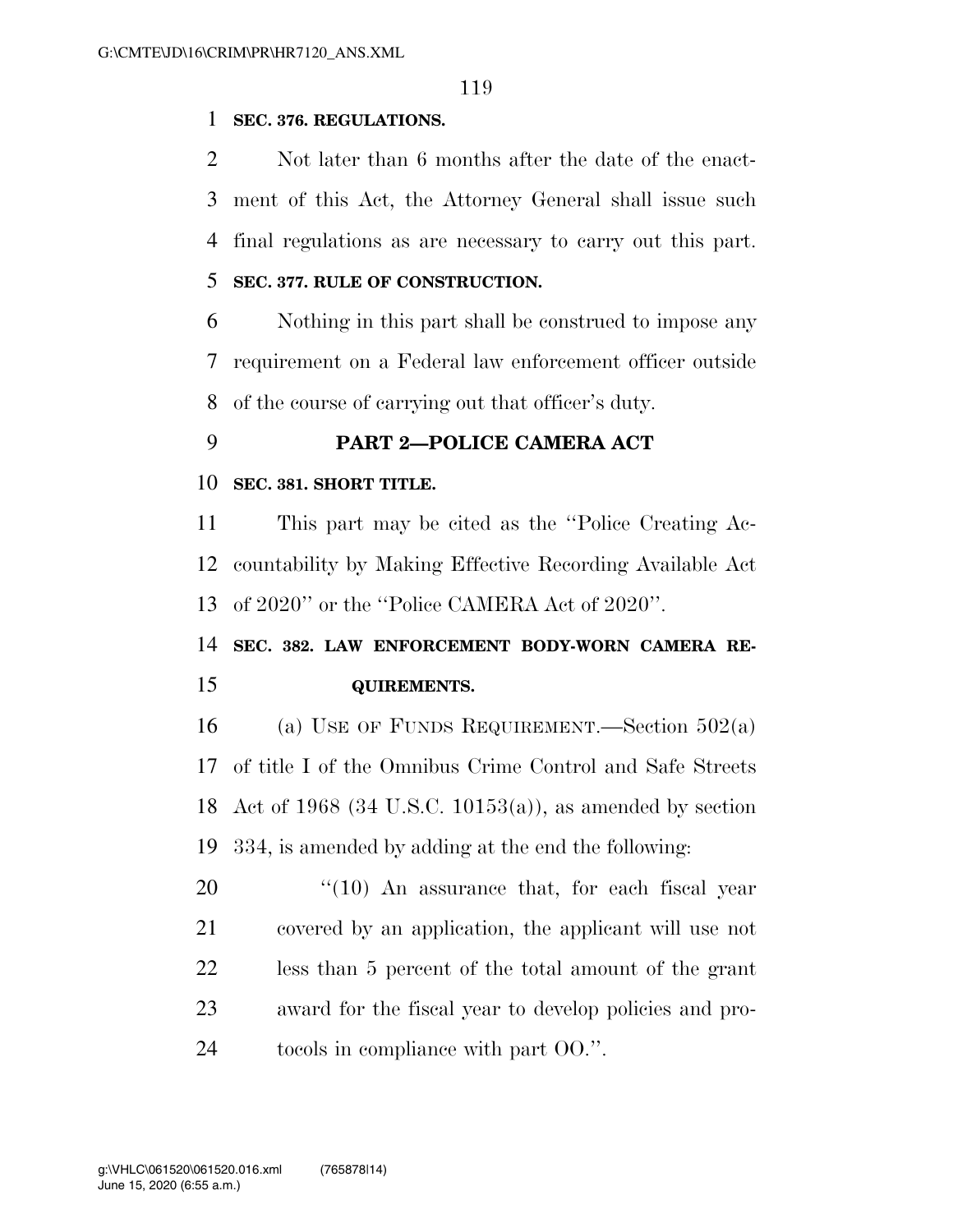(b) REQUIREMENTS.—Title I of the Omnibus Crime Control and Safe Streets Act of 1968 (34 U.S.C. 10101 et seq.) is amended by adding at the end the following: **''PART OO—LAW ENFORCEMENT BODY-WORN CAMERAS AND RECORDED DATA ''SEC. 3051. USE OF GRANT FUNDS.**  ''(a) IN GENERAL.—Grant amounts described in 8 paragraph (10) of section  $502(a)$  of this title—  $\cdot$  '(1) shall be used—  $\langle (A)$  to purchase or lease body-worn cam- eras for use by State, local, and tribal law en-12 forcement officers (as defined in section 2503); ''(B) for expenses related to the implemen- tation of a body-worn camera program in order to deter excessive force, improve accountability 16 and transparency of use of force by law enforce- ment officers, assist in responding to com- plaints against law enforcement officers, and improve evidence collection; and  $\cdot$  (C) to implement policies or procedures to comply with the requirements described in sub- section (b); and  $\frac{1}{2}$   $\frac{1}{2}$  may not be used for expenses related to fa-cial recognition technology.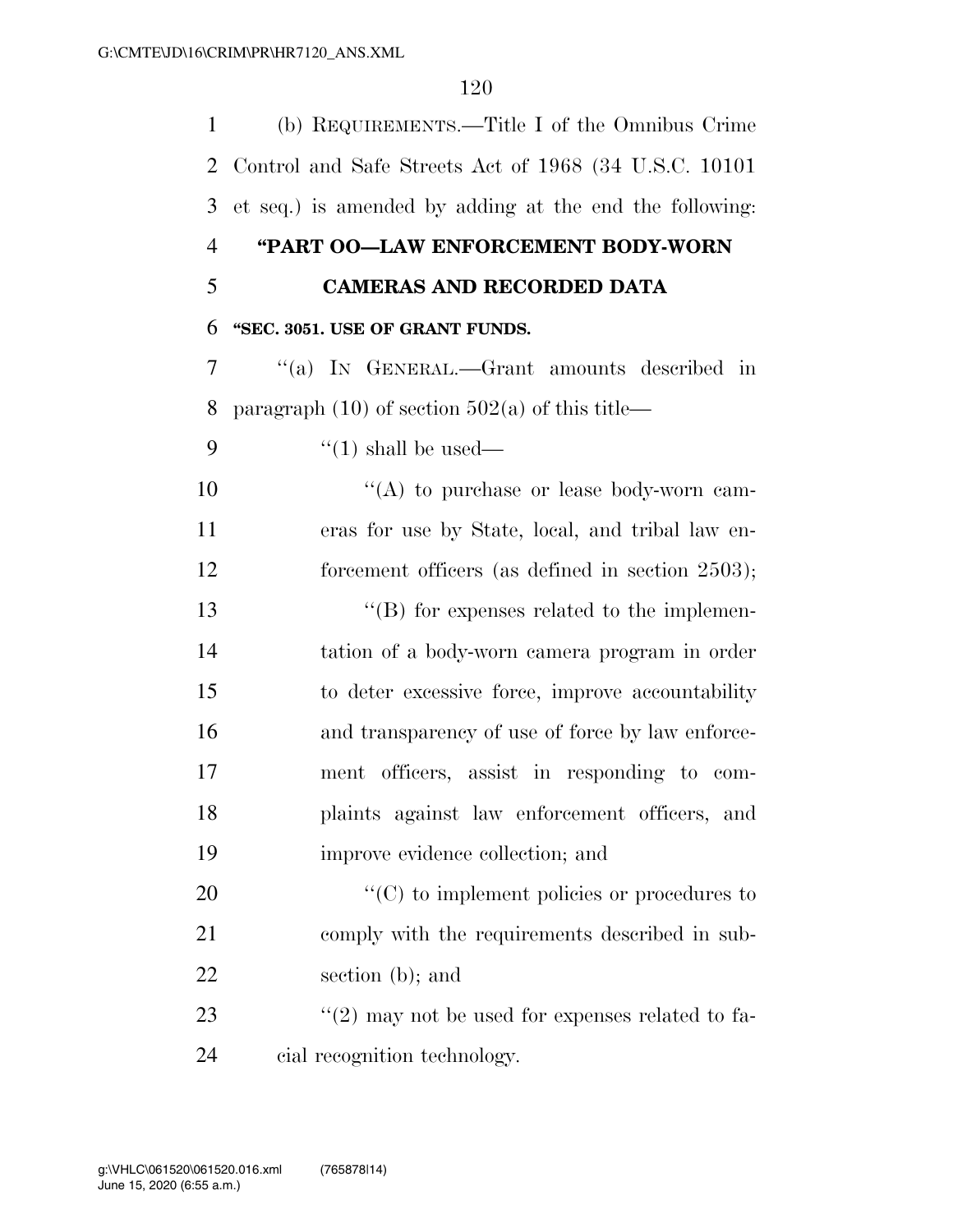| $\mathbf{1}$   | "(b) REQUIREMENTS.—A recipient of a grant under            |
|----------------|------------------------------------------------------------|
| $\overline{2}$ | subpart 1 of part $E$ of this title shall—                 |
| 3              | $\cdot$ (1) establish policies and procedures in accord-   |
| $\overline{4}$ | ance with the requirements described in subsection         |
| 5              | (c) before law enforcement officers use of body-worn       |
| 6              | cameras;                                                   |
| 7              | $\lq(2)$ adopt recorded data collection and reten-         |
| 8              | tion protocols as described in subsection (d) before       |
| 9              | law enforcement officers use of body-worn cameras;         |
| 10             | "(3) make the policies and protocols described             |
| 11             | in paragraphs $(1)$ and $(2)$ available to the public;     |
| 12             | and                                                        |
|                | $(4)$ comply with the requirements for use of              |
| 13             |                                                            |
| 14             | recorded data under subsection (f).                        |
| 15             | "(c) REQUIRED POLICIES AND PROCEDURES.—A re-               |
| 16             | eipient of a grant under subpart 1 of part E of this title |
| 17             | shall—                                                     |
| 18             | "(1) develop with community input and publish              |
| 19             | for public view policies and protocols for—                |
| 20             | "(A) the safe and effective use of body-                   |
| 21             | worn cameras;                                              |
| 22             | $\lq\lq$ the secure storage, handling, and de-             |
| 23             | struction of recorded data collected by body-              |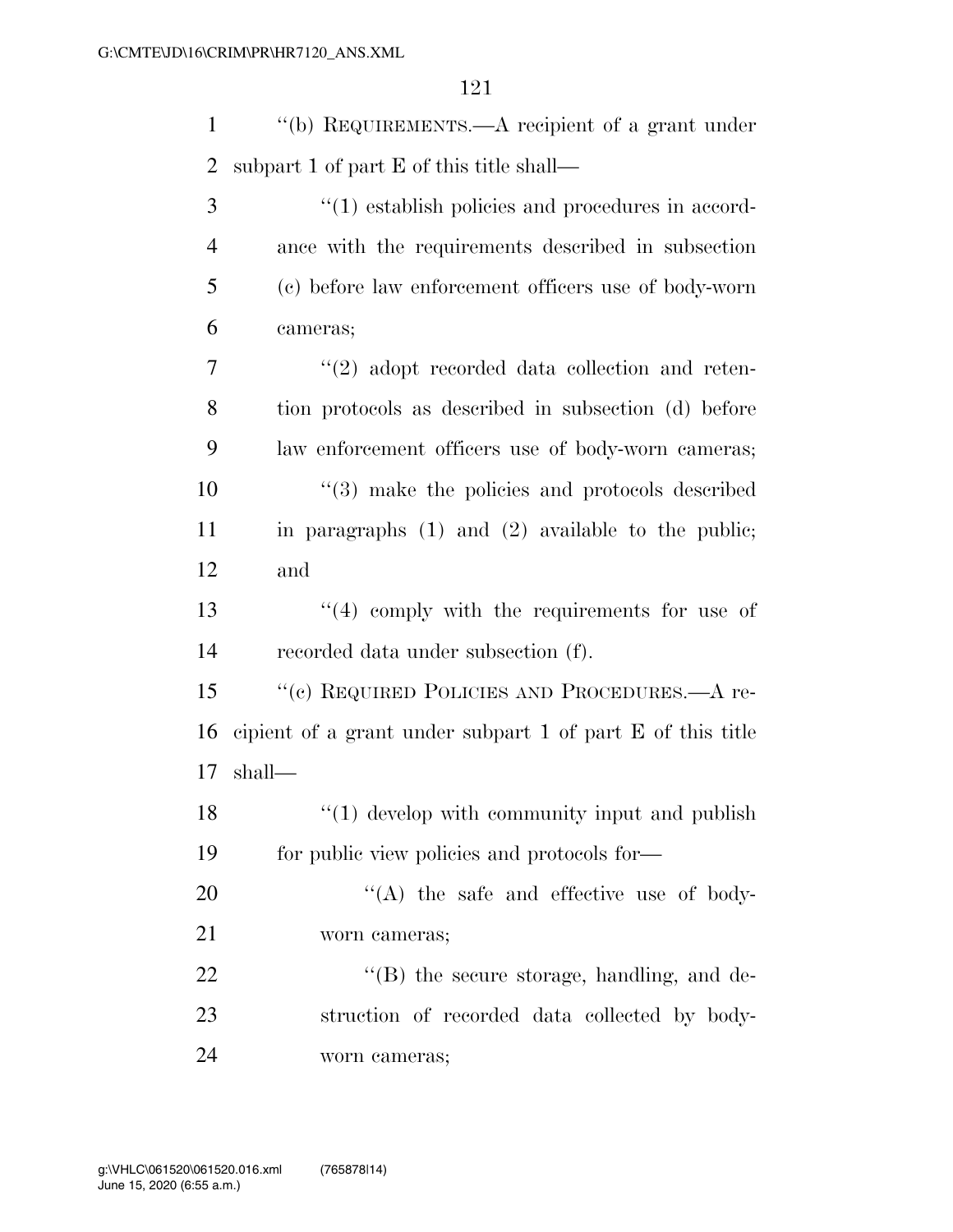1 ''(C) protecting the privacy rights of any individual who may be recorded by a body-worn camera;  $''(D)$  the release of any recorded data col- lected by a body-worn camera in accordance with the open records laws, if any, of the State; and ''(E) making recorded data available to prosecutors, defense attorneys, and other offi- cers of the court in accordance with subpara-11 graph (E); and  $\binom{12}{2}$  conduct periodic evaluations of the security of the storage and handling of the body-worn camera data. ''(d) RECORDED DATA COLLECTION AND RETEN- TION PROTOCOL.—The recorded data collection and reten- tion protocol described in this paragraph is a protocol that—

19  $"(1)$  requires—

 $\langle (A)$  a law enforcement officer who is wearing a body-worn camera to provide an ex- planation if an activity that is required to be re- corded by the body-worn camera is not re-corded;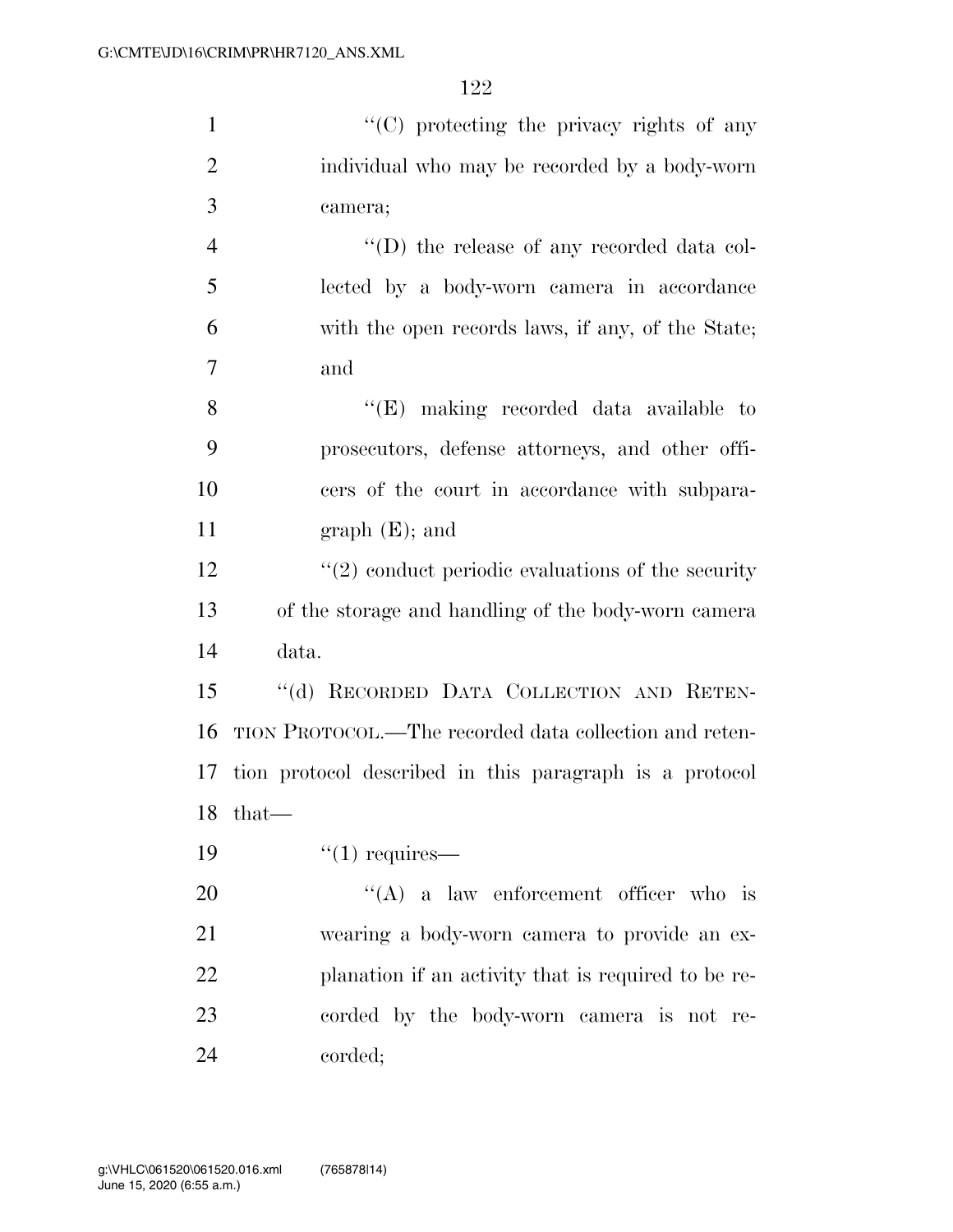| $\mathbf{1}$   | $\lq\lq (B)$ a law enforcement officer who is     |
|----------------|---------------------------------------------------|
| $\overline{2}$ | wearing a body-worn camera to obtain consent      |
| 3              | to be recorded from a crime victim or witness     |
| $\overline{4}$ | before interviewing the victim or witness;        |
| 5              | "(C) the collection of recorded data unre-        |
| 6              | lated to a legitimate law enforcement purpose     |
| 7              | be minimized to the greatest extent practicable;  |
| 8              | $\lq\lq$ (D) the system used to store recorded    |
| 9              | data collected by body-worn cameras to log all    |
| 10             | viewing, modification, or deletion of stored re-  |
| 11             | corded data and to prevent, to the greatest ex-   |
| 12             | tent practicable, the unauthorized access or dis- |
| 13             | closure of stored recorded data;                  |
| 14             | $\lq\lq(E)$ any law enforcement officer be pro-   |
| 15             | hibited from accessing the stored data without    |
| 16             | an authorized purpose; and                        |
| 17             | $\lq\lq(F)$ the law enforcement agency to collect |
| 18             | and report statistical data on-                   |
| 19             | "(i) incidences of use of force,                  |
| 20             | disaggregated by race, ethnicity, gender,         |
| 21             | and age of the victim;                            |
| 22             | "(ii) the number of complaints filed              |
| 23             | against law enforcement officers;                 |
| 24             | "(iii) the disposition of complaints              |
| 25             | filed against law enforcement officers;           |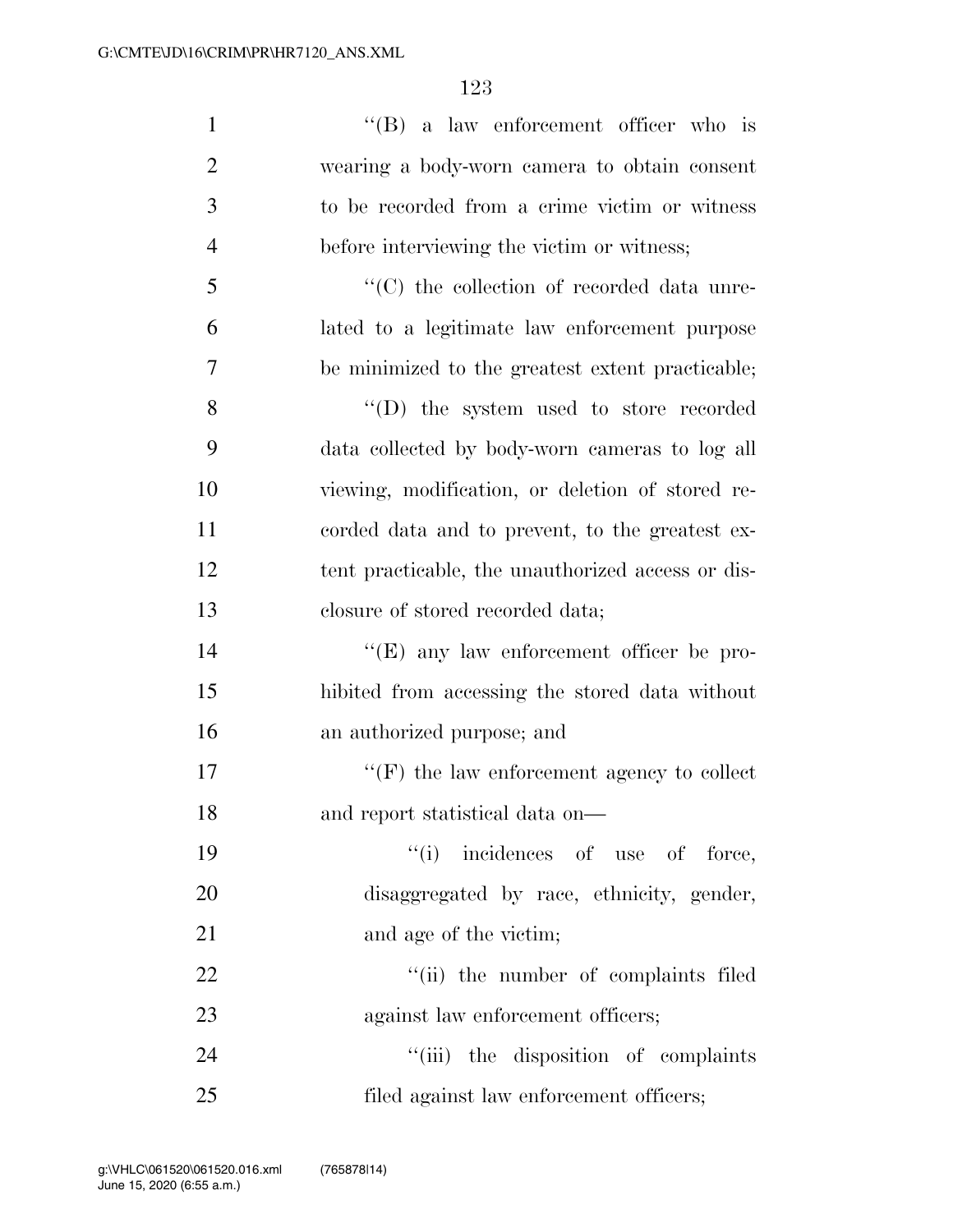| $\mathbf{1}$   | $``(iv)$ the number of times camera                          |
|----------------|--------------------------------------------------------------|
| $\overline{2}$ | footage is used for evidence collection in                   |
| 3              | investigations of crimes; and                                |
| $\overline{4}$ | $f'(v)$ any other additional statistical                     |
| 5              | data that the Director determines should                     |
| 6              | be collected and reported;                                   |
| 7              | $\lq(2)$ allows an individual to file a complaint            |
| 8              | with a law enforcement agency relating to the im-            |
| 9              | proper use of body-worn cameras; and                         |
| 10             | $\cdot\cdot$ (3) complies with any other requirements es-    |
| 11             | tablished by the Director.                                   |
| 12             | "(e) REPORTING.—Statistical data required to be col-         |
| 13             | lected under subsection $(d)(1)(D)$ shall be reported to the |
| 14             | Director, who shall—                                         |
| 15             | $\cdot$ (1) establish a standardized reporting system        |
| 16             | for statistical data collected under this program; and       |
| 17             | $\cdot\cdot(2)$ establish a national database of statistical |
| 18             | data recorded under this program.                            |
| 19             | "(f) USE OR TRANSFER OF RECORDED DATA.-                      |
| 20             | "(1) IN GENERAL.—Recorded data collected by                  |
| 21             | an entity receiving a grant under a grant under sub-         |
| 22             | part 1 of part E of this title from a body-worn cam-         |
| 23             | era shall be used only in internal and external inves-       |
| 24             | tigations of misconduct by a law enforcement agency          |
| 25             | or officer, if there is reasonable suspicion that a re-      |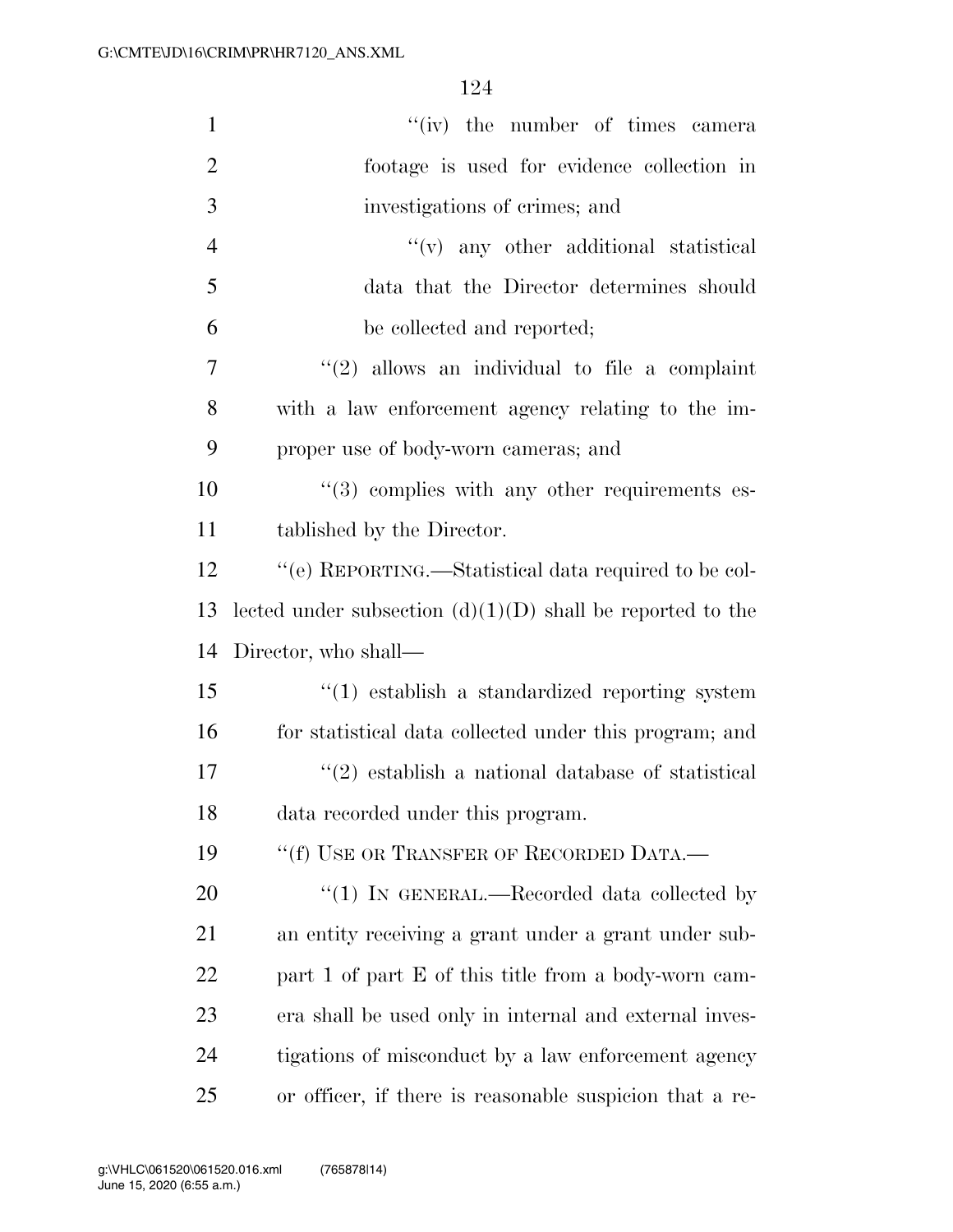cording contains evidence of a crime, or for limited training purposes. The Director shall establish rules to ensure that the recorded data is used only for the purposes described in this paragraph.

5 "(2) PROHIBITION ON TRANSFER.—Except as provided in paragraph (3), an entity receiving a grant under subpart 1 of part E of this title may not transfer any recorded data collected by the enti- ty from a body-worn camera to another law enforce-ment or intelligence agency.

11 "(3) EXCEPTIONS.—

12 "(A) CRIMINAL INVESTIGATION.—An enti- ty receiving a grant under subpart 1 of part E of this title may transfer recorded data collected by the entity from a body-worn camera to an- other law enforcement agency or intelligence agency for use in a criminal investigation if the requesting law enforcement or intelligence agen- cy has reasonable suspicion that the requested data contains evidence relating to the crime being investigated.

22 "'(B) CIVIL RIGHTS CLAIMS.—An entity re- ceiving a grant under subpart 1 of part E of this title may transfer recorded data collected by the law enforcement agency from a body-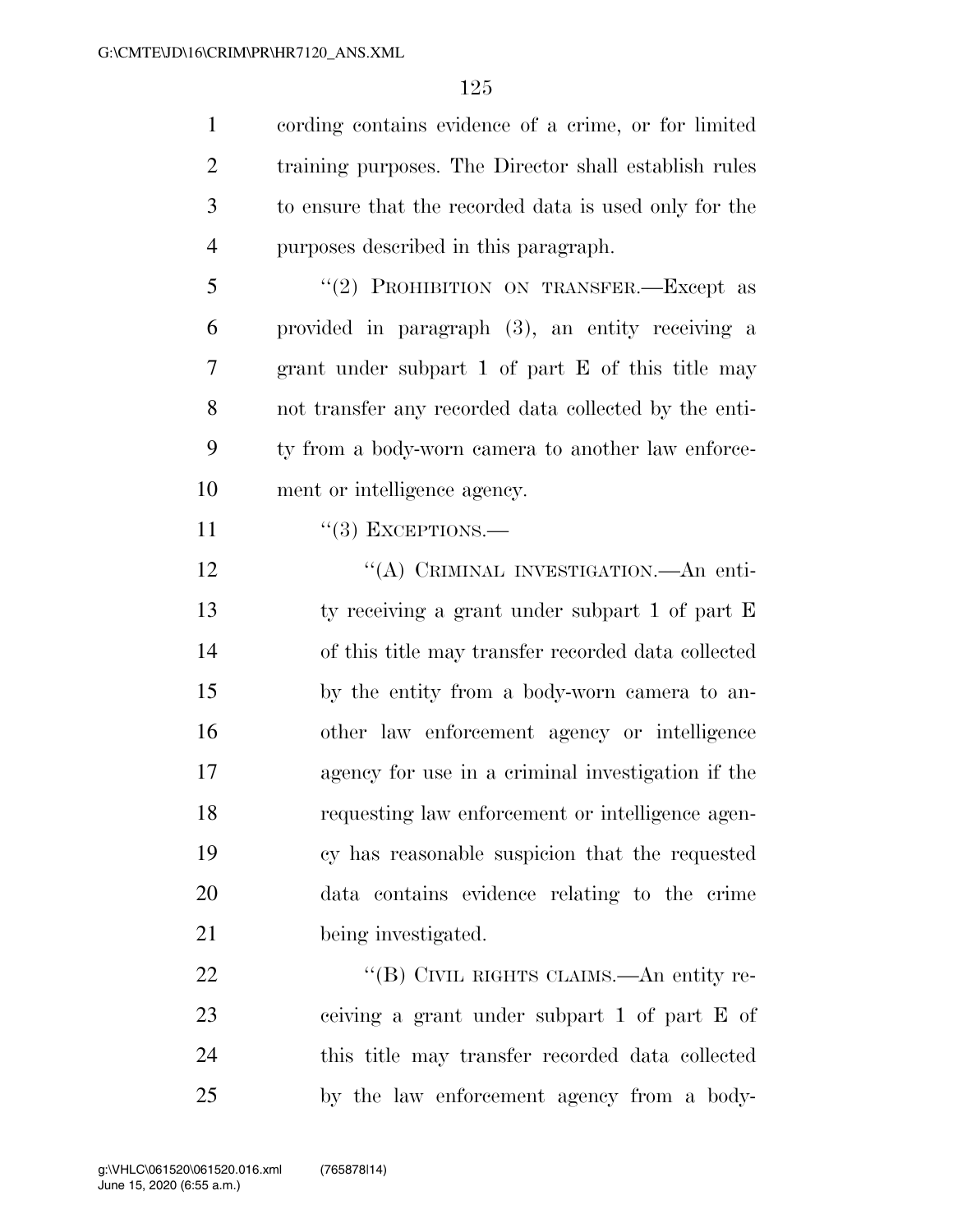|                | worn camera to another law enforcement agen-       |
|----------------|----------------------------------------------------|
| 2              | cy for use in an investigation of the violation of |
| 3              | any right, privilege, or immunity secured or       |
| $\overline{4}$ | protected by the Constitution or laws of the       |
| -5             | United States.                                     |
| 6              | $``(g)$ AUDIT AND ASSESSMENT.—                     |

7 "(1) In GENERAL.—Not later than 2 years after the date of enactment of this part, the Director of the Office of Audit, Assessment, and Management shall perform an assessment of the use of funds under this section and the policies and protocols of the grantees.

 ''(2) REPORTS.—Not later than September 1 of each year, beginning 2 years after the date of enact- ment of this part, each recipient of a grant under subpart 1 of part E of this title shall submit to the Director of the Office of Audit, Assessment, and Management a report that—

 ''(A) describes the progress of the body-worn camera program; and

21 ''(B) contains recommendations on ways in which the Federal Government, States, and units of local government can further support the implementation of the program.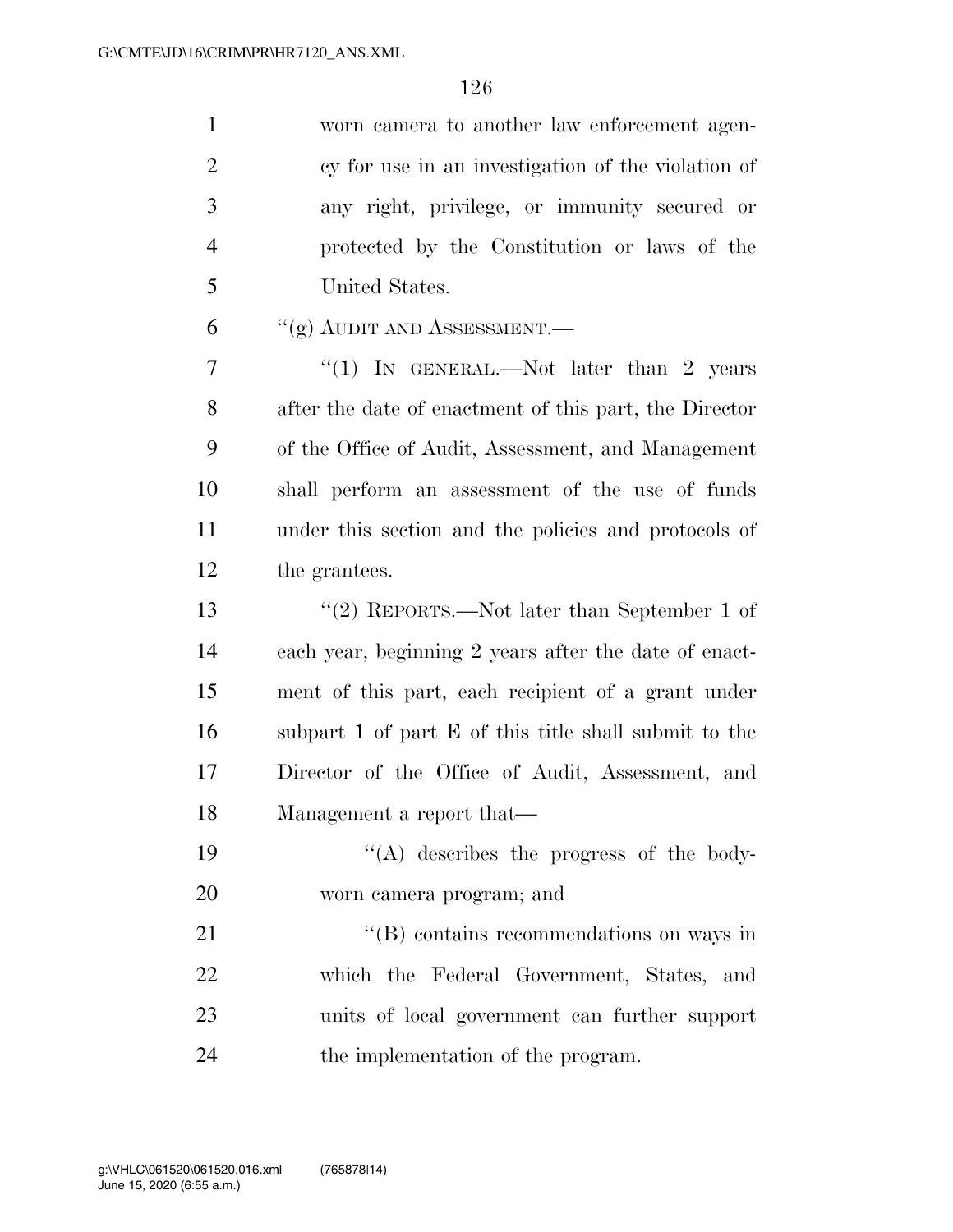''(3) REVIEW.—The Director of the Office of Audit, Assessment, and Management shall evaluate the policies and protocols of the grantees and take such steps as the Director of the Office of Audit, As- sessment, and Management determines necessary to ensure compliance with the program.

#### **''SEC. 3052. BODY-WORN CAMERA TRAINING TOOLKIT.**

 ''(a) IN GENERAL.—The Director shall establish and maintain a body-worn camera training toolkit for law en- forcement agencies, academia, and other relevant entities to provide training and technical assistance, including best practices for implementation, model policies and proce-dures, and research materials.

 ''(b) MECHANISM.—In establishing the toolkit re- quired to under subsection (a), the Director may consoli- date research, practices, templates, and tools that been de- veloped by expert and law enforcement agencies across the country.

#### **''SEC. 3053. STUDY.**

20  $\%$  (a) In GENERAL.—Not later than 2 years after the date of enactment of the Police CAMERA Act of 2020, the Director shall conduct a study on—

23  $\frac{1}{2}$  (1) the efficacy of body-worn cameras in deter-ring excessive force by law enforcement officers;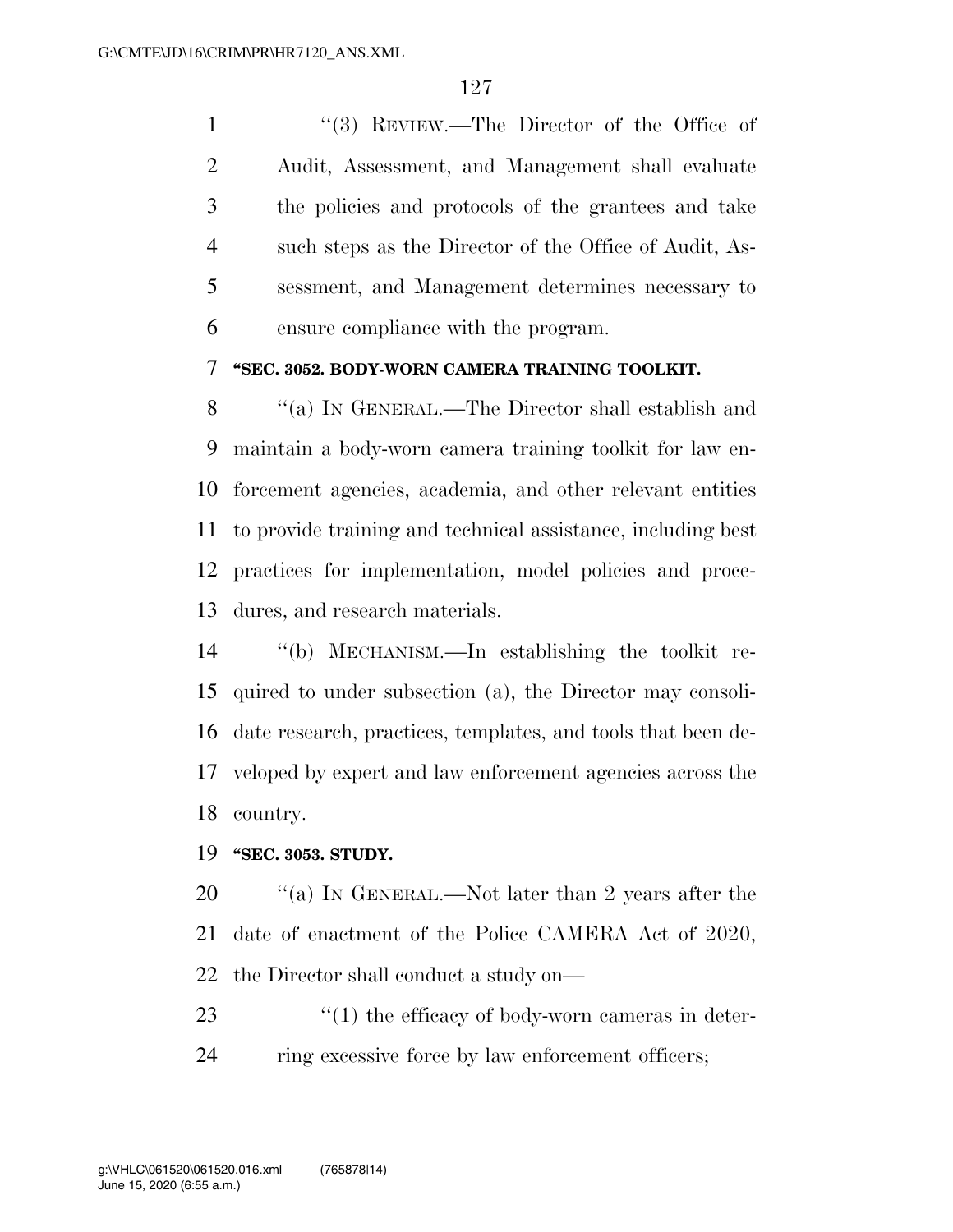| $\mathbf{1}$   | $\lq(2)$ the impact of body-worn cameras on the              |
|----------------|--------------------------------------------------------------|
| $\mathfrak{2}$ | accountability and transparency of the use of force          |
| 3              | by law enforcement officers;                                 |
| $\overline{4}$ | "(3) the impact of body-worn cameras on re-                  |
| 5              | sponses to and adjudications of complaints of exces-         |
| 6              | sive force;                                                  |
| 7              | $\cdot$ (4) the effect of the use of body-worn cameras       |
| 8              | on the safety of law enforcement officers on patrol;         |
| 9              | $\cdot\cdot$ (5) the effect of the use of body-worn cameras  |
| 10             | on public safety;                                            |
| 11             | $\cdot\cdot\cdot(6)$ the impact of body-worn cameras on evi- |
| 12             | dence collection for criminal investigations;                |
| 13             | $\lq(7)$ issues relating to the secure storage and           |
| 14             | handling of recorded data from the body-worn cam-            |
| 15             | eras;                                                        |
| 16             | $\lq(8)$ issues relating to the privacy of individuals       |
| 17             | and officers recorded on body-worn cameras;                  |
| 18             | $\lq(9)$ issues relating to the constitutional rights        |
| 19             | of individuals on whom facial recognition technology         |
| 20             | is used;                                                     |
| 21             | $``(10)$ issues relating to limitations on the use           |
| 22             | of facial recognition technology;                            |
| 23             | $\lq(11)$ issues relating to the public's access to          |
| 24             | body-worn camera footage;                                    |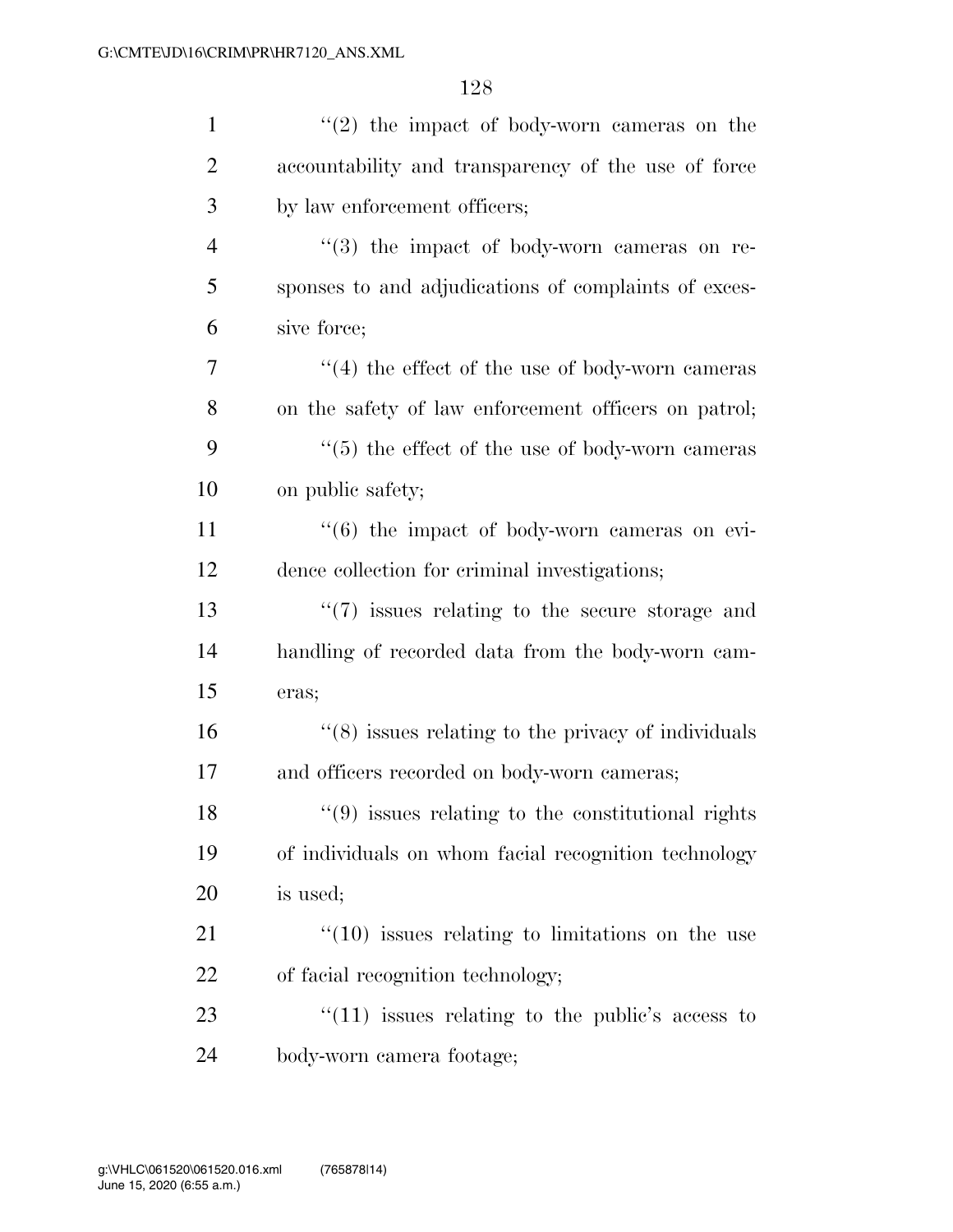| $\mathbf{1}$   | $\lq(12)$ the need for proper training of law en-         |
|----------------|-----------------------------------------------------------|
| $\overline{2}$ | forcement officers that use body-worn cameras;            |
| $\mathfrak{Z}$ | $\cdot$ (13) best practices in the development of pro-    |
| $\overline{4}$ | tocols for the safe and effective use of body-worn        |
| 5              | cameras;                                                  |
| 6              | $\cdot$ (14) a review of law enforcement agencies that    |
| 7              | found body-worn cameras to be unhelpful in the op-        |
| 8              | erations of the agencies; and                             |
| 9              | $\cdot$ (15) any other factors that the Director deter-   |
| 10             | mines are relevant in evaluating the efficacy of body-    |
| 11             | worn cameras.                                             |
| 12             | "(b) REPORT.—Not later than 180 days after the            |
| 13             | date on which the study required under subsection (a) is  |
| 14             | completed, the Director shall submit to Congress a report |
| 15             | on the study, which shall include any policy recommenda-  |
| 16             | tions that the Director considers appropriate.".          |
| 17             | <b>TITLE IV-JUSTICE FOR VICTIMS</b>                       |
| 18             | OF LYNCHING ACT                                           |
| 19             | SEC. 401. SHORT TITLE.                                    |
| 20             | This title may be cited as the "Emmett Till Anti-         |
| 21             | Lynching Act".                                            |
| 22             | SEC. 402. FINDINGS.                                       |
| 23             | Congress finds the following:                             |
|                |                                                           |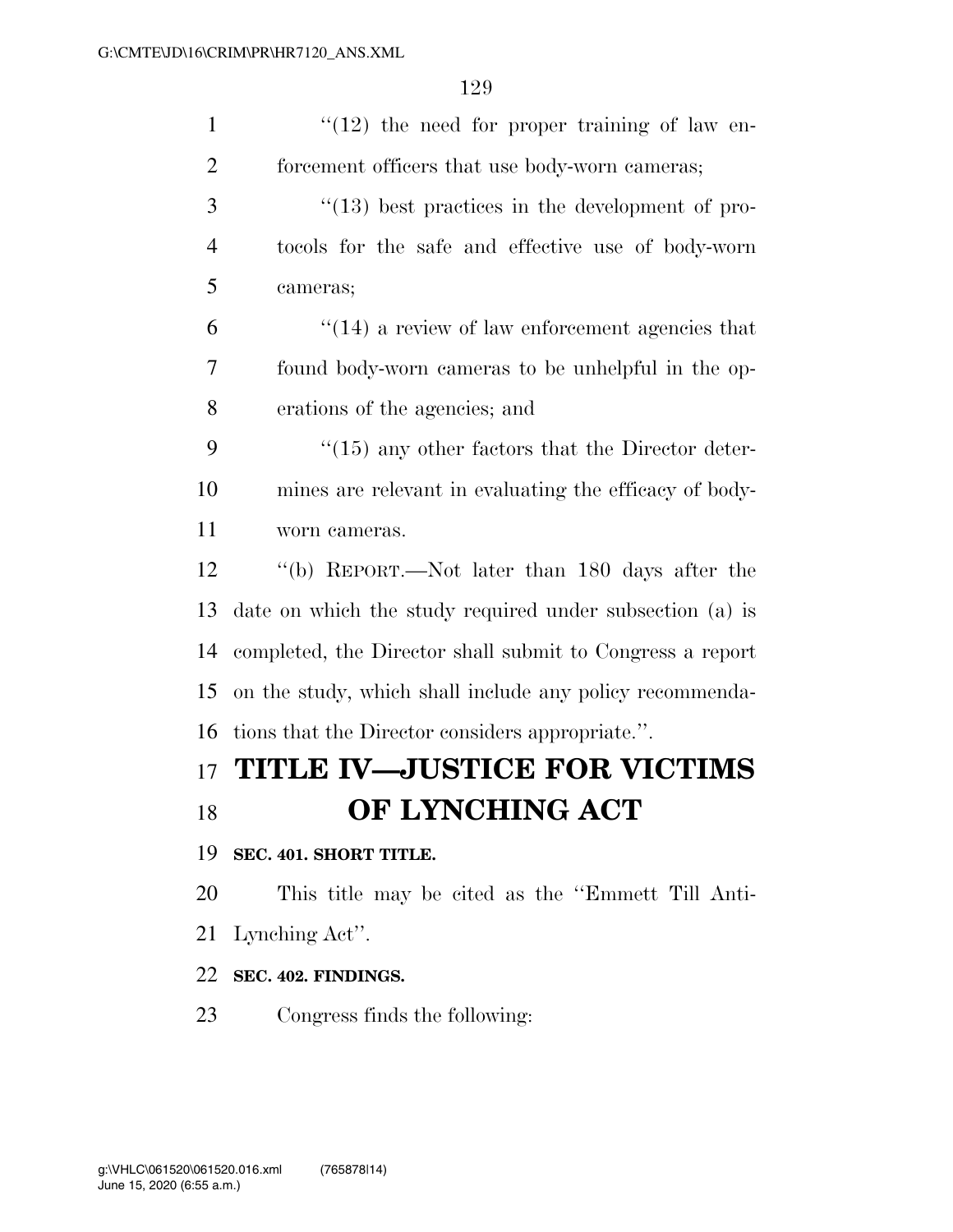| $\mathbf{1}$   | (1) The crime of lynching succeeded slavery as        |
|----------------|-------------------------------------------------------|
| $\overline{2}$ | the ultimate expression of racism in the United       |
| 3              | States following Reconstruction.                      |
| $\overline{4}$ | (2) Lynching was a widely acknowledged prac-          |
| 5              | tice in the United States until the middle of the     |
| 6              | 20th century.                                         |
| 7              | (3) Lynching was a crime that occurred                |
| 8              | throughout the United States, with documented inci-   |
| 9              | dents in all but 4 States.                            |
| 10             | $(4)$ At least $4,742$ people, predominantly Afri-    |
| 11             | can Americans, were reported lynched in the United    |
| 12             | States between 1882 and 1968.                         |
| 13             | (5) Ninety-nine percent of all perpetrators of        |
| 14             | lynching escaped from punishment by State or local    |
| 15             | officials.                                            |
| 16             | (6) Lynching prompted African Americans to            |
| 17             | form the National Association for the Advancement     |
| 18             | of Colored People (referred to in this section as the |
| 19             | "NAACP") and prompted members of B'nai B'rith         |
| 20             | to found the Anti-Defamation League.                  |
| 21             | (7) Mr. Walter White, as a member of the              |
| 22             | NAACP and later as the executive secretary of the     |
| 23             | NAACP from 1931 to 1955, meticulously inves-          |
| 24             | tigated lynchings in the United States and worked     |
| 25             | tirelessly to end segregation and racialized terror.  |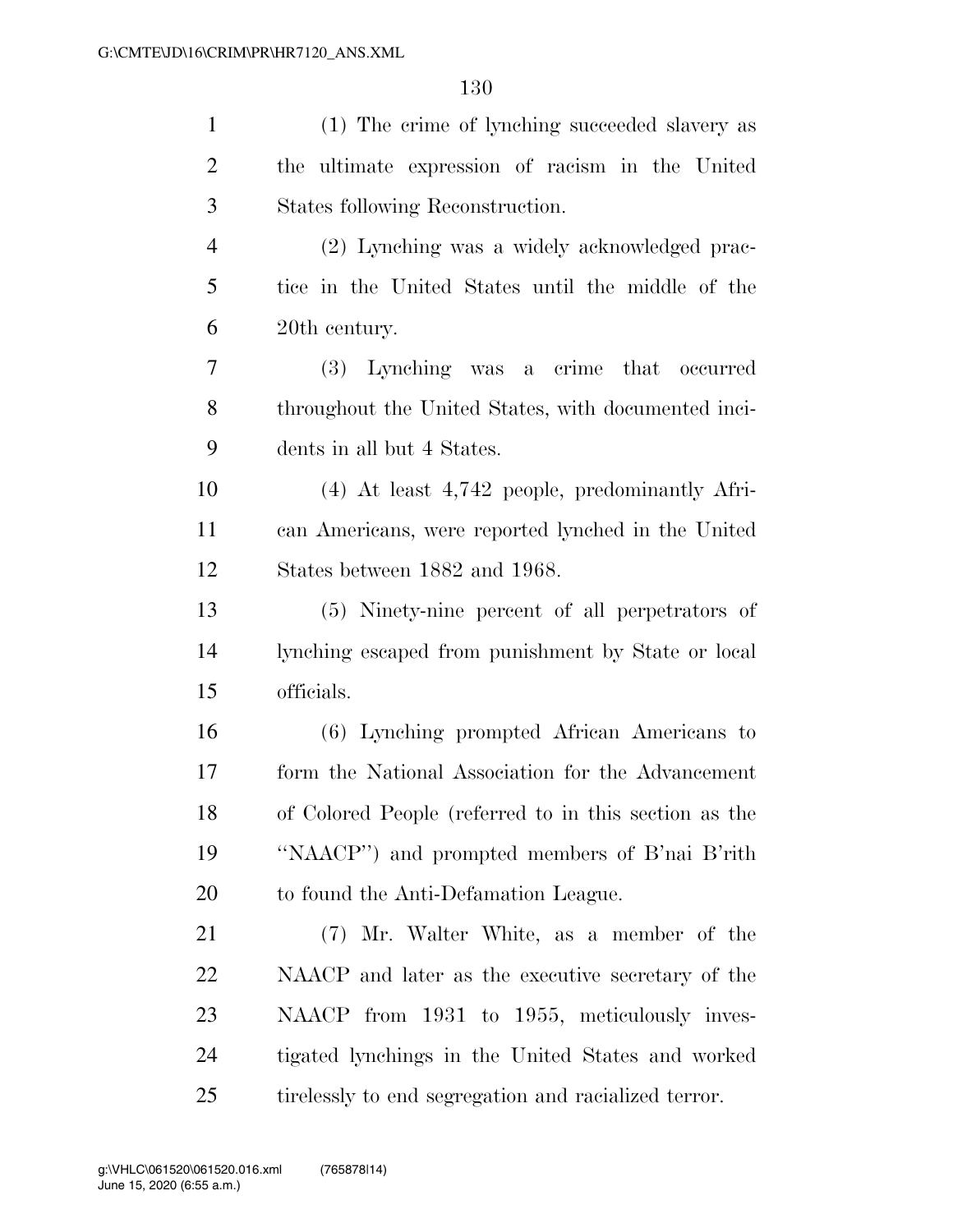| $\mathbf{1}$   | (8) Nearly 200 anti-lynching bills were intro-        |
|----------------|-------------------------------------------------------|
| $\overline{2}$ | duced in Congress during the first half of the 20th   |
| 3              | century.                                              |
| $\overline{4}$ | $(9)$ Between 1890 and 1952, 7 Presidents peti-       |
| 5              | tioned Congress to end lynching.                      |
| 6              | $(10)$ Between 1920 and 1940, the House of            |
| 7              | Representatives passed 3 strong anti-lynching meas-   |
| 8              | ures.                                                 |
| 9              | (11) Protection against lynching was the min-         |
| 10             | imum and most basic of Federal responsibilities, and  |
| 11             | the Senate considered but failed to enact anti-lynch- |
| 12             | ing legislation despite repeated requests by civil    |
| 13             | rights groups, Presidents, and the House of Rep-      |
| 14             | resentatives to do so.                                |
| 15             | (12) The publication of "Without Sanctuary:           |
| 16             | Lynching Photography in America" helped bring         |
| 17             | greater awareness and proper recognition of the vic-  |
| 18             | tims of lynching.                                     |
| 19             | (13) Only by coming to terms with history can         |
| 20             | the United States effectively champion human rights   |
| 21             | abroad.                                               |
| 22             | (14) An apology offered in the spirit of true re-     |
| 23             | pentance moves the United States toward reconcili-    |
| 24             | ation and may become central to a new under-          |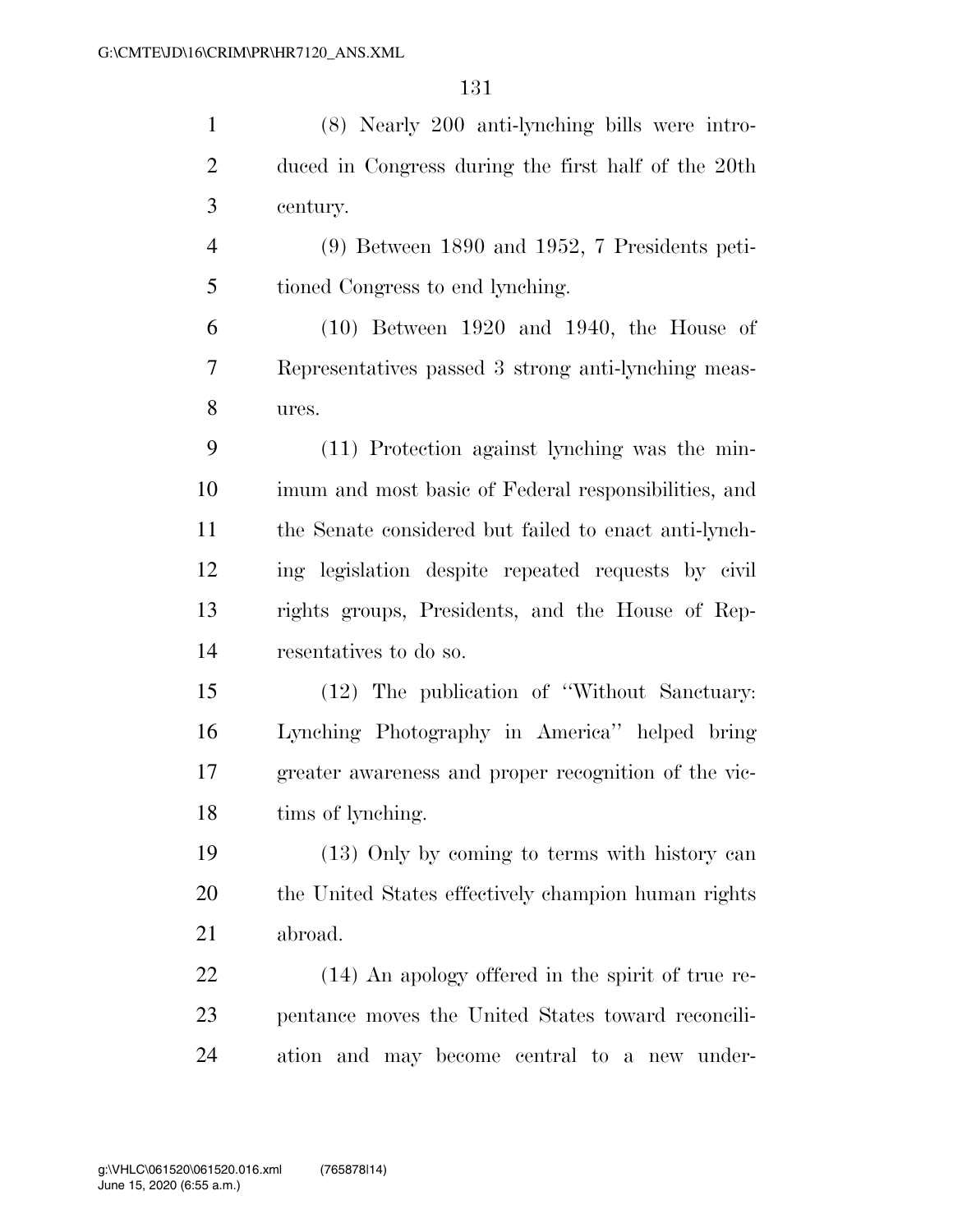standing, on which improved racial relations can be forged.

 (15) Having concluded that a reckoning with our own history is the only way the country can ef- fectively champion human rights abroad, 90 Mem- bers of the United States Senate agreed to Senate Resolution 39, 109th Congress, on June 13, 2005, to apologize to the victims of lynching and the de- scendants of those victims for the failure of the Sen-ate to enact anti-lynching legislation.

 (16) The National Memorial for Peace and Jus- tice, which opened to the public in Montgomery, Ala- bama, on April 26, 2018, is the Nation's first memo- rial dedicated to the legacy of enslaved Black people, people terrorized by lynching, African Americans hu- miliated by racial segregation and Jim Crow, and people of color burdened with contemporary pre-sumptions of guilt and police violence.

 (17) Notwithstanding the Senate's apology and the heightened awareness and education about the Nation's legacy with lynching, it is wholly necessary and appropriate for the Congress to enact legisla- tion, after 100 years of unsuccessful legislative ef-forts, finally to make lynching a Federal crime.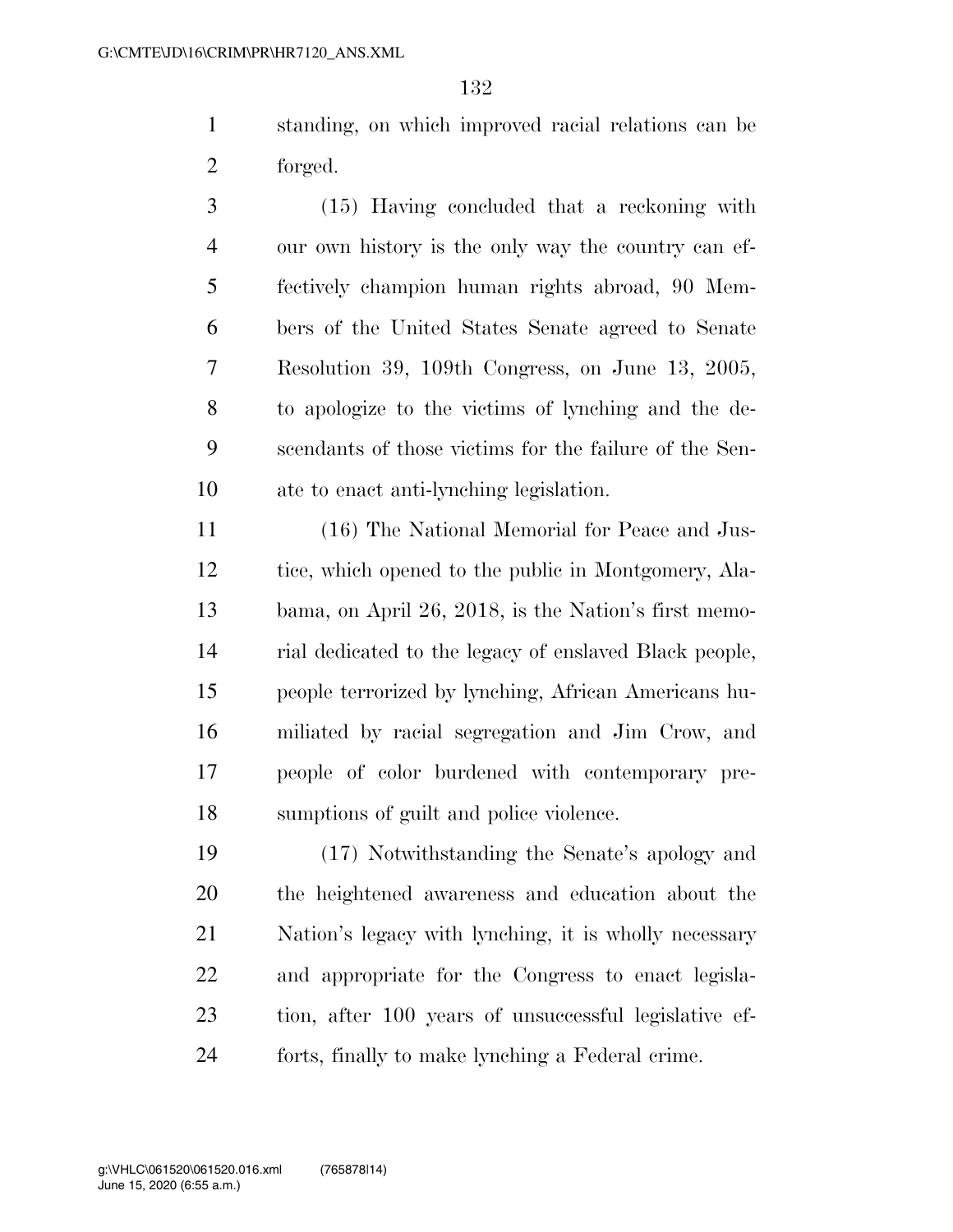(18) Further, it is the sense of Congress that criminal action by a group increases the likelihood that the criminal object of that group will be suc- cessfully attained and decreases the probability that the individuals involved will depart from their path of criminality. Therefore, it is appropriate to specify criminal penalties for the crime of lynching, or any attempt or conspiracy to commit lynching.

 (19) The United States Senate agreed to unani- mously Senate Resolution 118, 115th Congress, on April 5, 2017, ''[c]ondemning hate crime and any other form of racism, religious or ethnic bias, dis- crimination, incitement to violence, or animus tar- geting a minority in the United States'' and taking notice specifically of Federal Bureau of Investigation statistics demonstrating that ''among single-bias hate crime incidents in the United States, 59.2 per- cent of victims were targeted due to racial, ethnic, or ancestral bias, and among those victims, 52.2 percent were victims of crimes motivated by the of- fenders' anti-Black or anti-African American bias''. (20) On September 14, 2017, President Donald J. Trump signed into law Senate Joint Resolution 49 (Public Law 115–58; 131 Stat. 1149), wherein

Congress ''condemn[ed] the racist violence and do-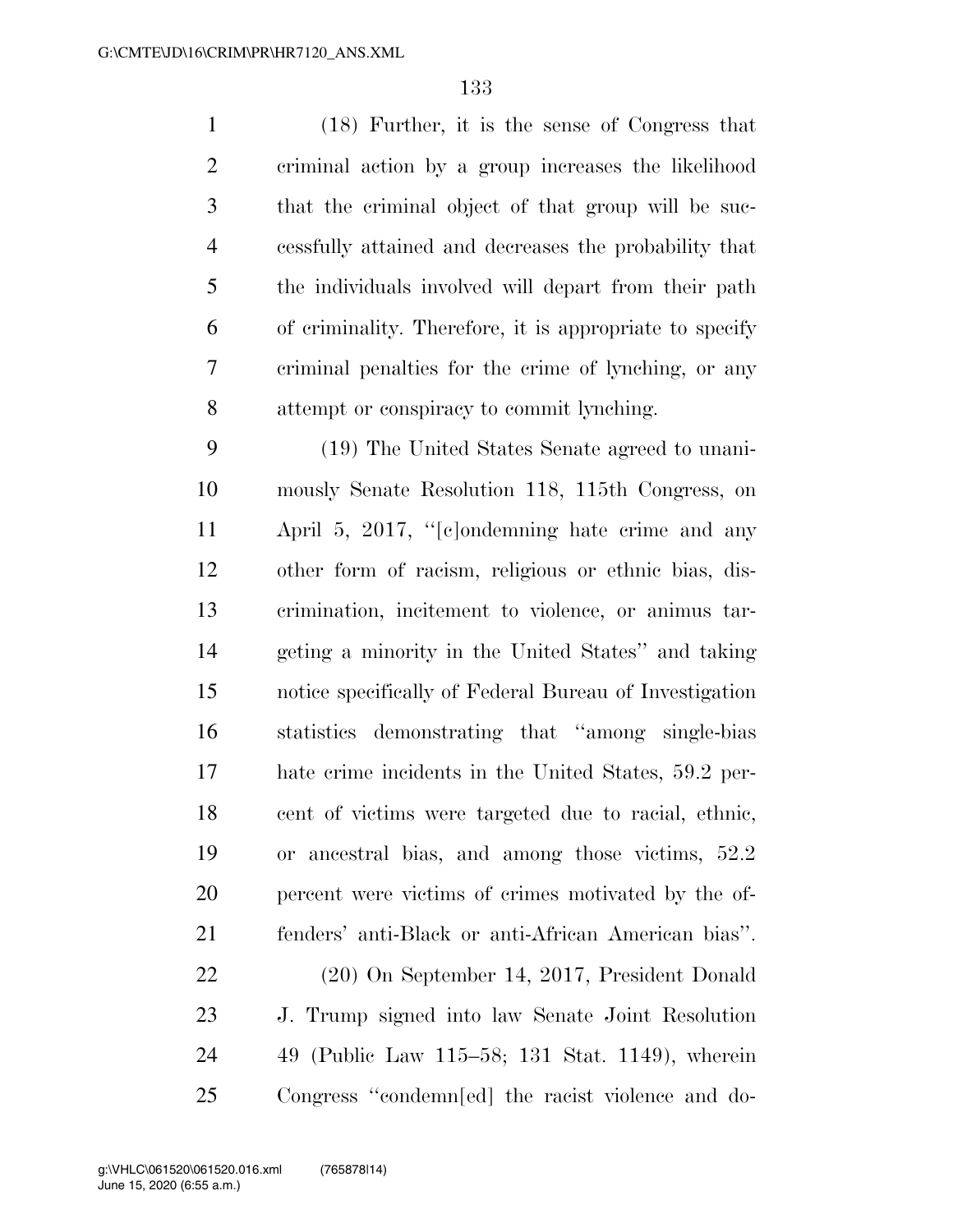mestic terrorist attack that took place between Au- gust 11 and August 12, 2017, in Charlottesville, Virginia'' and ''urg[ed] the President and his admin- istration to speak out against hate groups that espouse racism, extremism, xenophobia, anti-Semi- tism, and White supremacy; and use all resources available to the President and the President's Cabi- net to address the growing prevalence of those hate groups in the United States''.

 (21) Senate Joint Resolution 49 (Public Law 115–58; 131 Stat. 1149) specifically took notice of ''hundreds of torch-bearing White nationalists, White supremacists, Klansmen, and neo-Nazis [who] chanted racist, anti-Semitic, and anti-immigrant slo- gans and violently engaged with counter-demonstra- tors on and around the grounds of the University of Virginia in Charlottesville'' and that these groups ''reportedly are organizing similar events in other cities in the United States and communities every- where are concerned about the growing and open display of hate and violence being perpetrated by those groups''.

 (22) Lynching was a pernicious and pervasive tool that was used to interfere with multiple aspects of life—including the exercise of federally protected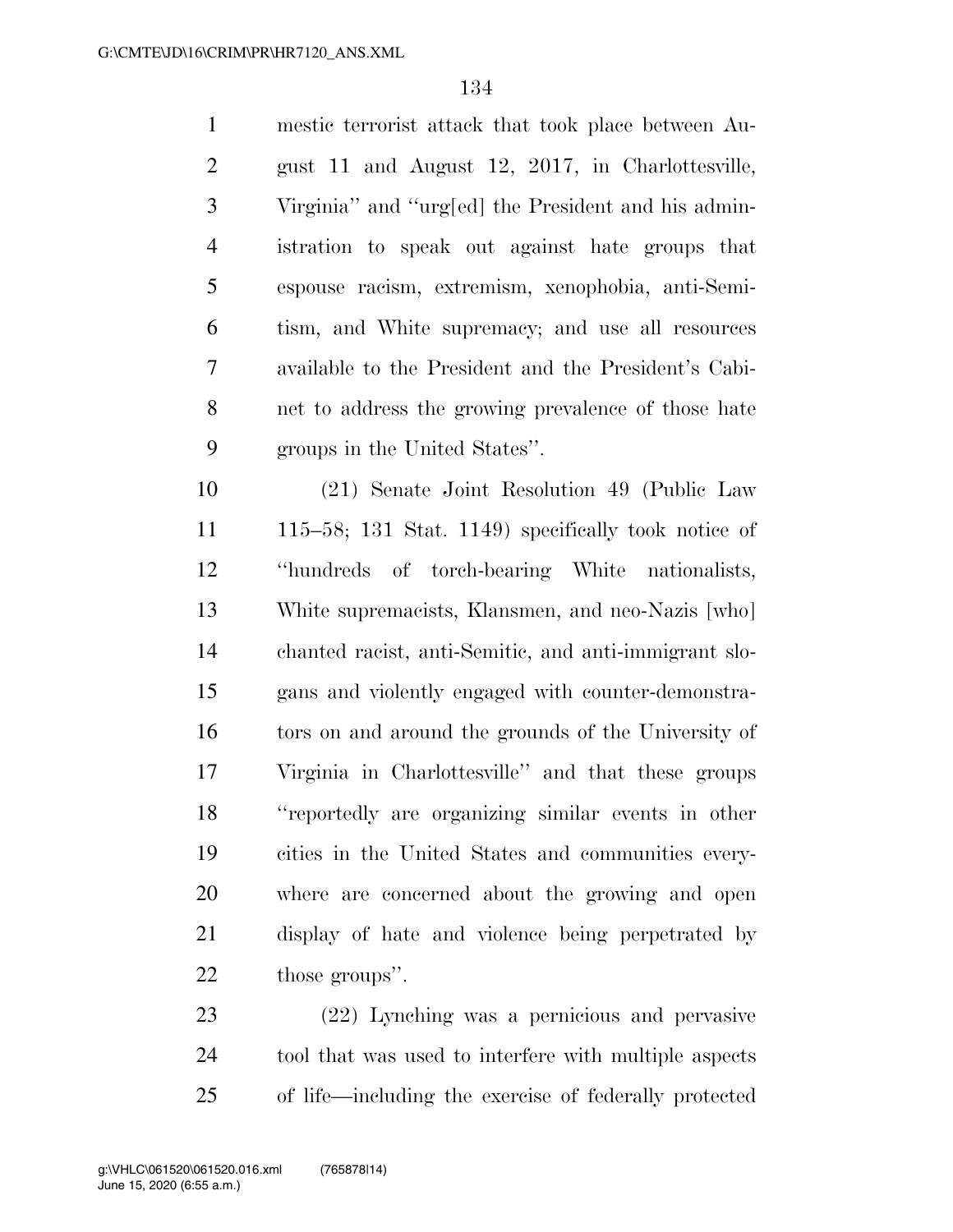rights, as enumerated in section 245 of title 18, United States Code, housing rights, as enumerated in section 901 of the Civil Rights Act of 1968 (42 U.S.C. 3631), and the free exercise of religion, as enumerated in section 247 of title 18, United States Code. Interference with these rights was often effec- tuated by multiple offenders and groups, rather than isolated individuals. Therefore, prohibiting conspir- acies to violate each of these rights recognizes the history of lynching in the United States and serves to prohibit its use in the future.

#### **SEC. 403. LYNCHING.**

 (a) OFFENSE.—Chapter 13 of title 18, United States Code, is amended by adding at the end the following:

## **''§ 250. Lynching**

 ''Whoever conspires with another person to violate section 245, 247, or 249 of this title or section 901 of the Civil Rights Act of 1968 (42 U.S.C. 3631) shall be punished in the same manner as a completed violation of such section, except that if the maximum term of impris- onment for such completed violation is less than 10 years, the person may be imprisoned for not more than 10 years.''.

 (b) TABLE OF SECTIONS AMENDMENT.—The table of sections for chapter 13 of title 18, United States Code,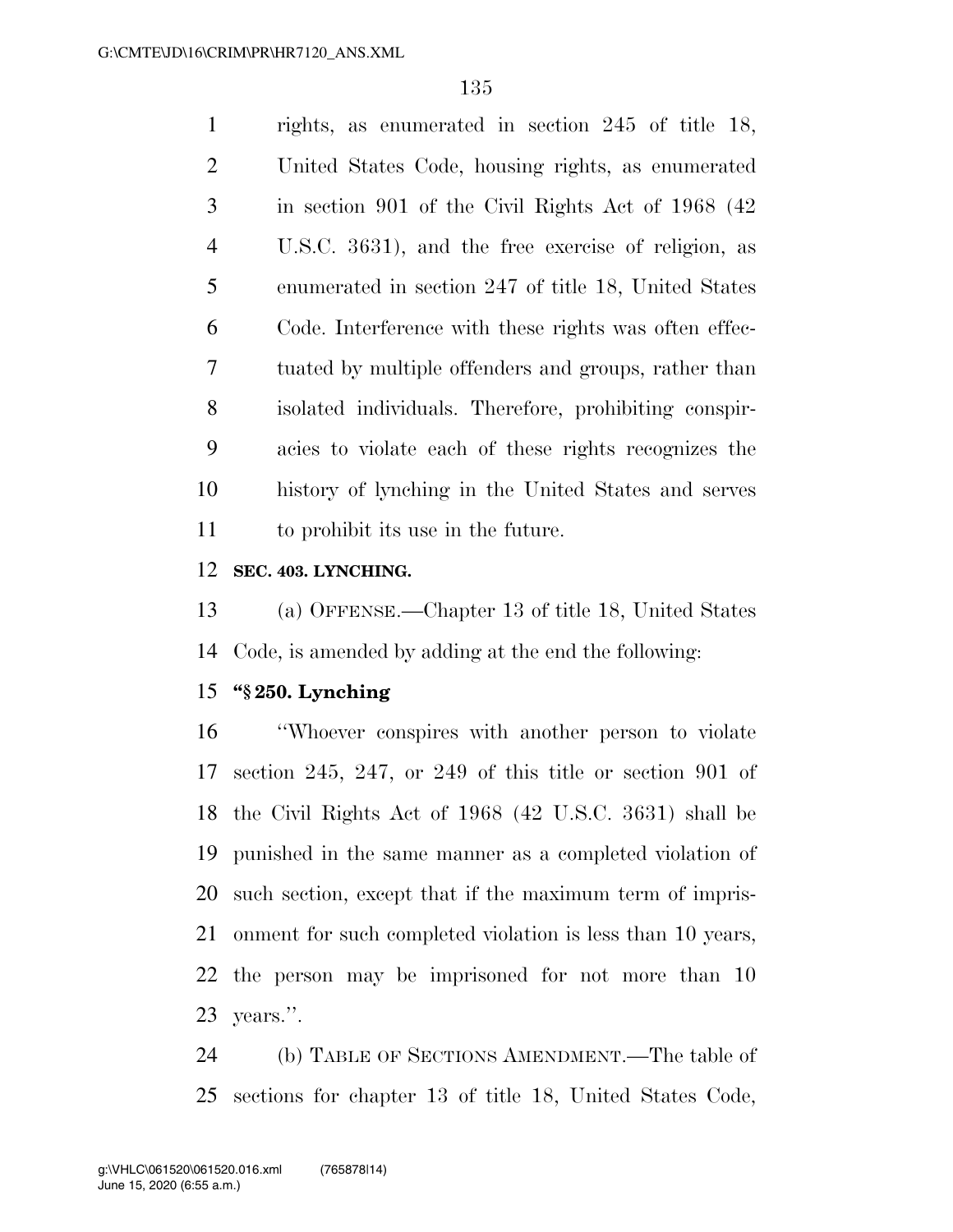is amended by inserting after the item relating to section

249 the following:

''250. Lynching.''.

# **TITLE V—MISCELLANEOUS PROVISIONS**

#### **SEC. 501. SEVERABILITY.**

 If any provision of this Act, or the application of such a provision to any person or circumstance, is held to be unconstitutional, the remainder of this Act and the appli- cation of the remaining provisions of this Act to any per-son or circumstance shall not be affected thereby.

## **SEC. 502. SAVINGS CLAUSE.**

Nothing in this Act shall be construed—

 (1) to limit legal or administrative remedies under section 1979 of the Revised Statutes of the United States (42 U.S.C. 1983), section 210401 of the Violent Crime Control and Law Enforcement Act of 1994 (34 U.S.C. 12601), title I of the Omni- bus Crime Control and Safe Streets Act of 1968 (34 U.S.C. 10101 et seq.), or title VI of the Civil Rights 20 Act of 1964 (42 U.S.C. 2000d et seq.);

 (2) to affect any Federal, State, or Tribal law that applies to an Indian Tribe because of the polit-ical status of the Tribe; or